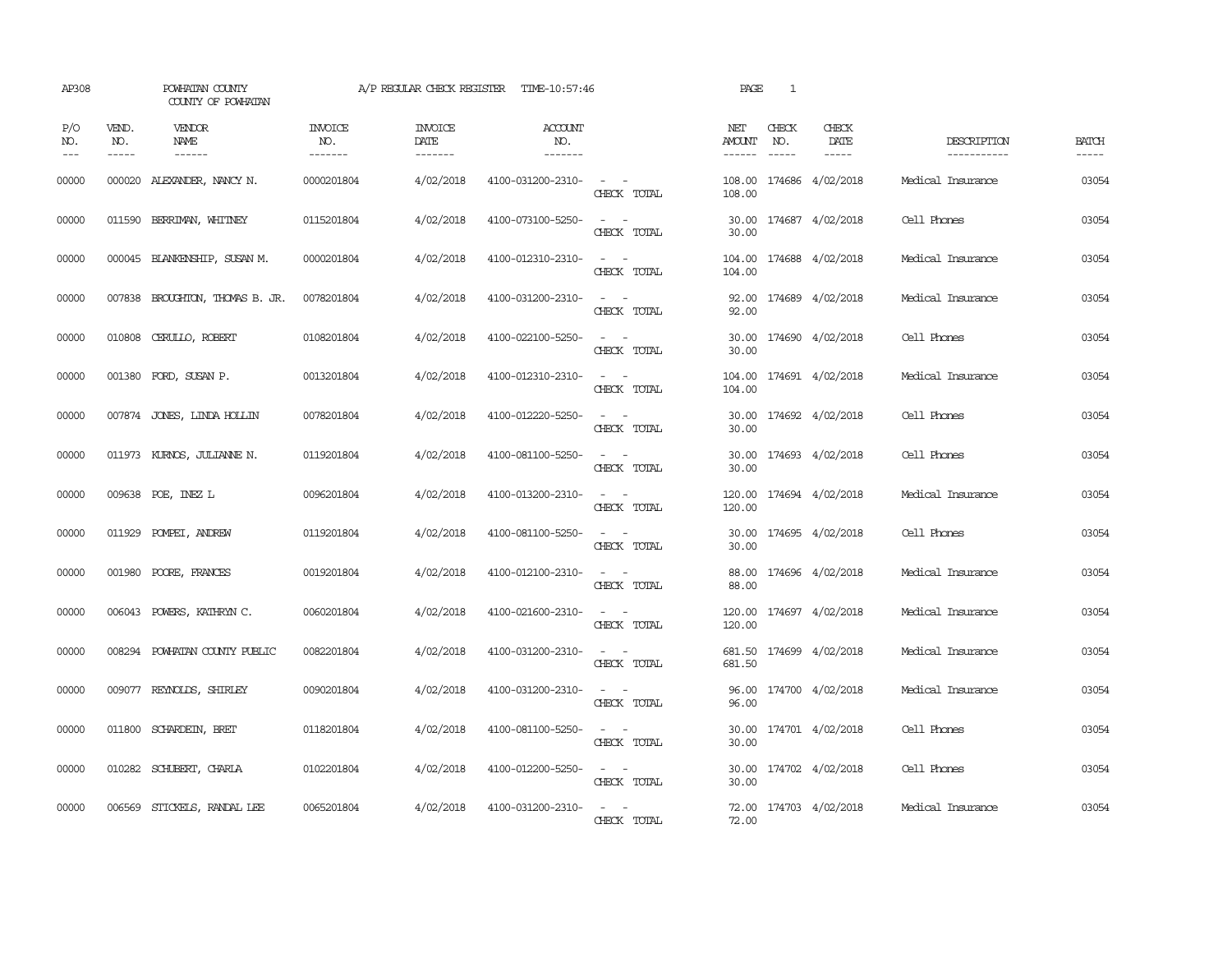| AP308                                                       |                                      | POWHATAN COUNTY<br>COUNTY OF POWHATAN                                                                                                           |                                                                                            | A/P REGULAR CHECK REGISTER                                                              | TIME-10:57:46                                                                                                                                   |                                                                                                                             | PAGE                           | 2                           |                                                                                                                                                                               |                                                                                                                                                                             |                                                             |
|-------------------------------------------------------------|--------------------------------------|-------------------------------------------------------------------------------------------------------------------------------------------------|--------------------------------------------------------------------------------------------|-----------------------------------------------------------------------------------------|-------------------------------------------------------------------------------------------------------------------------------------------------|-----------------------------------------------------------------------------------------------------------------------------|--------------------------------|-----------------------------|-------------------------------------------------------------------------------------------------------------------------------------------------------------------------------|-----------------------------------------------------------------------------------------------------------------------------------------------------------------------------|-------------------------------------------------------------|
| P/O<br>NO.<br>$ -$                                          | VEND.<br>NO.<br>$\frac{1}{2}$        | VENDOR<br><b>NAME</b>                                                                                                                           | INVOICE<br>NO.<br>-------                                                                  | <b>INVOICE</b><br>DATE<br>-------                                                       | <b>ACCOUNT</b><br>NO.<br>-------                                                                                                                |                                                                                                                             | NET<br>AMOUNT<br>$- - - - - -$ | CHECK<br>NO.<br>$- - - - -$ | CHECK<br>DATE<br>$- - - - -$                                                                                                                                                  | DESCRIPTION<br>------------                                                                                                                                                 | <b>BATCH</b><br>-----                                       |
| 00000                                                       |                                      | 007115 STOKES, GARLAND KENNETH                                                                                                                  | 0071201804                                                                                 | 4/02/2018                                                                               | 4100-031200-2310-                                                                                                                               | CHECK TOTAL                                                                                                                 | 68.00<br>68.00                 |                             | 174704 4/02/2018                                                                                                                                                              | Medical Insurance                                                                                                                                                           | 03054                                                       |
| 00000                                                       |                                      | 002080 WOODCOCK, LYNN T.                                                                                                                        | 0020201804                                                                                 | 4/02/2018                                                                               | 4100-031200-2310-                                                                                                                               | $\sim$<br>$\sim$<br>CHECK TOTAL                                                                                             | 108.00<br>108.00               |                             | 174705 4/02/2018                                                                                                                                                              | Medical Insurance                                                                                                                                                           | 03054                                                       |
| 00000<br>00000<br>00000                                     | 009183<br>009183                     | AIR, WATER & SOIL LABORA- V18001913<br>AIR, WATER & SOIL LABORA- V18001914<br>009183 AIR, WATER & SOIL LABORA- V18001915                        |                                                                                            | 3/23/2018<br>3/23/2018<br>3/23/2018                                                     | 4100-032220-5140-<br>4100-032210-5140-<br>4100-014100-5140-                                                                                     | $\overline{\phantom{a}}$<br>$\sim$<br>CHECK TOTAL                                                                           | 587.25                         |                             | 195.75 174706 4/12/2018<br>195.75 174706 4/12/2018<br>195.75 174706 4/12/2018                                                                                                 | Sewer<br>Sewer<br>Sewer                                                                                                                                                     | 03056<br>03056<br>03056                                     |
| 00000                                                       |                                      | 008774 ALLEN, SUSAN E.                                                                                                                          | 8358532                                                                                    | 3/14/2018                                                                               | 4100-021200-3150-                                                                                                                               | CHECK TOTAL                                                                                                                 | 120.00<br>120.00               |                             | 174708 4/12/2018                                                                                                                                                              | Outside Counsel                                                                                                                                                             | 03056                                                       |
| 00000                                                       |                                      | 006940 APCO INTERNATIONAL, INC.                                                                                                                 | 525240                                                                                     | 3/16/2018                                                                               | 4100-031210-5540-                                                                                                                               | $ -$<br>CHECK TOTAL                                                                                                         | 120.00                         |                             | 120.00 174709 4/12/2018                                                                                                                                                       | Conferences and Training                                                                                                                                                    | 03056                                                       |
| 00000<br>00000                                              |                                      | 009661 ARCHITECTURAL PRODUCTS OF<br>009661 ARCHITECTURAL PRODUCTS OF 8564700-IN                                                                 | 8553001-IN                                                                                 | 3/09/2018<br>3/16/2018                                                                  | 4100-014100-3310-<br>4100-014100-3310-                                                                                                          | $\sim$ $-$<br>$\overline{\phantom{a}}$<br>CHECK TOTAL                                                                       | 634.41                         |                             | 248.22 174711 4/12/2018<br>386.19 174711 4/12/2018                                                                                                                            | Repairs & Maintenance<br>Repairs & Maintenance                                                                                                                              | 03056<br>03056                                              |
| 00000                                                       |                                      | 012367 ATLANTIC EMERGENCY                                                                                                                       | 10724ROB                                                                                   | 2/28/2018                                                                               | 4100-032200-6009-                                                                                                                               | $\sim$ $\sim$<br>CHECK TOTAL                                                                                                | 10,468.42                      |                             | 10,468.42 174712 4/12/2018                                                                                                                                                    | Auto Repairs and Parts                                                                                                                                                      | 03058                                                       |
| 00000                                                       |                                      | 011585 ATLANTIC TACTICAL, INC.                                                                                                                  | SI-80619415                                                                                | 3/19/2018                                                                               | 4100-031200-6011-                                                                                                                               | $\sim$ $ \sim$<br>CHECK TOTAL                                                                                               | 168.95                         |                             | 168.95 174713 4/12/2018                                                                                                                                                       | Uniforms                                                                                                                                                                    | 03059                                                       |
| 00000<br>00000<br>00000<br>00000<br>00000<br>00000<br>00000 | 007941<br>007941<br>007941<br>007941 | 007941 BAKER & TAYLOR<br>BAKER & TAYLOR<br>007941 BAKER & TAYLOR<br>BAKER & TAYLOR<br>BAKER & TAYLOR<br>BAKER & TAYLOR<br>007941 BAKER & TAYLOR | 5014939920<br>Q20358900<br>Q20600960<br>Q20600961<br>Q20824710<br>5014943230<br>5014947298 | 3/27/2018<br>3/30/2018<br>4/02/2018<br>4/02/2018<br>4/03/2018<br>3/28/2018<br>4/02/2018 | 4100-073100-6012-<br>4100-073100-6012-<br>4100-073100-6012-<br>4100-073100-6012-<br>4100-073100-6012-<br>4100-073100-6012-<br>4100-073100-6012- | $\overline{\phantom{a}}$<br>$\overline{\phantom{a}}$<br>CHECK TOTAL                                                         | 1,523.99<br>2,232.22           |                             | 331.74 174714 4/12/2018<br>18.62 174714 4/12/2018<br>56.38 174714 4/12/2018<br>6.89 174714 4/12/2018<br>20.69 174714 4/12/2018<br>273.91 174714 4/12/2018<br>174714 4/12/2018 | Books & Subscriptions<br>Books & Subscriptions<br>Books & Subscriptions<br>Books & Subscriptions<br>Books & Subscriptions<br>Books & Subscriptions<br>Books & Subscriptions | 03056<br>03059<br>03059<br>03059<br>03059<br>03059<br>03059 |
| 00000                                                       | 012360                               | BALDWIN CREEK CUSTOM                                                                                                                            | REFUND BLDGPRMT                                                                            | 3/14/2018                                                                               | 3100-013030-0008-                                                                                                                               | $\frac{1}{2} \left( \frac{1}{2} \right) \left( \frac{1}{2} \right) = \frac{1}{2} \left( \frac{1}{2} \right)$<br>CHECK TOTAL | 63.00<br>63.00                 |                             | 174715 4/12/2018                                                                                                                                                              | Building Permits                                                                                                                                                            | 03056                                                       |
| 00000                                                       | 006249                               | BATTERY BARN OF VA INC.                                                                                                                         | 324671                                                                                     | 3/28/2018                                                                               | 4100-032200-3310-                                                                                                                               | $\overline{\phantom{a}}$<br>$\sim$<br>CHECK TOTAL                                                                           | 52.20<br>52.20                 |                             | 174716 4/12/2018                                                                                                                                                              | Equipment Repair                                                                                                                                                            | 03058                                                       |
| 00000<br>00000                                              | 007266<br>007266                     | BEACH, LYNNE<br>BEACH, LYNNE                                                                                                                    | GOOCHLAND DW#2<br>GOOCHLAND DW#1                                                           | 4/03/2018<br>3/27/2018                                                                  | 4100-012200-5510-<br>4100-012200-5510-                                                                                                          | $\overline{\phantom{a}}$<br>$\sim$<br>$\overline{\phantom{a}}$<br>CHECK TOTAL                                               | 28.34                          |                             | 14.17 174717 4/12/2018<br>14.17 174717 4/12/2018                                                                                                                              | Travel/Mileage/Parking/Tolls<br>Travel/Mileage/Parking/Tolls                                                                                                                | 03056<br>03056                                              |
| 00000<br>00000<br>00000                                     | 006655<br>006655                     | BLOSSMAN GAS COMPANIES,<br>BLOSSMAN GAS COMPANIES.<br>006655 BLOSSMAN GAS COMPANIES,                                                            | 3465705<br>3539993<br>3643975                                                              | 3/12/2018<br>3/20/2018<br>4/03/2018                                                     | 4100-032210-5120-<br>4100-035100-5120-<br>4100-035100-5120-                                                                                     | CHECK TOTAL                                                                                                                 | 931.72                         |                             | 512.17 174720 4/12/2018<br>233.08 174720 4/12/2018<br>186.47 174720 4/12/2018                                                                                                 | Fuel<br>Fuel<br>Fuel                                                                                                                                                        | 03056<br>03059<br>03059                                     |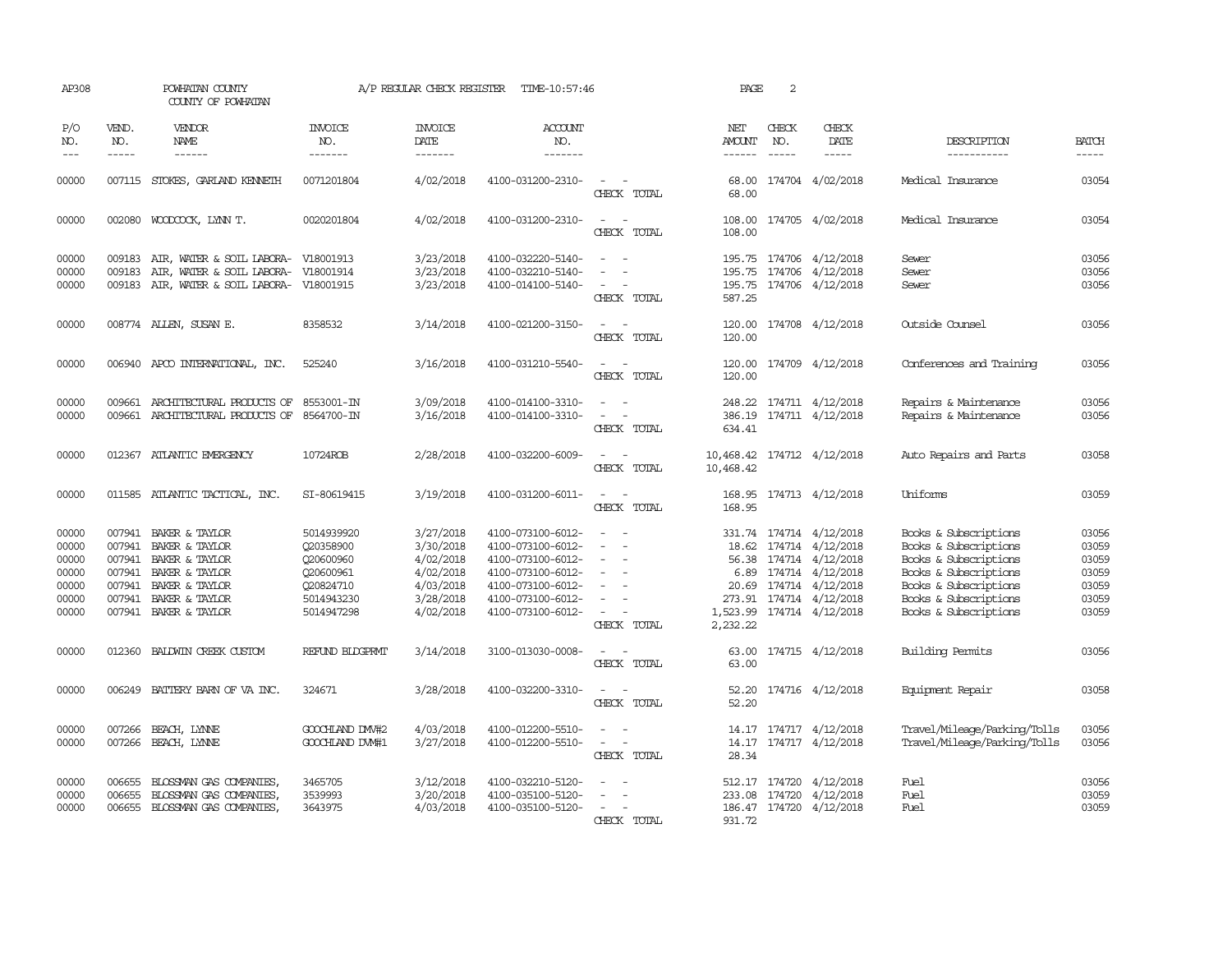| AP308               |                             | POWHATAN COUNTY<br>COUNTY OF POWHATAN    |                                  | A/P REGULAR CHECK REGISTER        | TIME-10:57:46                          |                                         | PAGE                           | 3                             |                                                   |                                                |                       |
|---------------------|-----------------------------|------------------------------------------|----------------------------------|-----------------------------------|----------------------------------------|-----------------------------------------|--------------------------------|-------------------------------|---------------------------------------------------|------------------------------------------------|-----------------------|
| P/O<br>NO.<br>$---$ | VEND.<br>NO.<br>$- - - - -$ | VENDOR<br>NAME                           | INVOICE<br>NO.<br>-------        | <b>INVOICE</b><br>DATE<br>------- | <b>ACCOUNT</b><br>NO.<br>-------       |                                         | NET<br>AMOUNT<br>$- - - - - -$ | CHECK<br>NO.<br>$\frac{1}{2}$ | CHECK<br>DATE<br>-----                            | DESCRIPTION<br>-----------                     | <b>BATCH</b><br>----- |
| 00000               |                             | 007831 BOCZAR, CHRISTINE                 | 803900607443                     | 2/08/2018                         | 4100-035100-6022-                      | $\sim$<br>CHECK TOTAL                   | 4.00<br>4.00                   |                               | 174721 4/12/2018                                  | Dog Food/Supplies                              | 03059                 |
| 00000               | 006192                      | BUSINESS DATA OF VIRGINIA 45-2018        |                                  | 3/12/2018                         | 4100-012310-6014-                      | $\overline{\phantom{a}}$                |                                |                               | 335.00 174722 4/12/2018                           | Other Operating Supplies                       | 03056                 |
| 00000               | 006192                      | BUSINESS DATA OF VIRGINIA                | 54-2018                          | 3/20/2018                         | 4100-012310-6014-                      |                                         | 320.00                         |                               | 174722 4/12/2018                                  | Other Operating Supplies                       | 03056                 |
| 00000               |                             | 006192 BUSINESS DATA OF VIRGINIA 55-2018 |                                  | 3/20/2018                         | 4100-012310-6014-                      | CHECK TOTAL                             | 4,088.31                       |                               | 3,433.31 174722 4/12/2018                         | Other Operating Supplies                       | 03056                 |
| 00000<br>00000      | 007509<br>007509            | CAPITALIRISTATE<br>CAPITALIRISTATE       | S032054901.001<br>S032087111.001 | 3/01/2018<br>3/06/2018            | 4100-035100-3310-<br>4100-032220-3310- | $\sim$                                  |                                |                               | 58.71 174723 4/12/2018<br>112.03 174723 4/12/2018 | Repairs & Maintenance<br>Repairs & Maintenance | 03056<br>03056        |
|                     |                             |                                          |                                  |                                   |                                        | CHECK TOTAL                             | 170.74                         |                               |                                                   |                                                |                       |
| 00000               | 000540                      | CENTRAL VIRGINIA WASTE                   | 22996                            | 2/07/2018                         | 4100-014600-3185-                      |                                         |                                |                               | 99.82 174724 4/12/2018                            | Trash Removal                                  | 03056                 |
| 00000               | 000540                      | CENTRAL VIRGINIA WASTE                   | 22996                            | 2/07/2018                         | 4100-014100-3185-                      | $\equiv$<br>$\overline{\phantom{a}}$    |                                |                               | 166.36 174724 4/12/2018                           | Trash Removal                                  | 03056                 |
| 00000               | 000540                      | CENTRAL VIRGINIA WASTE                   | 22996                            | 2/07/2018                         | 4100-035100-3185-                      |                                         |                                |                               | 16.64 174724 4/12/2018                            | Trash Removal                                  | 03056                 |
| 00000               | 000540                      | CENTRAL VIRGINIA WASTE                   | 22996                            | 2/07/2018                         | 4100-073100-3185-                      |                                         |                                |                               | 33.27 174724 4/12/2018                            | Trash Removal                                  | 03056                 |
| 00000               | 000540                      | CENTRAL VIRGINIA WASTE                   | 22996                            | 2/07/2018                         | 4100-032210-3185-                      |                                         |                                |                               | 16.64 174724 4/12/2018                            | Trash Removal                                  | 03056                 |
| 00000               | 000540                      | CENTRAL VIRGINIA WASTE                   | 22996                            | 2/07/2018                         | 4100-032220-3185-                      |                                         |                                |                               | 16.64 174724 4/12/2018                            | Trash Removal                                  | 03056                 |
| 00000               | 000540                      | CENTRAL VIRGINIA WASTE                   | 23154                            | 3/28/2018                         | 4100-014300-3175-                      | $\overline{\phantom{a}}$<br>CHECK TOTAL | 240.00<br>589.37               |                               | 174724 4/12/2018                                  | Waste Disposal                                 | 03056                 |
| 00000               |                             | 010808 CERULLO, ROBERT                   | SPRING TRNG                      | 4/15/2018                         | 4100-022100-5540-                      | CHECK TOTAL                             | 148.25<br>148.25               |                               | 174725 4/12/2018                                  | Conferences & Training                         | 03056                 |
|                     |                             |                                          |                                  |                                   |                                        |                                         |                                |                               |                                                   |                                                |                       |
| 00000               | 006965                      | CINIAS CORPORATION                       | 143321253                        | 1/17/2018                         | 4100-014100-6011-                      |                                         |                                |                               | 70.53 174726 4/12/2018                            | Uniforms                                       | 03056                 |
| 00000               | 006965                      | CINIAS CORPORATION                       | 143321253                        | 1/17/2018                         | 4100-014500-6011-                      |                                         |                                |                               | 69.12 174726 4/12/2018                            | Uniforms                                       | 03056                 |
| 00000               | 006965                      | CINIAS CORPORATION                       | 143321254                        | 1/17/2018                         | 4100-014300-6011-                      |                                         | 134.58                         |                               | 174726 4/12/2018                                  | Uniforms                                       | 03056                 |
| 00000               | 006965                      | CINIAS CORPORATION                       | 143359843                        | 3/28/2018                         | 4100-014300-6011-                      | $\overline{\phantom{a}}$                |                                |                               | 118.90 174726 4/12/2018                           | Uniforms                                       | 03056                 |
| 00000               | 006965                      | CINIAS CORPORATION                       | 143359842                        | 3/28/2018                         | 4100-014100-6011-                      |                                         |                                | 67.54 174726                  | 4/12/2018                                         | Uniforms                                       | 03059                 |
| 00000               |                             | 006965 CINTAS CORPORATION                | 143359842                        | 3/28/2018                         | 4100-014500-6011-                      | $\sim$<br>CHECK TOTAL                   | 529.79                         |                               | 69.12 174726 4/12/2018                            | Uniforms                                       | 03059                 |
|                     |                             |                                          |                                  |                                   |                                        |                                         |                                |                               |                                                   |                                                |                       |
| 00000               |                             | 009178 COMCAST                           | 0120097415 3/186                 | 3/18/2018                         | 4100-073100-5260-                      | CHECK TOTAL                             | 219.90<br>219.90               |                               | 174727 4/12/2018                                  | Internet                                       | 03056                 |
| 00000               |                             | 010587 COX, RICHARD K.                   | SPRING TRNG                      | 4/15/2018                         | 4100-022100-5540-                      | $\overline{\phantom{a}}$<br>CHECK TOTAL | 148.25<br>148.25               |                               | 174728 4/12/2018                                  | Conferences & Training                         | 03056                 |
| 00000               | 007294                      | CUMBERLAND FARM & AUTO                   | 190424                           | 3/24/2018                         | 4100-032200-6009-                      |                                         | 51.00                          |                               | 174729 4/12/2018                                  | Auto Repairs and Parts                         | 03058                 |
| 00000               | 007294                      | CUMBERLAND FARM & AUTO                   | 190480                           | 3/24/2018                         | 4100-032200-6009-                      |                                         | 51.00                          |                               | 174729 4/12/2018                                  | Auto Repairs and Parts                         | 03058                 |
| 00000               | 007294                      | CUMBERLAND FARM & AUTO                   | 967121                           | 3/07/2018                         | 4100-032200-6009-                      |                                         | 57.27                          |                               | 174729 4/12/2018                                  | Auto Repairs and Parts                         | 03058                 |
| 00000               |                             | 007294 CUMBERLAND FARM & AUTO            | 967863                           | 3/15/2018                         | 4100-032200-6009-                      | $\overline{\phantom{a}}$<br>CHECK TOTAL | 182.03                         |                               | 22.76 174729 4/12/2018                            | Auto Repairs and Parts                         | 03058                 |
| 00000               |                             | 010079 DEAL & LACHENEY P.C.              | APRIL 2018                       | 4/02/2018                         | 4100-012210-3150-                      |                                         | 10,000.00                      |                               | 174731 4/12/2018                                  | Contracted County Attomey                      | 03056                 |
|                     |                             |                                          |                                  |                                   |                                        | CHECK TOTAL                             | 10,000.00                      |                               |                                                   |                                                |                       |
| 00000               |                             | 008750 DOMINION ENERGY                   | 9200485382 3/18                  | 3/02/2018                         | 4100-053910-5643-                      | CHECK TOTAL                             | 400.00<br>400.00               |                               | 174732 4/12/2018                                  | PCCAA Services - Federal CSBG                  | 03056                 |
| 00000               | 000860                      | DOMINION ENERGY VIRGINIA                 | 0962041034 3/18                  | 3/02/2018                         | 4100-032210-5110-                      | $\sim$                                  |                                |                               | 906.75 174733 4/12/2018                           | Electricity                                    | 03056                 |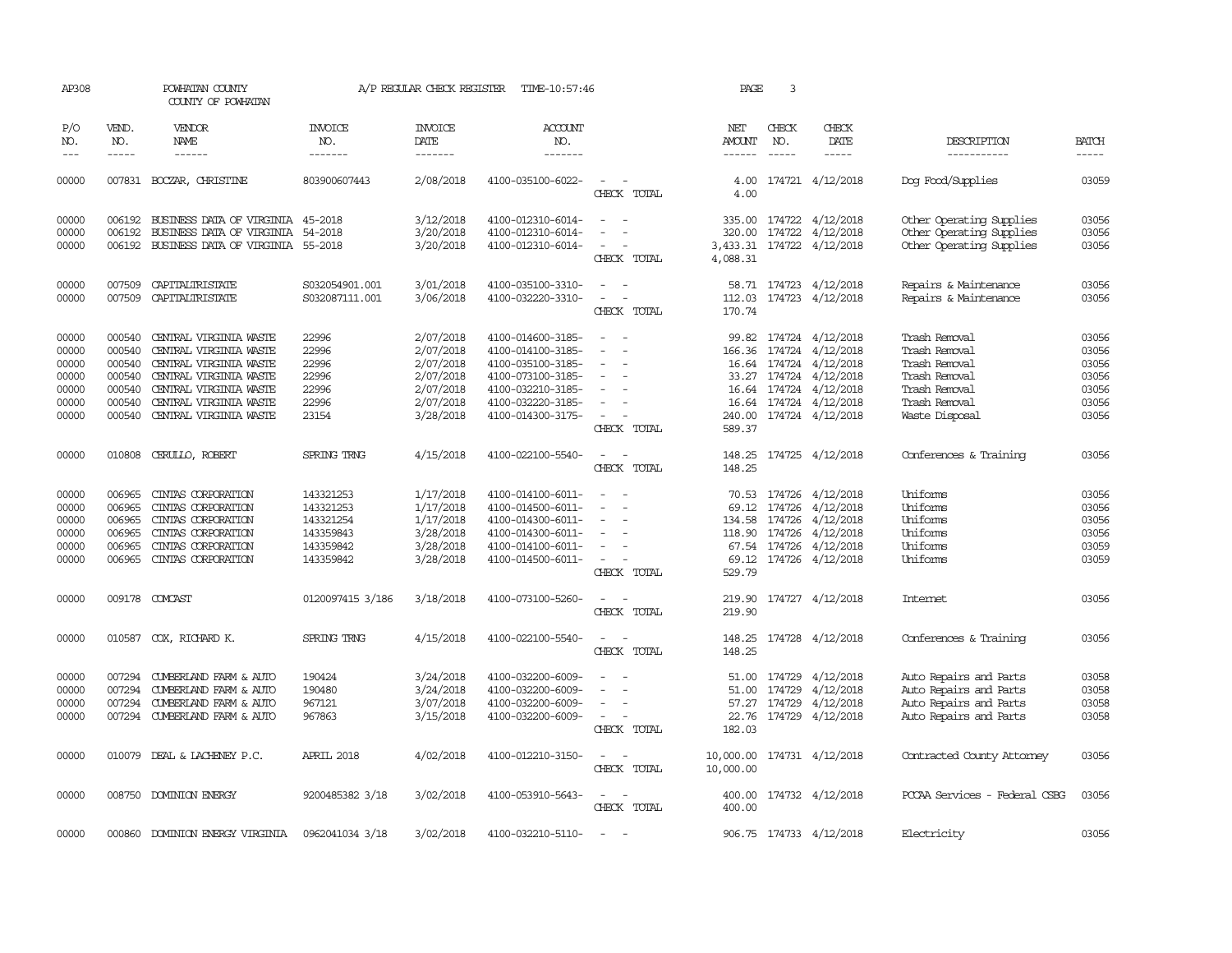| AP308                                     |                                                | POWHATAN COUNTY<br>COUNTY OF POWHATAN                                                                            |                                                       | A/P REGULAR CHECK REGISTER                                    | TIME-10:57:46                                                                                         |                                                                                                                                                         | PAGE                 | 4                             |                                                                                                                           |                                                                                                                                    |                                           |
|-------------------------------------------|------------------------------------------------|------------------------------------------------------------------------------------------------------------------|-------------------------------------------------------|---------------------------------------------------------------|-------------------------------------------------------------------------------------------------------|---------------------------------------------------------------------------------------------------------------------------------------------------------|----------------------|-------------------------------|---------------------------------------------------------------------------------------------------------------------------|------------------------------------------------------------------------------------------------------------------------------------|-------------------------------------------|
| P/O<br>NO.<br>$\qquad \qquad -$           | VEND.<br>NO.<br>-----                          | VENDOR<br>NAME                                                                                                   | <b>INVOICE</b><br>NO.<br>-------                      | <b>INVOICE</b><br>DATE<br>-------                             | <b>ACCOUNT</b><br>NO.<br>-------                                                                      |                                                                                                                                                         | NET<br><b>AMOUNT</b> | CHECK<br>NO.<br>$\frac{1}{2}$ | CHECK<br>DATE                                                                                                             | DESCRIPTION<br>-----------                                                                                                         | <b>BATCH</b><br>-----                     |
| 00000<br>00000<br>00000                   | 000860<br>000860<br>000860                     | DOMINION ENERGY VIRGINIA<br>DOMINION ENERGY VIRGINIA<br>DOMINION ENERGY VIRGINIA                                 | 2613832712 3/18<br>2932352368 3/18<br>9750120975 3/18 | 3/02/2018<br>3/02/2018<br>3/02/2018                           | 4100-022100-5110-<br>4100-032220-5110-<br>4100-032220-5110-                                           | $\equiv$<br>CHECK TOTAL                                                                                                                                 | 4,657.08<br>5,878.83 |                               | 274.99 174733 4/12/2018<br>40.01 174733 4/12/2018<br>174733 4/12/2018                                                     | Electricity<br>Electricity<br>Electricity                                                                                          | 03056<br>03056<br>03056                   |
| 00000                                     |                                                | 012114 DOWDLE, CHASE                                                                                             | <b>OCT'17 TERM</b>                                    | 11/01/2017                                                    | 4100-021100-1700-                                                                                     | $\overline{\phantom{a}}$<br>CHECK TOTAL                                                                                                                 | 30.00                |                               | 30.00 174734 4/12/2018                                                                                                    | COMP: Jurors & Witnesses                                                                                                           | 03058                                     |
| 00000                                     |                                                | 001910 DUNN GAS COMPANY                                                                                          | 69454                                                 | 3/16/2018                                                     | 4100-014100-5120-                                                                                     | $\sim$<br>CHECK TOTAL                                                                                                                                   | 2,042.61             |                               | 2,042.61 174736 4/12/2018                                                                                                 | Fuel                                                                                                                               | 03056                                     |
| 00000                                     | 009763                                         | ENGLISBY, MARK E. PC                                                                                             | 8192186                                               | 3/30/2018                                                     | 4100-021200-3150-                                                                                     | $\equiv$<br>CHECK TOTAL                                                                                                                                 | 120.00<br>120.00     |                               | 174737 4/12/2018                                                                                                          | Outside Counsel                                                                                                                    | 03056                                     |
| 00000<br>00000                            | 009093<br>009093                               | FARMVILLE WHOLESALE<br>FARMVILLE WHOLESALE                                                                       | 634892<br>635272                                      | 3/07/2018<br>3/13/2018                                        | 4100-073100-3310-<br>4100-014100-3310-                                                                | $\omega_{\rm{max}}$ and $\omega_{\rm{max}}$<br>$\sim$ $ -$<br>CHECK TOTAL                                                                               | 164.70               |                               | 106.06 174738 4/12/2018<br>58.64 174738 4/12/2018                                                                         | Repairs and Maintenance<br>Repairs & Maintenance                                                                                   | 03056<br>03056                            |
| 00000                                     |                                                | 000338 FIRE PROTECTION EQUIP. CO 00069240                                                                        |                                                       | 3/13/2018                                                     | 4100-032200-3310-                                                                                     | $\overline{\phantom{a}}$<br>CHECK TOTAL                                                                                                                 | 31.60                |                               | 31.60 174739 4/12/2018                                                                                                    | Equipment Repair                                                                                                                   | 03056                                     |
| 00000                                     |                                                | 006606 FLATROCK GLASS & DOOR INC 19050                                                                           |                                                       | 3/19/2018                                                     | 4100-014100-3310-                                                                                     | $\frac{1}{2} \left( \frac{1}{2} \right) \left( \frac{1}{2} \right) = \frac{1}{2} \left( \frac{1}{2} \right)$<br>CHECK TOTAL                             | 85.00<br>85.00       |                               | 174740 4/12/2018                                                                                                          | Repairs & Maintenance                                                                                                              | 03056                                     |
| 00000                                     |                                                | 006522 FOOD LION                                                                                                 | 141567                                                | 4/02/2018                                                     | 4100-035100-6022-                                                                                     | $\overline{\phantom{a}}$<br>CHECK TOTAL                                                                                                                 | 23.97<br>23.97       |                               | 174741 4/12/2018                                                                                                          | Dog Food/Supplies                                                                                                                  | 03059                                     |
| 00000                                     |                                                | 012365 FULCHER, BOBBY W.                                                                                         | <b>RETURN</b>                                         | 3/13/2018                                                     | 100-000200-0001-                                                                                      | $\frac{1}{2} \left( \frac{1}{2} \right) \left( \frac{1}{2} \right) = \frac{1}{2} \left( \frac{1}{2} \right)$<br>CHECK TOTAL                             | 46.17                |                               | 46.17 174742 4/12/2018                                                                                                    | Payroll - Clearing Account                                                                                                         | 03056                                     |
| 00000                                     |                                                | 009280 GOODMAN SPECIALIZED                                                                                       | 14921G                                                | 3/23/2018                                                     | 4100-032200-6008-                                                                                     | $\sim$<br>CHECK TOTAL                                                                                                                                   | 449.77               |                               | 449.77 174743 4/12/2018                                                                                                   | Gas/Grease/Oil                                                                                                                     | 03058                                     |
| 00000                                     |                                                | 008700 GRADWELL, MELISSA LOWE                                                                                    | MILEAGE-TYLER                                         | 3/27/2018                                                     | 4100-012220-5510-                                                                                     | $\frac{1}{2} \left( \frac{1}{2} \right) \left( \frac{1}{2} \right) = \frac{1}{2} \left( \frac{1}{2} \right)$<br>CHECK TOTAL                             | 48.83<br>48.83       |                               | 174744 4/12/2018                                                                                                          | Travel-mileage                                                                                                                     | 03056                                     |
| 00000                                     |                                                | 012364 HAWKINS, DEAN                                                                                             | 1705274 REFUND                                        | 3/27/2018                                                     | 3100-013030-0007-                                                                                     | $ -$<br>CHECK TOTAL                                                                                                                                     | 1,732.85             |                               | 1,732.85 174746 4/12/2018                                                                                                 | Zoning Permits                                                                                                                     | 03056                                     |
| 00000<br>00000                            | 010487<br>010487                               | IBM CORPORATION<br>IBM CORPORATION                                                                               | Q6705G0<br>Q6705G0                                    | 4/01/2018<br>4/01/2018                                        | 4100-095101-9300-<br>4100-095101-9301-                                                                | $\overline{\phantom{a}}$<br>$\frac{1}{2} \left( \frac{1}{2} \right) \left( \frac{1}{2} \right) = \frac{1}{2} \left( \frac{1}{2} \right)$<br>CHECK TOTAL | 854.57               |                               | 823.68 174747 4/12/2018<br>30.89 174747 4/12/2018                                                                         | AS400 Lease - Principal<br>AS400 Lease - Interest                                                                                  | 03057<br>03057                            |
| 00000                                     |                                                | 010755 INNOVATIVE TURF                                                                                           | 3750                                                  | 3/20/2018                                                     | 4100-014500-3319-                                                                                     | $\omega_{\rm{max}}$ and $\omega_{\rm{max}}$<br>CHECK TOTAL                                                                                              | 106.62               |                               | 106.62 174748 4/12/2018                                                                                                   | Equipment Repairs and Maintena                                                                                                     | 03057                                     |
| 00000<br>00000<br>00000<br>00000<br>00000 | 000120<br>000120<br>000120<br>000120<br>000120 | JAMES RIVER AIR<br><b>JAMES RIVER AIR</b><br>JAMES RIVER AIR<br><b>JAMES RIVER AIR</b><br><b>JAMES RIVER AIR</b> | S90219<br>S90726<br>S90756<br>S91310<br>S91352        | 1/31/2018<br>2/28/2018<br>2/28/2018<br>2/28/2018<br>2/28/2018 | 4100-014100-3308-<br>4100-032220-3310-<br>4100-014100-3308-<br>4100-032220-3310-<br>4100-014100-3308- | $\equiv$<br>$\overline{\phantom{a}}$<br>$\sim$                                                                                                          |                      | 691.68 174749                 | 169.11 174749 4/12/2018<br>4/12/2018<br>1,245.18 174749 4/12/2018<br>1,618.34 174749 4/12/2018<br>651.02 174749 4/12/2018 | HVAC Service and Repairs<br>Repairs & Maintenance<br>HVAC Service and Repairs<br>Repairs & Maintenance<br>HVAC Service and Repairs | 03057<br>03057<br>03057<br>03057<br>03057 |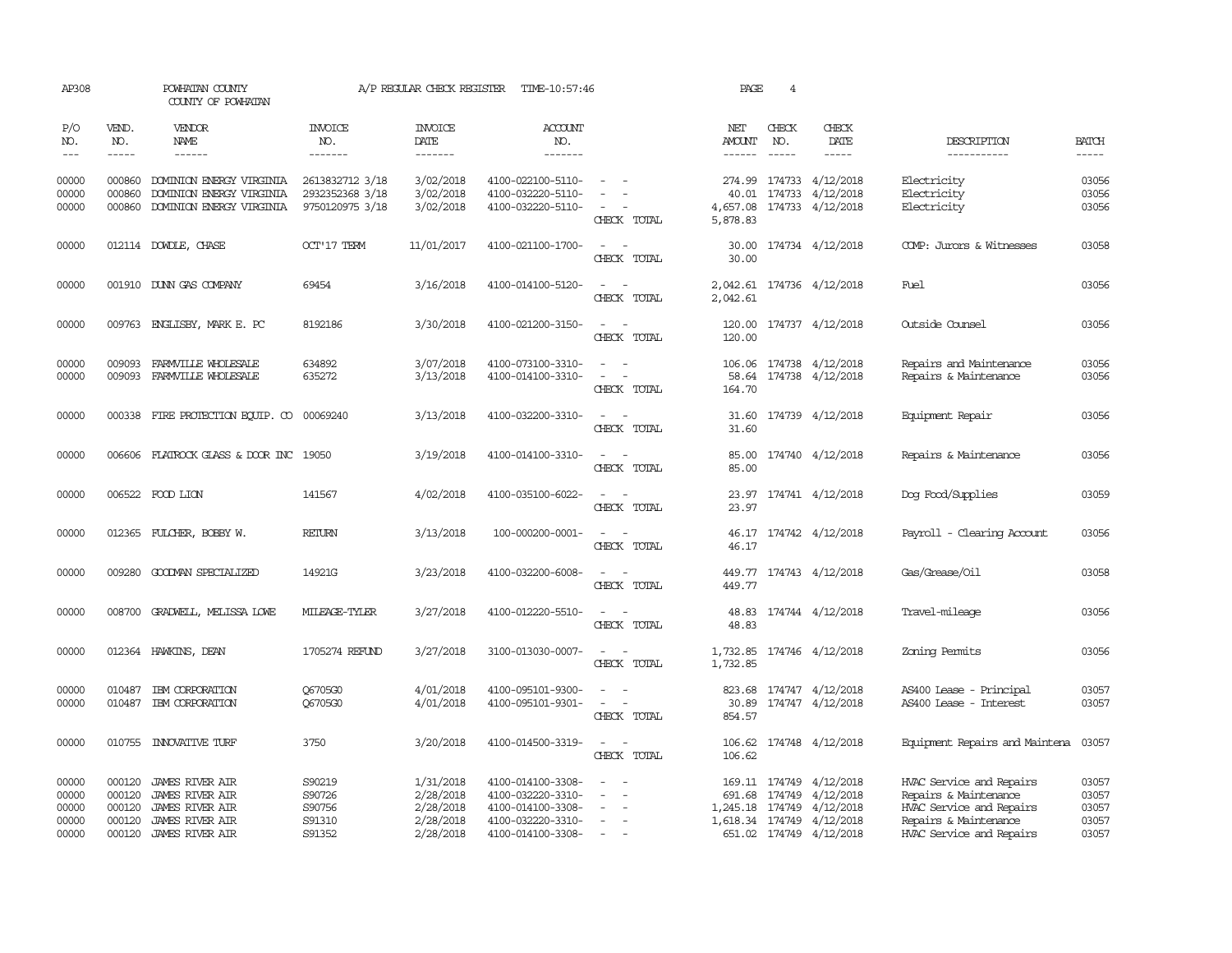| AP308               |                             | POWHATAN COUNTY<br>COUNTY OF POWHATAN          |                                  | A/P REGULAR CHECK REGISTER        | TIME-10:57:46                          |                                                      | PAGE                           | 5                           |                           |                                  |                             |
|---------------------|-----------------------------|------------------------------------------------|----------------------------------|-----------------------------------|----------------------------------------|------------------------------------------------------|--------------------------------|-----------------------------|---------------------------|----------------------------------|-----------------------------|
| P/O<br>NO.<br>$---$ | VEND.<br>NO.<br>$- - - - -$ | VENDOR<br>NAME<br>------                       | <b>INVOICE</b><br>NO.<br>------- | <b>INVOICE</b><br>DATE<br>------- | <b>ACCOUNT</b><br>NO.<br>-------       |                                                      | NET<br>AMOUNT<br>$- - - - - -$ | CHECK<br>NO.<br>$- - - - -$ | CHECK<br>DATE<br>-----    | DESCRIPTION<br>-----------       | <b>BATCH</b><br>$- - - - -$ |
| 00000               |                             | 000120 JAMES RIVER AIR                         | S91411                           | 2/28/2018                         | 4100-014100-3308-                      | $\sim$<br>CHECK TOTAL                                | 5,420.63                       |                             | 1,045.30 174749 4/12/2018 | HVAC Service and Repairs         | 03057                       |
| 00000<br>00000      | 008381<br>008381            | JAMES RIVER PETROLEUM<br>JAMES RIVER PETROLEUM | 108<br>108                       | 1/31/2018<br>1/31/2018            | 4100-035100-6008-<br>4100-031200-6008- | $\sim$<br>$\sim$                                     | 267.25<br>8,653.75             | 174750<br>174750            | 4/12/2018<br>4/12/2018    | Gas/Grease/Oil<br>Gas/Grease/Oil | 03060<br>03060              |
|                     | 008381                      |                                                |                                  | 1/31/2018                         | 4100-032200-5120-                      |                                                      |                                |                             | 4/12/2018                 |                                  | 03060                       |
| 00000               |                             | JAMES RIVER PETROLEUM                          | 108                              |                                   |                                        |                                                      | 5,053.38 174750                |                             |                           | Apparatus Fuel                   |                             |
| 00000               | 008381                      | JAMES RIVER PEIROLEUM                          | 108                              | 1/31/2018                         | 4100-014100-6008-                      |                                                      | 391.58                         | 174750                      | 4/12/2018                 | Gas/Grease/Oil                   | 03060                       |
| 00000               | 008381                      | JAMES RIVER PETROLEUM                          | 108                              | 1/31/2018                         | 4100-014500-6008-                      | $\overline{\phantom{a}}$                             |                                | 361.15 174750               | 4/12/2018                 | Gas/Grease/Oil                   | 03060                       |
| 00000               | 008381                      | JAMES RIVER PETROLEUM                          | 108                              | 1/31/2018                         | 4100-034100-6008-                      | $\sim$                                               | 188.76                         | 174750                      | 4/12/2018                 | Gas/Grease/Oil                   | 03060                       |
| 00000               | 008381                      | JAMES RIVER PETROLEUM                          | 108                              | 1/31/2018                         | 4100-081100-6008-                      |                                                      | 46.89                          | 174750                      | 4/12/2018                 | Gas/Grease/Oil                   | 03060                       |
| 00000               | 008381                      | JAMES RIVER PETROLEUM                          | 108                              | 1/31/2018                         | 4100-083500-6008-                      | $\overline{\phantom{a}}$<br>$\overline{\phantom{a}}$ | 14.27                          | 174750                      | 4/12/2018                 | Gas/Grease/Oil                   | 03060                       |
| 00000               | 008381                      | JAMES RIVER PEIROLEUM                          | 108                              | 1/31/2018                         | 4100-014300-6008-                      |                                                      |                                | 132.87 174750               | 4/12/2018                 | Gas/Grease/Oil                   | 03060                       |
| 00000               | 008381                      | JAMES RIVER PETROLEUM                          | 109                              | 2/28/2018                         | 4100-035100-6008-                      |                                                      |                                | 470.83 174750               | 4/12/2018                 | Gas/Grease/Oil                   | 03060                       |
| 00000               | 008381                      | JAMES RIVER PEIROLEUM                          | 109                              | 2/28/2018                         | 4100-031200-6008-                      | $\equiv$                                             | 8,231.26                       | 174750                      | 4/12/2018                 | Gas/Grease/Oil                   | 03060                       |
| 00000               | 008381                      | JAMES RIVER PETROLEUM                          | 109                              | 2/28/2018                         | 4100-032200-5120-                      | $\sim$                                               | 4,401.22 174750                |                             | 4/12/2018                 | Apparatus Fuel                   | 03060                       |
| 00000               | 008381                      | JAMES RIVER PETROLEUM                          | 109                              | 2/28/2018                         | 4100-014100-6008-                      |                                                      | 267.25                         | 174750                      | 4/12/2018                 | Gas/Grease/Oil                   | 03060                       |
| 00000               | 008381                      | JAMES RIVER PETROLEUM                          | 109                              | 2/28/2018                         | 4100-034100-6008-                      |                                                      | 24.98                          |                             | 174750 4/12/2018          | Gas/Grease/Oil                   | 03060                       |
| 00000               |                             | 008381 JAMES RIVER PEIROLEUM                   | 109                              | 2/28/2018                         | 4100-081100-6008-                      | $\sim$                                               |                                |                             | 30.92 174750 4/12/2018    | Gas/Grease/Oil                   | 03060                       |
|                     |                             |                                                |                                  |                                   |                                        | CHECK TOTAL                                          | 28,536.36                      |                             |                           |                                  |                             |
| 00000               |                             | 009778 KAESER COMPRESSORS, INC.                | 912379405                        | 3/16/2018                         | 4100-032220-3310-                      | $\sim$<br>$\sim$<br>CHECK TOTAL                      | 380.09<br>380.09               |                             | 174751 4/12/2018          | Repairs & Maintenance            | 03057                       |
| 00000               |                             | 000160 LLEWELLYN'S TOWING &                    | 0030215                          | 3/30/2018                         | 4100-031200-6014-                      | $\overline{a}$<br>$\sim$<br>CHECK TOTAL              | 342.00<br>342.00               |                             | 174752 4/12/2018          | Other Operating Supplies         | 03059                       |
| 00000               |                             | 009552 MANSFIELD OIL COMPANY                   | SOLCD-403184                     | 4/30/2018                         | 4100-032200-5120-                      | $\overline{\phantom{a}}$<br>$\sim$<br>CHECK TOTAL    | 269.25<br>269.25               |                             | 174754 4/12/2018          | Apparatus Fuel                   | 03059                       |
| 00000               | 011953                      | MARTIN, JOHN HUNTER                            | DECISION MKG CL                  | 3/19/2018                         | 4100-032200-5815-                      |                                                      | 76.50                          |                             | 174755 4/12/2018          | Training/Seminars                | 03059                       |
| 00000               | 011953                      | MARTIN, JOHN HUNTER                            | LG ANIMAL RESCU                  | 4/07/2018                         | 4100-032200-5815-                      |                                                      | 76.50                          |                             | 174755 4/12/2018          | Training/Seminars                | 03059                       |
|                     |                             |                                                |                                  |                                   |                                        | CHECK TOTAL                                          | 153.00                         |                             |                           |                                  |                             |
| 00000               | 006146                      | MOCLELLAN, WENDY SUSAN                         | MILEAGE 3/18                     | 3/30/2018                         | 4100-031710-5510-                      |                                                      | 213.59                         | 174756                      | 4/12/2018                 | Travel/Mileage/Parking/Tolls     | 03057                       |
| 00000               |                             | 006146 MCCLELLAN, WENDY SUSAN                  | MILEAGE 3/18                     |                                   | 4100-031710-5540-                      | $\equiv$<br>$\overline{a}$                           | 121.23                         | 174756                      | 4/12/2018                 | Travel - Convention & Educatio   | 03057                       |
| 00000               |                             | 006146 MCCLELLAN, WENDY SUSAN                  | MILEAGE 3/18                     | 3/30/2018                         | 4100-031710-5540-                      | $\sim$                                               | 26.86                          | 174756                      | 4/12/2018                 | Travel - Convention & Educatio   | 03057                       |
|                     |                             |                                                |                                  | 3/30/2018                         |                                        | CHECK TOTAL                                          | 361.68                         |                             |                           |                                  |                             |
|                     |                             |                                                |                                  |                                   |                                        |                                                      |                                |                             |                           |                                  |                             |
| 00000               |                             | 012362 MCCREIGHT, RAYMOND                      | <b>TABLE REPAIR</b>              | 3/24/2018                         | 4100-073100-8102-                      | $\sim$<br>$\sim$<br>CHECK TOTAL                      | 139.98<br>139.98               |                             | 174757 4/12/2018          | Fumiture                         | 03057                       |
| 00000               |                             | 010086 MEDPROUS                                | MC33565                          | 4/01/2018                         | 4100-032200-3320-                      | $\equiv$<br>$\overline{\phantom{a}}$<br>CHECK TOTAL  | 395.83<br>395.83               |                             | 174758 4/12/2018          | Maintenance & Service Contract   | 03057                       |
| 00000               |                             | 009723 MIDKIFF, PAULA B.                       | COMMISSION 3/18                  | 3/13/2018                         | 4100-021100-1800-                      | $\overline{\phantom{a}}$<br>CHECK TOTAL              | 30.00<br>30.00                 |                             | 174759 4/12/2018          | COMP: Jury Commissioners         | 03059                       |
| 00000               |                             | 010924 MITCHELL PEST                           | 109353                           | 2/28/2018                         | 4100-035100-3320-                      | . —<br>CHECK TOTAL                                   | 65.00<br>65.00                 |                             | 174760 4/12/2018          | Landscaping - Animal Control     | 03057                       |
| 00000               |                             | 007136 MOORE, JASON                            | 8035570                          | 3/14/2018                         | 4100-021200-3150-                      | $\sim$                                               |                                |                             | 256.00 174761 4/12/2018   | Outside Counsel                  | 03057                       |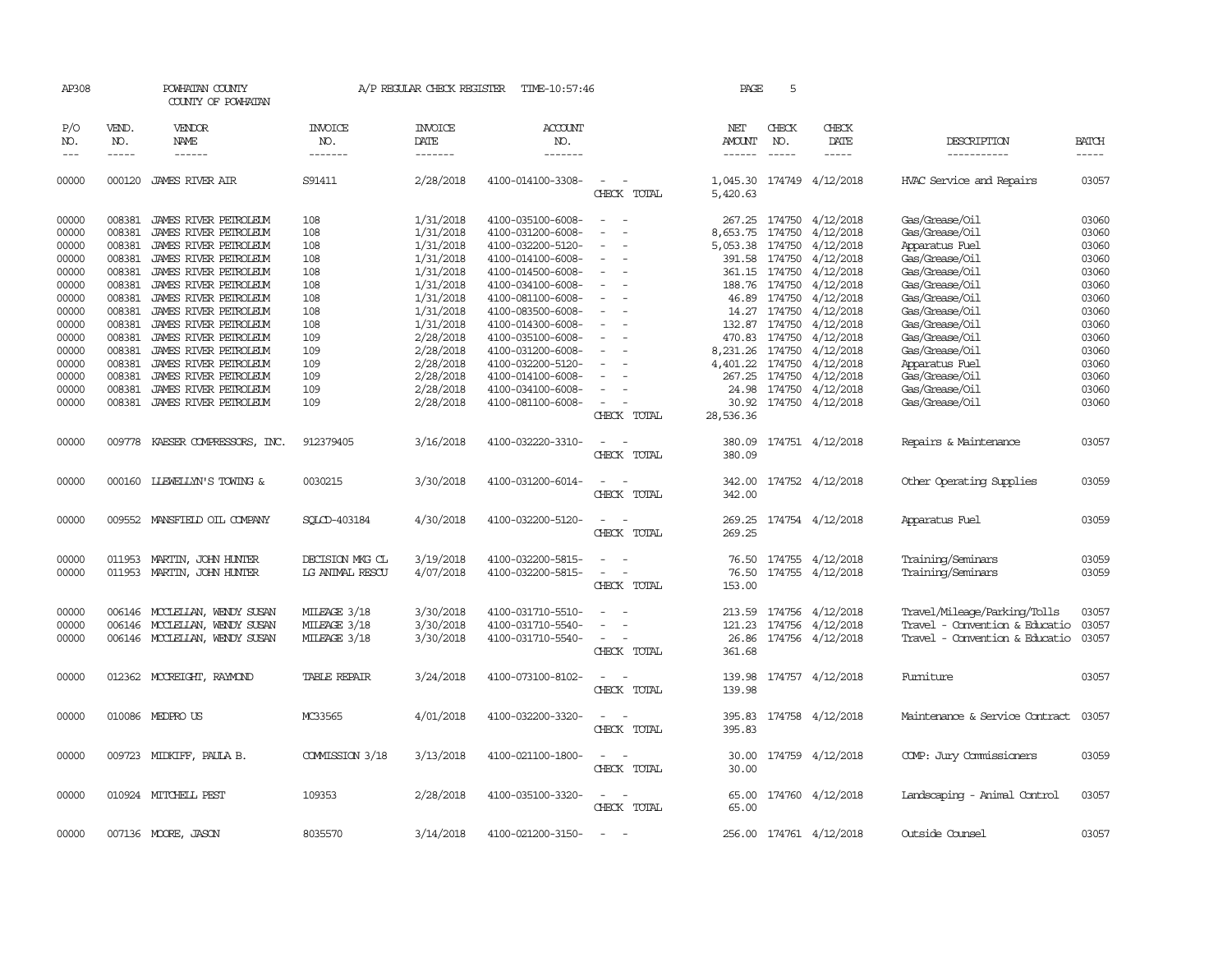| AP308                                                                                           |                                                | POWHATAN COUNTY<br>COUNTY OF POWHATAN                                                                                                                                                                                                                                                                                                                                                                                                                     |                                      | A/P REGULAR CHECK REGISTER                                                                                                                  | TIME-10:57:46                                                                                                                                                                                                                       |                                                                                                                                                                    | PAGE                                                | 6                             |                                                                                                                                                                                                                                                                          |                                                                                                                   |                                                                                                 |
|-------------------------------------------------------------------------------------------------|------------------------------------------------|-----------------------------------------------------------------------------------------------------------------------------------------------------------------------------------------------------------------------------------------------------------------------------------------------------------------------------------------------------------------------------------------------------------------------------------------------------------|--------------------------------------|---------------------------------------------------------------------------------------------------------------------------------------------|-------------------------------------------------------------------------------------------------------------------------------------------------------------------------------------------------------------------------------------|--------------------------------------------------------------------------------------------------------------------------------------------------------------------|-----------------------------------------------------|-------------------------------|--------------------------------------------------------------------------------------------------------------------------------------------------------------------------------------------------------------------------------------------------------------------------|-------------------------------------------------------------------------------------------------------------------|-------------------------------------------------------------------------------------------------|
| P/O<br>NO.<br>$---$                                                                             | VEND.<br>NO.<br>$\frac{1}{2}$                  | <b>VENDOR</b><br>NAME                                                                                                                                                                                                                                                                                                                                                                                                                                     | <b>INVOICE</b><br>NO.<br>-------     | <b>INVOICE</b><br>DATE<br>$- - - - - - -$                                                                                                   | <b>ACCOUNT</b><br>NO.<br>-------                                                                                                                                                                                                    |                                                                                                                                                                    | NET<br>AMOUNT<br>------                             | CHECK<br>NO.<br>$\frac{1}{2}$ | CHECK<br>DATE                                                                                                                                                                                                                                                            | DESCRIPTION<br>-----------                                                                                        | <b>BATCH</b><br>$- - - - -$                                                                     |
| 00000                                                                                           |                                                | 007136 MOORE, JASON                                                                                                                                                                                                                                                                                                                                                                                                                                       | 8035591                              | 3/14/2018                                                                                                                                   | 4100-021200-3150-                                                                                                                                                                                                                   | CHECK TOTAL                                                                                                                                                        | 376.00                                              |                               | 120.00 174761 4/12/2018                                                                                                                                                                                                                                                  | Outside Counsel                                                                                                   | 03057                                                                                           |
| 00000                                                                                           |                                                | 012369 NATIONAL PEN CO., LLC                                                                                                                                                                                                                                                                                                                                                                                                                              | 109929075                            | 3/24/2018                                                                                                                                   | 4100-031710-6001-                                                                                                                                                                                                                   | CHECK TOTAL                                                                                                                                                        | 194.44                                              |                               | 194.44 174762 4/12/2018                                                                                                                                                                                                                                                  | Office Supplies                                                                                                   | 03059                                                                                           |
| 00000<br>00000<br>00000                                                                         |                                                | 009315 OWENS & OWENS<br>009315 OWENS & OWENS<br>009315 OWENS & OWENS                                                                                                                                                                                                                                                                                                                                                                                      | 8200305<br>8521035<br>8521628        | 3/14/2018<br>3/23/2018<br>3/23/2018                                                                                                         | 4100-021200-3150-<br>4100-021200-3150-<br>4100-021200-3150-                                                                                                                                                                         | $\sim$<br>CHECK TOTAL                                                                                                                                              | 240.00<br>480.00                                    |                               | 120.00 174764 4/12/2018<br>174764 4/12/2018<br>120.00 174764 4/12/2018                                                                                                                                                                                                   | Outside Counsel<br>Outside Counsel<br>Outside Counsel                                                             | 03057<br>03057<br>03057                                                                         |
| 00000                                                                                           |                                                | 011903 PACIELLO, SALVATORE                                                                                                                                                                                                                                                                                                                                                                                                                                | COMMISSION 3/18                      | 3/13/2018                                                                                                                                   | 4100-021100-1800-                                                                                                                                                                                                                   | CHECK TOTAL                                                                                                                                                        | 30.00<br>30.00                                      |                               | 174765 4/12/2018                                                                                                                                                                                                                                                         | COMP: Jury Commissioners                                                                                          | 03059                                                                                           |
| 00000                                                                                           |                                                | 007962 PITNEY BOWES GLOBAL                                                                                                                                                                                                                                                                                                                                                                                                                                | 3305822699                           | 3/27/2018                                                                                                                                   | 4100-012410-3320-                                                                                                                                                                                                                   | $\sim$<br>CHECK TOTAL                                                                                                                                              | 594.00<br>594.00                                    |                               | 174767 4/12/2018                                                                                                                                                                                                                                                         | Maintenance & Service Contract                                                                                    | 03057                                                                                           |
| 00000                                                                                           |                                                | 009153 PITNEY BOWES GLOBAL                                                                                                                                                                                                                                                                                                                                                                                                                                | 3305614815                           | 3/01/2018                                                                                                                                   | 4100-021600-3320-                                                                                                                                                                                                                   | $\sim$<br>$\overline{\phantom{a}}$<br>CHECK TOTAL                                                                                                                  | 150.00<br>150.00                                    |                               | 174768 4/12/2018                                                                                                                                                                                                                                                         | Maintenance & Service Contract                                                                                    | 03059                                                                                           |
| 00000<br>00000<br>00000<br>00000                                                                | 001250<br>001250<br>001250                     | POWHATAN AUTO & TRACTOR<br>POWHATAN AUTO & TRACTOR<br>POWHATAN AUTO & TRACTOR<br>001250 POWHATAN AUTO & TRACTOR                                                                                                                                                                                                                                                                                                                                           | 488101<br>488369<br>488710<br>492224 | 3/01/2018<br>3/02/2018<br>3/05/2018<br>3/30/2018                                                                                            | 4100-031200-6009-<br>4100-031200-6009-<br>4100-031200-6009-<br>4100-035100-6009-                                                                                                                                                    | $\sim$<br>CHECK TOTAL                                                                                                                                              | 3.69<br>1.29<br>19.49<br>29.96                      |                               | 174769 4/12/2018<br>174769 4/12/2018<br>174769 4/12/2018<br>5.49 174769 4/12/2018                                                                                                                                                                                        | Auto Parts/Repairs<br>Auto Parts/Repairs<br>Auto Parts/Repairs<br>Auto Parts/Repairs                              | 03059<br>03059<br>03059<br>03059                                                                |
| 00000                                                                                           | 006928                                         | POWHATAN COUNTY DEPT. OF                                                                                                                                                                                                                                                                                                                                                                                                                                  | MALKEMUS/BLOSS                       | 3/28/2018                                                                                                                                   | 4100-053910-5643-                                                                                                                                                                                                                   | CHECK TOTAL                                                                                                                                                        | 312.14                                              |                               | 312.14 174770 4/12/2018                                                                                                                                                                                                                                                  | PCCAA Services - Federal CSBG                                                                                     | 03057                                                                                           |
| 00000<br>00000<br>00000<br>00000<br>00000<br>00000<br>00000<br>00000<br>00000<br>00000<br>00000 | 012064<br>012064<br>012064<br>012064<br>000770 | POWHATAN COUNTY TREASURER 113 3/18<br>POWHATAN COUNTY TREASURER 113 3/18<br>012064 POWHATAN COUNTY TREASURER 152 3/18<br>012064 POWHATAN COUNTY TREASURER 161 3/18<br>012064 POWHATAN COUNTY TREASURER 161 3/18<br>012064 POWHATAN COUNTY TREASURER 162 3/18<br>012064 POWHATAN COUNTY TREASURER 162 3/18<br>POWHATAN COUNTY TREASURER 191 3/18<br>POWHATAN COUNTY TREASURER 193 3/18<br>012064 POWHATAN COUNTY TREASURER 94 3/18<br>POWHATAN HEALTH DEPT | 4TH OTR FY18                         | 3/12/2018<br>3/12/2018<br>3/12/2018<br>3/12/2018<br>3/12/2018<br>3/12/2018<br>3/12/2018<br>3/12/2018<br>3/12/2018<br>3/12/2018<br>4/02/2018 | 4100-032220-5130-<br>4100-032220-5140-<br>4100-014100-5140-<br>4100-014100-5140-<br>4100-031200-5140-<br>4100-014100-5140-<br>4100-031200-5140-<br>4100-073100-5140-<br>4100-014100-5140-<br>4100-014100-5140-<br>4100-051200-5699- | $\sim$<br>$\sim$<br>$\sim$<br>$\overline{\phantom{a}}$<br>$\sim$<br>$\sim$<br>$\sim$<br>$\overline{\phantom{a}}$<br>$\sim$<br>$\sim$<br>CHECK TOTAL<br>CHECK TOTAL | 1,828.99<br>55,661.75 174772 4/12/2018<br>55,661.75 |                               | 294.83 174771 4/12/2018<br>342.48 174771 4/12/2018<br>145.75 174771 4/12/2018<br>229.21 174771 4/12/2018<br>229.21 174771 4/12/2018<br>19.20 174771 4/12/2018<br>19.20 174771 4/12/2018<br>157.47 174771 4/12/2018<br>152.65 174771 4/12/2018<br>238.99 174771 4/12/2018 | Water<br>Sewer<br>Sewer<br>Sewer<br>Sewer<br>Sewer<br>Sewer<br>Sewer<br>Sewer<br>Sewer<br>State Health Department | 03057<br>03057<br>03057<br>03057<br>03057<br>03057<br>03057<br>03057<br>03057<br>03057<br>03057 |
| 00000                                                                                           | 006523                                         | PURCHASE POWER                                                                                                                                                                                                                                                                                                                                                                                                                                            | 08561578 3/18                        | 3/18/2018                                                                                                                                   | 4100-021600-5210-                                                                                                                                                                                                                   | CHECK TOTAL                                                                                                                                                        | 208.99<br>208.99                                    |                               | 174773 4/12/2018                                                                                                                                                                                                                                                         | Postage                                                                                                           | 03059                                                                                           |
| 00000<br>00000                                                                                  | 009518                                         | <b>OURLES PETROLEUM, INC.</b><br>009518 CUARLES PETROLEUM, INC.                                                                                                                                                                                                                                                                                                                                                                                           | CT-0972621<br>CT-0972505             | 3/31/2018<br>3/31/2018                                                                                                                      | 4100-032200-5120-<br>4100-031200-6008-                                                                                                                                                                                              | CHECK<br>TOTAL                                                                                                                                                     | 902.68                                              |                               | 151.37 174774 4/12/2018<br>751.31 174774 4/12/2018                                                                                                                                                                                                                       | Apparatus Fuel<br>Gas/Grease/Oil                                                                                  | 03058<br>03059                                                                                  |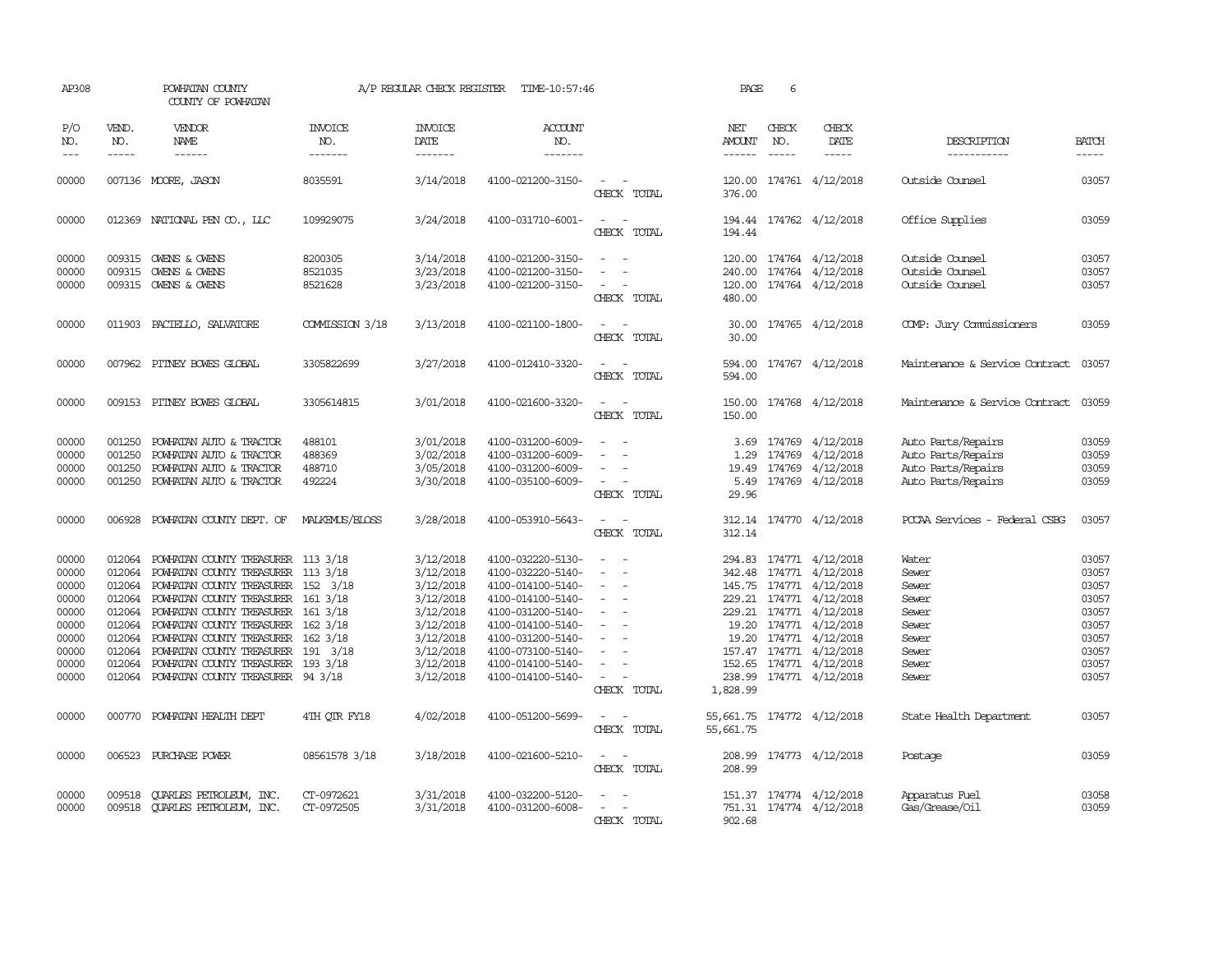| AP308          |                  | POWHATAN COUNTY<br>COUNTY OF POWHATAN                |                       | A/P REGULAR CHECK REGISTER | TIME-10:57:46                          |                          | PAGE           | 7            |                                      |                                                          |                |
|----------------|------------------|------------------------------------------------------|-----------------------|----------------------------|----------------------------------------|--------------------------|----------------|--------------|--------------------------------------|----------------------------------------------------------|----------------|
| P/O<br>NO.     | VEND.<br>NO.     | <b>VENDOR</b><br>NAME                                | <b>INVOICE</b><br>NO. | <b>INVOICE</b><br>DATE     | <b>ACCOUNT</b><br>NO.                  |                          | NET<br>AMOUNT  | CHECK<br>NO. | CHECK<br>DATE                        | DESCRIPTION                                              | <b>BATCH</b>   |
| $---$          | $- - - - -$      | ------                                               | -------               | -------                    | -------                                |                          | ------         | $- - - - -$  | -----                                | -----------                                              | $- - - - -$    |
| 00000<br>00000 | 000780<br>000780 | <b>CUILL CORPORATION</b><br><b>QUILL CORPORATION</b> | 5431668<br>5442884    | 3/08/2018<br>3/09/2018     | 4100-014400-6001-<br>4100-014400-6001- |                          | 94.28<br>83.02 |              | 174775 4/12/2018<br>174775 4/12/2018 | Stationery/Office Supplies<br>Stationery/Office Supplies | 03058<br>03058 |
|                |                  |                                                      |                       |                            |                                        | CHECK TOTAL              | 177.30         |              |                                      |                                                          |                |
| 00000          |                  | 000620 R. C. GOODWYN & SONS, INC                     | 0801557               | 2/14/2018                  | 4100-014100-3310-                      | $\sim$                   | 143.95         |              | 174776 4/12/2018                     | Repairs & Maintenance                                    | 03058          |
| 00000          | 000620           | R. C. GOODWYN & SONS, INC                            | 0803140               | 2/27/2018                  | 4100-014100-3310-                      |                          | 24.73          |              | 174776 4/12/2018                     | Repairs & Maintenance                                    | 03058          |
| 00000          | 000620           | R. C. GOODWYN & SONS, INC                            | 0803364               | 2/28/2018                  | 4100-014100-3310-                      |                          | 6.49           |              | 174776 4/12/2018                     | Repairs & Maintenance                                    | 03058          |
| 00000          | 000620           | R. C. GOODWYN & SONS, INC                            | 0803401               | 2/28/2018                  | 4100-014100-3310-                      | $\equiv$                 |                |              | 8.57 174776 4/12/2018                | Repairs & Maintenance                                    | 03058          |
| 00000          | 000620           | R. C. GOODWYN & SONS, INC                            | 0804229               | 3/07/2018                  | 4100-014100-3310-                      |                          | 3.47           |              | 174776 4/12/2018                     | Repairs & Maintenance                                    | 03058          |
| 00000          | 000620           | R. C. GOODWYN & SONS, INC                            | 0804802               | 3/12/2018                  | 4100-014100-3310-                      |                          | 6.49           |              | 174776 4/12/2018                     | Repairs & Maintenance                                    | 03058          |
| 00000          | 000620           | R. C. GOODWYN & SONS, INC                            | 0804857               | 3/12/2018                  | 4100-035100-3310-                      |                          | 9.60           |              | 174776 4/12/2018                     | Repairs & Maintenance                                    | 03058          |
| 00000          | 000620           | R. C. GOODWYN & SONS, INC                            | 0805123               | 3/14/2018                  | 4100-014100-3310-                      |                          | 344.23         |              | 174776 4/12/2018                     | Repairs & Maintenance                                    | 03058          |
| 00000          |                  | 000620 R. C. GOODWYN & SONS, INC                     | 0805233               | 3/14/2018                  | 4100-014100-6005-                      |                          | 50.55          |              | 174776 4/12/2018                     | Cleaning Supplies                                        | 03058          |
|                |                  |                                                      |                       |                            |                                        | CHECK TOTAL              | 598.08         |              |                                      |                                                          |                |
| 00000          | 000620           | R. C. GOODWYN & SONS, INC                            | 0805275               | 3/15/2018                  | 4100-014100-3310-                      |                          | 49.00          |              | 174777 4/12/2018                     | Repairs & Maintenance                                    | 03058          |
| 00000          | 000620           | R. C. GOODWYN & SONS, INC                            | 0805310               | 3/15/2018                  | 4100-014100-6004-                      |                          | 12.68          |              | 174777 4/12/2018                     | Tools and Equipment                                      | 03058          |
| 00000          |                  | 000620 R. C. GOODWYN & SONS, INC                     | 0805394               | 3/15/2018                  | 4100-014100-3310-                      |                          | 67.90          |              | 174777 4/12/2018                     | Repairs & Maintenance                                    | 03058          |
|                |                  |                                                      |                       |                            |                                        | CHECK TOTAL              | 129.58         |              |                                      |                                                          |                |
| 00000          |                  | 007975 REMOVAL SERVICES OF VA                        | 2018-004517           | 3/14/2018                  | 4100-035300-3110-                      | $\sim$<br>$\sim$         | 79.00          |              | 174778 4/12/2018                     | Professional Health Services                             | 03059          |
|                |                  |                                                      |                       |                            |                                        | CHECK TOTAL              | 79.00          |              |                                      |                                                          |                |
| 00000          | 007942           | RICHMOND SUBURBAN                                    | I00006082220927       | 9/27/2018                  | 4100-081100-3600-                      |                          | 160.88         |              | 174780 4/12/2018                     | Advertising                                              | 03059          |
| 00000          | 007942           | RICHMOND SUBURBAN                                    | I00006125900927       | 9/27/2018                  | 4100-081100-3600-                      |                          | 234.00         | 174780       | 4/12/2018                            | Advertising                                              | 03059          |
| 00000          | 007942           | RICHMOND SUBURBAN                                    | I00007040510221       | 2/21/2018                  | 4100-081100-3600-                      | $\sim$                   | 234.00         |              | 174780 4/12/2018                     | Advertising                                              | 03059          |
| 00000          |                  | 007942 RICHMOND SUBURBAN                             | I00007040510228       | 2/28/2018                  | 4100-081100-3600-                      | $\overline{\phantom{a}}$ | 234.00         |              | 174780 4/12/2018                     | Advertising                                              | 03059          |
|                |                  |                                                      |                       |                            |                                        | CHECK TOTAL              | 862.88         |              |                                      |                                                          |                |
| 00000          |                  | 008981 ROBO'S DETAIL SUPPPLIES,                      | 126436                | 3/23/2018                  | 4100-032200-3310-                      |                          | 220.00         |              | 174781 4/12/2018                     | Equipment Repair                                         | 03058          |
|                |                  |                                                      |                       |                            |                                        | CHECK TOTAL              | 220.00         |              |                                      |                                                          |                |
| 00000          |                  | 007882 ROSS, ANDREA S.                               | <b>BAI MIG 3/18</b>   | 3/23/2018                  | 4100-012310-5510-                      | $\sim$                   | 98.65          |              | 174782 4/12/2018                     | Travel/Mileaqe/Parking/Tolls                             | 03058          |
|                |                  |                                                      |                       |                            |                                        | CHECK TOTAL              | 98.65          |              |                                      |                                                          |                |
| 00000          | 009139           | SEAY'S AUTO BODY &                                   | BAL DUE FIEDLER       | 3/14/2018                  | 4100-031200-6014-                      |                          | 150.00         | 174783       | 4/12/2018                            | Other Operating Supplies                                 | 03058          |
| 00000          | 009139           | SEAY'S AUTO BODY &                                   | CHARGERVIN#73744      | 3/30/2018                  | 4100-032200-6009-                      |                          | 3,973.00       | 174783       | 4/12/2018                            | Auto Repairs and Parts                                   | 03058          |
| 00000          | 009139           | SEAY'S AUTO BODY &                                   | 2017 F250 #8543       | 3/30/2018                  | 4100-032200-6009-                      | $\overline{\phantom{a}}$ | 642.82         |              | 174783 4/12/2018                     | Auto Repairs and Parts                                   | 03058          |
|                |                  |                                                      |                       |                            |                                        | CHECK TOTAL              | 4,765.82       |              |                                      |                                                          |                |
| 00000          |                  | 008654 SEAY'S TOWING                                 | TOW IMPOUND LOT       | 4/04/2018                  | 4100-031200-6014-                      | $\sim$                   | 65.00          |              | 174784 4/12/2018                     | Other Operating Supplies                                 | 03059          |
|                |                  |                                                      |                       |                            |                                        | CHECK TOTAL              | 65.00          |              |                                      |                                                          |                |
| 00000          |                  | 012361 SEGURA, CRISSY                                | REFUND BDGPERMT       | 3/19/2018                  | 3100-013030-0016-                      | $\equiv$                 | 40.00          |              | 174785 4/12/2018                     | Building Permit-Administrative                           | 03058          |
|                |                  |                                                      |                       |                            |                                        | CHECK TOTAL              | 40.00          |              |                                      |                                                          |                |
| 00000          |                  | 001320 SOUTHERN POLICE                               | 194700                | 3/27/2018                  | 4100-031200-6011-                      | $\overline{\phantom{a}}$ |                |              | 137.32 174788 4/12/2018              | Uniforms                                                 | 03058          |
|                |                  |                                                      |                       |                            |                                        | CHECK TOTAL              | 137.32         |              |                                      |                                                          |                |
| 00000          | 006594           | SOUTHSIDE ELECTRIC COOP                              | 115920003 1/18        | 1/25/2018                  | 4100-053910-5643-                      |                          | 302.92         |              | 174789 4/12/2018                     | PCCAA Services - Federal CSBG                            | 03058          |
|                |                  |                                                      |                       |                            |                                        | CHECK TOTAL              | 302.92         |              |                                      |                                                          |                |
|                |                  |                                                      |                       |                            |                                        |                          |                |              |                                      |                                                          |                |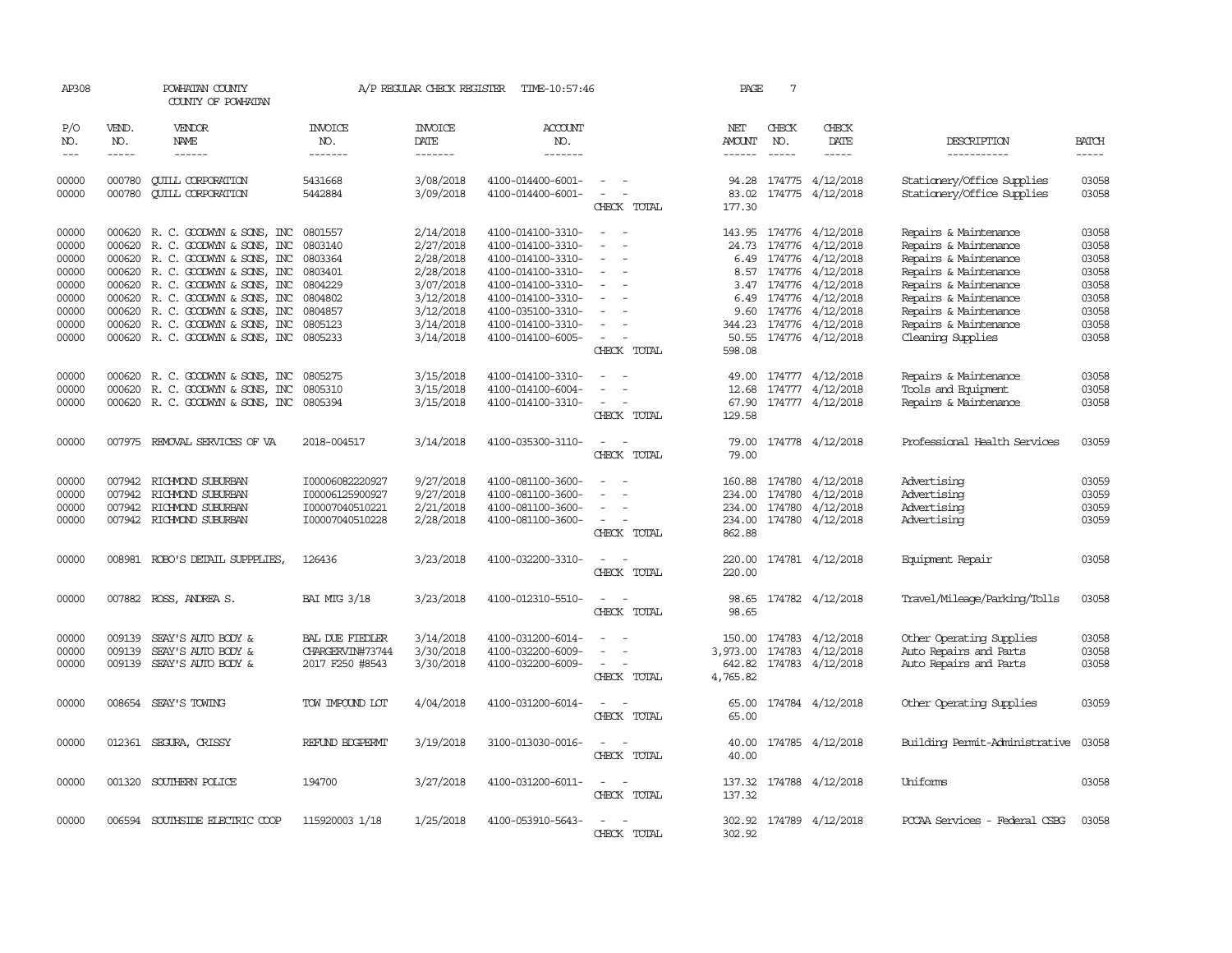| AP308                                              |                                                                                                                                                                                                                                                                                                                                                                                                                                                                                                     | POWHATAN COUNTY<br>COUNTY OF POWHATAN                                                                                                        |                                                                                  | A/P REGULAR CHECK REGISTER                                                 | TIME-10:57:46                                                                                                              |                                                                               | PAGE                                      | 8                                |                                                                                                       |                                                                                                                              |                                                    |
|----------------------------------------------------|-----------------------------------------------------------------------------------------------------------------------------------------------------------------------------------------------------------------------------------------------------------------------------------------------------------------------------------------------------------------------------------------------------------------------------------------------------------------------------------------------------|----------------------------------------------------------------------------------------------------------------------------------------------|----------------------------------------------------------------------------------|----------------------------------------------------------------------------|----------------------------------------------------------------------------------------------------------------------------|-------------------------------------------------------------------------------|-------------------------------------------|----------------------------------|-------------------------------------------------------------------------------------------------------|------------------------------------------------------------------------------------------------------------------------------|----------------------------------------------------|
| P/O<br>NO.<br>$\frac{1}{2}$                        | VEND.<br>NO.<br>$\begin{tabular}{ccccc} \multicolumn{2}{c}{} & \multicolumn{2}{c}{} & \multicolumn{2}{c}{} & \multicolumn{2}{c}{} & \multicolumn{2}{c}{} & \multicolumn{2}{c}{} & \multicolumn{2}{c}{} & \multicolumn{2}{c}{} & \multicolumn{2}{c}{} & \multicolumn{2}{c}{} & \multicolumn{2}{c}{} & \multicolumn{2}{c}{} & \multicolumn{2}{c}{} & \multicolumn{2}{c}{} & \multicolumn{2}{c}{} & \multicolumn{2}{c}{} & \multicolumn{2}{c}{} & \multicolumn{2}{c}{} & \multicolumn{2}{c}{} & \mult$ | <b>VENDOR</b><br><b>NAME</b>                                                                                                                 | <b>INVOICE</b><br>NO.<br>-------                                                 | <b>INVOICE</b><br><b>DATE</b><br>-------                                   | <b>ACCOUNT</b><br>NO.<br>-------                                                                                           |                                                                               | NET<br>AMOUNT<br>$- - - - - -$            | CHECK<br>NO.<br>$- - - - -$      | CHECK<br><b>DATE</b><br>-----                                                                         | DESCRIPTION<br>-----------                                                                                                   | <b>BATCH</b><br>$- - - - -$                        |
| 00000<br>00000                                     | 012368<br>012368                                                                                                                                                                                                                                                                                                                                                                                                                                                                                    | SOWERS, MICHAEL<br>SOWERS, MICHAEL                                                                                                           | DECISION MAKING<br><b>LGE ANIMAL RSCE</b>                                        | 3/24/2018<br>4/07/2018                                                     | 4100-032200-5815-<br>4100-032200-5815-                                                                                     | $\overline{\phantom{a}}$<br>CHECK TOTAL                                       | 207.30<br>176.78<br>384.08                | 174790                           | 4/12/2018<br>174790 4/12/2018                                                                         | Training/Seminars<br>Training/Seminars                                                                                       | 03059<br>03059                                     |
| 00000<br>00000<br>00000<br>00000<br>00000<br>00000 | 008578<br>008578<br>008578<br>008578<br>008578<br>008578                                                                                                                                                                                                                                                                                                                                                                                                                                            | STAPLES BUSINESS AD-<br>STAPLES BUSINESS AD-<br>STAPLES BUSINESS AD-<br>STAPLES BUSINESS AD-<br>STAPLES BUSINESS AD-<br>STAPLES BUSINESS AD- | 3370451078<br>3370451078<br>3370451078<br>3368744481<br>3371918708<br>3372713237 | 3/01/2018<br>3/01/2018<br>3/01/2018<br>2/13/2018<br>3/15/2018<br>3/24/2018 | 4100-081100-6001-<br>4100-012510-6001-<br>4100-034100-6001-<br>4100-081100-6001-<br>4100-021600-6001-<br>4100-021600-6001- | $\equiv$<br>$\overline{\phantom{a}}$<br>CHECK TOTAL                           | 12.49<br>2.49<br>26.69<br>35.19<br>193.95 | 174792<br>174792<br>78.74 174792 | 38.35 174792 4/12/2018<br>4/12/2018<br>4/12/2018<br>4/12/2018<br>174792 4/12/2018<br>174792 4/12/2018 | Office Supplies<br>Office Supplies<br>Office Supplies<br>Office Supplies<br>Office Supplies<br>Office Supplies               | 03058<br>03058<br>03058<br>03059<br>03059<br>03059 |
| 00000                                              |                                                                                                                                                                                                                                                                                                                                                                                                                                                                                                     | 007543 SYDNOR, LEON                                                                                                                          | EVCC 3/18                                                                        | 4/02/2018                                                                  | 4100-032200-5815-                                                                                                          | $\overline{\phantom{a}}$<br>$\overline{\phantom{a}}$<br>CHECK TOTAL           | 384.00<br>384.00                          |                                  | 174794 4/12/2018                                                                                      | Training/Seminars                                                                                                            | 03058                                              |
| 00000<br>00000                                     |                                                                                                                                                                                                                                                                                                                                                                                                                                                                                                     | 008895 T. NOEL BROOKS<br>008895 T. NOEL BROOKS                                                                                               | 8584328<br>8584329                                                               | 3/23/2018<br>3/23/2018                                                     | 4100-021200-3150-<br>4100-021200-3150-                                                                                     | $\sim$<br>$\overline{\phantom{a}}$<br>$\overline{\phantom{a}}$<br>CHECK TOTAL | 120.00<br>240.00                          |                                  | 120.00 174795 4/12/2018<br>174795 4/12/2018                                                           | Outside Counsel<br>Outside Counsel                                                                                           | 03058<br>03058                                     |
| 00000<br>00000<br>00000                            | 000845<br>000845                                                                                                                                                                                                                                                                                                                                                                                                                                                                                    | TOWN POLICE SUPPLY OF<br>TOWN POLICE SUPPLY OF<br>000845 TOWN POLICE SUPPLY OF                                                               | 9559<br>9561<br>9576                                                             | 3/22/2018<br>3/23/2018<br>4/02/2018                                        | 4100-031200-6011-<br>4100-031200-6011-<br>4100-031200-6011-                                                                | $\overline{\phantom{a}}$<br>CHECK TOTAL                                       | 79.20<br>50.40<br>31.50<br>161.10         | 174797                           | 4/12/2018<br>174797 4/12/2018<br>174797 4/12/2018                                                     | Uniforms<br>Uniforms<br>Uniforms                                                                                             | 03058<br>03058<br>03059                            |
| 00000                                              |                                                                                                                                                                                                                                                                                                                                                                                                                                                                                                     | 007905 TREASURER OF VIRGINIA                                                                                                                 | 03222018                                                                         | 3/22/2018                                                                  | 4100-035300-3110-                                                                                                          | $\sim$<br>$\overline{\phantom{a}}$<br>CHECK TOTAL                             | 40.00<br>40.00                            |                                  | 174798 4/12/2018                                                                                      | Professional Health Services                                                                                                 | 03058                                              |
| 00000<br>00000<br>00000<br>00000                   | 006721<br>006721<br>006721                                                                                                                                                                                                                                                                                                                                                                                                                                                                          | UNIVERSITY OF VIRGINIA<br>UNIVERSITY OF VIRGINIA<br>UNIVERSITY OF VIRGINIA<br>006721 UNIVERSITY OF VIRGINIA                                  | 35282<br>35425<br>35464<br>35548                                                 | 3/26/2018<br>3/29/2018<br>3/30/2018<br>4/05/2018                           | 4100-012410-5810-<br>4100-012410-5810-<br>4100-012410-5810-<br>4100-012410-5810-                                           | $\sim$<br>CHECK TOTAL                                                         | 80.00<br>80.00<br>80.00<br>320.00         | 80.00 174799<br>174799<br>174799 | 4/12/2018<br>4/12/2018<br>4/12/2018<br>174799 4/12/2018                                               | Dues/Association Memberships<br>Dues/Association Memberships<br>Dues/Association Memberships<br>Dues/Association Memberships | 03058<br>03058<br>03058<br>03059                   |
| 00000                                              |                                                                                                                                                                                                                                                                                                                                                                                                                                                                                                     | 008126 VERIZON                                                                                                                               | 9804142710                                                                       | 3/23/2018                                                                  | 4100-032200-5260-                                                                                                          | $\sim$<br>CHECK TOTAL                                                         | 50.28<br>50.28                            |                                  | 174800 4/12/2018                                                                                      | <b>Internet</b>                                                                                                              | 03058                                              |
| 00000<br>00000<br>00000<br>00000                   | 011169<br>011169<br>011169                                                                                                                                                                                                                                                                                                                                                                                                                                                                          | VERIZON<br>VERIZON<br>VERIZON<br>011169 VERIZON                                                                                              | 8043780915 3/18<br>8045983715 2/18<br>8047061627 3/18<br>8045983715 3/18         | 3/25/2018<br>2/28/2018<br>3/01/2018<br>3/28/2018                           | 4100-032220-5230-<br>4100-031210-5232-<br>4100-031210-5232-<br>4100-031210-5232-                                           | $\sim$<br>CHECK TOTAL                                                         | 97.18<br>129.03<br>1,412.76<br>1,774.15   | 174801<br>174801                 | 174801 4/12/2018<br>4/12/2018<br>4/12/2018<br>135.18 174801 4/12/2018                                 | Telephone System<br>Wireline 911<br>Wireline 911<br>Wireline 911                                                             | 03058<br>03058<br>03058<br>03059                   |
| 00000                                              |                                                                                                                                                                                                                                                                                                                                                                                                                                                                                                     | 008785 VERIZON CABS                                                                                                                          | M550491706 3/18                                                                  | 3/25/2018                                                                  | 4100-031210-5232-                                                                                                          | $\sim$<br>CHECK TOTAL                                                         | 485.95<br>485.95                          |                                  | 174802 4/12/2018                                                                                      | Wireline 911                                                                                                                 | 03059                                              |
| 00000                                              |                                                                                                                                                                                                                                                                                                                                                                                                                                                                                                     | 011767 VILLAGE BUILDING COMPANY, 18                                                                                                          |                                                                                  | 3/28/2018                                                                  | 4100-014600-3312-                                                                                                          | CHECK TOTAL                                                                   | 13,330.00<br>13,330.00                    |                                  | 174803 4/12/2018                                                                                      | Field Maintenance                                                                                                            | 03058                                              |
| 00000                                              |                                                                                                                                                                                                                                                                                                                                                                                                                                                                                                     | 012363 VIOLA FLORAL DESIGN                                                                                                                   | 00001 REYNOLDS                                                                   | 3/20/2018                                                                  | 4100-011010-5840-                                                                                                          | CHECK TOTAL                                                                   | 102.35<br>102.35                          |                                  | 174804 4/12/2018                                                                                      | Meeting Expense                                                                                                              | 03058                                              |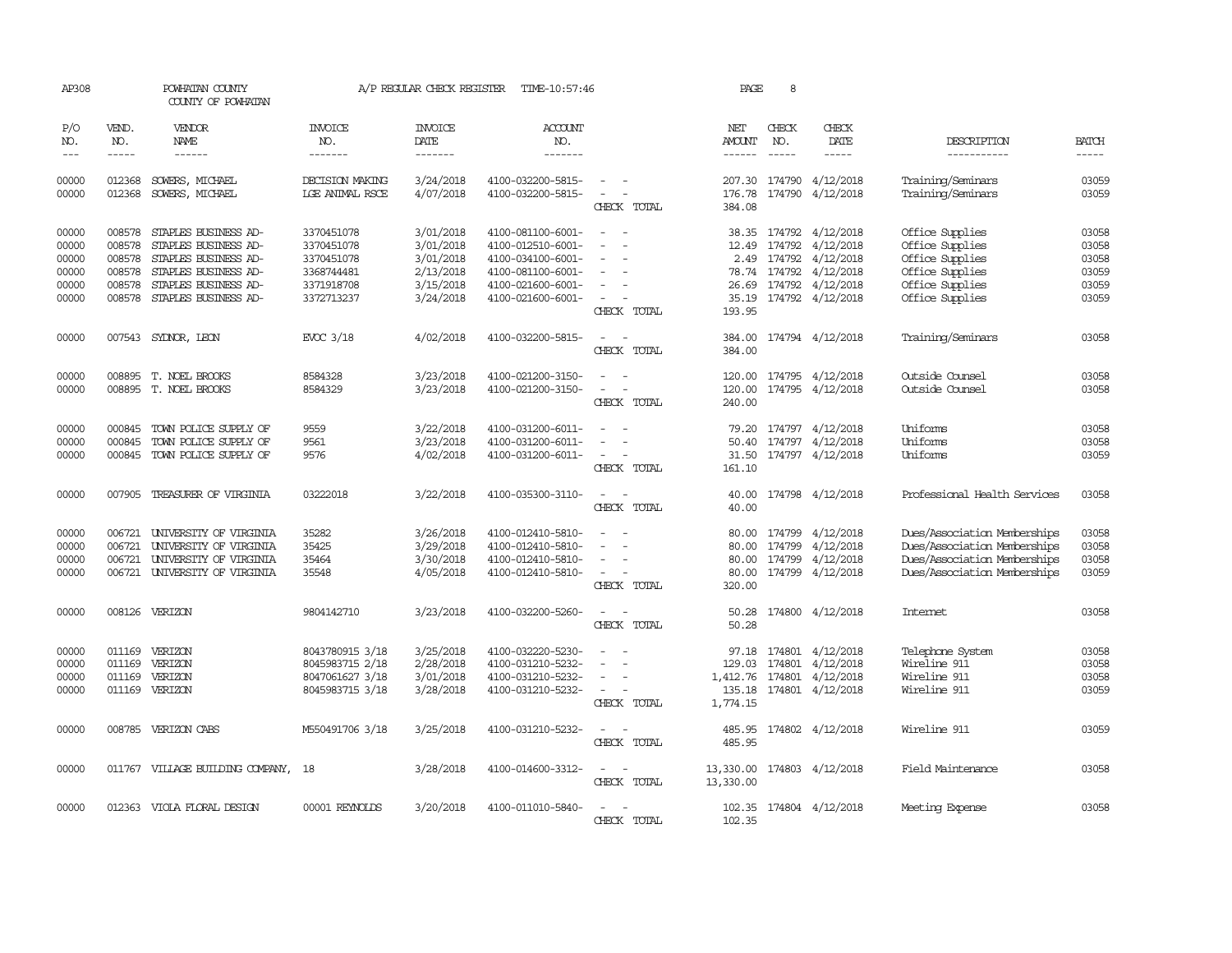| AP308                                     | POWHATAN COUNTY<br>COUNTY OF POWHATAN |                                                                                                                               |                                                                    | A/P REGULAR CHECK REGISTER                                    | TIME-10:57:46                                                                                         |                                                               | PAGE                                    | 9                |                                                                                           |                                                                                                                               |                                           |
|-------------------------------------------|---------------------------------------|-------------------------------------------------------------------------------------------------------------------------------|--------------------------------------------------------------------|---------------------------------------------------------------|-------------------------------------------------------------------------------------------------------|---------------------------------------------------------------|-----------------------------------------|------------------|-------------------------------------------------------------------------------------------|-------------------------------------------------------------------------------------------------------------------------------|-------------------------------------------|
| P/O<br>NO.<br>$---$                       | VEND.<br>NO.<br>$- - - - -$           | VENDOR<br>NAME<br>$- - - - - -$                                                                                               | <b>INVOICE</b><br>NO.<br>-------                                   | <b>INVOICE</b><br>DATE<br>-------                             | ACCOUNT<br>NO.<br>-------                                                                             |                                                               | NET<br>AMOUNT<br>------                 | CHECK<br>NO.     | CHECK<br>DATE<br>$- - - - -$                                                              | DESCRIPTION<br>-----------                                                                                                    | <b>BATCH</b><br>-----                     |
| 00000                                     |                                       | 006984 VIRGINIA CORRECTIONAL                                                                                                  | 9530290                                                            | 3/09/2018                                                     | 4100-081100-6011-                                                                                     | $\sim$<br>CHECK TOTAL                                         | 77.00<br>77.00                          |                  | 174805 4/12/2018                                                                          | Uniforms                                                                                                                      | 03059                                     |
| 00000<br>00000<br>00000                   | 012366<br>012366                      | 012366 VIRGINIA DRY CLEANING<br>VIRGINIA DRY CLEANING<br>VIRGINIA DRY CLEANING                                                | 16307<br>16308<br>16309                                            | 3/26/2018<br>3/26/2018<br>3/26/2018                           | 4100-032210-3310-<br>4100-032210-3320-<br>4100-032220-3320-                                           | $\equiv$<br>$\sim$<br>CHECK TOTAL                             | 160.00<br>160.00<br>675.53              |                  | 355.53 174806 4/12/2018<br>174806 4/12/2018<br>174806 4/12/2018                           | Repairs & Maintenance<br>Maintenance & Service Contract<br>Maintenance & Service Contract                                     | 03058<br>03058<br>03058                   |
| 00000                                     |                                       | 011954 WALLACE, JEFF                                                                                                          | LG DOG RESCUE                                                      | 4/07/2018                                                     | 4100-032200-5815-                                                                                     | CHECK TOTAL                                                   | 76.50<br>76.50                          |                  | 174807 4/12/2018                                                                          | Training/Seminars                                                                                                             | 03059                                     |
| 00000                                     |                                       | 012063 WINDSTREAM                                                                                                             | 012272474 4/18                                                     | 4/16/2018                                                     | 4100-012510-5230-                                                                                     | CHECK TOTAL                                                   | 755.46<br>755.46                        |                  | 174808 4/12/2018                                                                          | Telephone Services                                                                                                            | 03059                                     |
| 00000                                     |                                       | 007755 WITMER PUBLIC SAFETY                                                                                                   | E1703595.001                                                       | 4/03/2018                                                     | 4100-032200-6011-                                                                                     | $\overline{\phantom{a}}$<br>CHECK TOTAL                       | 1,260.00<br>1,260.00                    |                  | 174809 4/12/2018                                                                          | Protective Gear/Uniforms                                                                                                      | 03058                                     |
| 00000<br>00000<br>00000<br>00000          | 009332                                | 009332 WITMER PUBLIC SAFETY<br>WITMER PUBLIC SAFETY<br>009332 WITMER PUBLIC SAFETY<br>009332 WITMER PUBLIC SAFETY             | 1823111<br>1842656.001<br>1845935<br>1846480                       | 3/28/2018<br>3/23/2018<br>4/02/2018<br>4/05/2018              | 4100-031200-6011-<br>4100-031200-6011-<br>4100-031200-6011-<br>4100-031200-6011-                      | $\overline{\phantom{a}}$<br>$\sim$<br>CHECK TOTAL             | 260.00<br>159.00<br>744.00              | 174810           | 75.00 174810 4/12/2018<br>4/12/2018<br>250.00 174810 4/12/2018<br>174810 4/12/2018        | Uniforms<br>Uniforms<br>Uniforms<br>Uniforms                                                                                  | 03058<br>03058<br>03059<br>03059          |
| 00000<br>00000                            |                                       | 008224 WORLDVIEW SOLUTIONS, INC.<br>008224 WORLDVIEW SOLUTIONS, INC. 13559                                                    | 13482                                                              | 2/07/2018<br>4/05/2018                                        | 4100-012520-3320-<br>4100-012520-3320-                                                                | $\sim$<br>$\overline{\phantom{a}}$<br>$\equiv$<br>CHECK TOTAL | 14,580.00<br>548.33<br>15, 128.33       |                  | 174811 4/12/2018<br>174811 4/12/2018                                                      | Maintenance & Service Contract<br>Maintenance & Service Contract                                                              | 03058<br>03059                            |
| 00000                                     |                                       | 007812 ABS TECHNOLOGY ARCHITECTS INV0031322                                                                                   |                                                                    | 3/31/2018                                                     | 4100-012510-6014-                                                                                     | $\sim$<br>CHECK TOTAL                                         | 285.00                                  |                  | 285.00 174841 4/19/2018                                                                   | Other Operating Supplies                                                                                                      | 03063                                     |
| 00000<br>00000<br>00000<br>00000          | 006175                                | ADAMS OIL COMPANY, INC.<br>006175 ADAMS OIL COMPANY, INC.<br>006175 ADAMS OIL COMPANY, INC.<br>006175 ADAMS OIL COMPANY, INC. | 3/18<br>00596<br>3/18<br>00596<br>23123<br>23765                   | 3/08/2018<br>3/24/2018<br>3/09/2018<br>3/20/2018              | 4100-014500-6008-<br>4100-014500-6008-<br>4100-031210-5120-<br>4100-032200-5120-                      | $\equiv$<br>CHECK TOTAL                                       | 69.77<br>47.87<br>149.18<br>280.77      |                  | 174842 4/19/2018<br>174842 4/19/2018<br>174842 4/19/2018<br>13.95 174842 4/19/2018        | Gas/Grease/Oil<br>Gas/Grease/Oil<br>Fuel - Towers<br>Apparatus Fuel                                                           | 03063<br>03063<br>03063<br>03063          |
| 00000                                     |                                       | 011434 AGA JANITORIAL SOLUTIONS,                                                                                              | 2454                                                               | 4/02/2018                                                     | 4100-014100-3180-                                                                                     | CHECK TOTAL                                                   | 772.00<br>772.00                        |                  | 174843 4/19/2018                                                                          | Cleaning Service                                                                                                              | 03063                                     |
| 00000                                     | 000660                                | BAI MUNICIPAL SOFTWARE                                                                                                        | 20180402006                                                        | 4/02/2018                                                     | 4100-012510-3320-                                                                                     | CHECK TOTAL                                                   | 12,429.00<br>12,429.00                  |                  | 174844 4/19/2018                                                                          | Maintenance & Service Contract                                                                                                | 03063                                     |
| 00000<br>00000                            |                                       | 007941 BAKER & TAYLOR<br>007941 BAKER & TAYLOR                                                                                | 5014960351<br>5014963611                                           | 4/10/2018<br>4/11/2018                                        | 4100-073100-6012-<br>4100-073100-6012-                                                                | $\sim$<br>$\sim$<br>CHECK TOTAL                               | 333.72<br>1,840.96                      |                  | 174845 4/19/2018<br>1,507.24 174845 4/19/2018                                             | Books & Subscriptions<br>Books & Subscriptions                                                                                | 03061<br>03061                            |
| 00000<br>00000<br>00000<br>00000<br>00000 | 008668<br>008668<br>008668            | BANK OF AMERICA<br>BANK OF AMERICA<br>BANK OF AMERICA<br>008668 BANK OF AMERICA<br>008668 BANK OF AMERICA                     | 04/02/2018<br>04/02/2018<br>04/02/2018<br>04/02/2018<br>04/02/2018 | 4/02/2018<br>4/02/2018<br>4/02/2018<br>4/02/2018<br>4/02/2018 | 4100-012310-6014-<br>4100-012310-6014-<br>4100-012510-3320-<br>4100-012410-3321-<br>4100-013200-5210- | $\sim$<br>$\overline{\phantom{a}}$                            | $.00 \times$<br>54.99<br>49.95<br>19.95 | 174846<br>174846 | 174846 4/19/2018<br>4/19/2018<br>4/19/2018<br>174846 4/19/2018<br>114.20 174846 4/19/2018 | Other Operating Supplies<br>Other Operating Supplies<br>Maintenance & Service Contract<br>BAI.NET Credit Card Fees<br>Postage | 03066<br>03066<br>03066<br>03066<br>03066 |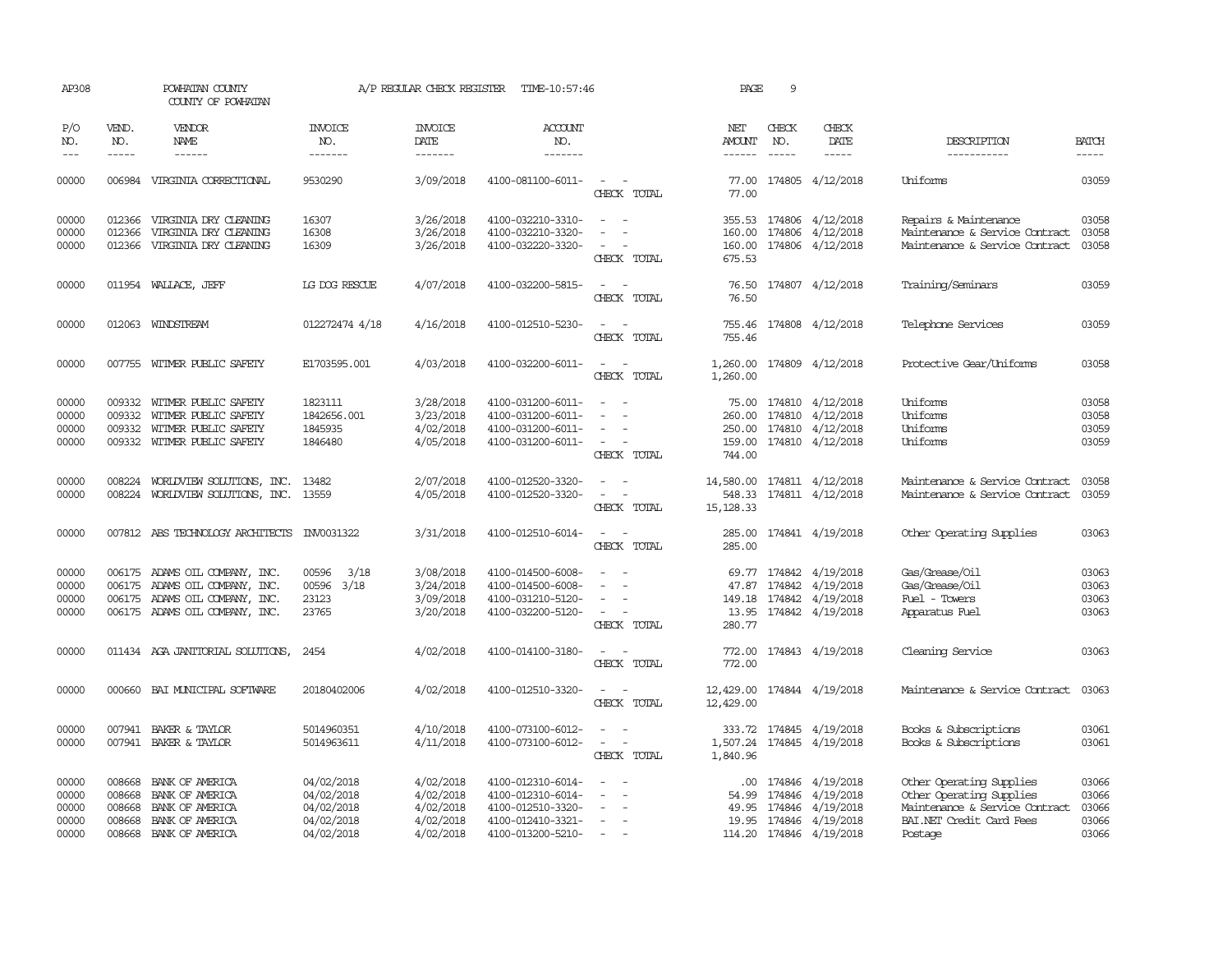| AP308                       |                             | POWHATAN COUNTY<br>COUNTY OF POWHATAN  |                                  | A/P REGULAR CHECK REGISTER               | TIME-10:57:46                    |                          |          | PAGE                           | 10                          |                        |                                |                       |
|-----------------------------|-----------------------------|----------------------------------------|----------------------------------|------------------------------------------|----------------------------------|--------------------------|----------|--------------------------------|-----------------------------|------------------------|--------------------------------|-----------------------|
| P/O<br>NO.<br>$\frac{1}{2}$ | VEND.<br>NO.<br>$- - - - -$ | VENDOR<br><b>NAME</b><br>$- - - - - -$ | <b>INVOICE</b><br>NO.<br>------- | <b>INVOICE</b><br><b>DATE</b><br>------- | <b>ACCOUNT</b><br>NO.<br>------- |                          |          | NET<br>AMOUNT<br>$- - - - - -$ | CHECK<br>NO.<br>$- - - - -$ | CHECK<br>DATE<br>----- | DESCRIPTION<br>-----------     | <b>BATCH</b><br>----- |
| 00000                       | 008668                      | BANK OF AMERICA                        | 04/02/2018                       | 4/02/2018                                | 4100-073100-5210-                |                          |          | 11.60                          | 174846                      | 4/19/2018              | Postage                        | 03066                 |
| 00000                       | 008668                      | BANK OF AMERICA                        | 04/02/2018                       | 4/02/2018                                | 4100-073100-5210-                |                          |          | 6.73                           | 174846                      | 4/19/2018              | Postage                        | 03066                 |
| 00000                       | 008668                      | BANK OF AMERICA                        | 04/02/2018                       | 4/02/2018                                | 4100-073100-5210-                |                          |          | 3.01                           | 174846                      | 4/19/2018              | Postage                        | 03066                 |
| 00000                       | 008668                      | BANK OF AMERICA                        | 04/02/2018                       | 4/02/2018                                | 4100-081100-5210-                |                          |          | 6.70                           | 174846                      | 4/19/2018              | Postage                        | 03066                 |
| 00000                       | 008668                      | BANK OF AMERICA                        | 04/02/2018                       | 4/02/2018                                | 4100-032200-5815-                |                          |          | 24.48                          | 174846                      | 4/19/2018              | Training/Seminars              | 03066                 |
| 00000                       | 008668                      | BANK OF AMERICA                        | 04/02/2018                       | 4/02/2018                                | 4100-032200-5815-                |                          |          |                                | 44.37 174846                | 4/19/2018              | Training/Seminars              | 03066                 |
| 00000                       | 008668                      | BANK OF AMERICA                        | 04/02/2018                       | 4/02/2018                                | 4100-073100-6001-                | $\overline{\phantom{a}}$ | $\sim$   |                                | 8.50 174846                 | 4/19/2018              | Office Supplies                | 03066                 |
| 00000                       | 008668                      | BANK OF AMERICA                        | 04/02/2018                       | 4/02/2018                                | 4100-073100-6001-                |                          |          | 41.65                          | 174846                      | 4/19/2018              | Office Supplies                | 03066                 |
| 00000                       | 008668                      | BANK OF AMERICA                        | 04/02/2018                       | 4/02/2018                                | 4100-083500-6014-                |                          |          | 17.46                          | 174846                      | 4/19/2018              | Other Operating Supplies       | 03066                 |
| 00000                       | 008668                      | BANK OF AMERICA                        | 04/02/2018                       | 4/02/2018                                | 4100-012410-3320-                |                          |          | 45.00                          | 174846                      | 4/19/2018              | Maintenance & Service Contract | 03066                 |
| 00000                       | 008668                      | BANK OF AMERICA                        | 04/02/2018                       | 4/02/2018                                | 4100-011010-6014-                |                          |          | 26.28                          | 174846                      | 4/19/2018              | Other Operating Supplies       | 03066                 |
| 00000                       | 008668                      | BANK OF AMERICA                        | 04/02/2018                       | 4/02/2018                                | 4100-012510-6014-                |                          |          | 78.50                          | 174846                      | 4/19/2018              | Other Operating Supplies       | 03066                 |
| 00000                       | 008668                      | BANK OF AMERICA                        | 04/02/2018                       | 4/02/2018                                | 4100-013200-6001-                |                          |          | 38.95                          | 174846                      | 4/19/2018              | Office Supplies                | 03066                 |
| 00000                       | 008668                      | BANK OF AMERICA                        | 04/02/2018                       | 4/02/2018                                | 4100-013200-6001-                | $\overline{\phantom{a}}$ |          |                                | 5.99 174846                 | 4/19/2018              | Office Supplies                | 03066                 |
| 00000                       | 008668                      | BANK OF AMERICA                        | 04/02/2018                       | 4/02/2018                                | 4100-021600-6001-                |                          |          | 12.99                          | 174846                      | 4/19/2018              | Office Supplies                | 03066                 |
| 00000                       | 008668                      | BANK OF AMERICA                        | 04/02/2018                       | 4/02/2018                                | 4100-021600-6001-                |                          |          | 15.28                          | 174846                      | 4/19/2018              | Office Supplies                | 03066                 |
| 00000                       | 008668                      | BANK OF AMERICA                        | 04/02/2018                       | 4/02/2018                                | 4100-021600-6001-                |                          |          | 125.20                         | 174846                      | 4/19/2018              | Office Supplies                | 03066                 |
| 00000                       | 008668                      | BANK OF AMERICA                        | 04/02/2018                       | 4/02/2018                                | 4100-021600-6001-                |                          |          | 13.98                          | 174846                      | 4/19/2018              | Office Supplies                | 03066                 |
| 00000                       | 008668                      | BANK OF AMERICA                        | 04/02/2018                       | 4/02/2018                                | 4100-021600-6001-                |                          |          | 25.95                          | 174846                      | 4/19/2018              | Office Supplies                | 03066                 |
| 00000                       | 008668                      | BANK OF AMERICA                        | 04/02/2018                       | 4/02/2018                                | 4100-021600-6001-                |                          |          | 16.78                          | 174846                      | 4/19/2018              | Office Supplies                | 03066                 |
| 00000                       | 008668                      | BANK OF AMERICA                        | 04/02/2018                       | 4/02/2018                                | 4100-021600-6001-                | $\equiv$                 |          | 132.02                         | 174846                      | 4/19/2018              | Office Supplies                | 03066                 |
| 00000                       | 008668                      | BANK OF AMERICA                        | 04/02/2018                       | 4/02/2018                                | 4100-021600-6001-                |                          |          | 13.29                          | 174846                      | 4/19/2018              | Office Supplies                | 03066                 |
| 00000                       | 008668                      | BANK OF AMERICA                        | 04/02/2018                       | 4/02/2018                                | 4100-021600-6001-                |                          |          | 62.99                          | 174846                      | 4/19/2018              | Office Supplies                | 03066                 |
| 00000                       | 008668                      | BANK OF AMERICA                        | 04/02/2018                       | 4/02/2018                                | 4100-021600-6001-                | $\overline{\phantom{a}}$ |          | 31.69                          | 174846                      | 4/19/2018              | Office Supplies                | 03066                 |
| 00000                       | 008668                      | BANK OF AMERICA                        | 04/02/2018                       | 4/02/2018                                | 4100-032200-3310-                |                          |          | 11.07                          | 174846                      | 4/19/2018              | Equipment Repair               | 03066                 |
| 00000                       | 008668                      | BANK OF AMERICA                        | 04/02/2018                       | 4/02/2018                                | 4100-032200-3310-                | $\sim$                   |          |                                | 49.47 174846                | 4/19/2018              | Equipment Repair               | 03066                 |
| 00000                       | 008668                      | BANK OF AMERICA                        | 04/02/2018                       | 4/02/2018                                | 4100-032200-6011-                |                          |          | 43.92                          | 174846                      | 4/19/2018              | Protective Gear/Uniforms       | 03066                 |
| 00000                       | 008668                      | BANK OF AMERICA                        | 04/02/2018                       | 4/02/2018                                | 4100-035500-3500-                | $\overline{\phantom{a}}$ |          | 36.12                          | 174846                      | 4/19/2018              | Printing & Binding             | 03066                 |
| 00000                       | 008668                      | BANK OF AMERICA                        | 04/02/2018                       | 4/02/2018                                | 4100-035500-3500-                |                          |          | 300.00                         | 174846                      | 4/19/2018              | Printing & Binding             | 03066                 |
| 00000                       | 008668                      | BANK OF AMERICA                        | 04/02/2018                       | 4/02/2018                                | 4100-035500-6001-                |                          |          | 42.15                          | 174846                      | 4/19/2018              | Office Supplies                | 03066                 |
| 00000                       | 008668                      | BANK OF AMERICA                        | 04/02/2018                       | 4/02/2018                                | 4100-035500-6014-                | $\overline{\phantom{a}}$ |          | 35.09                          | 174846                      | 4/19/2018              | Other Operating Supplies       | 03066                 |
| 00000                       | 008668                      | BANK OF AMERICA                        | 04/02/2018                       | 4/02/2018                                | 4100-035500-6014-                |                          |          | 74.99                          | 174846                      | 4/19/2018              | Other Operating Supplies       | 03066                 |
| 00000                       | 008668                      | BANK OF AMERICA                        | 04/02/2018                       | 4/02/2018                                | 4100-035500-6023-                |                          |          |                                | 275.12 174846               | 4/19/2018              | Mobile Command Post            | 03066                 |
| 00000                       | 008668                      | BANK OF AMERICA                        | 04/02/2018                       | 4/02/2018                                | 4100-073100-6012-                |                          |          | 26.71                          | 174846                      | 4/19/2018              | Books & Subscriptions          | 03066                 |
| 00000                       | 008668                      | BANK OF AMERICA                        | 04/02/2018                       | 4/02/2018                                | 4100-073100-6012-                | $\equiv$                 |          |                                | 31.34 174846                | 4/19/2018              | Books & Subscriptions          | 03066                 |
| 00000                       | 008668                      | BANK OF AMERICA                        | 04/02/2018                       | 4/02/2018                                | 4100-073100-6015-                |                          |          | 174.29                         | 174846                      | 4/19/2018              | Summer Reading Program         | 03066                 |
| 00000                       | 008668                      | BANK OF AMERICA                        | 04/02/2018                       | 4/02/2018                                | 4100-073100-6015-                |                          |          | 25.00                          | 174846                      | 4/19/2018              | Summer Reading Program         | 03066                 |
| 00000                       | 008668                      | BANK OF AMERICA                        | 04/02/2018                       | 4/02/2018                                | 4100-073100-6015-                | $\overline{\phantom{a}}$ | $\equiv$ | 169.03                         | 174846                      | 4/19/2018              | Summer Reading Program         | 03066                 |
| 00000                       | 008668                      | BANK OF AMERICA                        | 04/02/2018                       | 4/02/2018                                | 4100-012200-5130-                |                          |          | 14.98                          | 174846                      | 4/19/2018              | Water                          | 03066                 |
| 00000                       | 008668                      | BANK OF AMERICA                        | 04/02/2018                       | 4/02/2018                                | 4100-014100-6004-                |                          |          | 279.30                         | 174846                      | 4/19/2018              | Tools and Equipment            | 03066                 |
| 00000                       | 008668                      | BANK OF AMERICA                        | 04/02/2018                       | 4/02/2018                                | 4100-035500-6001-                |                          |          | 55.68                          | 174846                      | 4/19/2018              | Office Supplies                | 03066                 |
| 00000                       | 008668                      | BANK OF AMERICA                        | 04/02/2018                       | 4/02/2018                                | 4100-012510-8205-                | $\overline{\phantom{a}}$ |          | 400.00                         | 174846                      | 4/19/2018              | Hosting Fees                   | 03066                 |
| 00000                       | 008668                      | BANK OF AMERICA                        | 04/02/2018                       | 4/02/2018                                | 4100-012100-5530-                |                          |          | 20.01                          | 174846                      | 4/19/2018              | Business Meetings              | 03066                 |
| 00000                       | 008668                      | BANK OF AMERICA                        | 04/02/2018                       | 4/02/2018                                | 4100-012100-5530-                |                          |          | 18.27                          | 174846                      | 4/19/2018              | Business Meetings              | 03066                 |
| 00000                       | 008668                      | BANK OF AMERICA                        | 04/02/2018                       | 4/02/2018                                | 4100-032200-5815-                | $\overline{\phantom{a}}$ |          | 163.50                         | 174846                      | 4/19/2018              | Training/Seminars              | 03066                 |
| 00000                       | 008668                      | BANK OF AMERICA                        | 04/02/2018                       | 4/02/2018                                | 4100-012510-8205-                |                          |          | 17.49                          | 174846                      | 4/19/2018              | Hosting Fees                   | 03066                 |
| 00000                       | 008668                      | BANK OF AMERICA                        | 04/02/2018                       | 4/02/2018                                | 4100-014100-6008-                |                          |          | 40.80                          | 174846                      | 4/19/2018              | Gas/Grease/Oil                 | 03066                 |
| 00000                       | 008668                      | BANK OF AMERICA                        | 04/02/2018                       | 4/02/2018                                | 4100-014500-6008-                |                          |          | 76.03                          | 174846                      | 4/19/2018              | Gas/Grease/Oil                 | 03066                 |
| 00000                       | 008668                      | BANK OF AMERICA                        | 04/02/2018                       | 4/02/2018                                | 4100-014500-6008-                |                          |          | 54.95                          | 174846                      | 4/19/2018              | Gas/Grease/Oil                 | 03066                 |
| 00000                       | 008668                      | BANK OF AMERICA                        | 04/02/2018                       | 4/02/2018                                | 4100-014500-6008-                |                          |          | 62.19                          | 174846                      | 4/19/2018              | Gas/Grease/Oil                 | 03066                 |
| 00000                       | 008668                      | BANK OF AMERICA                        | 04/02/2018                       | 4/02/2018                                | 4100-014500-6008-                |                          |          |                                |                             | 53.50 174846 4/19/2018 | Gas/Grease/Oil                 | 03066                 |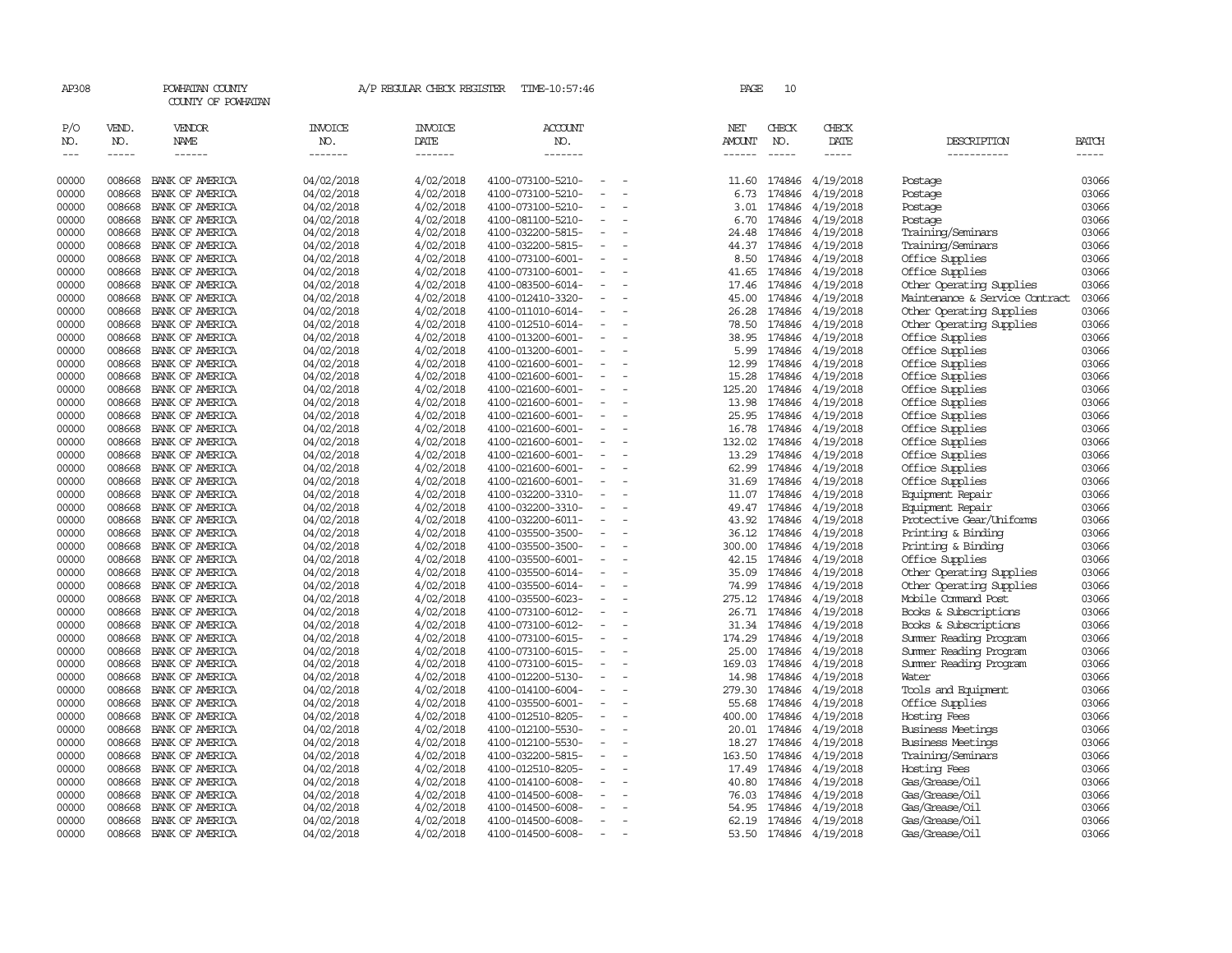| AP308               |                             | POWHATAN COUNTY<br>COUNTY OF POWHATAN |                                  | A/P REGULAR CHECK REGISTER        | TIME-10:57:46                          |                          | PAGE                                  | 11                            |                              |                                                    |                             |
|---------------------|-----------------------------|---------------------------------------|----------------------------------|-----------------------------------|----------------------------------------|--------------------------|---------------------------------------|-------------------------------|------------------------------|----------------------------------------------------|-----------------------------|
| P/O<br>NO.<br>$---$ | VEND.<br>NO.<br>$- - - - -$ | VENDOR<br>NAME<br>$- - - - - -$       | <b>INVOICE</b><br>NO.<br>------- | <b>INVOICE</b><br>DATE<br>------- | <b>ACCOUNT</b><br>NO.<br>-------       |                          | NET<br><b>AMOUNT</b><br>$- - - - - -$ | CHECK<br>NO.<br>$\frac{1}{2}$ | CHECK<br>DATE<br>$- - - - -$ | DESCRIPTION<br>-----------                         | <b>BATCH</b><br>$- - - - -$ |
| 00000               | 008668                      | BANK OF AMERICA                       | 04/02/2018                       | 4/02/2018                         | 4100-014500-6008-                      |                          | 72.15                                 | 174846                        | 4/19/2018                    | Gas/Grease/Oil                                     | 03066                       |
| 00000               | 008668                      | BANK OF AMERICA                       | 04/02/2018                       | 4/02/2018                         | 4100-014500-6008-                      |                          | 83.70                                 | 174846                        | 4/19/2018                    | Gas/Grease/Oil                                     | 03066                       |
| 00000               | 008668                      | BANK OF AMERICA                       | 04/02/2018                       | 4/02/2018                         | 4100-034100-6008-                      | $\overline{\phantom{a}}$ | 46.50                                 | 174846                        | 4/19/2018                    | Gas/Grease/Oil                                     | 03066                       |
| 00000               | 008668                      | BANK OF AMERICA                       | 04/02/2018                       | 4/02/2018                         | 4100-014100-6008-                      |                          | 68.47                                 | 174846                        | 4/19/2018                    | Gas/Grease/Oil                                     | 03066                       |
| 00000               | 008668                      | BANK OF AMERICA                       | 04/02/2018                       | 4/02/2018                         | 4100-014500-6008-                      |                          | 61.00                                 | 174846                        | 4/19/2018                    | Gas/Grease/Oil                                     | 03066                       |
| 00000               | 008668                      | BANK OF AMERICA                       | 04/02/2018                       | 4/02/2018                         | 4100-014500-6008-                      |                          | 70.00                                 | 174846                        | 4/19/2018                    | Gas/Grease/Oil                                     | 03066                       |
| 00000               | 008668                      | BANK OF AMERICA                       | 04/02/2018                       | 4/02/2018                         | 4100-014500-6008-                      |                          | 71.00                                 | 174846                        | 4/19/2018                    | Gas/Grease/Oil                                     | 03066                       |
| 00000               | 008668                      | BANK OF AMERICA                       | 04/02/2018                       | 4/02/2018                         | 4100-014500-6008-                      |                          | 67.75                                 | 174846                        | 4/19/2018                    | Gas/Grease/Oil                                     | 03066                       |
| 00000               | 008668                      | BANK OF AMERICA                       | 04/02/2018                       | 4/02/2018                         | 4100-032200-5120-                      |                          | 57.15                                 | 174846                        | 4/19/2018                    | Apparatus Fuel                                     | 03066                       |
| 00000               | 008668                      | BANK OF AMERICA                       | 04/02/2018                       | 4/02/2018                         | 4100-034100-5540-                      | $\equiv$                 | 418.00                                | 174846                        | 4/19/2018                    | Conferences & Training                             | 03066                       |
| 00000               | 008668                      | BANK OF AMERICA                       | 04/02/2018                       | 4/02/2018                         | 4100-073100-5840-                      |                          | 21.95                                 |                               | 174846 4/19/2018             | Miscellaneous                                      | 03066                       |
| 00000               | 008668                      | BANK OF AMERICA                       | 04/02/2018                       | 4/02/2018                         | 4100-073100-5840-                      |                          | 21.95                                 | 174846                        | 4/19/2018                    | Miscellaneous                                      | 03066                       |
| 00000               | 008668                      | BANK OF AMERICA                       | 04/02/2018                       | 4/02/2018                         | 4100-014100-6008-                      | $\sim$                   | 40.00                                 | 174846                        | 4/19/2018                    | Gas/Grease/Oil                                     | 03066                       |
| 00000               | 008668                      | BANK OF AMERICA                       | 04/02/2018                       | 4/02/2018                         | 4100-014100-6008-                      | $\overline{\phantom{a}}$ | 41.85                                 | 174846                        | 4/19/2018                    | Gas/Grease/Oil                                     | 03066                       |
| 00000               | 008668                      | BANK OF AMERICA                       | 04/02/2018                       | 4/02/2018                         | 4100-014100-6008-                      |                          | 31.85                                 | 174846                        | 4/19/2018                    | Gas/Grease/Oil                                     | 03066                       |
| 00000               | 008668                      | BANK OF AMERICA                       | 04/02/2018                       | 4/02/2018                         | 4100-032200-5120-                      |                          | 55.08                                 | 174846                        | 4/19/2018                    | Apparatus Fuel                                     | 03066                       |
| 00000               | 008668                      | BANK OF AMERICA                       | 04/02/2018                       | 4/02/2018                         | 4100-073100-6012-                      | $\equiv$                 | 15.00                                 | 174846                        | 4/19/2018                    | Books & Subscriptions                              | 03066                       |
| 00000               | 008668                      | BANK OF AMERICA                       | 04/02/2018                       | 4/02/2018                         | 4100-073100-6002-                      |                          | 559.98                                | 174846                        | 4/19/2018                    | Computer Equipment-non-capital                     | 03066                       |
| 00000               | 008668                      | BANK OF AMERICA                       | 04/02/2018                       | 4/02/2018                         | 4100-032200-5540-                      |                          | 79.81                                 | 174846                        | 4/19/2018                    | Travel - Convention & Educatio                     | 03066                       |
| 00000               | 008668                      | BANK OF AMERICA                       | 04/02/2018                       | 4/02/2018                         | 4100-034100-3320-                      | $\sim$                   | 49.00                                 | 174846                        | 4/19/2018                    | Maintenance & Service Contract                     | 03066<br>03066              |
| 00000<br>00000      | 008668<br>008668            | BANK OF AMERICA<br>BANK OF AMERICA    | 04/02/2018                       | 4/02/2018<br>4/02/2018            | 4100-012100-5530-                      |                          | 35.00<br>275.00                       | 174846<br>174846              | 4/19/2018<br>4/19/2018       | <b>Business Meetings</b><br>Conferences & Training | 03066                       |
| 00000               | 008668                      | BANK OF AMERICA                       | 04/02/2018<br>04/02/2018         | 4/02/2018                         | 4100-012520-5540-<br>4100-031210-5540- |                          | 120.00                                | 174846                        | 4/19/2018                    | Conferences and Training                           | 03066                       |
| 00000               | 008668                      | BANK OF AMERICA                       | 04/02/2018                       | 4/02/2018                         | 4100-014100-3310-                      | $\sim$                   | 1,568.00                              | 174846                        | 4/19/2018                    | Repairs & Maintenance                              | 03066                       |
| 00000               | 008668                      | BANK OF AMERICA                       | 04/02/2018                       | 4/02/2018                         | 4100-032200-5120-                      |                          | 42.55                                 | 174846                        | 4/19/2018                    | Apparatus Fuel                                     | 03066                       |
| 00000               | 008668                      | BANK OF AMERICA                       | 04/02/2018                       | 4/02/2018                         | 4100-032200-5120-                      |                          | 38.54                                 | 174846                        | 4/19/2018                    | Apparatus Fuel                                     | 03066                       |
| 00000               | 008668                      | BANK OF AMERICA                       | 04/02/2018                       | 4/02/2018                         | 4100-032200-5120-                      | $\equiv$                 | 49.73                                 |                               | 174846 4/19/2018             | Apparatus Fuel                                     | 03066                       |
| 00000               | 008668                      | BANK OF AMERICA                       | 04/02/2018                       | 4/02/2018                         | 4100-032200-5120-                      |                          | 52.96                                 | 174846                        | 4/19/2018                    | Apparatus Fuel                                     | 03066                       |
| 00000               | 008668                      | BANK OF AMERICA                       | 04/02/2018                       | 4/02/2018                         | 4100-032200-5120-                      |                          | 29.70                                 | 174846                        | 4/19/2018                    | Apparatus Fuel                                     | 03066                       |
| 00000               | 008668                      | BANK OF AMERICA                       | 04/02/2018                       | 4/02/2018                         | 4100-032200-5120-                      |                          | 47.46                                 | 174846                        | 4/19/2018                    | Apparatus Fuel                                     | 03066                       |
| 00000               | 008668                      | BANK OF AMERICA                       | 04/02/2018                       | 4/02/2018                         | 4100-032200-6011-                      | $\equiv$                 | 95.65                                 | 174846                        | 4/19/2018                    | Protective Gear/Uniforms                           | 03066                       |
| 00000               | 008668                      | BANK OF AMERICA                       | 04/02/2018                       | 4/02/2018                         | 4100-034100-6008-                      |                          | 33.88                                 | 174846                        | 4/19/2018                    | Gas/Grease/Oil                                     | 03066                       |
| 00000               | 008668                      | BANK OF AMERICA                       | 04/02/2018                       | 4/02/2018                         | 4100-034100-6008-                      |                          | 26.00                                 | 174846                        | 4/19/2018                    | Gas/Grease/Oil                                     | 03066                       |
| 00000               | 008668                      | BANK OF AMERICA                       | 04/02/2018                       | 4/02/2018                         | 4100-034100-6008-                      |                          | 33.09                                 | 174846                        | 4/19/2018                    | Gas/Grease/Oil                                     | 03066                       |
| 00000               | 008668                      | BANK OF AMERICA                       | 04/02/2018                       | 4/02/2018                         | 4100-034100-6008-                      |                          | 25.70                                 | 174846                        | 4/19/2018                    | Gas/Grease/Oil                                     | 03066                       |
| 00000               | 008668                      | BANK OF AMERICA                       | 04/02/2018                       | 4/02/2018                         | 4100-034100-6008-                      |                          | 41.28                                 | 174846                        | 4/19/2018                    | Gas/Grease/Oil                                     | 03066                       |
| 00000               | 008668                      | BANK OF AMERICA                       | 04/02/2018                       | 4/02/2018                         | 4100-034100-6008-                      |                          | 34.00                                 | 174846                        | 4/19/2018                    | Gas/Grease/Oil                                     | 03066                       |
| 00000               | 008668                      | BANK OF AMERICA                       | 04/02/2018                       | 4/02/2018                         | 4100-034100-6008-                      | $\equiv$                 | 52.50                                 | 174846                        | 4/19/2018                    | Gas/Grease/Oil                                     | 03066                       |
| 00000               | 008668                      | BANK OF AMERICA                       | 04/02/2018                       | 4/02/2018                         | 4100-034100-6008-                      |                          | 28.73                                 | 174846                        | 4/19/2018                    | Gas/Grease/Oil                                     | 03066                       |
| 00000               | 008668                      | BANK OF AMERICA                       | 04/02/2018                       | 4/02/2018                         | 4100-034100-6008-                      |                          | 36.88                                 | 174846                        | 4/19/2018                    | Gas/Grease/Oil                                     | 03066                       |
| 00000               | 008668                      | BANK OF AMERICA                       | 04/02/2018                       | 4/02/2018                         | 4100-081100-6008-                      |                          | 35.28                                 | 174846                        | 4/19/2018                    | Gas/Grease/Oil                                     | 03066                       |
| 00000               | 008668                      | BANK OF AMERICA                       | 04/02/2018                       | 4/02/2018                         | 4100-012510-5260-                      |                          | 55.00                                 | 174846                        | 4/19/2018                    | Internet Usage                                     | 03066                       |
| 00000               | 008668                      | BANK OF AMERICA                       | 04/02/2018                       | 4/02/2018                         | 4100-012310-5540-                      |                          | 45.00                                 | 174846                        | 4/19/2018                    | Conferences & Training                             | 03066                       |
| 00000               | 008668                      | BANK OF AMERICA                       | 04/02/2018                       | 4/02/2018                         | 4100-012510-3320-                      |                          | 9.99                                  | 174846                        | 4/19/2018                    | Maintenance & Service Contract                     | 03066                       |
| 00000               | 008668                      | BANK OF AMERICA                       | 04/02/2018                       | 4/02/2018                         | 4100-031210-6001-                      | $\equiv$                 | 48.16                                 | 174846                        | 4/19/2018                    | Office Supplies                                    | 03066                       |
| 00000               | 008668                      | BANK OF AMERICA                       | 04/02/2018                       | 4/02/2018                         | 4100-012510-8205-                      |                          | 15.99                                 | 174846                        | 4/19/2018                    | Hosting Fees                                       | 03066                       |
| 00000               | 008668                      | BANK OF AMERICA                       | 04/02/2018                       | 4/02/2018                         | 4100-073100-6002-                      |                          | 50.00                                 | 174846                        | 4/19/2018                    | Computer Equipment-non-capital                     | 03066                       |
| 00000               | 008668                      | BANK OF AMERICA                       | 04/02/2018                       | 4/02/2018                         | 4100-032200-5540-                      |                          | 74.82                                 | 174846                        | 4/19/2018                    | Travel - Convention & Educatio                     | 03066                       |
| 00000               | 008668                      | BANK OF AMERICA                       | 04/02/2018                       | 4/02/2018                         | 4100-014500-6008-                      |                          | 40.00                                 | 174846                        | 4/19/2018                    | Gas/Grease/Oil                                     | 03066                       |
| 00000               | 008668                      | BANK OF AMERICA                       | 04/02/2018                       | 4/02/2018                         | 4100-012510-3320-                      | $\equiv$                 | 130.00                                |                               | 174846 4/19/2018             | Maintenance & Service Contract                     | 03066                       |
| 00000               | 008668                      | BANK OF AMERICA                       | 04/02/2018                       | 4/02/2018                         | 4100-032200-5815-                      | $\sim$                   | 60.00                                 |                               | 174846 4/19/2018             | Training/Seminars                                  | 03066                       |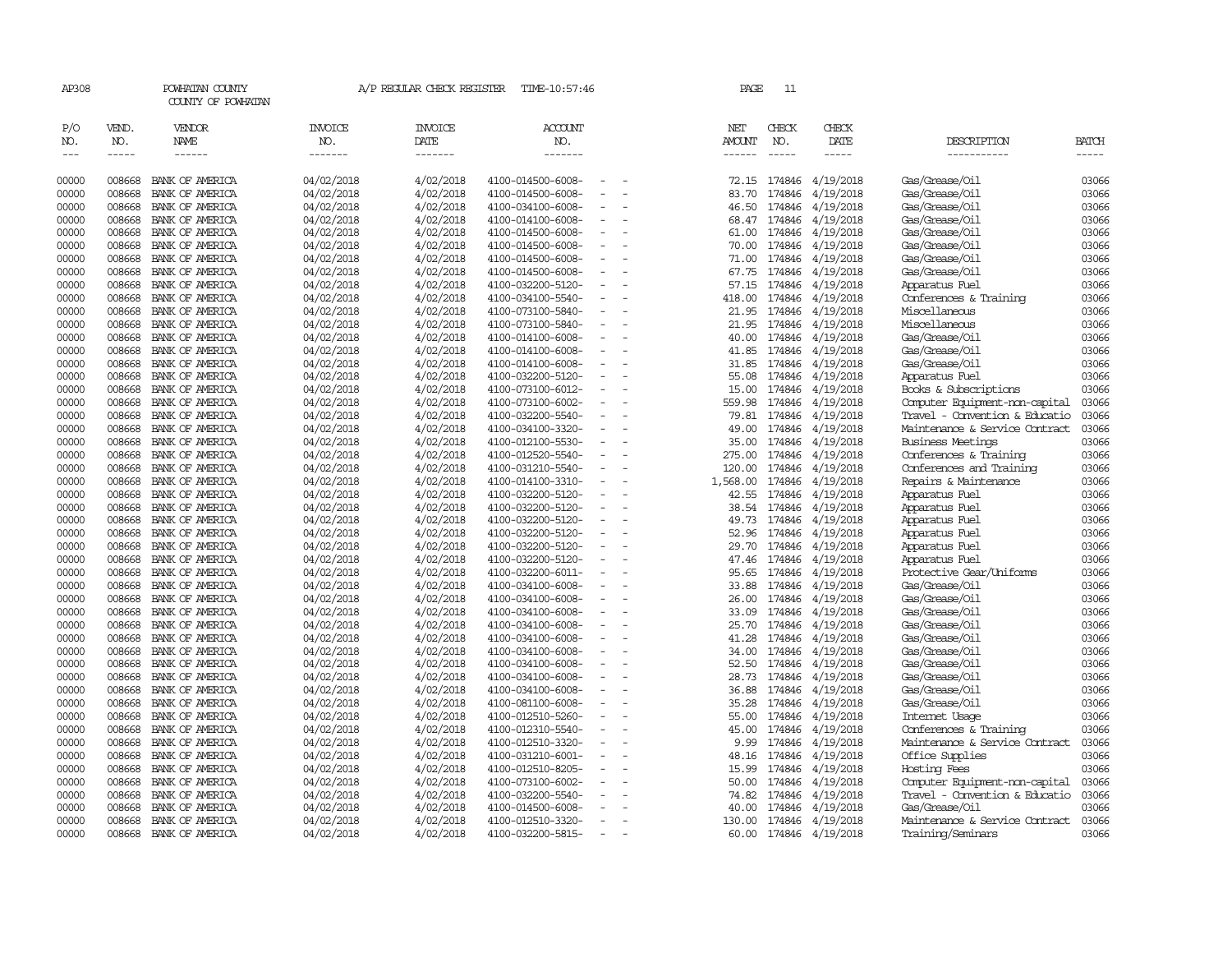| AP308          |              | POWHATAN COUNTY<br>COUNTY OF POWHATAN        |                          | A/P REGULAR CHECK REGISTER    | TIME-10:57:46                          |                          | PAGE             | 12               |                         |                                                      |                |
|----------------|--------------|----------------------------------------------|--------------------------|-------------------------------|----------------------------------------|--------------------------|------------------|------------------|-------------------------|------------------------------------------------------|----------------|
| P/O<br>NO.     | VEND.<br>NO. | <b>VENDOR</b><br><b>NAME</b>                 | <b>INVOICE</b><br>NO.    | <b>INVOICE</b><br><b>DATE</b> | <b>ACCOUNT</b><br>NO.                  |                          | NET<br>AMOUNT    | CHECK<br>NO.     | CHECK<br><b>DATE</b>    | DESCRIPTION                                          | <b>BATCH</b>   |
| $\frac{1}{2}$  | $- - - - -$  | ------                                       | -------                  | -------                       | -------                                |                          | ------           | $- - - - -$      | -----                   | -----------                                          | $- - - - -$    |
| 00000          | 008668       | BANK OF AMERICA                              | 04/02/2018               | 4/02/2018                     | 4100-032200-5540-                      | $\overline{\phantom{a}}$ | 1,240.14 174846  |                  | 4/19/2018               | Travel - Convention & Educatio                       | 03066          |
| 00000          | 008668       | BANK OF AMERICA                              | 04/02/2018               | 4/02/2018                     | 4100-014100-6004-                      |                          | 5.99             | 174846           | 4/19/2018               | Tools and Equipment                                  | 03066          |
| 00000          | 008668       | BANK OF AMERICA                              | 04/02/2018               | 4/02/2018                     | 4100-012510-6003-                      |                          | 249.00           | 174846           | 4/19/2018               | Computer Software                                    | 03066          |
| 00000          | 008668       | BANK OF AMERICA                              | 04/02/2018               | 4/02/2018                     | 4100-032200-5815-                      | $\sim$                   | 59.88            | 174846           | 4/19/2018               | Training/Seminars                                    | 03066          |
| 00000          | 008668       | BANK OF AMERICA                              | 04/02/2018               | 4/02/2018                     | 4100-073100-5840-                      |                          | 87.45            | 174846           | 4/19/2018               | Miscellaneous                                        | 03066          |
| 00000          | 008668       | BANK OF AMERICA                              | 04/02/2018               | 4/02/2018                     | 4100-073100-5840-                      |                          | 73.08            | 174846           | 4/19/2018               | Miscellaneous                                        | 03066          |
| 00000          | 008668       | BANK OF AMERICA                              | 04/02/2018               | 4/02/2018                     | 4100-073100-6012-                      |                          | 20.00            | 174846           | 4/19/2018               | Books & Subscriptions                                | 03066          |
| 00000          | 008668       | BANK OF AMERICA                              | 04/02/2018               | 4/02/2018                     | 4100-035500-6009-                      |                          | 119.95           |                  | 174846 4/19/2018        | Auto Parts/Repairs                                   | 03066          |
| 00000          |              | 008668 BANK OF AMERICA                       | 04/02/2018               | 4/02/2018                     | 4100-035500-6009-                      |                          | 120.93           |                  | 174846 4/19/2018        | Auto Parts/Repairs                                   | 03066          |
|                |              |                                              |                          |                               |                                        | CHECK TOTAL              | 10,738.98        |                  |                         |                                                      |                |
| 00000          | 006655       | BLOSSMAN GAS COMPANIES,                      | 3490941                  | 3/14/2018                     | 4100-032220-5120-                      |                          |                  |                  | 475.04 174847 4/19/2018 | Fuel                                                 | 03063          |
| 00000          | 006655       | BLOSSMAN GAS COMPANIES,                      | 3529289                  | 3/15/2018                     | 4100-014100-5120-                      |                          | 186.19           |                  | 174847 4/19/2018        | Fuel                                                 | 03063          |
|                |              |                                              |                          |                               |                                        | CHECK TOTAL              | 661.23           |                  |                         |                                                      |                |
| 00000          |              | 008713 BLUE RIDGE RESCUE                     | 43535                    | 3/26/2018                     | 4100-032200-6011-                      | $\sim$                   | 3,620.00         |                  | 174848 4/19/2018        | Protective Gear/Uniforms                             | 03061          |
|                |              |                                              |                          |                               |                                        | CHECK TOTAL              | 3,620.00         |                  |                         |                                                      |                |
|                |              |                                              |                          |                               |                                        |                          |                  |                  |                         |                                                      |                |
| 00000          |              | 007894 BOELT, WILLIAM M.                     | 2017 ELECTION R          | 11/07/2017                    | 4100-013200-1015-                      | $\sim$<br>CHECK TOTAL    | 150.00<br>150.00 |                  | 174849 4/19/2018        | COMP: Election Officials                             | 03065          |
|                |              |                                              |                          |                               |                                        |                          |                  |                  |                         |                                                      |                |
| 00000          | 011439       | <b>BUSINESS CARD</b>                         | 03/27/2018               | 3/27/2018                     | 4100-031200-5540-                      |                          | .00.             |                  | 174850 4/19/2018        | Conferences & Training                               | 03069          |
| 00000          | 011439       | BUSINESS CARD                                | 03/27/2018               | 3/27/2018                     | 4100-031200-5540-                      |                          | 522.20           | 174850           | 4/19/2018               | Conferences & Training                               | 03069          |
| 00000          | 011439       | BUSINESS CARD                                | 03/27/2018               | 3/27/2018                     | 4100-035100-5540-                      |                          | 282.46           | 174850           | 4/19/2018               | Conferences & Training                               | 03069          |
| 00000          | 011439       | <b>BUSINESS CARD</b>                         | 03/27/2018               | 3/27/2018                     | 4100-031200-5210-                      |                          | 15.99            | 174850           | 4/19/2018               | Postage                                              | 03069          |
| 00000          | 011439       | <b>BUSINESS CARD</b>                         | 03/27/2018               | 3/27/2018                     | 4100-031200-5210-                      |                          | 100.00           | 174850           | 4/19/2018               | Postage                                              | 03069          |
| 00000          |              | 011439 BUSINESS CARD                         | 03/27/2018               | 3/27/2018                     | 4100-031710-5210-                      | $\sim$                   | 15.99            | 174850           | 4/19/2018               | Postage                                              | 03069          |
| 00000          | 011439       | BUSINESS CARD                                | 03/27/2018               | 3/27/2018                     | 4100-031200-6014-                      |                          | 27.00            | 174850           | 4/19/2018               | Other Operating Supplies                             | 03069          |
| 00000<br>00000 | 011439       | <b>BUSINESS CARD</b><br>011439 BUSINESS CARD | 03/27/2018<br>03/27/2018 | 3/27/2018<br>3/27/2018        | 4100-031200-6014-<br>4100-031200-6014- | $\equiv$                 | 19.00<br>42.45   | 174850<br>174850 | 4/19/2018<br>4/19/2018  | Other Operating Supplies<br>Other Operating Supplies | 03069<br>03069 |
| 00000          | 011439       | <b>BUSINESS CARD</b>                         | 03/27/2018               | 3/27/2018                     | 4100-031710-6001-                      |                          | 32.19            | 174850           | 4/19/2018               | Office Supplies                                      | 03069          |
| 00000          |              | 011439 BUSINESS CARD                         | 03/27/2018               | 3/27/2018                     | 4100-031710-6001-                      |                          | 347.48           | 174850           | 4/19/2018               | Office Supplies                                      | 03069          |
| 00000          | 011439       | <b>BUSINESS CARD</b>                         | 03/27/2018               | 3/27/2018                     | 4100-031200-6001-                      | $\equiv$                 | 69.92            | 174850           | 4/19/2018               | Office Supplies                                      | 03069          |
| 00000          |              | 011439 BUSINESS CARD                         | 03/27/2018               | 3/27/2018                     | 4100-035100-6022-                      |                          | 16.36            | 174850           | 4/19/2018               | Dog Food/Supplies                                    | 03069          |
| 00000          |              | 011439 BUSINESS CARD                         | 03/27/2018               | 3/27/2018                     | 4100-031200-5550-                      |                          | 165.24           | 174850           | 4/19/2018               | Prisoner Extradition                                 | 03069          |
| 00000          | 011439       | BUSINESS CARD                                | 03/27/2018               | 3/27/2018                     | 4100-031200-5550-                      |                          | 26.52            | 174850           | 4/19/2018               | Prisoner Extradition                                 | 03069          |
| 00000          |              | 011439 BUSINESS CARD                         | 03/27/2018               | 3/27/2018                     | 4100-031200-5550-                      |                          | 23.00            | 174850           | 4/19/2018               | Prisoner Extradition                                 | 03069          |
| 00000          |              | 011439 BUSINESS CARD                         | 03/27/2018               | 3/27/2018                     | 4100-035100-5540-                      |                          | 16.94            | 174850           | 4/19/2018               | Conferences & Training                               | 03069          |
| 00000          | 011439       | <b>BUSINESS CARD</b>                         | 03/27/2018               | 3/27/2018                     | 4100-035100-5540-                      |                          | 266.19           | 174850           | 4/19/2018               | Conferences & Training                               | 03069          |
| 00000          | 011439       | BUSINESS CARD                                | 03/27/2018               | 3/27/2018                     | 4100-031200-5550-                      |                          | 24.00            | 174850           | 4/19/2018               | Prisoner Extradition                                 | 03069          |
| 00000          | 011439       | <b>BUSINESS CARD</b>                         | 03/27/2018               | 3/27/2018                     | 4100-031200-5550-                      |                          | 29.34            | 174850           | 4/19/2018               | Prisoner Extradition                                 | 03069          |
|                |              |                                              |                          |                               |                                        | CHECK TOTAL              | 2,042.27         |                  |                         |                                                      |                |
| 00000          | 011610       | <b>BUSINESS CARD</b>                         | 03/27/2018               | 3/27/2018                     | 4100-031200-6014-                      |                          | $.00 \,$         | 174851           | 4/19/2018               | Other Operating Supplies                             | 03068          |
| 00000          | 011610       | <b>BUSINESS CARD</b>                         | 03/27/2018               | 3/27/2018                     | 4100-031200-6014-                      |                          | 14.40            | 174851           | 4/19/2018               | Other Operating Supplies                             | 03068          |
| 00000          | 011610       | <b>BUSINESS CARD</b>                         | 03/27/2018               | 3/27/2018                     | 4100-031200-5550-                      |                          | 6.22             | 174851           | 4/19/2018               | Prisoner Extradition                                 | 03068          |
| 00000          | 011610       | BUSINESS CARD                                | 03/27/2018               | 3/27/2018                     | 4100-031200-5550-                      |                          | 26.00            | 174851           | 4/19/2018               | Prisoner Extradition                                 | 03068          |
| 00000          | 011610       | <b>BUSINESS CARD</b>                         | 03/27/2018               | 3/27/2018                     | 4100-031200-6011-                      |                          | 189.52           | 174851           | 4/19/2018               | Uniforms                                             | 03068          |
| 00000          |              | 011610 BUSINESS CARD                         | 03/27/2018               | 3/27/2018                     | 4100-031200-5550-                      |                          | 29.72            |                  | 174851 4/19/2018        | Prisoner Extradition                                 | 03068          |
|                |              |                                              |                          |                               |                                        | CHECK TOTAL              | 265.86           |                  |                         |                                                      |                |
|                |              |                                              |                          |                               |                                        |                          |                  |                  |                         |                                                      |                |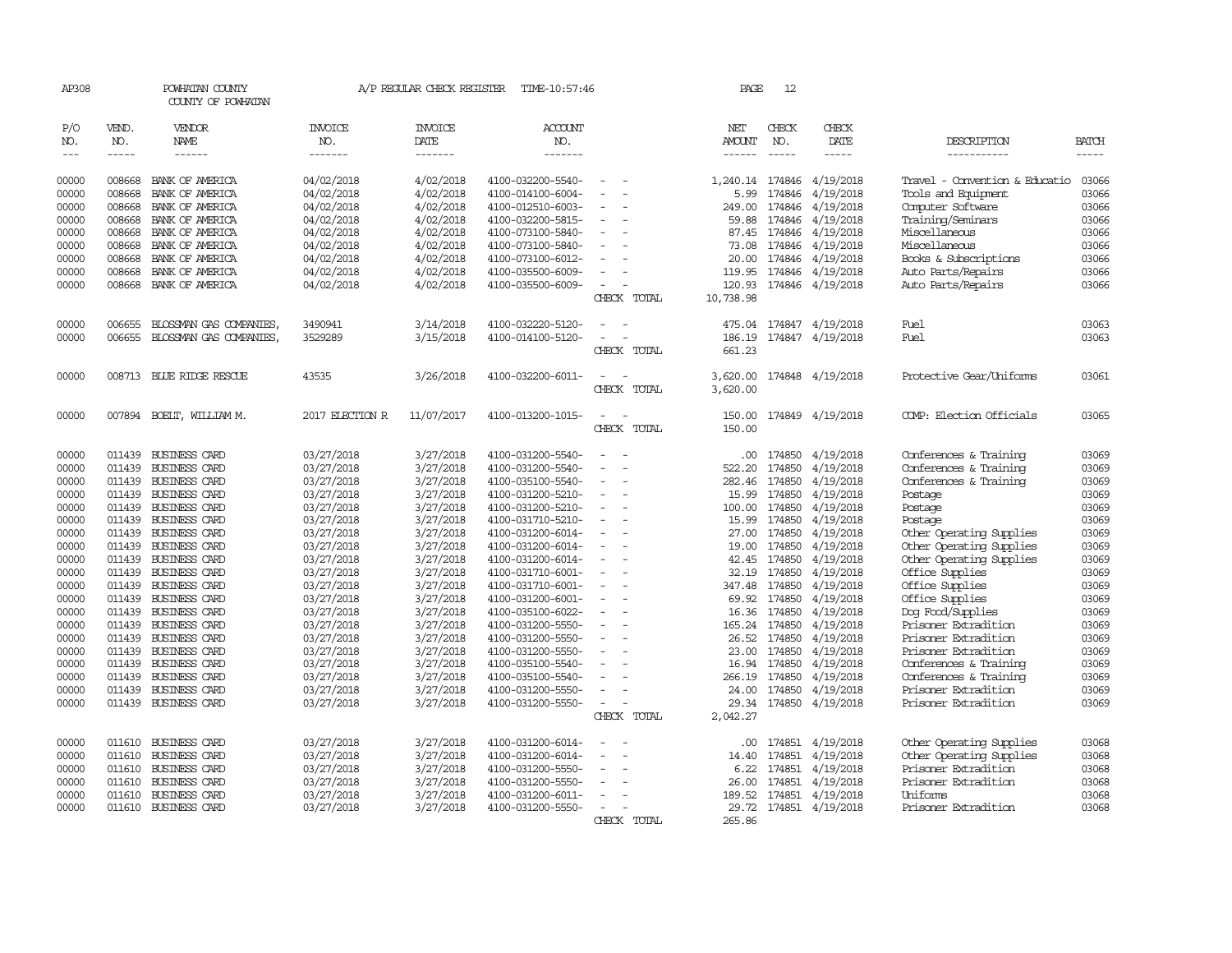| AP308                                     |                                                | POWHATAN COUNTY<br>COUNTY OF POWHATAN                                                                                                                                                  |                                    | A/P REGULAR CHECK REGISTER                                    | TIME-10:57:46                                                                                         |                                                                                                                             | PAGE                                    | 13                          |                                                                                                                         |                                                                            |                                           |
|-------------------------------------------|------------------------------------------------|----------------------------------------------------------------------------------------------------------------------------------------------------------------------------------------|------------------------------------|---------------------------------------------------------------|-------------------------------------------------------------------------------------------------------|-----------------------------------------------------------------------------------------------------------------------------|-----------------------------------------|-----------------------------|-------------------------------------------------------------------------------------------------------------------------|----------------------------------------------------------------------------|-------------------------------------------|
| P/O<br>NO.<br>$\qquad \qquad - -$         | VEND.<br>NO.<br>$- - - - -$                    | VENDOR<br>NAME<br>$- - - - - -$                                                                                                                                                        | <b>INVOICE</b><br>NO.<br>-------   | <b>INVOICE</b><br>DATE<br>-------                             | <b>ACCOUNT</b><br>NO.<br>-------                                                                      |                                                                                                                             | NET<br>AMOUNT                           | CHECK<br>NO.<br>$- - - - -$ | CHECK<br>DATE                                                                                                           | DESCRIPTION<br>-----------                                                 | <b>BATCH</b><br>-----                     |
| 00000<br>00000                            |                                                | 011661 BUSINESS CARD<br>011661 BUSINESS CARD                                                                                                                                           | 03/27/2018<br>03/27/2018           | 3/27/2018<br>3/27/2018                                        | 4100-031200-5550-<br>4100-031200-5550-                                                                | $\sim$ 10 $\sim$ $\sim$<br>$\omega_{\rm{max}}$ and $\omega_{\rm{max}}$<br>CHECK TOTAL                                       | 28.00<br>28.00                          |                             | $.00$ 174852 4/19/2018<br>174852 4/19/2018                                                                              | Prisoner Extradition<br>Prisoner Extradition                               | 03067<br>03067                            |
| 00000                                     |                                                | 010937 CARLITON'S CUSTOM PAINTING BLDG/TURNER FLD                                                                                                                                      |                                    | 4/12/2018                                                     | 4100-014600-3312-                                                                                     | $\sim$ $ \sim$<br>CHECK TOTAL                                                                                               | 3,650.00<br>3,650.00                    |                             | 174854 4/19/2018                                                                                                        | Field Maintenance                                                          | 03063                                     |
| 00000                                     |                                                | 007341 CLAWS & PAWS ANIMAL CARE                                                                                                                                                        | 87684                              | 3/08/2018                                                     | 4100-035100-5615-                                                                                     | $\overline{\phantom{a}}$<br>CHECK TOTAL                                                                                     | 60.00<br>60.00                          |                             | 174855 4/19/2018                                                                                                        | Spay/Neuter Services                                                       | 03063                                     |
| 00000                                     |                                                | 007282 COBB TECHNOLOGIES, INC.                                                                                                                                                         | 949433                             | 4/10/2018                                                     | 4100-032200-3320-                                                                                     | $\sim$ $\sim$<br>CHECK TOTAL                                                                                                | 225.73                                  |                             | 225.73 174856 4/19/2018                                                                                                 | Maintenance & Service Contract                                             | 03063                                     |
| 00000                                     |                                                | 009178 COMCAST                                                                                                                                                                         | 0120093562 4/18                    | 4/05/2018                                                     | 4100-035500-6014-                                                                                     | $\sim$ $ \sim$<br>CHECK TOTAL                                                                                               | 64.20<br>64.20                          |                             | 174857 4/19/2018                                                                                                        | Other Operating Supplies                                                   | 03063                                     |
| 00000                                     |                                                | 010949 COMCAST                                                                                                                                                                         | 63607723                           | 4/01/2018                                                     | 4100-012510-5260-                                                                                     | $\sim$ $ \sim$<br>CHECK TOTAL                                                                                               | 1,127.00                                |                             | 1,127.00 174858 4/19/2018                                                                                               | Internet Usage                                                             | 03063                                     |
| 00000                                     |                                                | 011751 COMPASS MD                                                                                                                                                                      | PATIENT#44951                      | 4/09/2018                                                     | 4100-032200-3110-                                                                                     | $ -$<br>CHECK TOTAL                                                                                                         | 658.50                                  |                             | 658.50 174859 4/19/2018                                                                                                 | Health/Vaccinations/Inoculatio                                             | 03061                                     |
| 00000                                     |                                                | 033130 COUNTY OF HENRICO                                                                                                                                                               | 140194                             | 4/01/2018                                                     | 4100-033400-3840-                                                                                     | CHECK TOTAL                                                                                                                 | 20,054.52 174860 4/19/2018<br>20,054.52 |                             |                                                                                                                         | Detention of Juveniles                                                     | 03061                                     |
| 00000                                     |                                                | 006567 DAVIS & GREEN, INC.                                                                                                                                                             | SD7289                             | 3/23/2018                                                     | 4100-014100-3310-                                                                                     | $\omega_{\rm{max}}$ and $\omega_{\rm{max}}$<br>CHECK TOTAL                                                                  | 500.00<br>500.00                        |                             | 174861 4/19/2018                                                                                                        | Repairs & Maintenance                                                      | 03063                                     |
| 00000<br>00000<br>00000<br>00000<br>00000 | 006240<br>006240<br>006240<br>006240<br>006240 | DIAMOND SPRINGS WATER, INC 305070091<br>DIAMOND SPRINGS WATER, INC<br>DIAMOND SPRINGS WATER, INC 3084352<br>DIAMOND SPRINGS WATER, INC 3084364<br>DIAMOND SPRINGS WATER, INC 402070091 | 3084342                            | 3/05/2018<br>4/06/2018<br>4/06/2018<br>4/06/2018<br>3/30/2018 | 4100-014100-5130-<br>4100-014100-5130-<br>4100-014100-5130-<br>4100-014100-5130-<br>4100-014100-5130- | $\sim$ $ -$<br>$\equiv$<br>$\equiv$<br>$\sim$<br>CHECK TOTAL                                                                | 8.95<br>74.35                           |                             | 21.75 174862 4/19/2018<br>174862 4/19/2018<br>9.95 174862 4/19/2018<br>11.95 174862 4/19/2018<br>21.75 174862 4/19/2018 | Water<br>Water<br>Water<br>Water<br>Water                                  | 03063<br>03063<br>03063<br>03063<br>03063 |
| 00000                                     | 008787 DW                                      |                                                                                                                                                                                        | 18089795                           | 3/30/2018                                                     | 4100-012410-3320-                                                                                     | $\sim$ $ \sim$<br>CHECK TOTAL                                                                                               | 1,900.00                                |                             | 1,900.00 174863 4/19/2018                                                                                               | Maintenance & Service Contract                                             | 03061                                     |
| 00000                                     |                                                | 008750 DOMINION ENERGY                                                                                                                                                                 | 0024139628 4/18                    | 4/10/2018                                                     | 4100-053910-5642-                                                                                     | $\frac{1}{2} \left( \frac{1}{2} \right) \left( \frac{1}{2} \right) = \frac{1}{2} \left( \frac{1}{2} \right)$<br>CHECK TOTAL | 703.14                                  |                             | 703.14 174864 4/19/2018                                                                                                 | PCCAA Services - TANF                                                      | 03061                                     |
| 00000<br>00000                            | 000860                                         | DOMINION ENERGY VIRGINIA<br>000860 DOMINION ENERGY VIRGINIA                                                                                                                            | 4165680929 4/18<br>8009370571 4/18 | 4/04/2018<br>4/04/2018                                        | 4100-031210-5110-<br>4100-031210-5110-                                                                | $\sim$ $\sim$<br>$\omega_{\rm{max}}$ and $\omega_{\rm{max}}$<br>CHECK TOTAL                                                 | 173.96                                  |                             | 141.66 174865 4/19/2018<br>32.30 174865 4/19/2018                                                                       | Electricity - Comunications H 03061<br>Electricity - Comunications H 03061 |                                           |
| 00000<br>00000                            |                                                | 012100 DRIVEERT<br>012100 DRIVEERT                                                                                                                                                     | 44126671<br>44222628               | 2/20/2018<br>2/24/2018                                        | 4100-032200-5840-<br>4100-032200-5840-                                                                | $\sim$<br>$\sim$<br>$\overline{\phantom{a}}$<br>$\overline{\phantom{a}}$<br>CHECK TOTAL                                     | 10.34                                   |                             | 5.17 174866 4/19/2018<br>5.17 174866 4/19/2018                                                                          | Miscellaneous<br>Miscellaneous                                             | 03063<br>03063                            |
| 00000                                     |                                                | 009172 DULEY'S ELECTRIC COMUNI- 13255                                                                                                                                                  |                                    | 4/09/2018                                                     | 4100-031210-3310-                                                                                     | $\sim$ $ \sim$<br>CHECK TOTAL                                                                                               | 1,893.00                                |                             | 1,893.00 174867 4/19/2018                                                                                               | Repairs and Maintenance                                                    | 03061                                     |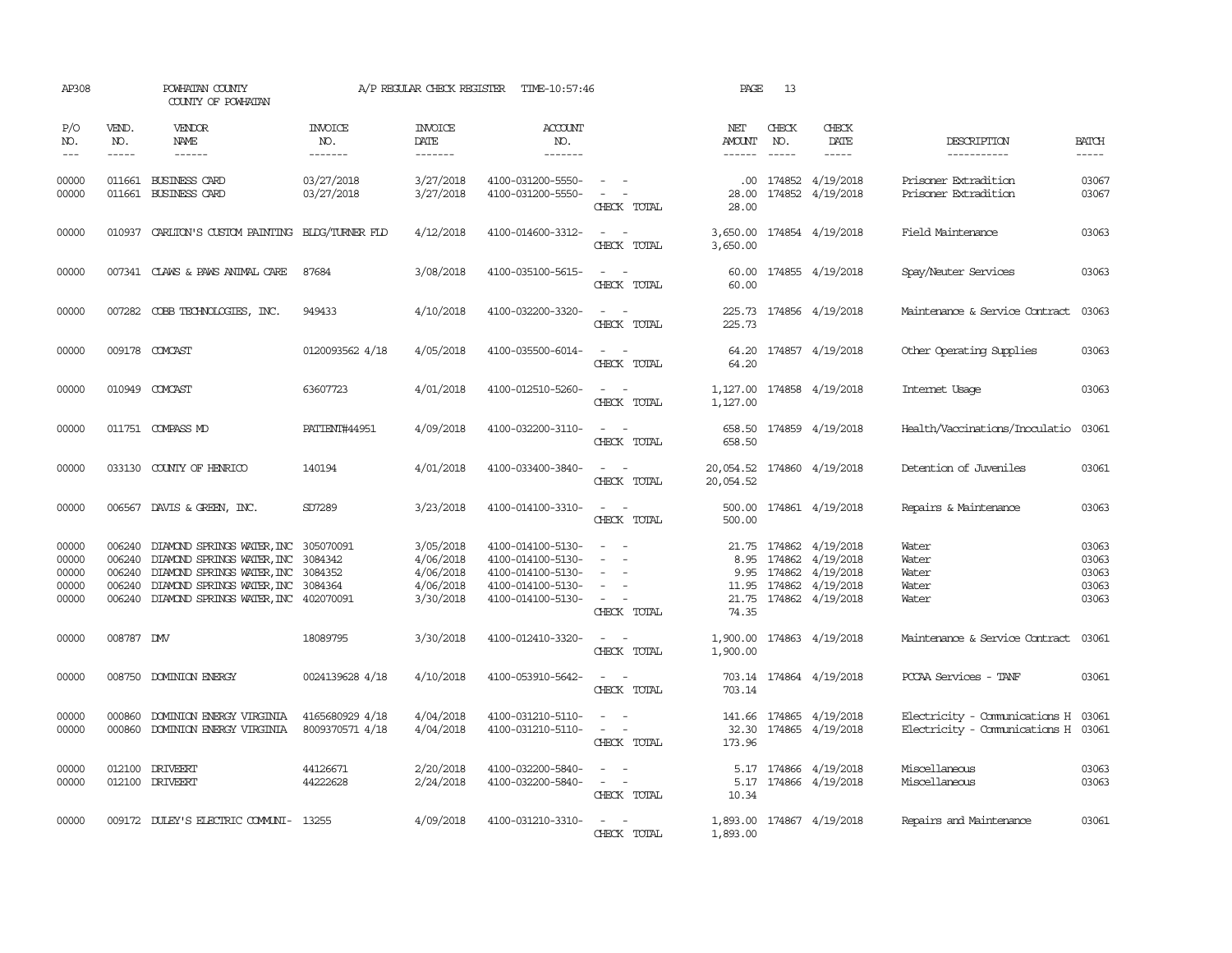| AP308                                                                                                                                                                                                                                                                                                                                                                                                      |                             | POWHATAN COUNTY<br>COUNTY OF POWHATAN  |                                  | A/P REGULAR CHECK REGISTER        | TIME-10:57:46                    |                    | PAGE                                  | 14                          |                        |                                |                       |
|------------------------------------------------------------------------------------------------------------------------------------------------------------------------------------------------------------------------------------------------------------------------------------------------------------------------------------------------------------------------------------------------------------|-----------------------------|----------------------------------------|----------------------------------|-----------------------------------|----------------------------------|--------------------|---------------------------------------|-----------------------------|------------------------|--------------------------------|-----------------------|
| P/O<br>NO.<br>$\frac{1}{2} \frac{1}{2} \frac{1}{2} \frac{1}{2} \frac{1}{2} \frac{1}{2} \frac{1}{2} \frac{1}{2} \frac{1}{2} \frac{1}{2} \frac{1}{2} \frac{1}{2} \frac{1}{2} \frac{1}{2} \frac{1}{2} \frac{1}{2} \frac{1}{2} \frac{1}{2} \frac{1}{2} \frac{1}{2} \frac{1}{2} \frac{1}{2} \frac{1}{2} \frac{1}{2} \frac{1}{2} \frac{1}{2} \frac{1}{2} \frac{1}{2} \frac{1}{2} \frac{1}{2} \frac{1}{2} \frac{$ | VEND.<br>NO.<br>$- - - - -$ | VENDOR<br><b>NAME</b><br>$- - - - - -$ | <b>INVOICE</b><br>NO.<br>------- | <b>INVOICE</b><br>DATE<br>------- | <b>ACCOUNT</b><br>NO.<br>------- |                    | NET<br><b>AMOUNT</b><br>$- - - - - -$ | CHECK<br>NO.<br>$- - - - -$ | CHECK<br>DATE<br>----- | DESCRIPTION<br>-----------     | <b>BATCH</b><br>----- |
| 00000                                                                                                                                                                                                                                                                                                                                                                                                      | 009571                      | DURHAM, MARILYN                        | PER DIEM 4/25                    | 4/13/2018                         | 4100-031200-5540-                | CHECK TOTAL        | 127.50<br>127.50                      | 174868                      | 4/19/2018              | Conferences & Training         | 03061                 |
| 00000                                                                                                                                                                                                                                                                                                                                                                                                      | 011224                      | ELECTRONIC SYSTEMS,<br>INC.            | IN920932                         | 3/26/2018                         | 100-000100-0017-                 |                    | 50.00                                 | 174869                      | 4/19/2018              | Postage Lease                  | 03061                 |
| 00000                                                                                                                                                                                                                                                                                                                                                                                                      | 011224                      | ELECTRONIC SYSTEMS,<br>INC.            | IN924667                         | 3/30/2018                         | 4100-035100-3320-                |                    | 25.83                                 | 174869                      | 4/19/2018              | Landscaping - Animal Control   | 03061                 |
| 00000                                                                                                                                                                                                                                                                                                                                                                                                      | 011224                      | ELECTRONIC SYSTEMS, INC.               | IN924667                         | 3/30/2018                         | 4100-014300-3320-                |                    | 14.00                                 | 174869                      | 4/19/2018              | Maintenance and Service Contra | 03061                 |
| 00000                                                                                                                                                                                                                                                                                                                                                                                                      | 011224                      | ELECTRONIC SYSTEMS, INC.               | IN924667                         | 3/30/2018                         | 4100-012100-3320-                |                    | 14.00                                 | 174869                      | 4/19/2018              | Maintenance & Service Contract | 03061                 |
| 00000                                                                                                                                                                                                                                                                                                                                                                                                      | 011224                      | ELECTRONIC SYSTEMS,<br>INC.            | IN924667                         | 3/30/2018                         | 4100-012310-3320-                |                    | 105.49                                | 174869                      | 4/19/2018              | Maintenance & Service Contract | 03061                 |
| 00000                                                                                                                                                                                                                                                                                                                                                                                                      | 011224                      | ELECTRONIC SYSTEMS,<br>INC.            | IN924667                         | 3/30/2018                         | 4100-031210-3320-                |                    | 65.66                                 | 174869                      | 4/19/2018              | Maintenance and Service Contra | 03061                 |
| 00000                                                                                                                                                                                                                                                                                                                                                                                                      | 011224                      | ELECTRONIC SYSTEMS,<br>INC.            | IN924667                         | 3/30/2018                         | 4100-012200-3320-                |                    | 25.83                                 | 174869                      | 4/19/2018              | Maintenance & Service Contract | 03061                 |
| 00000                                                                                                                                                                                                                                                                                                                                                                                                      | 011224                      | ELECTRONIC SYSTEMS,<br>INC.            | IN924667                         | 3/30/2018                         | 4100-012220-3320-                |                    | 25.83                                 | 174869                      | 4/19/2018              | Maintenance and service contra | 03061                 |
| 00000                                                                                                                                                                                                                                                                                                                                                                                                      | 011224                      | ELECTRONIC SYSTEMS, INC.               | IN924667                         | 3/30/2018                         | 4100-071110-3320-                |                    | 14.00                                 | 174869                      | 4/19/2018              | General Maintenance            | 03061                 |
| 00000                                                                                                                                                                                                                                                                                                                                                                                                      | 011224                      | ELECTRONIC SYSTEMS, INC.               | IN924667                         | 3/30/2018                         | 4100-014100-3320-                |                    | 14.00                                 | 174869                      | 4/19/2018              | Maintenance & Service Contract | 03061                 |
| 00000                                                                                                                                                                                                                                                                                                                                                                                                      | 011224                      | ELECTRONIC SYSTEMS,<br>INC.            | IN924667                         | 3/30/2018                         | 4100-031200-3320-                |                    | 179.32                                | 174869                      | 4/19/2018              | Maintenance & Service Contract | 03061                 |
| 00000                                                                                                                                                                                                                                                                                                                                                                                                      | 011224                      | ELECTRONIC SYSTEMS, INC.               | IN924667                         | 3/30/2018                         | 4100-012410-3320-                |                    | 203.49                                | 174869                      | 4/19/2018              | Maintenance & Service Contract | 03061                 |
| 00000                                                                                                                                                                                                                                                                                                                                                                                                      | 011224                      | ELECTRONIC SYSTEMS,<br>INC.            | IN924667                         | 3/30/2018                         | 4100-012100-3320-                |                    | 10.34                                 | 174869                      | 4/19/2018              | Maintenance & Service Contract | 03061                 |
| 00000                                                                                                                                                                                                                                                                                                                                                                                                      | 011224                      | ELECTRONIC SYSTEMS,<br>INC.            | IN924667                         | 3/30/2018                         | 4100-012510-3320-                |                    | 25.80                                 | 174869                      | 4/19/2018              | Maintenance & Service Contract | 03061                 |
| 00000                                                                                                                                                                                                                                                                                                                                                                                                      | 011224                      | ELECTRONIC SYSTEMS,<br>INC.            | IN924667                         | 3/30/2018                         | 4100-035100-3320-                |                    | 1.16                                  | 174869                      | 4/19/2018              | Landscaping - Animal Control   | 03061                 |
| 00000                                                                                                                                                                                                                                                                                                                                                                                                      | 011224                      | ELECTRONIC SYSTEMS, INC.               | IN924667                         | 3/30/2018                         | 4100-012310-3320-                | $\equiv$           | 73.55                                 | 174869                      | 4/19/2018              | Maintenance & Service Contract | 03061                 |
| 00000                                                                                                                                                                                                                                                                                                                                                                                                      | 011224                      | ELECTRONIC SYSTEMS,<br>INC.            | IN924667                         | 3/30/2018                         | 4100-012200-3320-                |                    | 73.80                                 | 174869                      | 4/19/2018              | Maintenance & Service Contract | 03061                 |
| 00000                                                                                                                                                                                                                                                                                                                                                                                                      | 011224                      | ELECTRONIC SYSTEMS,<br>INC.            | IN924667                         | 3/30/2018                         | 4100-031210-3320-                |                    | 79.85                                 | 174869                      | 4/19/2018              | Maintenance and Service Contra | 03061                 |
| 00000                                                                                                                                                                                                                                                                                                                                                                                                      | 011224                      | ELECTRONIC SYSTEMS, INC.               | IN924667                         | 3/30/2018                         | 4100-031200-3320-                | $\equiv$<br>$\sim$ | 73.30                                 | 174869                      | 4/19/2018              | Maintenance & Service Contract | 03061                 |
| 00000                                                                                                                                                                                                                                                                                                                                                                                                      | 011224                      | ELECTRONIC SYSTEMS,<br>INC.            | IN924667                         | 3/30/2018                         | 4100-012410-3320-                |                    | 418.82                                | 174869                      | 4/19/2018              | Maintenance & Service Contract | 03061                 |
| 00000                                                                                                                                                                                                                                                                                                                                                                                                      | 011224                      | ELECTRONIC SYSTEMS,<br>INC.            | IN924667                         | 3/30/2018                         | 4100-012510-3320-                |                    | 27.89                                 | 174869                      | 4/19/2018              | Maintenance & Service Contract | 03061                 |
| 00000                                                                                                                                                                                                                                                                                                                                                                                                      | 011224                      | ELECTRONIC SYSTEMS, INC.               | IN925767                         | 3/30/2018                         | 4100-034100-3320-                |                    | 1.46                                  | 174869                      | 4/19/2018              | Maintenance & Service Contract | 03061                 |
| 00000                                                                                                                                                                                                                                                                                                                                                                                                      | 011224                      | ELECTRONIC SYSTEMS, INC.               | IN925767                         | 3/30/2018                         | 4100-012100-3320-                |                    | 143.92                                | 174869                      | 4/19/2018              | Maintenance & Service Contract | 03061                 |
| 00000                                                                                                                                                                                                                                                                                                                                                                                                      | 011224                      | INC.<br>ELECTRONIC SYSTEMS,            | IN925767                         | 3/30/2018                         | 4100-012320-6014-                |                    | 79.72                                 | 174869                      | 4/19/2018              | Other Operating Supplies       | 03061                 |
| 00000                                                                                                                                                                                                                                                                                                                                                                                                      | 011224                      | ELECTRONIC SYSTEMS, INC.               | IN925767                         | 3/30/2018                         | 4100-012310-3320-                |                    | 25.41                                 | 174869                      | 4/19/2018              | Maintenance & Service Contract | 03061                 |
| 00000                                                                                                                                                                                                                                                                                                                                                                                                      | 011224                      | ELECTRONIC SYSTEMS,<br>INC.            | IN925767                         | 3/30/2018                         | 4100-012200-3320-                |                    | 265.55                                | 174869                      | 4/19/2018              | Maintenance & Service Contract | 03061                 |
| 00000                                                                                                                                                                                                                                                                                                                                                                                                      | 011224                      | ELECTRONIC SYSTEMS,<br>INC.            | IN925767                         | 3/30/2018                         | 4100-012510-3320-                |                    | 4.76                                  | 174869                      | 4/19/2018              | Maintenance & Service Contract | 03061                 |
| 00000                                                                                                                                                                                                                                                                                                                                                                                                      | 011224                      | ELECTRONIC SYSTEMS,<br>INC.            | IN925767                         | 3/30/2018                         | 4100-031200-3320-                |                    | 223.35                                | 174869                      | 4/19/2018              | Maintenance & Service Contract | 03061                 |
| 00000                                                                                                                                                                                                                                                                                                                                                                                                      | 011224                      | ELECTRONIC SYSTEMS, INC.               | IN925767                         | 3/30/2018                         | 4100-013200-3320-                |                    | 341.81                                | 174869                      | 4/19/2018              | Maintenance & Service Contract | 03061                 |
| 00000                                                                                                                                                                                                                                                                                                                                                                                                      | 011224                      | ELECTRONIC SYSTEMS,<br>INC.            | IN925767                         | 3/30/2018                         | 4100-081100-3320-                |                    | 359.83                                | 174869                      | 4/19/2018              | Maintenance & Service Contract | 03061                 |
| 00000                                                                                                                                                                                                                                                                                                                                                                                                      | 011224                      | ELECTRONIC SYSTEMS,<br>INC.            | IN925767                         | 3/30/2018                         | 4100-012210-3320-                |                    | 2.36                                  | 174869                      | 4/19/2018              | Maintenance/Service Contracts  | 03061                 |
| 00000                                                                                                                                                                                                                                                                                                                                                                                                      | 011224                      | ELECTRONIC SYSTEMS, INC.               | IN925767                         | 3/30/2018                         | 4100-012410-3320-                |                    | .05                                   | 174869                      | 4/19/2018              | Maintenance & Service Contract | 03061                 |
| 00000                                                                                                                                                                                                                                                                                                                                                                                                      | 011224                      | ELECTRONIC SYSTEMS, INC.               | IN925767                         | 3/30/2018                         | 4100-032200-3320-                |                    | .19                                   | 174869                      | 4/19/2018              | Maintenance & Service Contract | 03061                 |
|                                                                                                                                                                                                                                                                                                                                                                                                            |                             |                                        |                                  |                                   |                                  | CHECK TOTAL        | 2,970.37                              |                             |                        |                                |                       |
| 00000                                                                                                                                                                                                                                                                                                                                                                                                      | 007997                      | FEATHERSTON, LARRY M.                  | REMOVE TREE3/17                  | 3/06/2017                         | 4100-014500-3190-                | CHECK TOTAL        | 375.00<br>375.00                      |                             | 174871 4/19/2018       | Grounds Maintenance            | 03063                 |
| 00000                                                                                                                                                                                                                                                                                                                                                                                                      | 000338                      | FIRE PROTECTION EQUIP. CO              | 00069668                         | 3/29/2018                         | 4100-032200-3310-                | CHECK TOTAL        | 254.83<br>254.83                      |                             | 174872 4/19/2018       | Equipment Repair               | 03063                 |
| 00000                                                                                                                                                                                                                                                                                                                                                                                                      | 000570                      | GOOCHLAND-POWHATAN                     | 4TH OTR PYMT                     | 4/03/2018                         | 4100-052100-5699-                |                    | 67,182.50                             | 174873                      | 4/19/2018              | County Contribution-CSB        | 03061                 |
| 00000                                                                                                                                                                                                                                                                                                                                                                                                      | 000570                      | GOOCHLAND-POWHATAN                     | JAN, FEB, MAR '18                | 4/05/2018                         | 4100-014100-3180-                |                    | 825.00                                |                             | 174873 4/19/2018       | Cleaning Service               | 03063                 |
|                                                                                                                                                                                                                                                                                                                                                                                                            |                             |                                        |                                  |                                   |                                  | CHECK TOTAL        | 68,007.50                             |                             |                        |                                |                       |
| 00000                                                                                                                                                                                                                                                                                                                                                                                                      |                             | 009280 GOODMAN SPECIALIZED             | 14936G                           | 4/02/2018                         | 4100-032200-6009-                | CHECK TOTAL        | 268.27<br>268.27                      |                             | 174874 4/19/2018       | Auto Repairs and Parts         | 03063                 |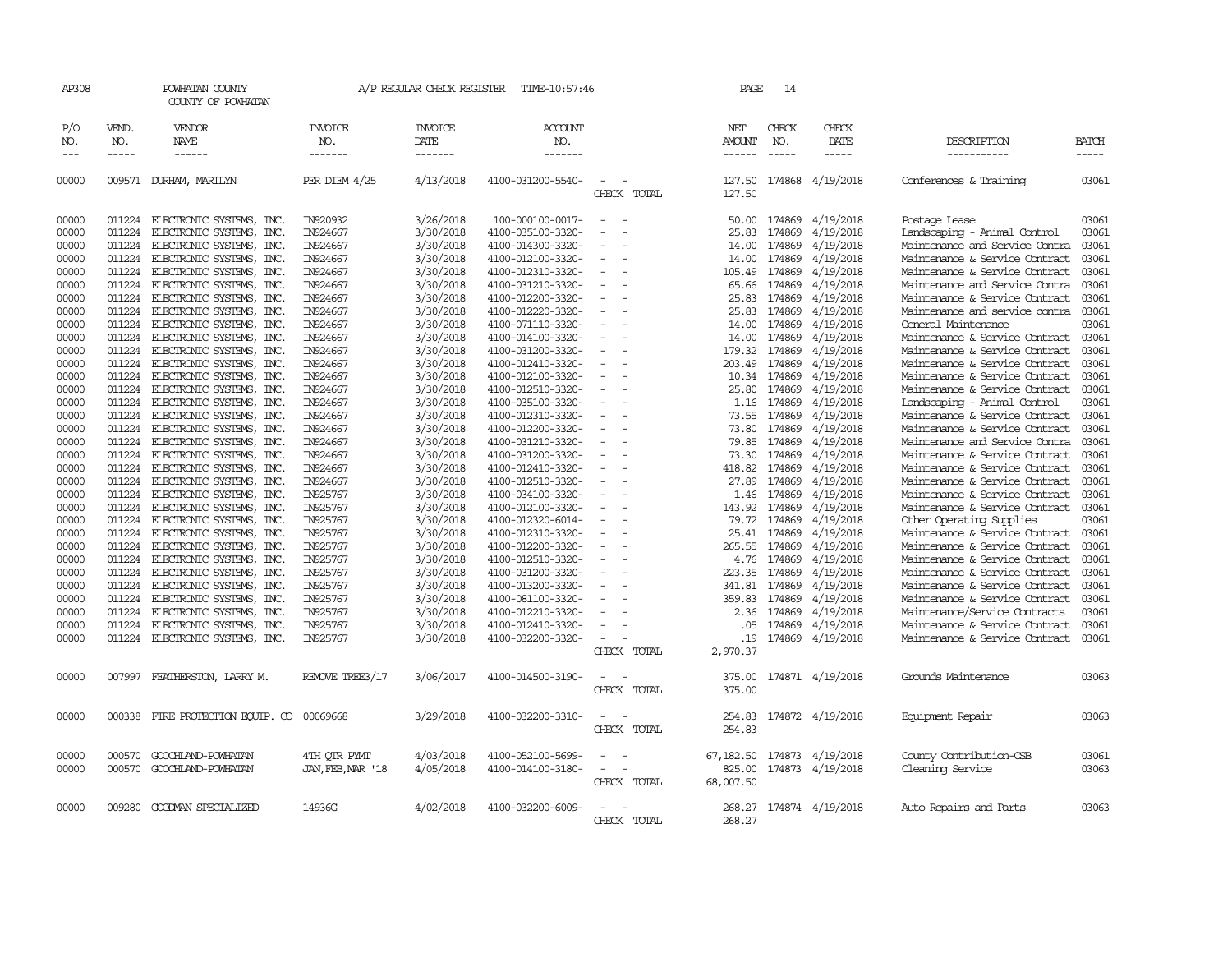| AP308                                                                                                                      |                                                                                                                                | POWHATAN COUNTY<br>COUNTY OF POWHATAN                                                                                                                                                                                                                                                                                                                      |                                                                                                                                               | A/P REGULAR CHECK REGISTER                                                                                                                                                         | TIME-10:57:46                                                                                                                                                                                                                                                                                      |                                                                                                                                                                                   | PAGE                                                                                                                                                  | 15                                                                                                      |                                                                                                                                                                                                         |                                                                                                                                                                                                                                                                                                                                                                                                                            |                                                                                                                            |
|----------------------------------------------------------------------------------------------------------------------------|--------------------------------------------------------------------------------------------------------------------------------|------------------------------------------------------------------------------------------------------------------------------------------------------------------------------------------------------------------------------------------------------------------------------------------------------------------------------------------------------------|-----------------------------------------------------------------------------------------------------------------------------------------------|------------------------------------------------------------------------------------------------------------------------------------------------------------------------------------|----------------------------------------------------------------------------------------------------------------------------------------------------------------------------------------------------------------------------------------------------------------------------------------------------|-----------------------------------------------------------------------------------------------------------------------------------------------------------------------------------|-------------------------------------------------------------------------------------------------------------------------------------------------------|---------------------------------------------------------------------------------------------------------|---------------------------------------------------------------------------------------------------------------------------------------------------------------------------------------------------------|----------------------------------------------------------------------------------------------------------------------------------------------------------------------------------------------------------------------------------------------------------------------------------------------------------------------------------------------------------------------------------------------------------------------------|----------------------------------------------------------------------------------------------------------------------------|
| P/O<br>NO.                                                                                                                 | VEND.<br>NO.                                                                                                                   | <b>VENDOR</b><br><b>NAME</b>                                                                                                                                                                                                                                                                                                                               | <b>INVOICE</b><br>NO.                                                                                                                         | <b>INVOICE</b><br>DATE                                                                                                                                                             | <b>ACCOUNT</b><br>NO.                                                                                                                                                                                                                                                                              |                                                                                                                                                                                   | NET<br>AMOUNT                                                                                                                                         | CHECK<br>NO.                                                                                            | CHECK<br>DATE                                                                                                                                                                                           | DESCRIPTION                                                                                                                                                                                                                                                                                                                                                                                                                | <b>BATCH</b>                                                                                                               |
| $\frac{1}{2}$                                                                                                              | $- - - - -$                                                                                                                    | ------                                                                                                                                                                                                                                                                                                                                                     | -------                                                                                                                                       | -------                                                                                                                                                                            | -------                                                                                                                                                                                                                                                                                            |                                                                                                                                                                                   | ------                                                                                                                                                | $- - - - -$                                                                                             | -----                                                                                                                                                                                                   | -----------                                                                                                                                                                                                                                                                                                                                                                                                                | -----                                                                                                                      |
| 00000                                                                                                                      |                                                                                                                                | 006763 GREENBERG & ASSOCIATES                                                                                                                                                                                                                                                                                                                              | 3039                                                                                                                                          | 4/04/2018                                                                                                                                                                          | 4100-031210-3320-                                                                                                                                                                                                                                                                                  | $\equiv$<br>CHECK TOTAL                                                                                                                                                           | 1,200.00                                                                                                                                              |                                                                                                         | 1,200.00 174875 4/19/2018                                                                                                                                                                               | Maintenance and Service Contra 03063                                                                                                                                                                                                                                                                                                                                                                                       |                                                                                                                            |
| 00000                                                                                                                      |                                                                                                                                | 006626 HUGUENOT VOLUNTEER FIRE                                                                                                                                                                                                                                                                                                                             | REIMBURSE FUEL                                                                                                                                | 3/13/2018                                                                                                                                                                          | 4100-032200-5120-                                                                                                                                                                                                                                                                                  | $\sim$<br>$\overline{\phantom{a}}$<br>CHECK TOTAL                                                                                                                                 | 48.95<br>48.95                                                                                                                                        |                                                                                                         | 174877 4/19/2018                                                                                                                                                                                        | Apparatus Fuel                                                                                                                                                                                                                                                                                                                                                                                                             | 03061                                                                                                                      |
| 00000<br>00000                                                                                                             | 010487<br>010487                                                                                                               | IBM CORPORATION<br>IBM CORPORATION                                                                                                                                                                                                                                                                                                                         | <b>O7244FU REISSUE</b><br><b>O7244FU REISSUE</b>                                                                                              | 10/01/2017<br>10/01/2017                                                                                                                                                           | 4100-095101-9300-<br>4100-095101-9301-                                                                                                                                                                                                                                                             | $\equiv$<br>CHECK TOTAL                                                                                                                                                           | 812.51<br>42.06<br>854.57                                                                                                                             |                                                                                                         | 174878 4/19/2018<br>174878 4/19/2018                                                                                                                                                                    | AS400 Lease - Principal<br>AS400 Lease - Interest                                                                                                                                                                                                                                                                                                                                                                          | 03065<br>03065                                                                                                             |
| 00000<br>00000<br>00000                                                                                                    | 010755<br>010755<br>010755                                                                                                     | <b>INVOVATIVE TURF</b><br><b>INVOVATIVE TURF</b><br><b>INNOVATIVE TURF</b>                                                                                                                                                                                                                                                                                 | 3760<br>3774<br>3775                                                                                                                          | 4/05/2018<br>4/09/2018<br>4/09/2018                                                                                                                                                | 4100-014600-3320-<br>4100-014500-3190-<br>4100-014600-3310-                                                                                                                                                                                                                                        | $\equiv$<br>$\equiv$<br>CHECK TOTAL                                                                                                                                               | 1,580.95<br>80.00<br>496.10<br>2,157.05                                                                                                               | 174879<br>174879                                                                                        | 4/19/2018<br>4/19/2018<br>174879 4/19/2018                                                                                                                                                              | Maintenance/Service Contracts<br>Grounds Maintenance<br>Repairs and Maintenance                                                                                                                                                                                                                                                                                                                                            | 03063<br>03063<br>03063                                                                                                    |
| 00000                                                                                                                      |                                                                                                                                | 010231 J & K HEAVY TRUCKS &                                                                                                                                                                                                                                                                                                                                | 10842                                                                                                                                         | 4/11/2018                                                                                                                                                                          | 4100-032200-6009-                                                                                                                                                                                                                                                                                  | $\equiv$<br>CHECK TOTAL                                                                                                                                                           | 22.25<br>22.25                                                                                                                                        |                                                                                                         | 174880 4/19/2018                                                                                                                                                                                        | Auto Repairs and Parts                                                                                                                                                                                                                                                                                                                                                                                                     | 03063                                                                                                                      |
| 00000<br>00000<br>00000<br>00000<br>00000<br>00000<br>00000<br>00000<br>00000<br>00000<br>00000<br>00000<br>00000<br>00000 | 000120<br>000120<br>000120<br>000120<br>000120<br>000120<br>000120<br>000120<br>000120<br>000120<br>000120<br>000120<br>000120 | <b>JAMES RIVER AIR</b><br><b>JAMES RIVER AIR</b><br><b>JAMES RIVER AIR</b><br><b>JAMES RIVER AIR</b><br><b>JAMES RIVER AIR</b><br><b>JAMES RIVER AIR</b><br><b>JAMES RIVER AIR</b><br><b>JAMES RIVER AIR</b><br><b>JAMES RIVER AIR</b><br><b>JAMES RIVER AIR</b><br>JAMES RIVER AIR<br><b>JAMES RIVER AIR</b><br>000120 JAMES RIVER AIR<br>JAMES RIVER AIR | C189678<br>C189709<br>C189709<br>C189709<br>C189709<br>S91535<br>S91632<br>S91742<br>S91762<br>S91763<br>S91764<br>S91799<br>S91997<br>S92053 | 4/01/2018<br>4/01/2018<br>4/01/2018<br>4/01/2018<br>4/01/2018<br>3/29/2018<br>3/29/2018<br>3/29/2018<br>3/28/2018<br>3/28/2018<br>3/28/2018<br>3/29/2018<br>3/29/2018<br>3/28/2018 | 4100-014100-3320-<br>4100-014100-3320-<br>4100-032210-3320-<br>4100-035100-3320-<br>4100-032220-3320-<br>4100-014100-3308-<br>4100-014100-3308-<br>4100-032210-3310-<br>4100-014100-3308-<br>4100-014100-3308-<br>4100-014100-3308-<br>4100-014100-3308-<br>4100-032210-3310-<br>4100-014100-3308- | $\equiv$<br>$\equiv$<br>$\equiv$<br>$\equiv$<br>$\overline{\phantom{a}}$<br>$\overline{\phantom{a}}$<br>$\overline{\phantom{a}}$<br>$\equiv$<br>$\sim$<br>CHECK TOTAL<br>$\equiv$ | 5,237.00<br>5,034.50<br>438.00<br>243.00<br>771.00<br>304.76<br>304.76<br>433.76<br>199.86 174881<br>770.17 174881<br>285.49<br>14,914.90<br>4,485.01 | 174881<br>174881<br>174881<br>174881<br>174881<br>174881<br>174881<br>174881<br>174881<br>508.76 174881 | 4/19/2018<br>4/19/2018<br>4/19/2018<br>4/19/2018<br>4/19/2018<br>4/19/2018<br>4/19/2018<br>4/19/2018<br>4/19/2018<br>4/19/2018<br>4/19/2018<br>4/19/2018<br>383.84 174881 4/19/2018<br>174882 4/19/2018 | Maintenance & Service Contract<br>Maintenance & Service Contract<br>Maintenance & Service Contract<br>Landscaping - Animal Control<br>Maintenance & Service Contract<br>HVAC Service and Repairs<br>HVAC Service and Repairs<br>Repairs & Maintenance<br>HVAC Service and Repairs<br>HVAC Service and Repairs<br>HVAC Service and Repairs<br>HVAC Service and Repairs<br>Repairs & Maintenance<br>HVAC Service and Repairs | 03063<br>03063<br>03063<br>03063<br>03063<br>03063<br>03063<br>03063<br>03063<br>03063<br>03063<br>03063<br>03063<br>03063 |
| 00000                                                                                                                      |                                                                                                                                | 010771 LAND AND COATES, INC.                                                                                                                                                                                                                                                                                                                               | 3035702                                                                                                                                       | 4/09/2018                                                                                                                                                                          | 4100-032210-3310-                                                                                                                                                                                                                                                                                  | CHECK TOTAL<br>$\sim$                                                                                                                                                             | 4,485.01<br>48.36                                                                                                                                     |                                                                                                         | 174884 4/19/2018                                                                                                                                                                                        | Repairs & Maintenance                                                                                                                                                                                                                                                                                                                                                                                                      | 03063                                                                                                                      |
| 00000<br>00000                                                                                                             | 006629<br>006629                                                                                                               | LANDSCAPE SUPPLY, INC.<br>LANDSCAPE SUPPLY, INC.                                                                                                                                                                                                                                                                                                           | 0133742-IN<br>0133742-IN                                                                                                                      | 4/05/2018<br>4/05/2018                                                                                                                                                             | 4100-014600-3310-<br>4100-014500-3190-                                                                                                                                                                                                                                                             | CHECK TOTAL<br>CHECK TOTAL                                                                                                                                                        | 48.36<br>438.00<br>107.62<br>545.62                                                                                                                   | 174885                                                                                                  | 4/19/2018<br>174885 4/19/2018                                                                                                                                                                           | Repairs and Maintenance<br>Grounds Maintenance                                                                                                                                                                                                                                                                                                                                                                             | 03063<br>03063                                                                                                             |
| 00000                                                                                                                      | 012387                                                                                                                         | MANNING, HOWARD                                                                                                                                                                                                                                                                                                                                            | 294484                                                                                                                                        | 4/10/2018                                                                                                                                                                          | 4100-032200-5120-                                                                                                                                                                                                                                                                                  | CHECK TOTAL                                                                                                                                                                       | 38.87<br>38.87                                                                                                                                        |                                                                                                         | 174887 4/19/2018                                                                                                                                                                                        | Apparatus Fuel                                                                                                                                                                                                                                                                                                                                                                                                             | 03063                                                                                                                      |
| 00000                                                                                                                      |                                                                                                                                | 010816 MERCHANT METALS, INC.                                                                                                                                                                                                                                                                                                                               | 180036363                                                                                                                                     | 3/20/2018                                                                                                                                                                          | 4100-014600-3310-                                                                                                                                                                                                                                                                                  | $\equiv$<br>CHECK TOTAL                                                                                                                                                           | 67.20<br>67.20                                                                                                                                        |                                                                                                         | 174888 4/19/2018                                                                                                                                                                                        | Repairs and Maintenance                                                                                                                                                                                                                                                                                                                                                                                                    | 03063                                                                                                                      |
| 00000<br>00000                                                                                                             |                                                                                                                                | 010924 MITCHELL PEST<br>010924 MITCHELL PEST                                                                                                                                                                                                                                                                                                               | 109667<br>109673                                                                                                                              | 3/26/2018<br>3/26/2018                                                                                                                                                             | 4100-014100-3320-<br>4100-014100-3320-                                                                                                                                                                                                                                                             | $\equiv$<br>CHECK TOTAL                                                                                                                                                           | 100.00<br>150.00<br>250.00                                                                                                                            | 174889                                                                                                  | 4/19/2018<br>174889 4/19/2018                                                                                                                                                                           | Maintenance & Service Contract<br>Maintenance & Service Contract                                                                                                                                                                                                                                                                                                                                                           | 03063<br>03063                                                                                                             |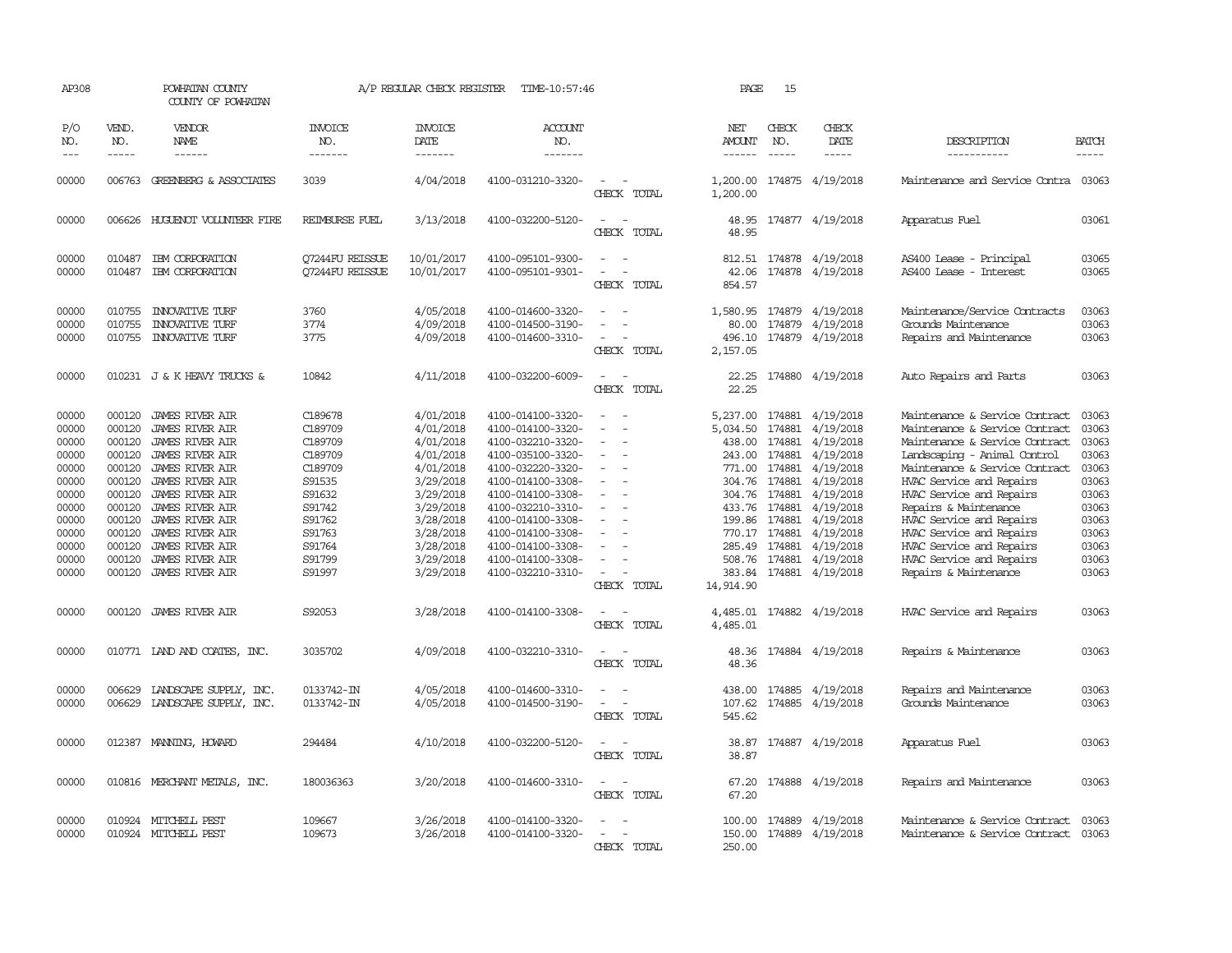| AP308      |              | POWHATAN COUNTY<br>COUNTY OF POWHATAN |                 | A/P REGULAR CHECK REGISTER | TIME-10:57:46         |                                                      | PAGE          | 16           |                        |                               |              |
|------------|--------------|---------------------------------------|-----------------|----------------------------|-----------------------|------------------------------------------------------|---------------|--------------|------------------------|-------------------------------|--------------|
| P/O<br>NO. | VEND.<br>NO. | VENDOR<br>NAME                        | INVOICE<br>NO.  | <b>INVOICE</b><br>DATE     | <b>ACCOUNT</b><br>NO. |                                                      | NET<br>AMOUNT | CHECK<br>NO. | CHECK<br>DATE          | DESCRIPTION                   | <b>BATCH</b> |
| $---$      | $- - - - -$  | ------                                | -------         | -------                    | -------               |                                                      | $- - - - - -$ | $- - - - -$  | -----                  | -----------                   | $- - - - -$  |
| 00000      |              | 012274 MITEL CLOUD SERVICES, INC      | 28864431        | 4/05/2018                  | 4100-021100-5230-     |                                                      | 5.50          | 174890       | 4/19/2018              | Telephone Services            | 03063        |
| 00000      | 012274       | MITEL CLOUD SERVICES, INC             | 28864431        | 4/05/2018                  | 4100-031200-5230-     |                                                      | 5.50          | 174890       | 4/19/2018              | Telephone Services            | 03063        |
| 00000      | 012274       | MITEL CLOUD SERVICES, INC             | 28864431        | 4/05/2018                  | 4100-012410-5230-     |                                                      | 5.50          | 174890       | 4/19/2018              | Telephone Services            | 03063        |
| 00000      | 012274       | MITEL CLOUD SERVICES, INC             | 28864431        | 4/05/2018                  | 4100-012520-5230-     |                                                      | 5.50          | 174890       | 4/19/2018              | Telephone Services            | 03063        |
| 00000      | 012274       |                                       |                 |                            | 4100-021100-5230-     |                                                      | 5.50          | 174890       |                        |                               | 03063        |
|            |              | MITEL CLOUD SERVICES, INC             | 28864431        | 4/05/2018                  |                       |                                                      |               |              | 4/19/2018              | Telephone Services            |              |
| 00000      | 012274       | MITEL CLOUD SERVICES, INC             | 28864431        | 4/05/2018                  | 4100-034100-5230-     |                                                      | 5.51          | 174890       | 4/19/2018              | Telephone Services            | 03063        |
| 00000      |              | 012274 MITEL CLOUD SERVICES, INC      | 28864431        | 4/05/2018                  | 4100-031200-5230-     | CHECK TOTAL                                          | 5.51<br>38.52 |              | 174890 4/19/2018       | Telephone Services            | 03063        |
| 00000      |              | 007297 NAFECO, INC.                   | 922767          | 4/04/2018                  | 4100-032200-6011-     | $\sim$<br>$\overline{\phantom{a}}$                   | 115.00        |              | 174892 4/19/2018       | Protective Gear/Uniforms      | 03063        |
|            |              |                                       |                 |                            |                       | CHECK TOTAL                                          | 115.00        |              |                        |                               |              |
| 00000      |              | 011231 NEOFUNDS BY NEOPOST            | 044080230695418 | 4/06/2018                  | 100-000100-0016-      | $\sim$                                               | 1,000.00      |              | 174893 4/19/2018       | Prepaid Postage               | 03061        |
|            |              |                                       |                 |                            |                       | CHECK TOTAL                                          | 1,000.00      |              |                        |                               |              |
| 00000      |              | 006985 NUNNALLY, BRADFORD W.          | SHERIFF CONF418 | 4/12/2018                  | 4100-031200-5540-     |                                                      | 127.50        |              | 174894 4/19/2018       | Conferences & Training        | 03061        |
|            |              |                                       |                 |                            |                       | CHECK TOTAL                                          | 127.50        |              |                        |                               |              |
| 00000      |              | 009281 OVERDRIVE, INC.                | CD0136918055943 | 3/29/2018                  | 4100-073100-6012-     | $\sim$                                               | 509.00        |              | 174895 4/19/2018       | Books & Subscriptions         | 03061        |
|            |              |                                       |                 |                            |                       | CHECK TOTAL                                          | 509.00        |              |                        |                               |              |
| 00000      |              | 009315 OWENS & OWENS                  | 8370403         | 4/06/2018                  | 4100-021200-3150-     | $\overline{a}$<br>CHECK TOTAL                        | 120.00        | 174896       | 4/19/2018              | Outside Counsel               | 03061        |
|            |              |                                       |                 |                            |                       |                                                      | 120.00        |              |                        |                               |              |
| 00000      | 009588       | PHARMACEUTICAL DIMENSIONS             | 18030604-MISX   | 3/26/2018                  | 4100-035100-6023-     |                                                      | 75.00         |              | 174898 4/19/2018       | Animal Shelter Donations      | 03063        |
|            |              |                                       |                 |                            |                       | CHECK TOTAL                                          | 75.00         |              |                        |                               |              |
| 00000      |              | 000375 PIEDMONT REGIONAL JAIL         | 320             | 3/31/2018                  | 4100-033400-3841-     |                                                      | 26,944.00     |              | 174899 4/19/2018       | Detention of Adults           | 03063        |
|            |              |                                       |                 |                            |                       | CHECK TOTAL                                          | 26,944.00     |              |                        |                               |              |
| 00000      | 001250       | POWHATAN AUTO & TRACTOR               | 488271          | 3/02/2018                  | 4100-032200-6009-     |                                                      | 29.98         | 174900       | 4/19/2018              | Auto Repairs and Parts        | 03063        |
| 00000      | 001250       | POWHATAN AUTO & TRACTOR               | 492039          | 3/29/2018                  | 4100-032200-6009-     | $\overline{a}$<br>$\overline{\phantom{a}}$           | 39.99         | 174900       | 4/19/2018              | Auto Repairs and Parts        | 03063        |
| 00000      | 001250       | POWHATAN AUTO & TRACTOR               | 494093          | 4/12/2018                  | 4100-031200-6009-     |                                                      | 11.94         | 174900       | 4/19/2018              | Auto Parts/Repairs            | 03063        |
| 00000      | 001250       | POWHATAN AUTO & TRACTOR               | 489297          | 3/09/2018                  | 4100-014500-6008-     |                                                      |               | 8.58 174900  | 4/19/2018              | Gas/Grease/Oil                | 03064        |
| 00000      | 001250       | POWHATAN AUTO & TRACTOR               | 489297          | 3/09/2018                  | 4100-014600-3310-     | $\sim$                                               |               |              | 30.18 174900 4/19/2018 | Repairs and Maintenance       | 03064        |
|            |              |                                       |                 |                            |                       | CHECK TOTAL                                          | 120.67        |              |                        |                               |              |
| 00000      | 006928       | POWHATAN COUNTY DEPT. OF              | BLOSSMAN-DAVIS  | 3/11/2018                  | 4100-053910-5643-     | $\overline{\phantom{a}}$<br>$\overline{\phantom{a}}$ | 350.64        |              | 174901 4/19/2018       | PCCAA Services - Federal CSBG | 03062        |
|            |              |                                       |                 |                            |                       | CHECK TOTAL                                          | 350.64        |              |                        |                               |              |
| 00000      | 008294       | POWHATAN COUNTY PUBLIC                | 11394           | 2/14/2018                  | 4100-034100-6009-     |                                                      | 110.00        |              | 174902 4/19/2018       | Auto Parts/Repairs            | 03061        |
| 00000      | 008294       | POWHATAN COUNTY PUBLIC                | 3904            | 2/13/2018                  | 4100-034100-6009-     | $\overline{\phantom{a}}$<br>$\sim$                   | 323.42        |              | 174902 4/19/2018       | Auto Parts/Repairs            | 03061        |
|            |              |                                       |                 |                            |                       | CHECK TOTAL                                          | 433.42        |              |                        |                               |              |
| 00000      | 005050       | POWHATAN LOCK SERVICES                | 1458            | 4/03/2018                  | 4100-014100-3310-     |                                                      | 49.05         | 174903       | 4/19/2018              | Repairs & Maintenance         | 03064        |
| 00000      | 005050       | POWHATAN LOCK SERVICES                | 4/18<br>1462    | 4/06/2018                  | 4100-014100-3310-     |                                                      | 134.00        | 174903       | 4/19/2018              | Repairs & Maintenance         | 03064        |
| 00000      | 005050       | POWHATAN LOCK SERVICES                | 1462 4/18       | 4/06/2018                  | 4100-014100-3310-     |                                                      | 134.00        | 174903       | 4/19/2018              | Repairs & Maintenance         | 03064        |
| 00000      | 005050       | POWHATAN LOCK SERVICES                | 1462A           | 4/06/2018                  | 4100-014100-3310-     |                                                      | 134.00        |              | 174903 4/19/2018       | Repairs & Maintenance         | 03064        |
|            |              |                                       |                 |                            |                       | CHECK TOTAL                                          | 451.05        |              |                        |                               |              |
| 00000      | 012340       | PRICE SUPPLY COMPANY, INC             | 1802-016544     | 2/28/2018                  | 4100-014100-3310-     | $\sim$                                               |               |              | 42.89 174904 4/19/2018 | Repairs & Maintenance         | 03064        |
|            |              |                                       |                 |                            |                       |                                                      |               |              |                        |                               |              |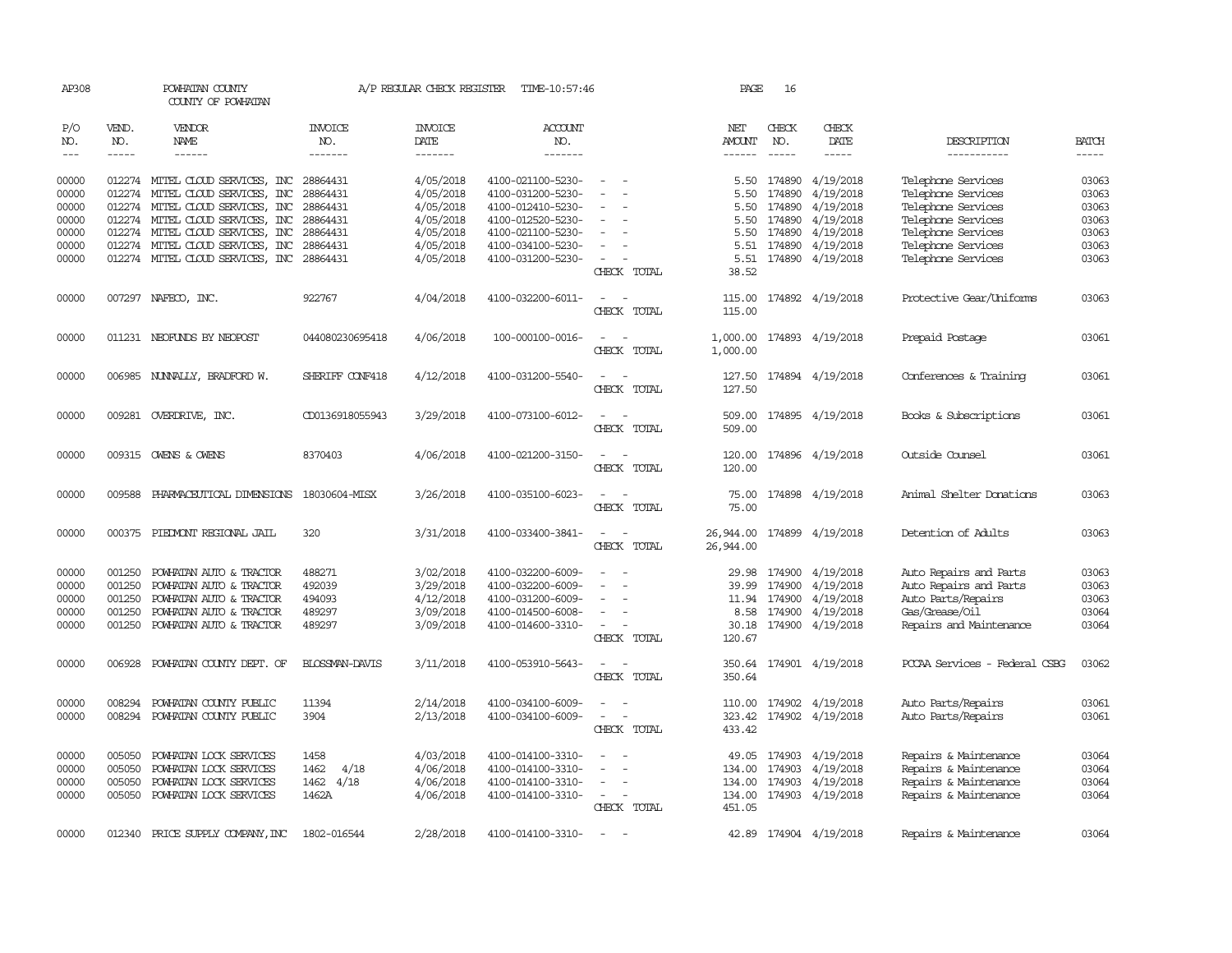| AP308                                              |                                      | POWHATAN COUNTY<br>COUNTY OF POWHATAN                                                                                                                                                    |                                                                | A/P REGULAR CHECK REGISTER                                                 | TIME-10:57:46                                                                                                              |                                                   | PAGE                                                         | 17           |                                                                                                               |                                                                                                                                        |                                                    |
|----------------------------------------------------|--------------------------------------|------------------------------------------------------------------------------------------------------------------------------------------------------------------------------------------|----------------------------------------------------------------|----------------------------------------------------------------------------|----------------------------------------------------------------------------------------------------------------------------|---------------------------------------------------|--------------------------------------------------------------|--------------|---------------------------------------------------------------------------------------------------------------|----------------------------------------------------------------------------------------------------------------------------------------|----------------------------------------------------|
| P/O<br>NO.                                         | VEND.<br>NO.                         | <b>VENDOR</b><br>NAME                                                                                                                                                                    | <b>INVOICE</b><br>NO.                                          | <b>INVOICE</b><br><b>DATE</b>                                              | <b>ACCOUNT</b><br>NO.                                                                                                      |                                                   | NET<br><b>AMOUNT</b>                                         | CHECK<br>NO. | CHECK<br>DATE                                                                                                 | DESCRIPTION                                                                                                                            | <b>BATCH</b>                                       |
| $---$                                              | $- - - - -$                          | $- - - - - -$                                                                                                                                                                            | -------                                                        | -------                                                                    | -------                                                                                                                    |                                                   | $- - - - - -$                                                | $- - - - -$  | -----                                                                                                         | -----------                                                                                                                            |                                                    |
| 00000<br>00000<br>00000                            | 012340<br>012340<br>012340           | PRICE SUPPLY COMPANY, INC<br>PRICE SUPPLY COMPANY, INC<br>PRICE SUPPLY COMPANY, INC                                                                                                      | 1803-016609<br>1803-017549<br>1803-017551                      | 3/01/2018<br>3/14/2018<br>3/14/2018                                        | 4100-014100-3310-<br>4100-014100-3310-<br>4100-014100-3310-                                                                | CHECK TOTAL                                       | 49.18<br>36.90<br>197.43                                     |              | 68.46 174904 4/19/2018<br>174904 4/19/2018<br>174904 4/19/2018                                                | Repairs & Maintenance<br>Repairs & Maintenance<br>Repairs & Maintenance                                                                | 03064<br>03064<br>03064                            |
| 00000                                              | 009518                               | <b>QUARLES PETROLEUM, INC.</b>                                                                                                                                                           | CT-0972621 3/18                                                | 3/31/2018                                                                  | 4100-032200-5120-                                                                                                          | CHECK TOTAL                                       | 151.37                                                       |              | 151.37 174905 4/19/2018                                                                                       | Apparatus Fuel                                                                                                                         | 03064                                              |
| 00000<br>00000                                     | 000780<br>000780                     | <b>CUILL CORPORATION</b><br><b>QUILL CORPORATION</b>                                                                                                                                     | 160190/5442884<br>5810205                                      | 3/23/2018<br>3/23/2018                                                     | 4100-014400-6001-<br>4100-014400-6001-                                                                                     | $\sim$ 100 $\mu$<br>$\sim$<br>CHECK TOTAL         | 37.66                                                        |              | 83.02-174906 4/19/2018<br>120.68 174906 4/19/2018                                                             | Stationery/Office Supplies<br>Stationery/Office Supplies                                                                               | 03064<br>03064                                     |
| 00000<br>00000<br>00000<br>00000<br>00000<br>00000 | 000620<br>000620<br>000620<br>000620 | 000620 R. C. GOODWYN & SONS, INC<br>R. C. GOODWYN & SONS, INC<br>R. C. GOODWYN & SONS, INC<br>R. C. GOODWIN & SONS, INC<br>R. C. GOODWYN & SONS, INC<br>000620 R. C. GOODWYN & SONS, INC | 0807907<br>0806138<br>0806669<br>0806803<br>0806876<br>0807079 | 4/04/2018<br>3/22/2018<br>3/27/2018<br>3/27/2018<br>3/28/2018<br>3/29/2018 | 4100-032200-5815-<br>4100-014500-3190-<br>4100-032220-3310-<br>4100-014600-3310-<br>4100-014600-3312-<br>4100-014600-3312- | $\equiv$<br>CHECK TOTAL                           | 399.83<br>17.80<br>14.18<br>219.80<br>5.16<br>9.95<br>666.72 | 174907       | 174907 4/19/2018<br>174907 4/19/2018<br>174907 4/19/2018<br>4/19/2018<br>174907 4/19/2018<br>174907 4/19/2018 | Training/Seminars<br>Grounds Maintenance<br>Repairs & Maintenance<br>Repairs and Maintenance<br>Field Maintenance<br>Field Maintenance | 03062<br>03064<br>03064<br>03064<br>03064<br>03064 |
| 00000                                              |                                      | 012386 REAL PROPERTY MANAGEMENT                                                                                                                                                          | AIDA THACKER                                                   | 4/09/2018                                                                  | 4100-053910-5642-                                                                                                          | CHECK TOTAL                                       | 800.00<br>800.00                                             |              | 174909 4/19/2018                                                                                              | PCCAA Services - TANF                                                                                                                  | 03062                                              |
| 00000                                              |                                      | 007325 RICHMOND OXYGEN CO.                                                                                                                                                               | 279194                                                         | 3/31/2018                                                                  | 4100-032200-3320-                                                                                                          | $\sim$ $\sim$<br>CHECK TOTAL                      | 255.00<br>255.00                                             |              | 174910 4/19/2018                                                                                              | Maintenance & Service Contract                                                                                                         | 03064                                              |
| 00000                                              |                                      | 006886 RICHMOND TIMES-DISPATCH                                                                                                                                                           | 9805600 RENEW18                                                | 4/04/2018                                                                  | 4100-073100-6012-                                                                                                          | $\sim$<br>$\sim$<br>CHECK TOTAL                   | 254.80<br>254.80                                             |              | 174911 4/19/2018                                                                                              | Books & Subscriptions                                                                                                                  | 03062                                              |
| 00000                                              |                                      | 007062 RUIHERFORD JANITOR SUPPLY 1030904                                                                                                                                                 |                                                                | 4/04/2018                                                                  | 4100-014100-3310-                                                                                                          | $\sim$<br>CHECK TOTAL                             | 30.00                                                        |              | 30.00 174912 4/19/2018                                                                                        | Repairs & Maintenance                                                                                                                  | 03064                                              |
| 00000                                              |                                      | 006906 SADLER, ADAM WADE                                                                                                                                                                 | PERDIEM 4/18                                                   | 4/12/2018                                                                  | 4100-031200-5540-                                                                                                          | CHECK TOTAL                                       | 127.50<br>127.50                                             |              | 174913 4/19/2018                                                                                              | Conferences & Training                                                                                                                 | 03062                                              |
| 00000<br>00000                                     | 007400<br>007400                     | SAFE AIR SYSTEMS, INC.<br>SAFE AIR SYSTEMS, INC.                                                                                                                                         | 0084965<br>0084966                                             | 4/02/2018<br>4/02/2018                                                     | 4100-032200-6010-<br>4100-032200-6010-                                                                                     | CHECK TOTAL                                       | 766.87<br>713.09<br>1,479.96                                 |              | 174914 4/19/2018<br>174914 4/19/2018                                                                          | Breathing Apparatus<br>Breathing Apparatus                                                                                             | 03064<br>03064                                     |
| 00000<br>00000                                     | 006253<br>006253                     | SALISBURY TIRE & SERVICE<br>SALISBURY TIRE & SERVICE                                                                                                                                     | 0101944<br>0102341                                             | 3/26/2018<br>4/09/2018                                                     | 4100-014500-6009-<br>4100-014500-6009-                                                                                     | $\sim$ $ \sim$<br>CHECK TOTAL                     | 823.12<br>444.52<br>1,267.64                                 |              | 174915 4/19/2018<br>174915 4/19/2018                                                                          | Auto Parts & Repairs<br>Auto Parts & Repairs                                                                                           | 03064<br>03064                                     |
| 00000                                              |                                      | 011800 SCHARDEIN, BRET                                                                                                                                                                   | EXP OCT-DEC2017                                                | 4/01/2018                                                                  | 4100-081100-5510-                                                                                                          | $\sim$ $\sim$<br>CHECK TOTAL                      | 669.55                                                       |              | 669.55 174916 4/19/2018                                                                                       | Travel/Mileage/Parking/Tolls                                                                                                           | 03062                                              |
| 00000                                              |                                      | 007895 SEARFOSS, JEFFERY                                                                                                                                                                 | SHERIFFCONF PD                                                 | 4/12/2018                                                                  | 4100-031200-5540-                                                                                                          | CHECK TOTAL                                       | 127.50<br>127.50                                             |              | 174917 4/19/2018                                                                                              | Conferences & Training                                                                                                                 | 03062                                              |
| 00000                                              |                                      | 006594 SOUTHSIDE ELECTRIC COOP                                                                                                                                                           | 63504005 4/18                                                  | 4/05/2018                                                                  | 4100-031210-5110-                                                                                                          | $\sim$<br>$\overline{\phantom{a}}$<br>CHECK TOTAL | 1.41<br>1.41                                                 |              | 174921 4/19/2018                                                                                              | Electricity - Comunications H 03064                                                                                                    |                                                    |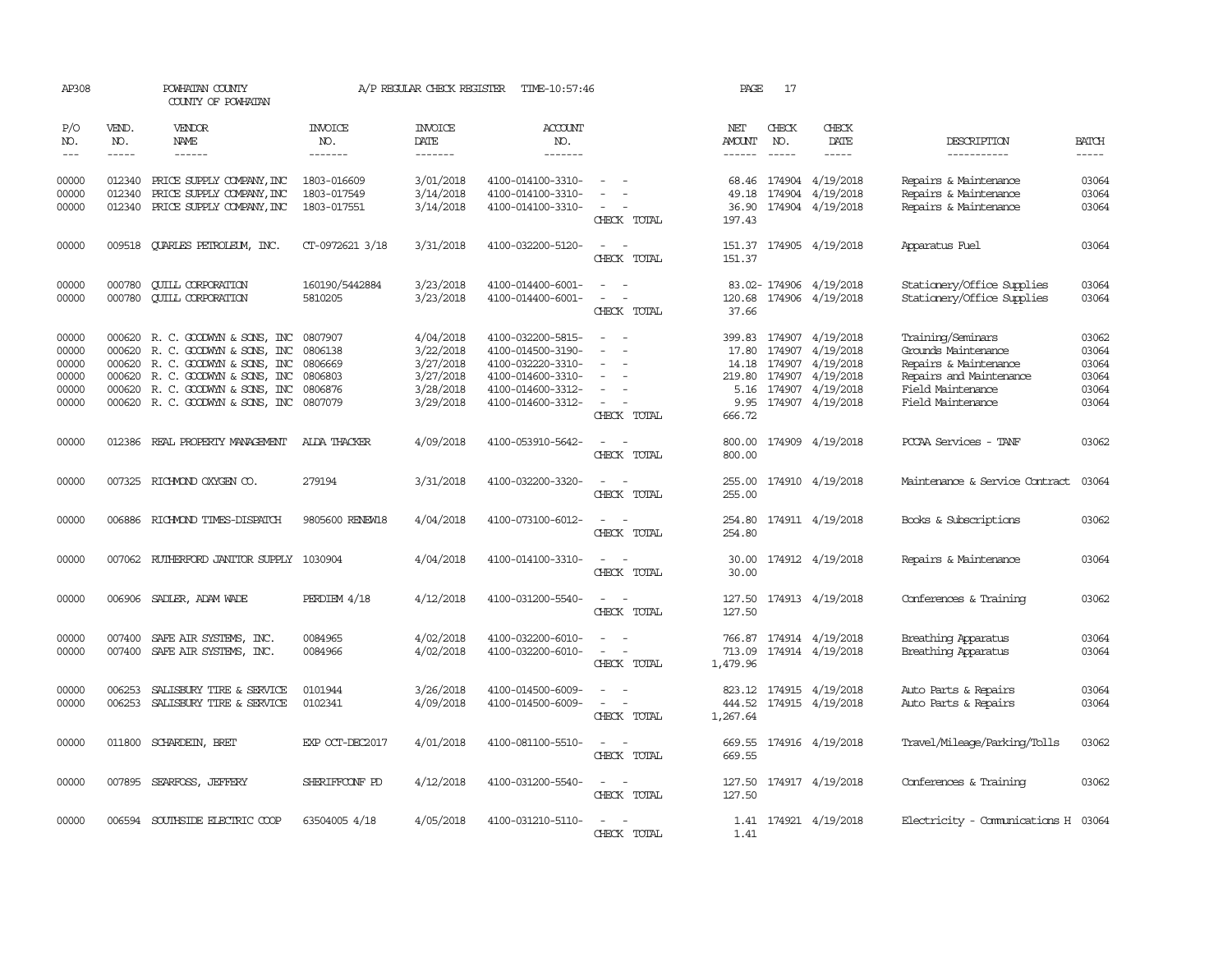| AP308               |                             | POWHATAN COUNTY<br>COUNTY OF POWHATAN  |                                  | A/P REGULAR CHECK REGISTER        | TIME-10:57:46                    |                                                     | PAGE                 | 18                            |                         |                                |                             |
|---------------------|-----------------------------|----------------------------------------|----------------------------------|-----------------------------------|----------------------------------|-----------------------------------------------------|----------------------|-------------------------------|-------------------------|--------------------------------|-----------------------------|
| P/O<br>NO.<br>$---$ | VEND.<br>NO.<br>$- - - - -$ | <b>VENDOR</b><br>NAME<br>$- - - - - -$ | <b>INVOICE</b><br>NO.<br>------- | <b>INVOICE</b><br>DATE<br>------- | <b>ACCOUNT</b><br>NO.<br>------- |                                                     | NET<br>AMOUNT        | CHECK<br>NO.<br>$\frac{1}{2}$ | CHECK<br>DATE<br>-----  | DESCRIPTION<br>-----------     | <b>BATCH</b><br>$- - - - -$ |
| 00000               |                             | 009765 STANLEY, HUNT, DUPREE           | 18COPAGM-00654                   | 3/26/2018                         | 4100-012200-3140-                | $\equiv$<br>$\sim$<br>CHECK TOTAL                   | 1,175.00<br>1,175.00 |                               | 174923 4/19/2018        | Professional Services          | 03062                       |
| 00000               | 008578                      | STAPLES BUSINESS AD-                   | 3372578577                       | 3/23/2018                         | 4100-083500-6001-                | $\overline{\phantom{a}}$<br>$\sim$                  |                      |                               | 9.47 174924 4/19/2018   | Office Supplies                | 03062                       |
| 00000               | 008578                      | STAPLES BUSINESS AD-                   | 3372713245                       | 3/24/2018                         | 4100-083500-6001-                |                                                     | 70.04                | 174924                        | 4/19/2018               | Office Supplies                | 03062                       |
| 00000               | 008578                      | STAPLES BUSINESS AD-                   | 3373192608                       | 3/30/2018                         | 4100-073100-6001-                |                                                     |                      |                               | 151.57 174924 4/19/2018 | Office Supplies                | 03062                       |
| 00000               |                             | 008578 STAPLES BUSINESS AD-            | 3373192609                       | 3/30/2018                         | 4100-073100-6001-                | $\sim$                                              | 5.29                 | 174924                        | 4/19/2018               | Office Supplies                | 03062                       |
| 00000               | 008578                      | STAPLES BUSINESS AD-                   | 3373192611                       | 3/30/2018                         | 4100-073100-6001-                |                                                     | 12.99                |                               | 174924 4/19/2018        | Office Supplies                | 03062                       |
|                     |                             |                                        |                                  |                                   |                                  |                                                     |                      |                               |                         |                                | 03062                       |
| 00000               | 008578                      | STAPLES BUSINESS AD-                   | 3373192612                       | 3/30/2018                         | 4100-073100-6001-                |                                                     |                      | 19.49 174924                  | 4/19/2018               | Office Supplies                |                             |
| 00000               | 008578                      | STAPLES BUSINESS AD-                   | 3373892382                       | 4/04/2018                         | 4100-012200-6001-                | $\equiv$                                            | 50.75                |                               | 174924 4/19/2018        | Office Supplies                | 03062                       |
| 00000               | 008578                      | STAPLES BUSINESS AD-                   | 3373892383                       | 4/04/2018                         | 4100-022100-6001-                | $\overline{\phantom{a}}$<br>CHECK TOTAL             | 35.85<br>355.45      |                               | 174924 4/19/2018        | Office Supplies                | 03062                       |
| 00000               |                             | 007450 THOMSON REUTERS -               | 837990996                        | 4/01/2018                         | 4100-031200-3320-                | $\equiv$<br>CHECK TOTAL                             | 258.57               |                               | 258.57 174929 4/19/2018 | Maintenance & Service Contract | 03064                       |
| 00000               | 006506                      | THYSSENKRUPP ELEVATOR                  | 3003804283                       | 4/01/2018                         | 4100-014100-3320-                | CHECK TOTAL                                         | 1,545.34<br>1,545.34 |                               | 174930 4/19/2018        | Maintenance & Service Contract | 03064                       |
|                     |                             |                                        |                                  |                                   |                                  |                                                     |                      |                               |                         |                                |                             |
| 00000               | 008565                      | TRACTOR SUPPLY CREDIT                  | 200626144                        | 3/09/2018                         | 4100-031200-6022-                |                                                     | 73.98                |                               | 174931 4/19/2018        | Dog Food & Supplies K9         | 03064                       |
| 00000               | 008565                      | TRACTOR SUPPLY CREDIT                  | 200626184                        | 3/09/2018                         | 4100-035100-6014-                | $\equiv$                                            | 19.99                |                               | 174931 4/19/2018        | Other Operating Supplies       | 03064                       |
| 00000               | 008565                      | TRACTOR SUPPLY CREDIT                  | 200628445                        | 3/22/2018                         | 4100-035100-6022-                |                                                     | 5.99                 |                               | 174931 4/19/2018        | Dog Food/Supplies              | 03064                       |
|                     |                             |                                        |                                  |                                   |                                  | CHECK TOTAL                                         | 99.96                |                               |                         |                                |                             |
| 00000               | 001930                      | TREASURER, VIRGINIA TECH               | FY18 3RD QTR                     | 4/03/2018                         | 4100-083500-3140-                |                                                     | 13,778.76            |                               | 174933 4/19/2018        | Professional Services          | 03062                       |
| 00000               | 001930                      | TREASURER, VIRGINIA TECH               | FY18 3RD QTR                     | 4/03/2018                         | 4100-083500-3140-                |                                                     | 4,857.01             |                               | 174933 4/19/2018        | Professional Services          | 03062                       |
|                     |                             |                                        |                                  |                                   |                                  | CHECK TOTAL                                         | 18,635.77            |                               |                         |                                |                             |
| 00000               |                             | 009574 UNIQUE MANAGEMENT               | 460372                           | 4/01/2018                         | 4100-073100-6012-                | CHECK TOTAL                                         | 89.55<br>89.55       |                               | 174934 4/19/2018        | Books & Subscriptions          | 03062                       |
| 00000               | 008085 USPS                 |                                        | #37644143 4/18                   | 4/20/2018                         | 4100-012410-5210-                |                                                     | 3,000.00             |                               | 174935 4/19/2018        | Postage                        | 03064                       |
|                     |                             |                                        |                                  |                                   |                                  | CHECK TOTAL                                         | 3,000.00             |                               |                         |                                |                             |
| 00000               |                             | 008126 VERIZON                         | 9804465090                       | 4/01/2018                         | 4100-032200-5250-                |                                                     | 249.41               |                               | 174936 4/19/2018        | Cell Phones                    | 03064                       |
| 00000               |                             | 008126 VERIZON                         | 9804559195                       | 4/01/2018                         | 4100-031200-5250-                | $\equiv$<br>$\overline{\phantom{a}}$<br>CHECK TOTAL | 3,761.94<br>4,011.35 |                               | 174936 4/19/2018        | Cell Phones                    | 03064                       |
|                     |                             |                                        |                                  |                                   |                                  |                                                     |                      |                               |                         |                                |                             |
| 00000               | 011169                      | VERIZON                                | 1357471455Y3/18                  | 3/28/2018                         | 100-000100-0006-                 |                                                     | 118.70               | 174937                        | 4/19/2018               | Due from Other Agencies        | 03062                       |
| 00000               | 011169                      | VERIZON                                | 0401357783 4/18                  | 4/01/2018                         | 4100-031210-5230-                |                                                     | 6.76                 | 174937                        | 4/19/2018               | Telephone Services             | 03062                       |
| 00000               |                             | 011169 VERIZON                         | 1357471455Y3/18                  | 3/28/2018                         | 4100-012310-5230-                | $\overline{\phantom{a}}$                            | 48.10                |                               | 174937 4/19/2018        | Telephone Services             | 03062                       |
| 00000               |                             | 011169 VERIZON                         | 1357471455Y3/18                  | 3/28/2018                         | 4100-012510-5230-                |                                                     | 103.19               | 174937                        | 4/19/2018               | Telephone Services             | 03062                       |
| 00000               |                             | 011169 VERIZON                         | 1357471455Y3/18                  | 3/28/2018                         | 4100-014100-5230-                |                                                     |                      | 199.18 174937                 | 4/19/2018               | Telephone Services             | 03062                       |
| 00000               | 011169                      | VERIZON                                | 1357471455Y3/18                  | 3/28/2018                         | 4100-014300-5230-                |                                                     | 80.11                | 174937                        | 4/19/2018               | Telephone Services             | 03062                       |
| 00000               |                             | 011169 VERIZON                         | 1357471455Y3/18                  | 3/28/2018                         | 4100-021200-5230-                | $\overline{\phantom{a}}$                            | 42.30                | 174937                        | 4/19/2018               | Telephone Services             | 03062                       |
| 00000               | 011169                      | VERIZON                                | 1357471455Y3/18                  | 3/28/2018                         | 4100-031200-5230-                |                                                     | 162.46               | 174937                        | 4/19/2018               | Telephone Services             | 03062                       |
| 00000               | 011169                      | VERIZON                                | 1357471455Y3/18                  | 3/28/2018                         | 4100-031710-5230-                |                                                     | 48.10                |                               | 174937 4/19/2018        | Telephone Services             | 03062                       |
| 00000               |                             | 011169 VERIZON                         | 1357471455Y3/18                  | 3/28/2018                         | 4100-021200-5230-                |                                                     |                      |                               | 14.17 174937 4/19/2018  | Telephone Services             | 03062                       |
| 00000               |                             | 011169 VERIZON                         | 1357471455Y3/18                  | 3/28/2018                         | 4100-031210-5230-                |                                                     | 42.30                | 174937                        | 4/19/2018               | Telephone Services             | 03062                       |
| 00000               |                             | 011169 VERIZON                         | 1357471455Y3/18                  | 3/28/2018                         | 4100-032200-5230-                | $\sim$                                              |                      |                               | 283.48 174937 4/19/2018 | Telephone Services             | 03062                       |
| 00000               | 011169                      | VERIZON                                | 1357471455Y3/18                  | 3/28/2018                         | 4100-032200-5260-                | $\overline{a}$                                      |                      |                               | 174.34 174937 4/19/2018 | <b>Internet</b>                | 03062                       |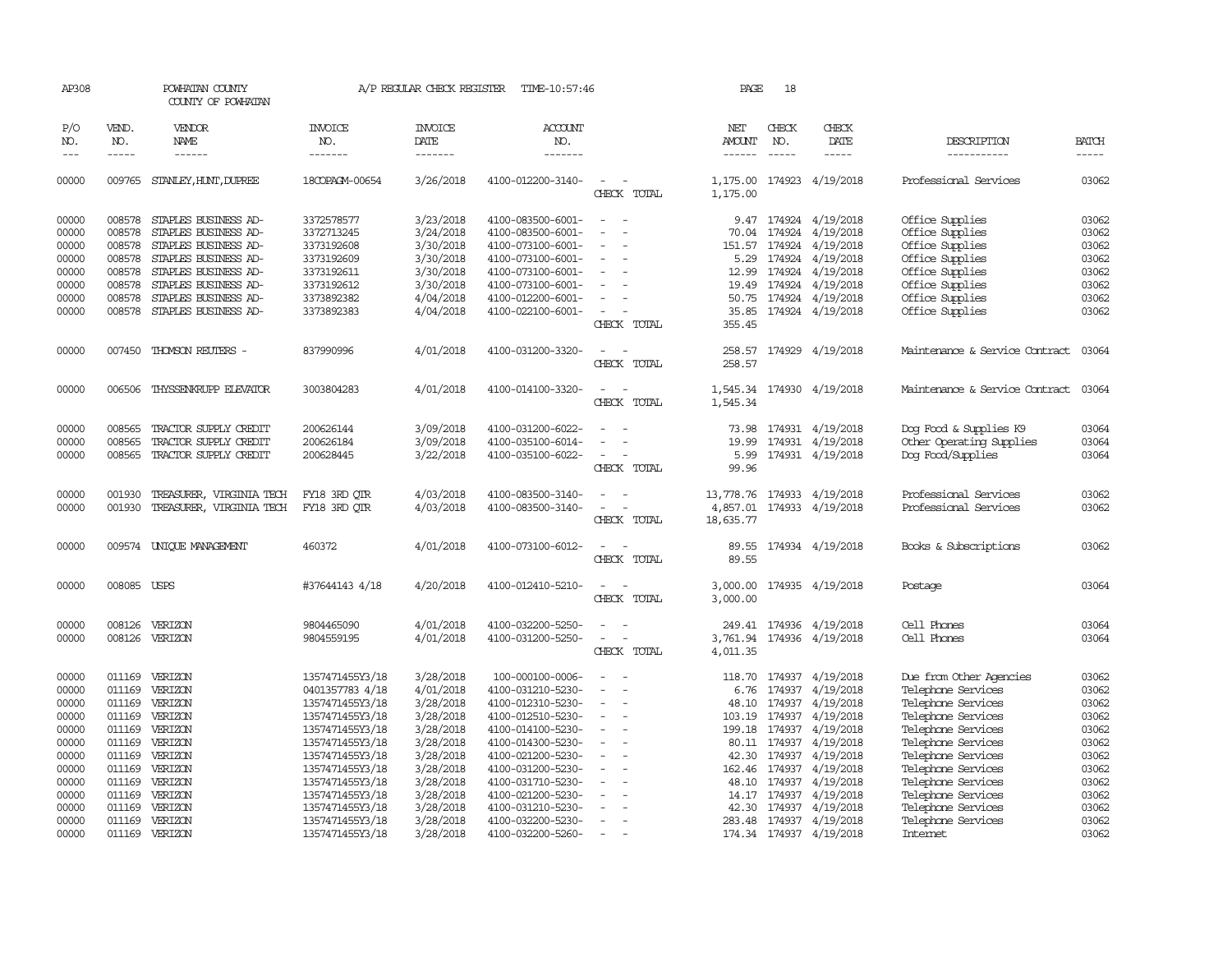| AP308         |             | POWHATAN COUNTY<br>COUNTY OF POWHATAN |                                    | A/P REGULAR CHECK REGISTER | TIME-10:57:46     |                        | PAGE     | 19            |                  |                                |              |
|---------------|-------------|---------------------------------------|------------------------------------|----------------------------|-------------------|------------------------|----------|---------------|------------------|--------------------------------|--------------|
| P/O           | VEND.       | <b>VENDOR</b>                         | <b>INVOICE</b>                     | <b>INVOICE</b>             | <b>ACCOUNT</b>    |                        | NET      | CHECK         | CHECK            |                                |              |
| NO.           | NO.         | <b>NAME</b>                           | NO.                                | DATE                       | NO.               |                        | AMOUNT   | NO.           | DATE             | DESCRIPTION                    | <b>BATCH</b> |
| $\frac{1}{2}$ | $- - - - -$ | ------                                | -------                            | -------                    | -------           |                        |          | $\frac{1}{2}$ | -----            | -----------                    | $- - - - -$  |
| 00000         |             | 011169 VERIZON                        | 1357471455Y3/18                    | 3/28/2018                  | 4100-032210-5230- | $\sim$                 | 69.58    |               | 174937 4/19/2018 | Telephone Services             | 03062        |
| 00000         | 011169      | VERIZON                               | 1357471455Y3/18                    | 3/28/2018                  | 4100-035500-5230- |                        | 42.30    | 174937        | 4/19/2018        | Telephone Services             | 03062        |
| 00000         | 011169      | VERIZON                               |                                    | 3/28/2018                  | 4100-071110-5230- |                        | 42.30    |               | 174937 4/19/2018 | Telephone Services             | 03062        |
| 00000         | 011169      | VERIZON                               | 1357471455Y3/18<br>1357471455Y3/18 | 3/28/2018                  | 4100-073100-5230- |                        | 96.20    |               | 174937 4/19/2018 | Telephone Services             | 03062        |
|               | 011169      |                                       |                                    |                            |                   |                        |          |               |                  |                                | 03062        |
| 00000         |             | VERIZON                               | 8045987939 3/18                    | 3/28/2018                  | 4100-021100-5230- |                        | 49.22    |               | 174937 4/19/2018 | Telephone Services             |              |
| 00000         | 011169      | VERIZON                               | 8045981340 4/18                    | 4/01/2018                  | 4100-021100-5230- |                        | 52.83    | 174937        | 4/19/2018        | Telephone Services             | 03064        |
| 00000         | 011169      | VERIZON                               | 8045986057 3/18                    | 3/28/2018                  | 4100-031200-5230- |                        | 69.69    |               | 174937 4/19/2018 | Telephone Services             | 03064        |
| 00000         |             | 011169 VERIZON                        | 8045986057 3/18                    | 3/28/2018                  | 4100-031210-5230- | $\sim$                 | 306.24   |               | 174937 4/19/2018 | Telephone Services             | 03064        |
|               |             |                                       |                                    |                            |                   | CHECK TOTAL            | 2,051.55 |               |                  |                                |              |
| 00000         | 011187      | VERIZON BUSINESS                      | 62975633                           | 4/10/2018                  | 100-000100-0006-  |                        | 2.70     |               | 174938 4/19/2018 | Due from Other Agencies        | 03064        |
| 00000         | 011187      | <b>VERIZON BUSINESS</b>               | 62975633                           | 4/10/2018                  | 4100-012510-5240- | $\equiv$               | 81.48    |               | 174938 4/19/2018 | Long Distance                  | 03064        |
|               |             |                                       |                                    |                            |                   | CHECK TOTAL            | 84.18    |               |                  |                                |              |
| 00000         | 009442 VESA |                                       | '18 VESA CONF                      | 4/10/2018                  | 4100-083500-5810- |                        | 40.00    |               | 174939 4/19/2018 | Dues/Association Memberships   | 03062        |
|               |             |                                       |                                    |                            |                   | CHECK TOTAL            | 40.00    |               |                  |                                |              |
|               |             |                                       |                                    |                            |                   |                        |          |               |                  |                                |              |
| 00000         |             | 011767 VILLAGE BUILDING COMPANY,      | 21                                 | 4/04/2018                  | 4100-014600-3312- |                        | 4,850.00 |               | 174940 4/19/2018 | Field Maintenance              | 03064        |
|               |             |                                       |                                    |                            |                   | CHECK TOTAL            | 4,850.00 |               |                  |                                |              |
| 00000         |             | 006302 VIRGINIA INFORMATION           | T414118                            | 4/10/2018                  | 4100-012510-5260- |                        | 299.05   |               | 174941 4/19/2018 | Internet Usage                 | 03064        |
|               |             |                                       |                                    |                            |                   | CHECK TOTAL            | 299.05   |               |                  |                                |              |
| 00000         | 011181      | WELLS FARGO FINANCIAL                 | 5004691668                         | 3/25/2018                  | 4100-012100-3320- |                        | 127.01   | 174942        | 4/19/2018        | Maintenance & Service Contract | 03062        |
| 00000         | 011181      | WEILS FARGO FINANCIAL                 | 5004691668                         | 3/25/2018                  | 4100-012200-3320- |                        | 197.66   | 174942        | 4/19/2018        | Maintenance & Service Contract | 03062        |
| 00000         | 011181      | WELLS FARGO FINANCIAL                 | 5004691668                         | 3/25/2018                  | 4100-012310-3320- |                        | 60.23    | 174942        | 4/19/2018        | Maintenance & Service Contract | 03062        |
| 00000         | 011181      | WELLS FARGO FINANCIAL                 | 5004691668                         | 3/25/2018                  | 4100-012320-3500- |                        | 22.28    | 174942        | 4/19/2018        | Printing & Binding             | 03062        |
| 00000         | 011181      | WELLS FARGO FINANCIAL                 | 5004691668                         | 3/25/2018                  | 4100-012410-3320- |                        | 18.66    | 174942        | 4/19/2018        | Maintenance & Service Contract | 03062        |
| 00000         | 011181      | WELLS FARGO FINANCIAL                 | 5004691668                         | 3/25/2018                  | 4100-012210-3320- |                        | 12.12    | 174942        | 4/19/2018        | Maintenance/Service Contracts  | 03062        |
| 00000         | 011181      | WELLS FARGO FINANCIAL                 | 5004691668                         | 3/25/2018                  | 4100-012510-3320- | $\equiv$               | 20.27    | 174942        | 4/19/2018        | Maintenance & Service Contract | 03062        |
| 00000         | 011181      | WELLS FARGO FINANCIAL                 | 5004691668                         | 3/25/2018                  | 4100-013200-3320- |                        | 143.19   | 174942        | 4/19/2018        | Maintenance & Service Contract | 03062        |
| 00000         | 011181      | WEILS FARGO FINANCIAL                 | 5004691668                         | 3/25/2018                  | 4100-021600-8002- |                        | 186.70   | 174942        | 4/19/2018        | Copier Lease                   | 03062        |
| 00000         | 011181      | WELLS FARGO FINANCIAL                 | 5004691668                         | 3/25/2018                  | 4100-021600-8002- |                        | 105.24   | 174942        | 4/19/2018        | Copier Lease                   | 03062        |
| 00000         | 011181      | WELLS FARGO FINANCIAL                 | 5004691668                         | 3/25/2018                  | 4100-022100-3320- | $\sim$                 |          | 175.54 174942 | 4/19/2018        | Maintenance & Service Contract | 03062        |
| 00000         | 011181      | WELLS FARGO FINANCIAL                 | 5004691668                         | 3/25/2018                  | 4100-031200-3320- |                        | 175.54   | 174942        | 4/19/2018        | Maintenance & Service Contract | 03062        |
| 00000         | 011181      | WELLS FARGO FINANCIAL                 | 5004691668                         | 3/25/2018                  | 4100-031200-3320- |                        |          | 234.37 174942 | 4/19/2018        | Maintenance & Service Contract | 03062        |
| 00000         | 011181      | WELLS FARGO FINANCIAL                 | 5004691668                         | 3/25/2018                  | 4100-032200-3320- | $\equiv$               |          | .84 174942    | 4/19/2018        | Maintenance & Service Contract | 03062        |
| 00000         | 011181      | WELLS FARGO FINANCIAL                 | 5004691668                         | 3/25/2018                  | 4100-034100-3320- |                        | 94.97    | 174942        | 4/19/2018        | Maintenance & Service Contract | 03062        |
| 00000         | 011181      | WELLS FARGO FINANCIAL                 | 5004691668                         | 3/25/2018                  | 4100-035100-3320- |                        | 92.69    | 174942        | 4/19/2018        | Landscaping - Animal Control   | 03062        |
| 00000         | 011181      | WELLS FARGO FINANCIAL                 | 5004691668                         | 3/25/2018                  | 4100-081100-3320- |                        | 147.62   | 174942        | 4/19/2018        | Maintenance & Service Contract | 03062        |
| 00000         | 011181      | WELLS FARGO FINANCIAL                 | 5004691668                         | 3/25/2018                  | 4100-021200-8002- | $\sim$                 | 225.93   |               | 174942 4/19/2018 | Copier Lease Agreement         | 03062        |
|               |             |                                       |                                    |                            |                   | CHECK TOTAL            | 2,040.86 |               |                  |                                |              |
|               |             |                                       |                                    |                            |                   |                        |          |               |                  |                                |              |
| 00000         | 011698      | WESTWOOD PHARMACY                     | 20002                              | 3/30/2018                  | 4100-033400-3845- |                        | 420.79   |               | 174943 4/19/2018 | Detention of Adults - Health C | 03064        |
|               |             |                                       |                                    |                            |                   | CHECK TOTAL            | 420.79   |               |                  |                                |              |
| 00000         | 009332      | WITMER PUBLIC SAFETY                  | 1845472                            | 4/11/2018                  | 4100-031200-6011- |                        | 308.10   |               | 174944 4/19/2018 | Uniforms                       | 03064        |
| 00000         |             | 009332 WITMER PUBLIC SAFETY           | 1845504.001                        | 4/11/2018                  | 4100-031200-6011- | $\equiv$               | 6.00     |               | 174944 4/19/2018 | Uniforms                       | 03064        |
|               |             |                                       |                                    |                            |                   | CHECK TOTAL            | 314.10   |               |                  |                                |              |
| 00000         |             | 006551 YARD WORKS, LLC                | 9448307-IN                         | 3/26/2018                  | 4100-014600-3312- |                        | 69.90    |               | 174945 4/19/2018 | Field Maintenance              | 03064        |
|               |             |                                       |                                    |                            |                   | <b>CHECK</b><br>TOTAL. | 69.90    |               |                  |                                |              |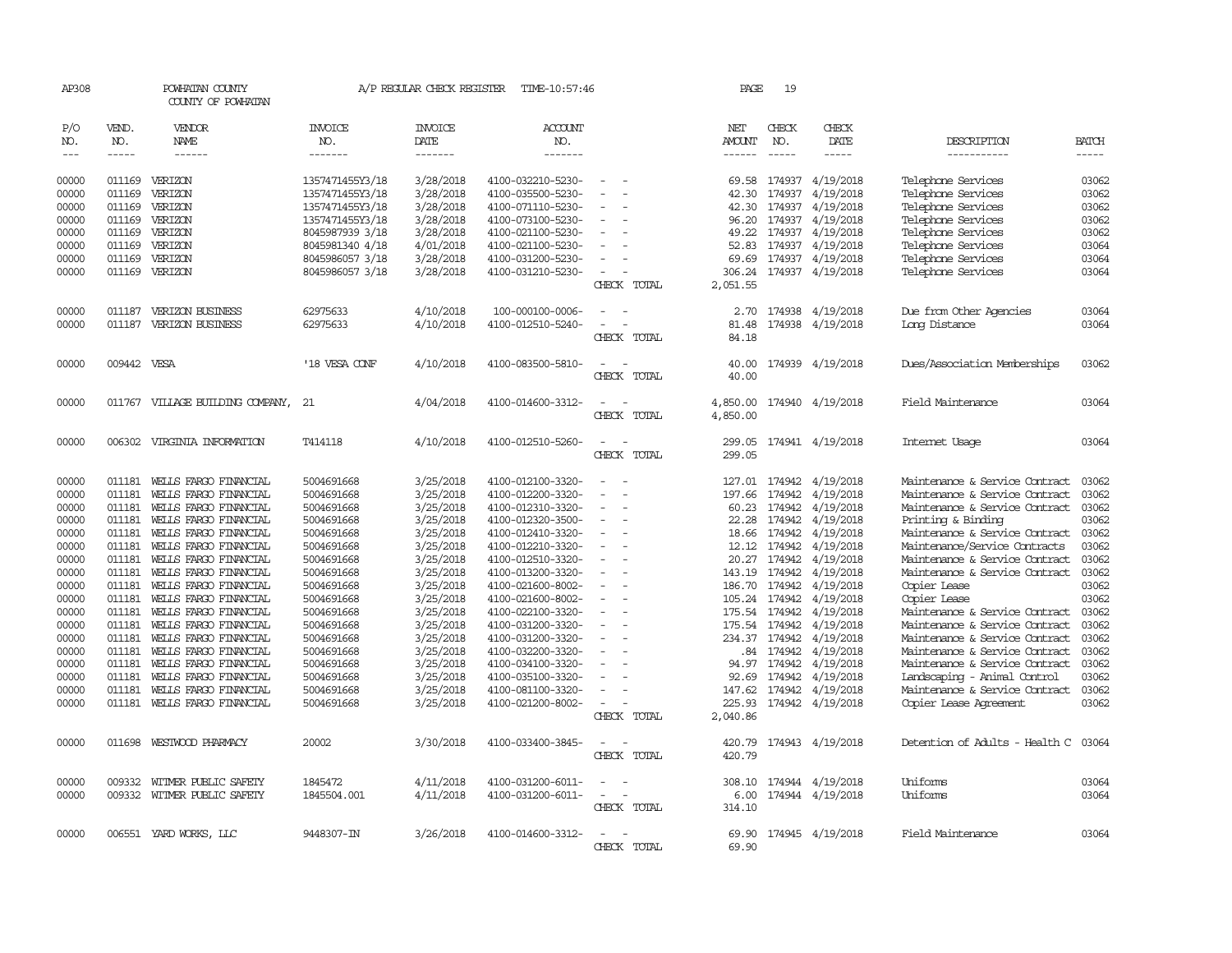| AP308                                                                                  |                             | POWHATAN COUNTY<br>COUNTY OF POWHATAN                                                                                                                                                                                                                                                                    |                                                                                                                                                              | A/P REGULAR CHECK REGISTER                                                                                                     | TIME-10:57:46                                                                                                                                                                                                  |                                                                                                                                          | PAGE                      | 20                            |                                                                                                                                                                                                                                                          |                                                                                                             |                                                                                        |
|----------------------------------------------------------------------------------------|-----------------------------|----------------------------------------------------------------------------------------------------------------------------------------------------------------------------------------------------------------------------------------------------------------------------------------------------------|--------------------------------------------------------------------------------------------------------------------------------------------------------------|--------------------------------------------------------------------------------------------------------------------------------|----------------------------------------------------------------------------------------------------------------------------------------------------------------------------------------------------------------|------------------------------------------------------------------------------------------------------------------------------------------|---------------------------|-------------------------------|----------------------------------------------------------------------------------------------------------------------------------------------------------------------------------------------------------------------------------------------------------|-------------------------------------------------------------------------------------------------------------|----------------------------------------------------------------------------------------|
| P/O<br>NO.<br>$---$                                                                    | VEND.<br>NO.<br>$- - - - -$ | VENDOR<br>NAME<br>$- - - - - -$                                                                                                                                                                                                                                                                          | INVOICE<br>NO.<br>-------                                                                                                                                    | <b>INVOICE</b><br>DATE<br>-------                                                                                              | <b>ACCOUNT</b><br>NO.<br>$- - - - - - -$                                                                                                                                                                       |                                                                                                                                          | NET<br>AMOUNT<br>------   | CHECK<br>NO.<br>$\frac{1}{2}$ | CHECK<br>DATE<br>-----                                                                                                                                                                                                                                   | DESCRIPTION<br>-----------                                                                                  | <b>BATCH</b><br>-----                                                                  |
| 00000<br>00000                                                                         |                             | 010688 A&B CLEANING SERVICE, INC.<br>010688 A&B CLEANING SERVICE, INC. 121030                                                                                                                                                                                                                            | 121030                                                                                                                                                       | 4/15/2018<br>4/15/2018                                                                                                         | 4100-014100-3180-<br>4100-032220-3180-                                                                                                                                                                         | $\sim$ $\sim$<br>$\sim$ $ \sim$<br>CHECK TOTAL                                                                                           | 5,687.53                  |                               | 5,441.38 174964 4/26/2018<br>246.15 174964 4/26/2018                                                                                                                                                                                                     | Cleaning Service<br>Cleaning Service                                                                        | 03074<br>03074                                                                         |
| 00000                                                                                  |                             | 007758 ADVANCE AUTO PARTS                                                                                                                                                                                                                                                                                | 6819806855051                                                                                                                                                | 3/09/2018                                                                                                                      | 4100-032200-6009-                                                                                                                                                                                              | CHECK TOTAL                                                                                                                              | 28.99                     |                               | 28.99 174965 4/26/2018                                                                                                                                                                                                                                   | Auto Repairs and Parts                                                                                      | 03075                                                                                  |
| 00000                                                                                  |                             | 012098 AMERICAN FAMILY CARE-                                                                                                                                                                                                                                                                             | 1672                                                                                                                                                         | 4/04/2018                                                                                                                      | 4100-012220-3141-                                                                                                                                                                                              | $ -$<br>CHECK TOTAL                                                                                                                      | 216.00                    |                               | 216.00 174968 4/26/2018                                                                                                                                                                                                                                  | Drug Testing                                                                                                | 03074                                                                                  |
| 00000<br>00000<br>00000<br>00000<br>00000<br>00000<br>00000<br>00000<br>00000<br>00000 |                             | 007436 AQUA VIRGINIA, INC.<br>007436 AQUA VIRGINIA, INC.<br>007436 AOUA VIRGINIA, INC.<br>007436 AOUA VIRGINIA, INC.<br>007436 AQUA VIRGINIA, INC.<br>007436 AOUA VIRGINIA, INC.<br>007436 AQUA VIRGINIA, INC.<br>007436 AQUA VIRGINIA, INC.<br>007436 AQUA VIRGINIA, INC.<br>007436 AQUA VIRGINIA, INC. | 0574341 4/18<br>0559913 4/18<br>0574622 4/18<br>0575072 4/18<br>0575528 4/18<br>0620830 4/18<br>0620830 4/18<br>0621132 4/18<br>0621730 4/18<br>0621781 4/18 | 4/09/2018<br>4/09/2018<br>4/09/2018<br>4/09/2018<br>4/09/2018<br>4/09/2018<br>4/09/2018<br>4/09/2018<br>4/09/2018<br>4/09/2018 | 4100-022100-5130-<br>4100-014100-5130-<br>4100-014100-5130-<br>4100-014100-5130-<br>4100-032210-5130-<br>4100-014100-5130-<br>4100-014100-5130-<br>4100-014600-5130-<br>4100-014100-5130-<br>4100-014100-5130- | $\overline{\phantom{a}}$<br>$\sim$<br>$\overline{\phantom{a}}$<br>$\sim$<br>$\sim$ 100 $\mu$<br>CHECK TOTAL                              | 97.60<br>187.69<br>969.16 |                               | 30.27 174969 4/26/2018<br>24.87 174969 4/26/2018<br>76.97 174969 4/26/2018<br>174969 4/26/2018<br>105.72 174969 4/26/2018<br>112.03 174969 4/26/2018<br>112.03 174969 4/26/2018<br>174969 4/26/2018<br>199.06 174969 4/26/2018<br>22.92 174969 4/26/2018 | Water<br>Water<br>Water<br>Water<br>Water<br>Water<br>Water<br>Water - Field Irrigation<br>Water<br>Water   | 03072<br>03074<br>03074<br>03074<br>03074<br>03074<br>03074<br>03074<br>03074<br>03074 |
| 00000<br>00000<br>00000<br>00000<br>00000<br>00000                                     |                             | 007436 AQUA VIRGINIA, INC.<br>007436 AQUA VIRGINIA, INC.<br>007436 AQUA VIRGINIA, INC.<br>007436 AQUA VIRGINIA, INC.<br>007436 AQUA VIRGINIA, INC.<br>007436 AQUA VIRGINIA, INC.                                                                                                                         | 0621784 4/18<br>0621788 4/18<br>0621880 4/18<br>1100656 4/18<br>1100657 4/18<br>1401897 4/18                                                                 | 4/09/2018<br>4/09/2018<br>4/09/2018<br>4/09/2018<br>4/09/2018<br>4/09/2018                                                     | 4100-014100-5130-<br>4100-073100-5130-<br>4100-014600-5130-<br>4100-014600-5130-<br>4100-014100-5130-<br>4100-014600-5130-                                                                                     | $\overline{\phantom{a}}$<br>$\overline{\phantom{a}}$<br>$\sim$ 10 $\pm$<br>CHECK TOTAL                                                   | 427.27                    |                               | 50.10 174970 4/26/2018<br>18.61 174970 4/26/2018<br>17.92 174970 4/26/2018<br>119.34 174970 4/26/2018<br>202.85 174970 4/26/2018<br>18.45 174970 4/26/2018                                                                                               | Water<br>Water<br>Water - Field Irrigation<br>Water - Field Irrigation<br>Water<br>Water - Field Irrigation | 03074<br>03074<br>03074<br>03074<br>03074<br>03074                                     |
| 00000                                                                                  |                             | 007941 BAKER & TAYLOR                                                                                                                                                                                                                                                                                    | 5014965403                                                                                                                                                   | 4/12/2018                                                                                                                      | 4100-073100-6012-                                                                                                                                                                                              | CHECK TOTAL                                                                                                                              | 193.81                    |                               | 193.81 174973 4/26/2018                                                                                                                                                                                                                                  | Books & Subscriptions                                                                                       | 03074                                                                                  |
| 00000                                                                                  |                             | 012391 BAKER, JR., RANDY SCOTT                                                                                                                                                                                                                                                                           | APRIL TERM 2018                                                                                                                                              | 4/17/2018                                                                                                                      | 4100-021100-1700-                                                                                                                                                                                              | $\frac{1}{2} \left( \frac{1}{2} \right) \left( \frac{1}{2} \right) = \frac{1}{2} \left( \frac{1}{2} \right)$<br>CHECK TOTAL              | 30.00<br>30.00            |                               | 174974 4/26/2018                                                                                                                                                                                                                                         | COMP: Jurors & Witnesses                                                                                    | 03072                                                                                  |
| 00000                                                                                  |                             | 006249 BATTERY BARN OF VA INC.                                                                                                                                                                                                                                                                           | 325787                                                                                                                                                       | 4/17/2018                                                                                                                      | 4100-032200-3310-                                                                                                                                                                                              | $\frac{1}{2} \left( \frac{1}{2} \right) \left( \frac{1}{2} \right) = \frac{1}{2} \left( \frac{1}{2} \right)$<br>CHECK TOTAL              | 59.40                     |                               | 59.40 174975 4/26/2018                                                                                                                                                                                                                                   | Equipment Repair                                                                                            | 03072                                                                                  |
| 00000                                                                                  |                             | 007266 BEACH, LYNNE                                                                                                                                                                                                                                                                                      | MILEAGE 4/18/18                                                                                                                                              | 4/18/2018                                                                                                                      | 4100-032200-5840-                                                                                                                                                                                              | CHECK TOTAL                                                                                                                              | 35.53                     |                               | 35.53 174976 4/26/2018                                                                                                                                                                                                                                   | Miscellaneous                                                                                               | 03072                                                                                  |
| 00000                                                                                  |                             | 008713 BLUE RIDGE RESCUE                                                                                                                                                                                                                                                                                 | 43579                                                                                                                                                        | 3/29/2018                                                                                                                      | 4100-032200-3320-                                                                                                                                                                                              | $\frac{1}{2} \left( \frac{1}{2} \right) \left( \frac{1}{2} \right) \left( \frac{1}{2} \right) \left( \frac{1}{2} \right)$<br>CHECK TOTAL | 1,070.00                  |                               | 1,070.00 174978 4/26/2018                                                                                                                                                                                                                                | Maintenance & Service Contract                                                                              | 03075                                                                                  |
| 00000                                                                                  |                             | 012390 CAMPBELL, LAUREN E.                                                                                                                                                                                                                                                                               | APRIL 2018 TERM                                                                                                                                              | 4/17/2018                                                                                                                      | 4100-021100-1700-                                                                                                                                                                                              | CHECK TOTAL                                                                                                                              | 30.00                     |                               | 30.00 174981 4/26/2018                                                                                                                                                                                                                                   | COMP: Jurors & Witnesses                                                                                    | 03072                                                                                  |
| 00000                                                                                  |                             | 011459 CARTER, RAMONA                                                                                                                                                                                                                                                                                    | MILEAGE JAN-MAR                                                                                                                                              | 4/02/2018                                                                                                                      | 4100-014400-5510-                                                                                                                                                                                              | CHECK TOTAL                                                                                                                              | 89.28                     |                               | 89.28 174982 4/26/2018                                                                                                                                                                                                                                   | Travel-Mileage                                                                                              | 03072                                                                                  |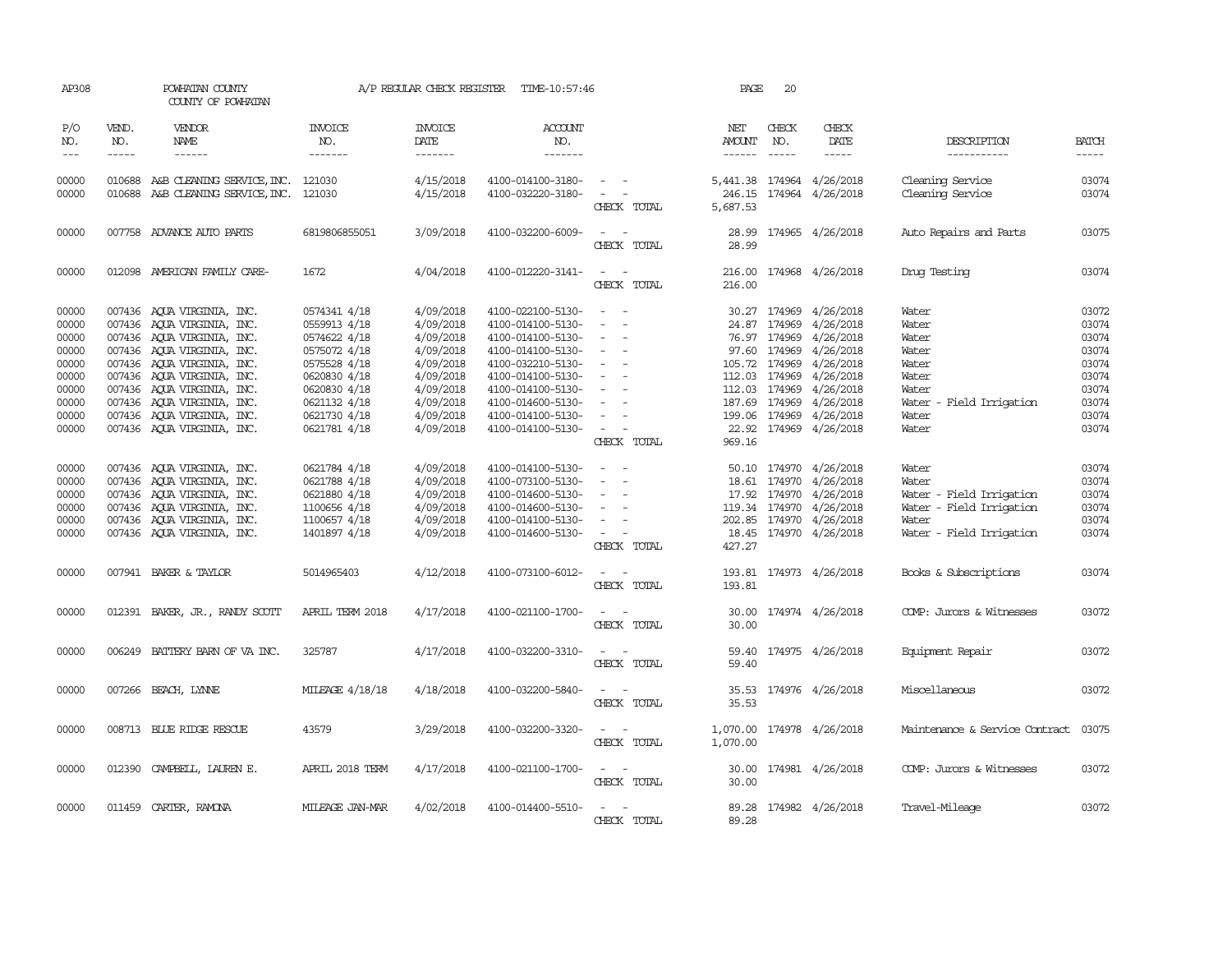| AP308                                                                                                    |                                                                                                                      | POWHATAN COUNTY<br>COUNTY OF POWHATAN                                                                                                                                                                                                                                                                            |                                                                                                                                                                                            | A/P REGULAR CHECK REGISTER                                                                                                                               | TIME-10:57:46                                                                                                                                                                                                                                            |                                                                                                                                                                                                                                           | PAGE                                                                                                                            | 21                                                                     |                                                                                                                                                                        |                                                                                                                                                                                                              |                                                                                                          |
|----------------------------------------------------------------------------------------------------------|----------------------------------------------------------------------------------------------------------------------|------------------------------------------------------------------------------------------------------------------------------------------------------------------------------------------------------------------------------------------------------------------------------------------------------------------|--------------------------------------------------------------------------------------------------------------------------------------------------------------------------------------------|----------------------------------------------------------------------------------------------------------------------------------------------------------|----------------------------------------------------------------------------------------------------------------------------------------------------------------------------------------------------------------------------------------------------------|-------------------------------------------------------------------------------------------------------------------------------------------------------------------------------------------------------------------------------------------|---------------------------------------------------------------------------------------------------------------------------------|------------------------------------------------------------------------|------------------------------------------------------------------------------------------------------------------------------------------------------------------------|--------------------------------------------------------------------------------------------------------------------------------------------------------------------------------------------------------------|----------------------------------------------------------------------------------------------------------|
| P/O<br>NO.<br>$---$                                                                                      | VEND.<br>NO.<br>$- - - - -$                                                                                          | <b>VENDOR</b><br>NAME<br>$- - - - - -$                                                                                                                                                                                                                                                                           | <b>INVOICE</b><br>NO.<br>$- - - - - - -$                                                                                                                                                   | <b>INVOICE</b><br>DATE<br>-------                                                                                                                        | <b>ACCOUNT</b><br>NO.<br>$- - - - - - -$                                                                                                                                                                                                                 |                                                                                                                                                                                                                                           | NET<br>AMOUNT<br>------                                                                                                         | CHECK<br>NO.<br>$\frac{1}{2}$                                          | CHECK<br>DATE<br>-----                                                                                                                                                 | DESCRIPTION<br>-----------                                                                                                                                                                                   | <b>BATCH</b><br>-----                                                                                    |
| 00000<br>00000<br>00000<br>00000<br>00000<br>00000<br>00000<br>00000<br>00000<br>00000<br>00000<br>00000 | 000540<br>000540<br>000540<br>000540<br>000540<br>000540<br>000540<br>000540<br>000540<br>000540<br>000540<br>006965 | CENTRAL VIRGINIA WASTE<br>CENTRAL VIRGINIA WASTE<br>CENTRAL VIRGINIA WASTE<br>CENTRAL VIRGINIA WASTE<br>CENTRAL VIRGINIA WASTE<br>CENTRAL VIRGINIA WASTE<br>CENTRAL VIRGINIA WASTE<br>CENTRAL VIRGINIA WASTE<br>CENTRAL VIRGINIA WASTE<br>CENTRAL VIRGINIA WASTE<br>CENTRAL VIRGINIA WASTE<br>CINIAS CORPORATION | 23176<br>23176<br>23176<br>23176<br>23176<br>23176<br>23185<br>23210<br>23223<br>23223<br>23223<br>143355954                                                                               | 4/05/2018<br>4/05/2018<br>4/05/2018<br>4/05/2018<br>4/05/2018<br>4/05/2018<br>4/06/2018<br>4/16/2018<br>4/16/2018<br>4/16/2018<br>4/16/2018<br>3/21/2018 | 4100-014600-3185-<br>4100-014100-3185-<br>4100-035100-3185-<br>4100-073100-3185-<br>4100-032210-3185-<br>4100-032220-3185-<br>4100-014300-3175-<br>4100-014300-3176-<br>4100-014300-3176-<br>4100-014300-3176-<br>4100-014300-3176-<br>4100-014100-6011- | $\sim$<br>$\overline{\phantom{a}}$<br>$\overline{\phantom{a}}$<br>$\equiv$<br>$\sim$<br>$\overline{\phantom{a}}$<br>$\sim$<br>$\sim$<br>$\sim$<br>$\sim$<br>$\sim$<br>$\overline{\phantom{a}}$<br>CHECK TOTAL<br>$\overline{\phantom{a}}$ | 328.13 174983<br>166.36 174983<br>18, 193. 40 174983<br>367.44 174983<br>513.99 174983<br>5,939.44 174983<br>24,613.01<br>67.54 | 16.64 174983<br>33.27 174983<br>16.64 174983<br>16.64 174983<br>174984 | 4/26/2018<br>4/26/2018<br>4/26/2018<br>4/26/2018<br>4/26/2018<br>4/26/2018<br>4/26/2018<br>4/26/2018<br>4/26/2018<br>4/26/2018<br>978.94-174983 4/26/2018<br>4/26/2018 | Trash Removal<br>Trash Removal<br>Trash Removal<br>Trash Removal<br>Trash Removal<br>Trash Removal<br>Waste Disposal<br>Recycling Pulls<br>Recycling Pulls<br>Recycling Pulls<br>Recycling Pulls<br>Uniforms | 03075<br>03075<br>03075<br>03075<br>03075<br>03075<br>03075<br>03075<br>03075<br>03075<br>03075<br>03075 |
| 00000<br>00000                                                                                           | 006965<br>006965                                                                                                     | CINIAS CORPORATION<br>CINTAS CORPORATION                                                                                                                                                                                                                                                                         | 143355954<br>143355955                                                                                                                                                                     | 3/21/2018<br>3/21/2018                                                                                                                                   | 4100-014500-6011-<br>4100-014300-6011-                                                                                                                                                                                                                   | $\overline{\phantom{a}}$<br>$\sim$<br>$\sim$<br>CHECK TOTAL                                                                                                                                                                               | 69.12<br>255.56                                                                                                                 | 174984                                                                 | 4/26/2018<br>118.90 174984 4/26/2018                                                                                                                                   | Uniforms<br>Uniforms                                                                                                                                                                                         | 03075<br>03075                                                                                           |
| 00000                                                                                                    |                                                                                                                      | 009178 COMCAST                                                                                                                                                                                                                                                                                                   | 601200898594/18                                                                                                                                                                            | 4/07/2018                                                                                                                                                | 4100-014300-5260-                                                                                                                                                                                                                                        | CHECK TOTAL                                                                                                                                                                                                                               | 96.41                                                                                                                           |                                                                        | 96.41 174985 4/26/2018                                                                                                                                                 | Internet.                                                                                                                                                                                                    | 03075                                                                                                    |
| 00000                                                                                                    |                                                                                                                      | 007392 DEEP CREEK VOLUNTEER                                                                                                                                                                                                                                                                                      | 3RD OTR'18 RENT                                                                                                                                                                            | 4/16/2018                                                                                                                                                | 4100-032200-5425-                                                                                                                                                                                                                                        | $\overline{\phantom{a}}$<br>CHECK TOTAL                                                                                                                                                                                                   | 2,758.35<br>2,758.35                                                                                                            |                                                                        | 174986 4/26/2018                                                                                                                                                       | Rent - Fire Companies                                                                                                                                                                                        | 03072                                                                                                    |
| 00000<br>00000                                                                                           | 006240<br>006240                                                                                                     | DIAMOND SPRINGS WATER, INC<br>DIAMOND SPRINGS WATER, INC                                                                                                                                                                                                                                                         | 3084587<br>323074500                                                                                                                                                                       | 4/06/2018<br>3/23/2018                                                                                                                                   | 4100-014300-5130-<br>4100-014300-5130-                                                                                                                                                                                                                   | $\sim$<br>$\sim$<br>$\overline{\phantom{0}}$<br>CHECK TOTAL                                                                                                                                                                               | 31.45<br>43.40                                                                                                                  |                                                                        | 11.95 174987 4/26/2018<br>174987 4/26/2018                                                                                                                             | Water<br>Water                                                                                                                                                                                               | 03075<br>03075                                                                                           |
| 00000                                                                                                    |                                                                                                                      | 008467 DISCOUNT SCHOOL SUPPLY                                                                                                                                                                                                                                                                                    | P36776490001                                                                                                                                                                               | 4/04/2018                                                                                                                                                | 4100-073100-6014-                                                                                                                                                                                                                                        | $\overline{\phantom{a}}$<br>$\overline{\phantom{a}}$<br>CHECK TOTAL                                                                                                                                                                       | 175.64                                                                                                                          |                                                                        | 175.64 174988 4/26/2018                                                                                                                                                | Library Supplies                                                                                                                                                                                             | 03075                                                                                                    |
| 00000                                                                                                    |                                                                                                                      | 011630 DIXON, CHRISTINA C.                                                                                                                                                                                                                                                                                       | 30638                                                                                                                                                                                      | 4/16/2018                                                                                                                                                | 4100-073100-6001-                                                                                                                                                                                                                                        | $\sim$<br>$\overline{\phantom{a}}$<br>CHECK TOTAL                                                                                                                                                                                         | 13.43                                                                                                                           |                                                                        | 13.43 174989 4/26/2018                                                                                                                                                 | Office Supplies                                                                                                                                                                                              | 03075                                                                                                    |
| 00000                                                                                                    |                                                                                                                      | 008750 DOMINION ENERGY                                                                                                                                                                                                                                                                                           | 0727298655 4/18                                                                                                                                                                            | 4/17/2018                                                                                                                                                | 4100-053910-5642-                                                                                                                                                                                                                                        | $\sim$<br>$\sim$<br>CHECK TOTAL                                                                                                                                                                                                           | 560.82                                                                                                                          |                                                                        | 560.82 174990 4/26/2018                                                                                                                                                | PCCAA Services - TANF                                                                                                                                                                                        | 03076                                                                                                    |
| 00000<br>00000<br>00000<br>00000<br>00000<br>00000<br>00000<br>00000<br>00000<br>00000                   | 000860<br>000860<br>000860<br>000860<br>000860<br>000860<br>000860<br>000860<br>000860                               | DOMINION ENERGY VIRGINIA<br>DOMINION ENERGY VIRGINIA<br>DOMINION ENERGY VIRGINIA<br>DOMINION ENERGY VIRGINIA<br>DOMINION ENERGY VIRGINIA<br>DOMINION ENERGY VIRGINIA<br>DOMINION ENERGY VIRGINIA<br>DOMINION ENERGY VIRGINIA<br>DOMINION ENERGY VIRGINIA<br>000860 DOMINION ENERGY VIRGINIA                      | 1221667833 4/18<br>0863807277 4/18<br>1223507334 4/18<br>2312285006 4/18<br>2346327501 4/18<br>2346327501 4/18<br>0432180008 4/18<br>1498464559 4/18<br>1982170001 4/18<br>2142337506 4/18 | 4/03/2018<br>4/03/2018<br>4/03/2018<br>4/03/2018<br>4/03/2018<br>4/03/2018<br>4/03/2018<br>4/03/2018<br>4/03/2018<br>4/03/2018                           | 4100-031210-5110-<br>4100-014600-5110-<br>4100-014300-5110-<br>4100-014100-5110-<br>4100-014100-5110-<br>4100-031200-5110-<br>4100-014600-5110-<br>4100-014600-5110-<br>4100-014100-5110-<br>4100-014600-5110-                                           | $\sim$<br>$\sim$<br>$\overline{\phantom{a}}$<br>$\sim$<br>$\sim$<br>$\sim$<br>$\overline{\phantom{a}}$<br>$\overline{\phantom{a}}$<br>$\overline{\phantom{a}}$<br>$\sim$<br>$\sim$<br>$\overline{\phantom{a}}$<br>CHECK TOTAL             | 1,563.20 174991<br>1,563.20 174991<br>128.61 174991<br>177.17 174991<br>4,317.11                                                | 68.56 174991<br>286.65 174991<br>253.47 174991<br>23.96 174991         | 206.85 174991 4/26/2018<br>4/26/2018<br>4/26/2018<br>4/26/2018<br>4/26/2018<br>4/26/2018<br>4/26/2018<br>4/26/2018<br>4/26/2018<br>45.44 174991 4/26/2018              | Electricity - Comunications H<br>Electricity<br>Electricity<br>Electricity<br>Electricity<br>Electricity<br>Electricity<br>Electricity<br>Electricity<br>Electricity                                         | 03072<br>03075<br>03075<br>03075<br>03075<br>03075<br>03076<br>03076<br>03076<br>03076                   |
| 00000<br>00000                                                                                           | 000860                                                                                                               | DOMINION ENERGY VIRGINIA<br>000860 DOMINION ENERGY VIRGINIA                                                                                                                                                                                                                                                      | 2462222502 4/18<br>2476067034 4/18                                                                                                                                                         | 4/03/2018<br>4/03/2018                                                                                                                                   | 4100-014100-5110-<br>4100-014100-5110-                                                                                                                                                                                                                   | $\sim$<br>$\sim$                                                                                                                                                                                                                          |                                                                                                                                 |                                                                        | 3,970.92 174992 4/26/2018<br>418.26 174992 4/26/2018                                                                                                                   | Electricity<br>Electricity                                                                                                                                                                                   | 03075<br>03075                                                                                           |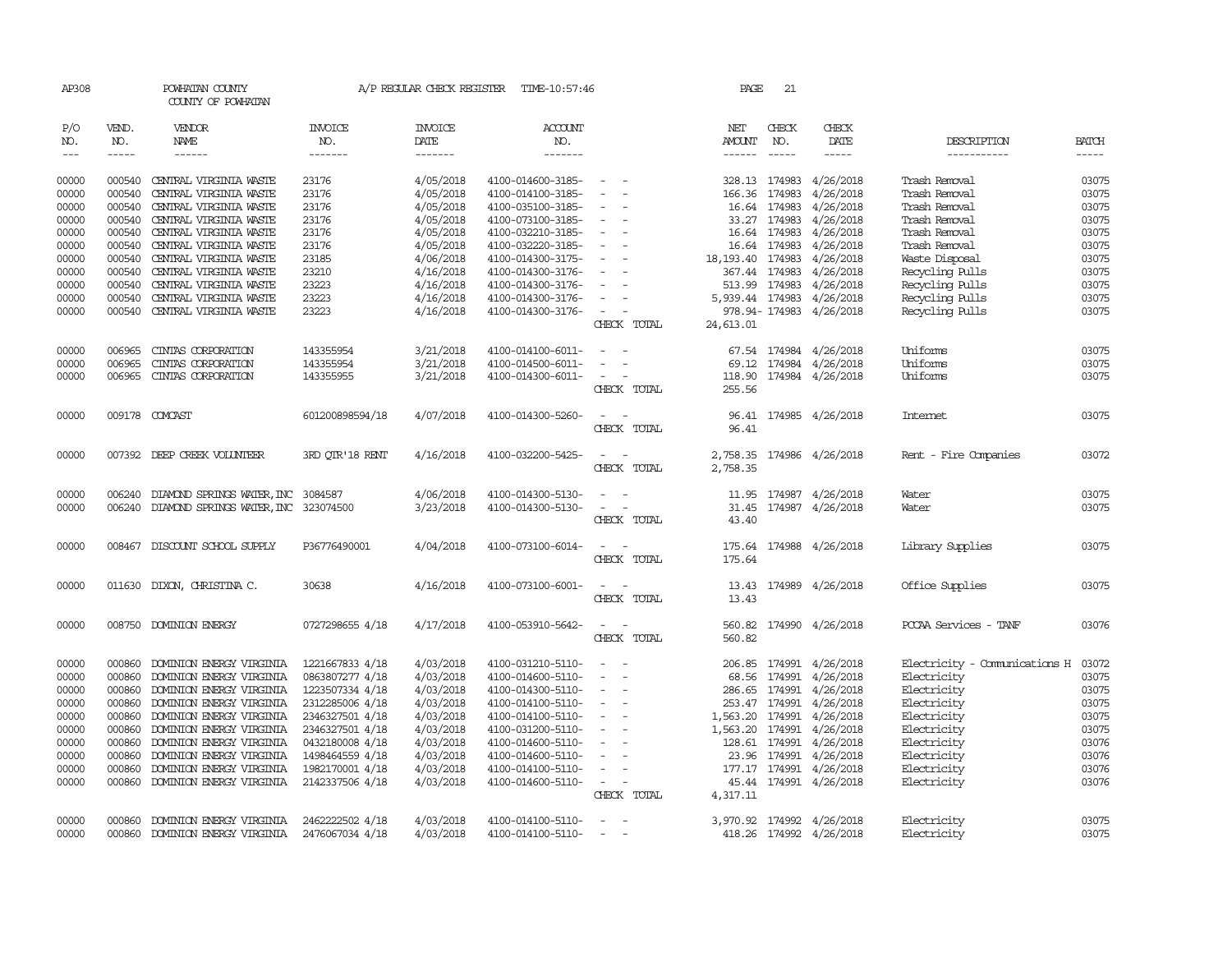| AP308               |                       | POWHATAN COUNTY<br>COUNTY OF POWHATAN |                                  | A/P REGULAR CHECK REGISTER        | TIME-10:57:46                    |                          |             | PAGE          | 22                                     |                         |                               |                             |
|---------------------|-----------------------|---------------------------------------|----------------------------------|-----------------------------------|----------------------------------|--------------------------|-------------|---------------|----------------------------------------|-------------------------|-------------------------------|-----------------------------|
| P/O<br>NO.<br>$---$ | VEND.<br>NO.<br>----- | VENDOR<br><b>NAME</b><br>------       | <b>INVOICE</b><br>NO.<br>------- | <b>INVOICE</b><br>DATE<br>------- | <b>ACCOUNT</b><br>NO.<br>------- |                          |             | NET<br>AMOUNT | CHECK<br>NO.<br>$\cdots \cdots \cdots$ | CHECK<br>DATE<br>-----  | DESCRIPTION<br>-----------    | <b>BATCH</b><br>$- - - - -$ |
| 00000               | 000860                | DOMINION ENERGY VIRGINIA              | 2613832712 4/18                  | 4/03/2018                         | 4100-022100-5110-                |                          |             |               | 287.61 174992                          | 4/26/2018               | Electricity                   | 03075                       |
| 00000               | 000860                | DOMINION ENERGY VIRGINIA              | 2972120006 4/18                  | 4/03/2018                         | 4100-014100-5110-                |                          |             | 1,580.51      | 174992                                 | 4/26/2018               | Electricity                   | 03075                       |
| 00000               | 000860                | DOMINION ENERGY VIRGINIA              | 2352270009 4/18                  | 4/03/2018                         | 4100-014100-5110-                | $\sim$                   |             |               | 579.74 174992                          | 4/26/2018               | Electricity                   | 03076                       |
| 00000               | 000860                | DOMINION ENERGY VIRGINIA              | 2442170003 4/18                  | 4/03/2018                         | 4100-014100-5110-                |                          |             | 2,253.23      | 174992                                 | 4/26/2018               | Electricity                   | 03076                       |
| 00000               | 000860                | DOMINION ENERGY VIRGINIA              | 2912605595 4/18                  | 4/03/2018                         | 4100-014100-5110-                |                          |             | 165.46        | 174992                                 | 4/26/2018               | Electricity                   | 03076                       |
| 00000               |                       | 000860 DOMINION ENERGY VIRGINIA       | 3451094936 4/18                  | 4/03/2018                         | 4100-014600-5110-                | $\overline{\phantom{a}}$ |             |               |                                        | 83.31 174992 4/26/2018  | Electricity                   | 03076                       |
|                     |                       |                                       |                                  |                                   |                                  |                          | CHECK TOTAL | 9,339.04      |                                        |                         |                               |                             |
| 00000               | 000860                | DOMINION ENERGY VIRGINIA              | 4062035391 4/18                  | 4/03/2018                         | 4100-031210-5110-                |                          |             | 173.30        | 174993                                 | 4/26/2018               | Electricity - Comunications H | 03072                       |
| 00000               | 000860                | DOMINION ENERGY VIRGINIA              | 6211789810 4/18                  | 4/03/2018                         | 4100-031210-5110-                | $\equiv$                 |             | 110.03        | 174993                                 | 4/26/2018               | Electricity - Comunications H | 03072                       |
| 00000               | 000860                | DOMINION ENERGY VIRGINIA              | 7765134072 3/18                  | 3/28/2018                         | 4100-014100-5110-                |                          |             |               | 640.35 174993                          | 4/26/2018               | Electricity                   | 03075                       |
| 00000               | 000860                | DOMINION ENERGY VIRGINIA              | 3496131156 4/18                  | 4/03/2018                         | 4100-014100-5110-                | $\equiv$                 |             |               | 7.27 174993                            | 4/26/2018               | Electricity                   | 03076                       |
| 00000               | 000860                | DOMINION ENERGY VIRGINIA              | 3507951824 4/18                  | 4/03/2018                         | 4100-014600-5110-                | $\equiv$                 |             |               | 68.54 174993                           | 4/26/2018               | Electricity                   | 03076                       |
| 00000               | 000860                | DOMINION ENERGY VIRGINIA              | 4691491015 4/18                  | 4/03/2018                         | 4100-014600-5110-                |                          |             | 62.84         | 174993                                 | 4/26/2018               | Electricity                   | 03076                       |
| 00000               | 000860                | DOMINION ENERGY VIRGINIA              | 4732217502 4/18                  | 4/03/2018                         | 4100-014600-5110-                |                          |             |               | 50.68 174993                           | 4/26/2018               | Electricity                   | 03076                       |
| 00000               | 000860                | DOMINION ENERGY VIRGINIA              | 5652237503 4/18                  | 4/03/2018                         | 4100-014600-5110-                | $\equiv$                 |             |               | 92.16 174993                           | 4/26/2018               | Electricity                   | 03076                       |
| 00000               | 000860                | DOMINION ENERGY VIRGINIA              | 6024003557 4/18                  | 4/04/2018                         | 4100-014100-5110-                | $\overline{\phantom{a}}$ |             | 21.94         |                                        | 174993 4/26/2018        | Electricity                   | 03076                       |
|                     |                       |                                       |                                  |                                   |                                  |                          | CHECK TOTAL | 1,227.11      |                                        |                         |                               |                             |
| 00000               | 000860                | DOMINION ENERGY VIRGINIA              | 8971069334 4/18                  | 4/03/2018                         | 4100-014300-5110-                |                          |             | 82.51         |                                        | 174994 4/26/2018        | Electricity                   | 03076                       |
|                     |                       |                                       |                                  |                                   |                                  |                          | CHECK TOTAL | 82.51         |                                        |                         |                               |                             |
| 00000               |                       | 011160 DUNIVAN, DAVID                 | CHCD COURSE                      | 4/08/2018                         | 4100-034100-5540-                |                          |             | 65.02         | 174996                                 | 4/26/2018               | Conferences & Training        | 03072                       |
| 00000               | 011160                | DUNIVAN, DAVID                        | <b>EXAM/MEMBERSHIP</b>           | 4/16/2018                         | 4100-034100-5540-                |                          |             | 55.00         | 174996                                 | 4/26/2018               | Conferences & Training        | 03072                       |
| 00000               | 011160                | DUNIVAN, DAVID                        | <b>EXAM/MEMBERSHIP</b>           | 4/16/2018                         | 4100-034100-5810-                |                          |             | 75.00         | 174996                                 | 4/26/2018               | Dues/Association Memberships  | 03072                       |
| 00000               | 011160                | DUNIVAN, DAVID                        | <b>EXAM/MEMBERSHIP</b>           | 4/16/2018                         | 4100-034100-5540-                |                          |             | 141.18        | 174996                                 | 4/26/2018               | Conferences & Training        | 03072                       |
| 00000               | 011160                | DUNIVAN, DAVID                        | TRNG 4/8/18                      | 4/08/2018                         | 4100-034100-5540-                |                          |             | 218.00        | 174996                                 | 4/26/2018               | Conferences & Training        | 03072                       |
|                     |                       |                                       |                                  |                                   |                                  |                          | CHECK TOTAL | 554.20        |                                        |                         |                               |                             |
| 00000               |                       | 012401 EAGLE CONSTRUCTION OF          | REFUND#257-2018                  | 4/19/2018                         | 3100-013030-0008-                |                          |             | 289.62        |                                        | 174997 4/26/2018        | Building Permits              | 03075                       |
|                     |                       |                                       |                                  |                                   |                                  |                          | CHECK TOTAL | 289.62        |                                        |                         |                               |                             |
| 00000               | 009093                | FARMVILLE WHOLESALE                   | 636990                           | 4/06/2018                         | 4100-073100-3310-                |                          |             | 88.75         | 175000                                 | 4/26/2018               | Repairs and Maintenance       | 03076                       |
| 00000               | 009093                | FARMVILLE WHOLESALE                   | 636991                           | 4/06/2018                         | 4100-014100-3310-                |                          |             | 272.40        | 175000                                 | 4/26/2018               | Repairs & Maintenance         | 03076                       |
| 00000               | 009093                | FARMVILLE WHOLESALE                   | 636992                           | 4/06/2018                         | 4100-014100-3310-                |                          |             | 108.00        | 175000                                 | 4/26/2018               | Repairs & Maintenance         | 03076                       |
| 00000               | 009093                | FARMVILLE WHOLESALE                   | 636993                           | 4/06/2018                         | 4100-014100-3310-                | $\equiv$                 |             | 72.00         | 175000                                 | 4/26/2018               | Repairs & Maintenance         | 03076                       |
| 00000               | 009093                | FARMVILLE WHOLESALE                   | 636999                           | 4/06/2018                         | 4100-014100-3310-                |                          |             | 41.86         | 175000                                 | 4/26/2018               | Repairs & Maintenance         | 03076                       |
|                     |                       |                                       |                                  |                                   |                                  |                          | CHECK TOTAL | 583.01        |                                        |                         |                               |                             |
| 00000               |                       | 006666 FINE CREEK FIRE DEPT           | 3RD OTR'18 RENT                  | 4/16/2018                         | 4100-032200-5425-                |                          |             | 3,278.00      |                                        | 175001 4/26/2018        | Rent - Fire Companies         | 03072                       |
|                     |                       |                                       |                                  |                                   |                                  |                          | CHECK TOTAL | 3,278.00      |                                        |                         |                               |                             |
| 00000               |                       | 012394 HICKS, JR., HAROLD LEE         | APRIL TERM 2018                  | 4/17/2018                         | 4100-021100-1700-                |                          |             | 30.00         |                                        | 175002 4/26/2018        | COMP: Jurors & Witnesses      | 03072                       |
|                     |                       |                                       |                                  |                                   |                                  |                          | CHECK TOTAL | 30.00         |                                        |                         |                               |                             |
| 00000               |                       | 012392 HOGSTON, CARRIE ANN            | APRIL TERM 2018                  | 4/17/2018                         | 4100-021100-1700-                | $\overline{\phantom{a}}$ | . —         | 30.00         |                                        | 175003 4/26/2018        | COMP: Jurors & Witnesses      | 03072                       |
|                     |                       |                                       |                                  |                                   |                                  |                          | CHECK TOTAL | 30.00         |                                        |                         |                               |                             |
| 00000               |                       | 011275 INTERNATIONAL INSTITUTE        | ID#31678 FEE                     | 3/14/2018                         | 4100-012100-5810-                |                          |             |               |                                        | 225.00 175005 4/26/2018 | Dues/Association Memberships  | 03072                       |
|                     |                       |                                       |                                  |                                   |                                  |                          | CHECK TOTAL | 225.00        |                                        |                         |                               |                             |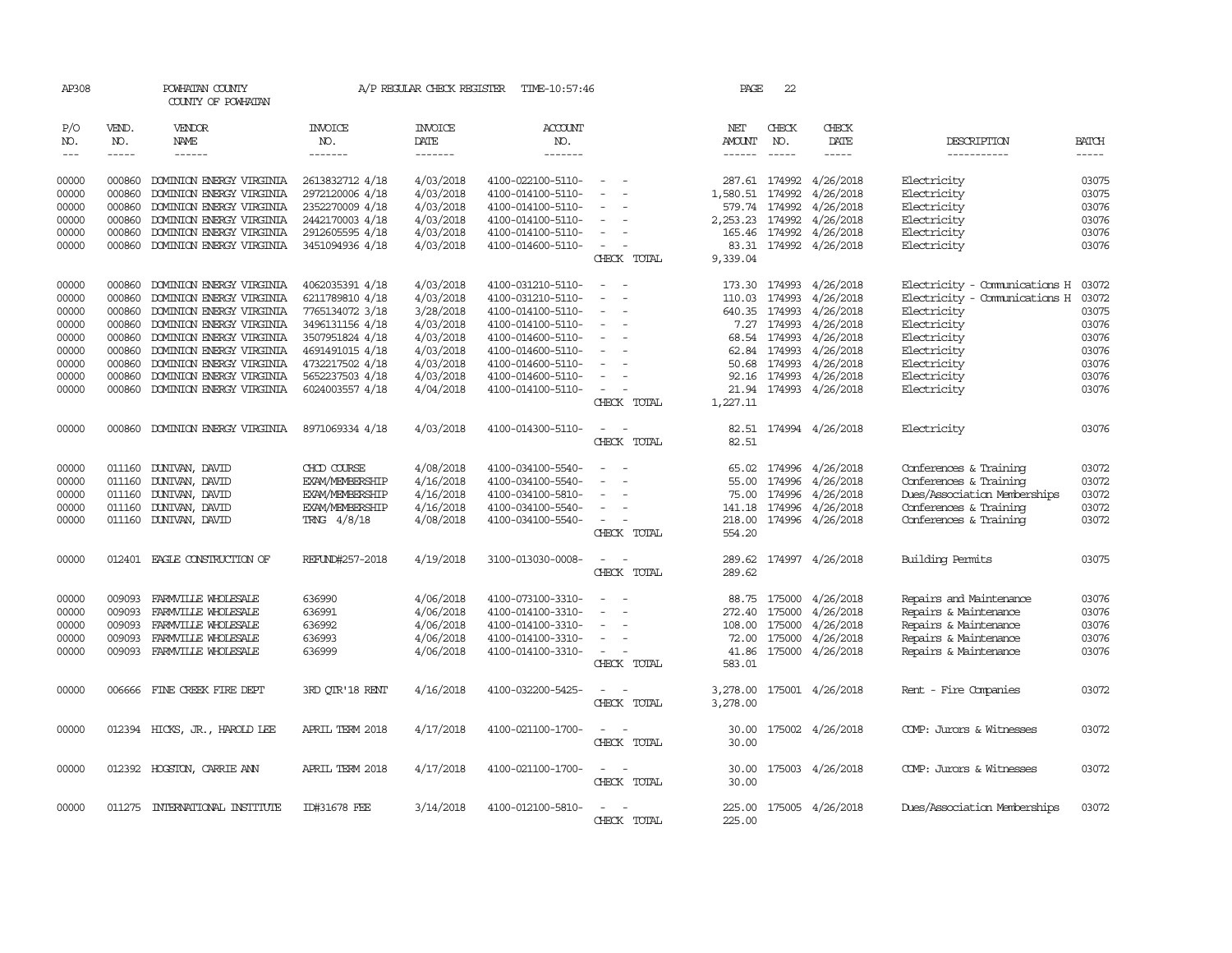| AP308          |                  | POWHATAN COUNTY<br>COUNTY OF POWHATAN                    |                                | A/P REGULAR CHECK REGISTER | TIME-10:57:46                          |                                         | PAGE                 | 23               |                                      |                                                      |                |
|----------------|------------------|----------------------------------------------------------|--------------------------------|----------------------------|----------------------------------------|-----------------------------------------|----------------------|------------------|--------------------------------------|------------------------------------------------------|----------------|
| P/O<br>NO.     | VEND.<br>NO.     | VENDOR<br>NAME                                           | <b>INVOICE</b><br>NO.          | <b>INVOICE</b><br>DATE     | <b>ACCOUNT</b><br>NO.                  |                                         | NET<br>AMOUNT        | CHECK<br>NO.     | CHECK<br>DATE                        | DESCRIPTION                                          | <b>BATCH</b>   |
| $\frac{1}{2}$  | $- - - - -$      | $- - - - - -$                                            | -------                        | -------                    | -------                                |                                         | $- - - - - -$        | $- - - - -$      | $- - - - -$                          | -----------                                          | -----          |
| 00000<br>00000 | 000120<br>000120 | <b>JAMES RIVER AIR</b><br><b>JAMES RIVER AIR</b>         | S91505<br>S91800               | 3/30/2018<br>3/30/2018     | 4100-014100-3308-<br>4100-014100-3308- |                                         | 686.00<br>580.89     | 175007<br>175007 | 4/26/2018<br>4/26/2018               | HVAC Service and Repairs<br>HVAC Service and Repairs | 03076<br>03076 |
| 00000          | 000120           | <b>JAMES RIVER AIR</b>                                   | S92359                         | 3/30/2018                  | 4100-014100-3308-                      |                                         | 533.96               | 175007           | 4/26/2018                            | HVAC Service and Repairs                             | 03076          |
| 00000          | 000120           | <b>JAMES RIVER AIR</b>                                   | S92504                         | 3/30/2018                  | 4100-014100-3308-                      | $\equiv$<br>CHECK TOTAL                 | 215.00<br>2,015.85   |                  | 175007 4/26/2018                     | HVAC Service and Repairs                             | 03076          |
| 00000          |                  | 012395 LAWSON, CAROL DICKERSON                           | APRIL TERM 2018                | 4/17/2018                  | 4100-021100-1700-                      | $\sim$<br>CHECK TOTAL                   | 30.00<br>30.00       |                  | 175008 4/26/2018                     | COMP: Jurors & Witnesses                             | 03072          |
| 00000          |                  | 009743 LEETE TIRE & AUTO CENTER,                         | 434366                         | 4/16/2018                  | 4100-032200-6009-                      | $\equiv$<br>$\sim$<br>CHECK TOTAL       | 3,352.05<br>3,352.05 |                  | 175009 4/26/2018                     | Auto Repairs and Parts                               | 03072          |
| 00000          |                  | 006672 MACON FIRE DEPARTMENT                             | 3RD QTR'18 RENT                | 4/16/2018                  | 4100-032200-5425-                      | $\overline{\phantom{a}}$<br>CHECK TOTAL | 2,492.00<br>2,492.00 |                  | 175010 4/26/2018                     | Rent - Fire Companies                                | 03072          |
| 00000<br>00000 | 012400<br>012400 | MANING, CHRISTOPHER<br>MANING, CHRISTOPHER               | DPOR EXAM FEE<br>HVAC EXAM FEE | 2/18/2018<br>3/07/2018     | 4100-014100-5540-<br>4100-014100-5540- |                                         | 130.00<br>100.00     |                  | 175011 4/26/2018<br>175011 4/26/2018 | Conferences & Training<br>Conferences & Training     | 03076<br>03076 |
|                |                  |                                                          |                                |                            |                                        | CHECK TOTAL                             | 230.00               |                  |                                      |                                                      |                |
| 00000          |                  | 009552 MANSFIELD OIL COMPANY                             | SOLCD-406958                   | 4/17/2018                  | 4100-032200-5120-                      | CHECK TOTAL                             | 230.62               |                  | 230.62 175012 4/26/2018              | Apparatus Fuel                                       | 03075          |
| 00000          |                  | 008885 MARTIN, PEGGY                                     | WALMART 3/18                   | 3/28/2018                  | 4100-073100-6001-                      | CHECK TOTAL                             | 10.28<br>10.28       |                  | 175013 4/26/2018                     | Office Supplies                                      | 03077          |
| 00000          |                  | 011840 MCI COMM SERVICE                                  | 8045985656 4/18                | 4/11/2018                  | 4100-031210-5240-                      | CHECK TOTAL                             | 84.39<br>84.39       |                  | 175014 4/26/2018                     | Long Distance                                        | 03076          |
| 00000          |                  | 010290 MCINTOSH, A. CHRISTIAN                            | TRADE LIC RENEW                | 3/19/2018                  | 4100-014100-5810-                      | $\equiv$<br>CHECK TOTAL                 | 60.00<br>60.00       |                  | 175015 4/26/2018                     | Dues/Association Memberships                         | 03076          |
| 00000          |                  | 006610 MO-JOHNS SANITATION                               | 108269                         | 4/04/2018                  | 4100-014600-3311-                      | $\sim$<br>$\sim$                        | 103.00               |                  | 175016 4/26/2018                     | Portable Bathrooms                                   | 03077          |
| 00000          | 006610           | MO-JOHNS SANITATION                                      | 108270                         | 4/04/2018                  | 4100-014600-3311-                      |                                         | 206.00               | 175016           | 4/26/2018                            | Portable Bathrooms                                   | 03077          |
| 00000          |                  | 006610 MO-JOHNS SANITATION                               | 108271                         | 4/04/2018                  | 4100-014600-3311-                      |                                         | 125.00               | 175016           | 4/26/2018                            | Portable Bathrooms                                   | 03077          |
| 00000          |                  | 006610 MO-JOHNS SANITATION                               | 108272                         | 4/04/2018                  | 4100-014600-3311-                      | $\overline{\phantom{a}}$                | 103.00               | 175016           | 4/26/2018                            | Portable Bathrooms                                   | 03077          |
| 00000          |                  | 006610 MO-JOHNS SANITATION                               | 108273                         | 4/04/2018                  | 4100-014600-3311-                      |                                         | 128.00               | 175016           | 4/26/2018                            | Portable Bathrooms                                   | 03077          |
| 00000          |                  | 006610 MO-JOHNS SANITATION                               | 108274                         | 4/04/2018                  | 4100-014600-3311-                      |                                         |                      | 99.68 175016     | 4/26/2018                            | Portable Bathrooms                                   | 03077          |
| 00000          |                  | 006610 MO-JOHNS SANITATION                               | 108275                         | 4/04/2018                  | 4100-014600-3311-                      |                                         | 103.00               | 175016           | 4/26/2018                            | Portable Bathrooms                                   | 03077          |
| 00000<br>00000 |                  | 006610 MO-JOHNS SANITATION                               | 108276<br>108277               | 4/04/2018                  | 4100-014600-3311-                      | $\overline{\phantom{a}}$<br>$\equiv$    | 103.00               | 175016<br>175016 | 4/26/2018<br>4/26/2018               | Portable Bathrooms<br>Portable Bathrooms             | 03077<br>03077 |
| 00000          |                  | 006610 MO-JOHNS SANITATION<br>006610 MO-JOHNS SANITATION | 108278                         | 4/04/2018<br>4/04/2018     | 4100-014600-3311-<br>4100-014600-3311- | $\overline{\phantom{a}}$                | 103.00               |                  | 175016 4/26/2018                     | Portable Bathrooms                                   | 03077          |
|                |                  |                                                          |                                |                            |                                        | CHECK TOTAL                             | 243.68<br>1,317.36   |                  |                                      |                                                      |                |
| 00000          |                  | 006610 MO-JOHNS SANITATION                               | 108279                         | 4/04/2018                  | 4100-014600-3311-                      |                                         | 103.00               |                  | 175017 4/26/2018                     | Portable Bathrooms                                   | 03077          |
| 00000          |                  | 006610 MO-JOHNS SANITATION                               | 108280                         | 4/04/2018                  | 4100-014600-3311-                      | $\sim$                                  | 103.00               |                  | 175017 4/26/2018                     | Portable Bathrooms                                   | 03077          |
| 00000          |                  | 006610 MO-JOHNS SANITATION                               | 108281                         | 4/04/2018                  | 4100-014600-3311-                      | $\overline{\phantom{a}}$<br>CHECK TOTAL | 76.42<br>282.42      |                  | 175017 4/26/2018                     | Portable Bathrooms                                   | 03077          |
| 00000          |                  | 000205 MUNICIPAL CODE CORP.                              | 00306369                       | 3/30/2018                  | 4100-011010-3002-                      |                                         |                      |                  | 153.62 175019 4/26/2018              | County Code                                          | 03072          |
| 00000          |                  | 000205 MUNICIPAL CODE CORP.                              | 00306371                       | 3/30/2018                  | 4100-011010-3002-                      | $\equiv$<br>$\overline{\phantom{a}}$    | 4,296.38             |                  | 175019 4/26/2018                     | County Code                                          | 03072          |
|                |                  |                                                          |                                |                            |                                        | CHECK TOTAL                             | 4,450.00             |                  |                                      |                                                      |                |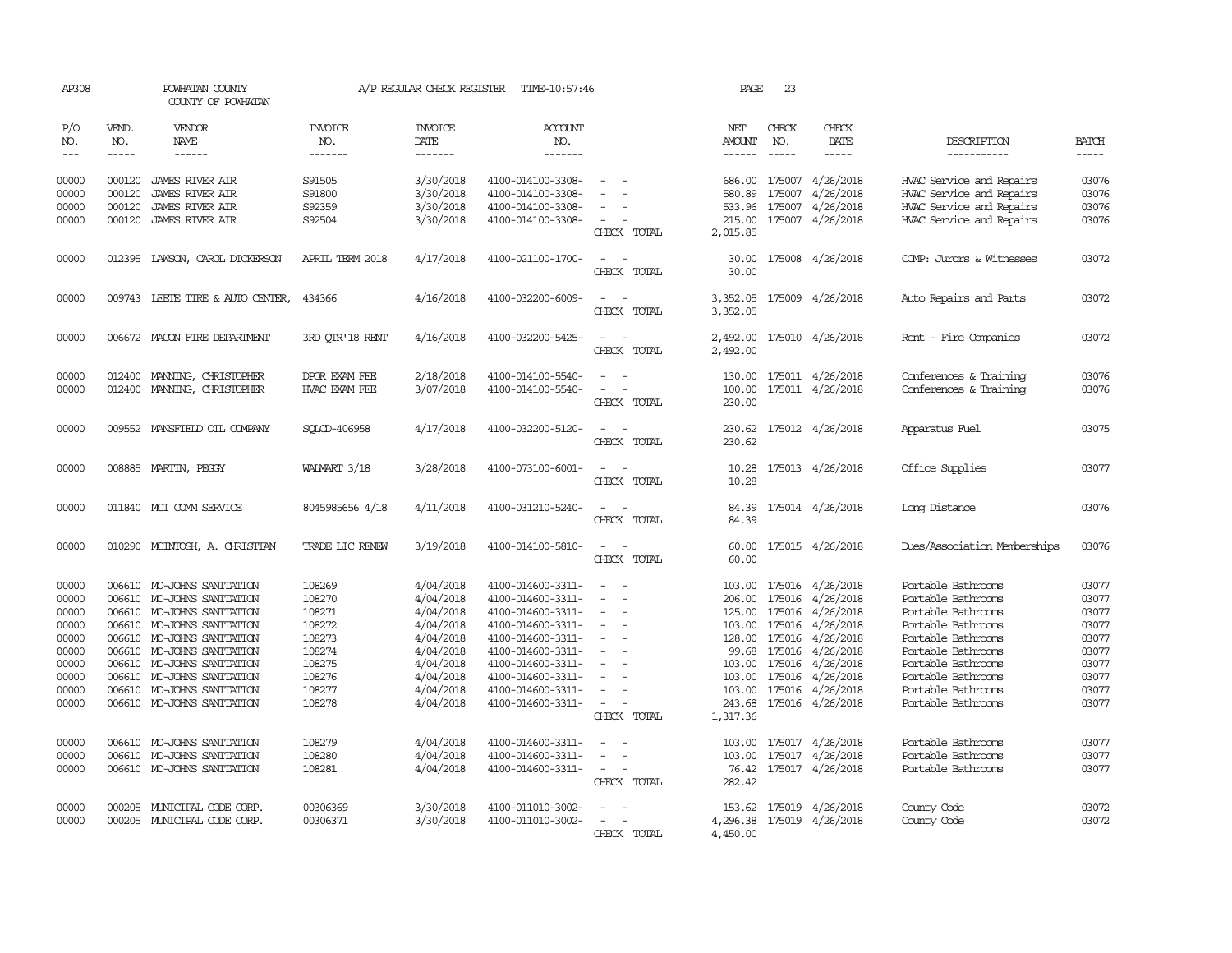| AP308                                                                                           |                                                          | POWHATAN COUNTY<br>COUNTY OF POWHATAN                                                                                                                                                                                                                                                                                                                  |                                                                                                                               | A/P REGULAR CHECK REGISTER                                                                                                                  | TIME-10:57:46                                                                                                                                                                                                                       |                                                                                                                 | PAGE                            | 24                                                                                                                                |                                                                                                                                                                  |                                                                                                                                                                                                                                                                 |                                                                                                 |
|-------------------------------------------------------------------------------------------------|----------------------------------------------------------|--------------------------------------------------------------------------------------------------------------------------------------------------------------------------------------------------------------------------------------------------------------------------------------------------------------------------------------------------------|-------------------------------------------------------------------------------------------------------------------------------|---------------------------------------------------------------------------------------------------------------------------------------------|-------------------------------------------------------------------------------------------------------------------------------------------------------------------------------------------------------------------------------------|-----------------------------------------------------------------------------------------------------------------|---------------------------------|-----------------------------------------------------------------------------------------------------------------------------------|------------------------------------------------------------------------------------------------------------------------------------------------------------------|-----------------------------------------------------------------------------------------------------------------------------------------------------------------------------------------------------------------------------------------------------------------|-------------------------------------------------------------------------------------------------|
| P/O<br>NO.<br>$---$                                                                             | VEND.<br>NO.<br>$- - - - -$                              | VENDOR<br>NAME<br>$- - - - - -$                                                                                                                                                                                                                                                                                                                        | <b>INVOICE</b><br>NO.<br>-------                                                                                              | <b>INVOICE</b><br>DATE<br>--------                                                                                                          | <b>ACCOUNT</b><br>NO.<br>-------                                                                                                                                                                                                    |                                                                                                                 | NET<br>AMOUNT<br>$- - - - - -$  | CHECK<br>NO.<br>$\frac{1}{2}$                                                                                                     | CHECK<br>DATE<br>$- - - - -$                                                                                                                                     | DESCRIPTION<br>-----------                                                                                                                                                                                                                                      | <b>BATCH</b><br>-----                                                                           |
| 00000                                                                                           |                                                          | 010646 MURRAY AUTOMOTTVE                                                                                                                                                                                                                                                                                                                               | 0024503                                                                                                                       | 4/17/2018                                                                                                                                   | 4100-032200-6009-                                                                                                                                                                                                                   | $\sim$<br>CHECK TOTAL                                                                                           | 1,027.67                        |                                                                                                                                   | 1,027.67 175020 4/26/2018                                                                                                                                        | Auto Repairs and Parts                                                                                                                                                                                                                                          | 03072                                                                                           |
| 00000                                                                                           |                                                          | 012349 NATIONAL RESEARCH CENTER,                                                                                                                                                                                                                                                                                                                       | 6752                                                                                                                          | 4/09/2018                                                                                                                                   | 4100-012220-3140-                                                                                                                                                                                                                   | CHECK TOTAL                                                                                                     | 8,550.00                        |                                                                                                                                   | 8,550.00 175021 4/26/2018                                                                                                                                        | Professional Services                                                                                                                                                                                                                                           | 03073                                                                                           |
| 00000                                                                                           |                                                          | 011595 NOLAN, THOMAS P.                                                                                                                                                                                                                                                                                                                                | PER DIEM                                                                                                                      | 4/20/2018                                                                                                                                   | 4100-031210-5540-                                                                                                                                                                                                                   | CHECK TOTAL                                                                                                     | 106.20<br>106.20                |                                                                                                                                   | 175022 4/26/2018                                                                                                                                                 | Conferences and Training                                                                                                                                                                                                                                        | 03073                                                                                           |
| 00000                                                                                           |                                                          | 001250 POWHATAN AUTO & TRACTOR                                                                                                                                                                                                                                                                                                                         | 491858                                                                                                                        | 3/29/2018                                                                                                                                   | 4100-014300-6014-                                                                                                                                                                                                                   | $\sim$ $\sim$<br>CHECK TOTAL                                                                                    | 49.64                           |                                                                                                                                   | 49.64 175024 4/26/2018                                                                                                                                           | Other Operating Supplies                                                                                                                                                                                                                                        | 03077                                                                                           |
| 00000                                                                                           |                                                          | 009612 POWHATAN COLLISION AND                                                                                                                                                                                                                                                                                                                          | 3212                                                                                                                          | 4/10/2018                                                                                                                                   | 4100-032210-3310-                                                                                                                                                                                                                   | CHECK TOTAL                                                                                                     | 50.00<br>50.00                  |                                                                                                                                   | 175025 4/26/2018                                                                                                                                                 | Repairs & Maintenance                                                                                                                                                                                                                                           | 03077                                                                                           |
| 00000                                                                                           | 006928                                                   | POWHATAN COUNTY DEPT. OF                                                                                                                                                                                                                                                                                                                               | LYNCHBURG CONF                                                                                                                | 4/13/2018                                                                                                                                   | 4100-053910-5643-                                                                                                                                                                                                                   | CHECK TOTAL                                                                                                     | 624.89<br>624.89                |                                                                                                                                   | 175026 4/26/2018                                                                                                                                                 | PCCAA Services - Federal CSBG                                                                                                                                                                                                                                   | 03076                                                                                           |
| 00000<br>00000                                                                                  | 005050<br>005050                                         | POWHATAN LOCK SERVICES<br>POWHATAN LOCK SERVICES                                                                                                                                                                                                                                                                                                       | 1458C<br>1462C                                                                                                                | 4/03/2018<br>4/06/2018                                                                                                                      | 4100-014100-3310-<br>4100-014100-3310-                                                                                                                                                                                              | $\sim$<br>CHECK TOTAL                                                                                           | 49.05<br>134.00<br>183.05       | 175027                                                                                                                            | 175027 4/26/2018<br>4/26/2018                                                                                                                                    | Repairs & Maintenance<br>Repairs & Maintenance                                                                                                                                                                                                                  | 03077<br>03077                                                                                  |
| 00000                                                                                           | 006765                                                   | POWHATAN VOLUNTEER RESCUE                                                                                                                                                                                                                                                                                                                              | 3RD OTR'18 RENT                                                                                                               | 4/16/2018                                                                                                                                   | 4100-032200-5425-                                                                                                                                                                                                                   | $\overline{\phantom{a}}$<br>CHECK TOTAL                                                                         | 4,300.50<br>4,300.50            |                                                                                                                                   | 175028 4/26/2018                                                                                                                                                 | Rent - Fire Companies                                                                                                                                                                                                                                           | 03072                                                                                           |
| 00000                                                                                           |                                                          | 006523 PURCHASE POWER                                                                                                                                                                                                                                                                                                                                  | 0856-1578 4/18                                                                                                                | 4/17/2018                                                                                                                                   | 4100-021600-5210-                                                                                                                                                                                                                   | CHECK TOTAL                                                                                                     | 463.77                          |                                                                                                                                   | 463.77 175029 4/26/2018                                                                                                                                          | Postage                                                                                                                                                                                                                                                         | 03077                                                                                           |
| 00000<br>00000<br>00000<br>00000<br>00000<br>00000<br>00000<br>00000<br>00000<br>00000<br>00000 | 000620<br>000620<br>000620<br>000620<br>000620<br>007942 | 000620 R. C. GOODWYN & SONS, INC<br>000620 R. C. GOODWYN & SONS, INC<br>R. C. GOODWYN & SONS, INC<br>R. C. GOODWYN & SONS, INC<br>R. C. GOODWYN & SONS, INC<br>R. C. GOODWYN & SONS, INC<br>000620 R. C. GOODWYN & SONS, INC<br>R. C. GOODWIN & SONS, INC<br>000620 R. C. GOODWYN & SONS, INC<br>000620 R. C. GOODWYN & SONS, INC<br>RICHMOND SUBURBAN | 0807537<br>0807555<br>0807555<br>0807639<br>0807647<br>0807791<br>0807970<br>0808293<br>0808380<br>0809044<br>I00007167450314 | 4/02/2018<br>4/02/2018<br>4/02/2018<br>4/02/2018<br>4/02/2018<br>4/03/2018<br>4/04/2018<br>4/06/2018<br>4/06/2018<br>4/12/2018<br>3/14/2018 | 4100-014500-3190-<br>4100-014500-6004-<br>4100-014500-3190-<br>4100-014100-3310-<br>4100-014500-3190-<br>4100-014100-3310-<br>4100-014100-3310-<br>4100-014100-3310-<br>4100-014600-3310-<br>4100-014100-3310-<br>4100-011010-3600- | $\equiv$<br>$\overline{\phantom{a}}$<br>$\overline{\phantom{a}}$<br>$\equiv$<br>$\sim$<br>CHECK TOTAL<br>$\sim$ | 30.09<br>6.75<br>9.36<br>425.58 | 32.97 175030<br>175030<br>32.97 175030<br>46.44 175030<br>175030<br>29.47 175030<br>16.64 175030<br>19.96 175030<br>200.93 175030 | 175030 4/26/2018<br>4/26/2018<br>4/26/2018<br>4/26/2018<br>4/26/2018<br>4/26/2018<br>4/26/2018<br>4/26/2018<br>4/26/2018<br>4/26/2018<br>292.50 175031 4/26/2018 | Grounds Maintenance<br>Tools and Equipment<br>Grounds Maintenance<br>Repairs & Maintenance<br>Grounds Maintenance<br>Repairs & Maintenance<br>Repairs & Maintenance<br>Repairs & Maintenance<br>Repairs and Maintenance<br>Repairs & Maintenance<br>Advertising | 03077<br>03077<br>03077<br>03077<br>03077<br>03077<br>03077<br>03077<br>03077<br>03077<br>03073 |
| 00000<br>00000<br>00000<br>00000                                                                | 007942<br>007942<br>007942                               | RICHMOND SUBURBAN<br>RICHMOND SUBURBAN<br>RICHMOND SUBURBAN<br>007942 RICHMOND SUBURBAN                                                                                                                                                                                                                                                                | I00007167450321<br>I00007209090321<br>I00007209090328<br>I00007236940328                                                      | 3/21/2018<br>3/21/2018<br>3/28/2018<br>3/28/2018                                                                                            | 4100-011010-3600-<br>4100-081100-3600-<br>4100-081100-3600-<br>4100-081100-3600-                                                                                                                                                    | $\equiv$<br>$\equiv$<br>$\overline{\phantom{a}}$<br>CHECK TOTAL                                                 | 292.50<br>146.25<br>1,023.75    | 175031                                                                                                                            | 4/26/2018<br>146.25 175031 4/26/2018<br>146.25 175031 4/26/2018<br>175031 4/26/2018                                                                              | Advertising<br>Advertising<br>Advertising<br>Advertising                                                                                                                                                                                                        | 03073<br>03073<br>03073<br>03073                                                                |
| 00000                                                                                           |                                                          | 007882 ROSS, ANDREA S.                                                                                                                                                                                                                                                                                                                                 | VA/CDP CLASS                                                                                                                  | 4/10/2018                                                                                                                                   | 4100-012310-5510-                                                                                                                                                                                                                   | CHECK TOTAL                                                                                                     | 130.15                          |                                                                                                                                   | 130.15 175032 4/26/2018                                                                                                                                          | Travel/Mileage/Parking/Tolls                                                                                                                                                                                                                                    | 03073                                                                                           |
| 00000                                                                                           |                                                          | 012393 SABATINI, LYNNE B.                                                                                                                                                                                                                                                                                                                              | APRIL TERM 2018                                                                                                               | 4/17/2018                                                                                                                                   | 4100-021100-1700-                                                                                                                                                                                                                   | $\sim$<br><b>CHECK</b><br>TOTAL.                                                                                | 30.00                           |                                                                                                                                   | 30.00 175033 4/26/2018                                                                                                                                           | COMP: Jurors & Witnesses                                                                                                                                                                                                                                        | 03072                                                                                           |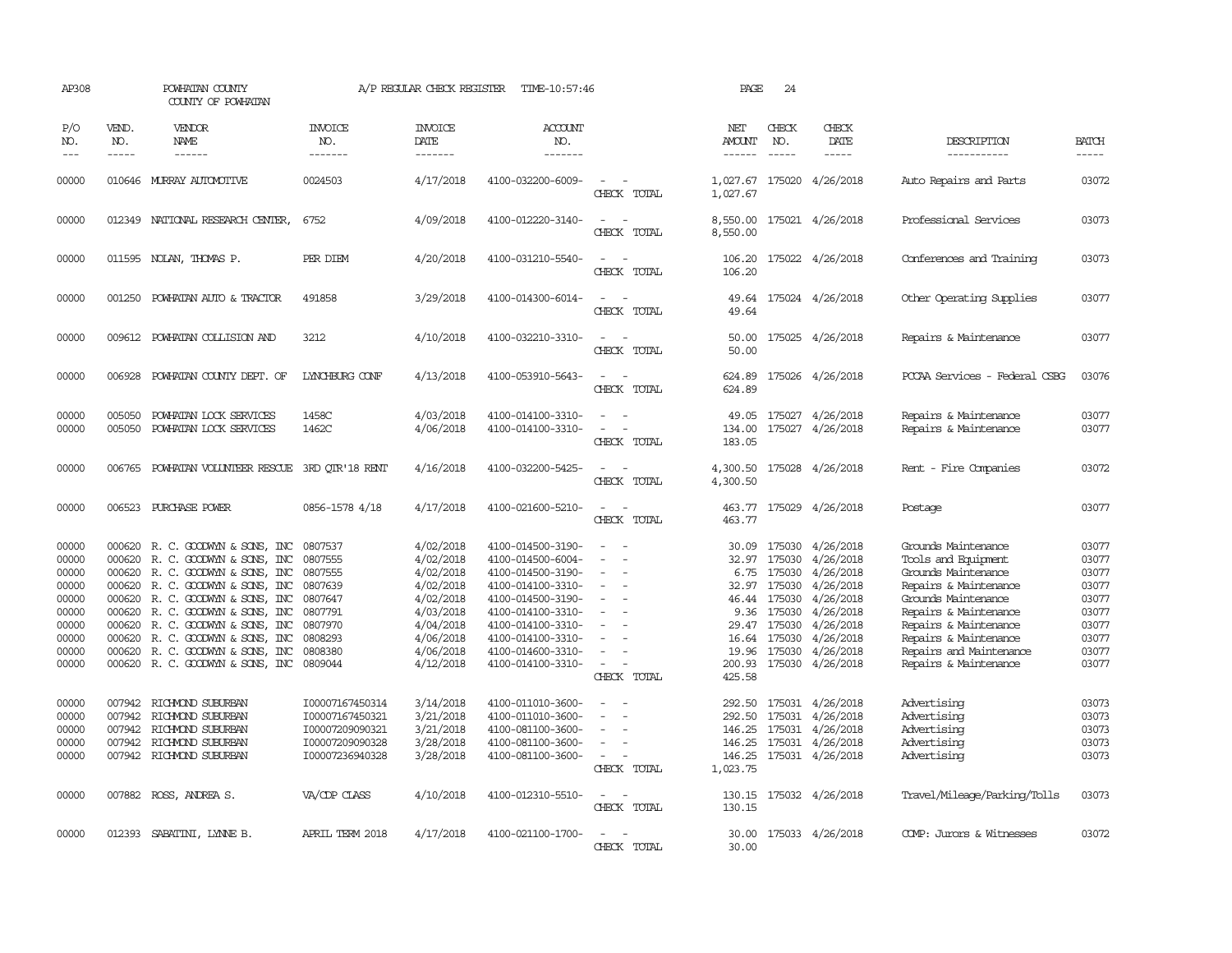| AP308                                                                                  |                                                                              | POWHATAN COUNTY<br>COUNTY OF POWHATAN                                                                                                                                                                                       |                                                                                                                                          | A/P REGULAR CHECK REGISTER                                                                                                     | TIME-10:57:46                                                                                                                                                                                                  |                                                                                                                                                                                  | PAGE                                                | 25                          |                                                                                                                                                                                                                                                     |                                                                                                                                                                                    |                                                                                        |
|----------------------------------------------------------------------------------------|------------------------------------------------------------------------------|-----------------------------------------------------------------------------------------------------------------------------------------------------------------------------------------------------------------------------|------------------------------------------------------------------------------------------------------------------------------------------|--------------------------------------------------------------------------------------------------------------------------------|----------------------------------------------------------------------------------------------------------------------------------------------------------------------------------------------------------------|----------------------------------------------------------------------------------------------------------------------------------------------------------------------------------|-----------------------------------------------------|-----------------------------|-----------------------------------------------------------------------------------------------------------------------------------------------------------------------------------------------------------------------------------------------------|------------------------------------------------------------------------------------------------------------------------------------------------------------------------------------|----------------------------------------------------------------------------------------|
| P/O<br>NO.                                                                             | VEND.<br>NO.<br>-----                                                        | VENDOR<br>NAME                                                                                                                                                                                                              | <b>INVOICE</b><br>NO.<br>-------                                                                                                         | <b>INVOICE</b><br>DATE<br>-------                                                                                              | <b>ACCOUNT</b><br>NO.<br>-------                                                                                                                                                                               |                                                                                                                                                                                  | NET<br><b>AMOUNT</b>                                | CHECK<br>NO.<br>$- - - - -$ | CHECK<br>DATE<br>$- - - - -$                                                                                                                                                                                                                        | DESCRIPTION<br>-----------                                                                                                                                                         | <b>BATCH</b><br>-----                                                                  |
| 00000                                                                                  |                                                                              | 007690 SAMUEL, DAVID                                                                                                                                                                                                        | CONF MAY 9                                                                                                                               | 4/23/2018                                                                                                                      | 4100-031210-5540-                                                                                                                                                                                              | $\sim$<br>CHECK TOTAL                                                                                                                                                            | 106.50<br>106.50                                    |                             | 175034 4/26/2018                                                                                                                                                                                                                                    | Conferences and Training                                                                                                                                                           | 03077                                                                                  |
| 00000                                                                                  |                                                                              | 011800 SCHARDEIN, BRET                                                                                                                                                                                                      | MTGS 1/18-3/18                                                                                                                           | 3/27/2018                                                                                                                      | 4100-081500-5510-                                                                                                                                                                                              | $\sim$<br>CHECK TOTAL                                                                                                                                                            | 312.56                                              |                             | 312.56 175035 4/26/2018                                                                                                                                                                                                                             | Travel/Mileage/Parking/Tolls                                                                                                                                                       | 03073                                                                                  |
| 00000                                                                                  |                                                                              | 006921 SEA-CLEAR AQUARIUM                                                                                                                                                                                                   | 5470                                                                                                                                     | 4/15/2018                                                                                                                      | 4100-073100-3320-                                                                                                                                                                                              | $\sim$<br>CHECK TOTAL                                                                                                                                                            | 80.00                                               |                             | 80.00 175036 4/26/2018                                                                                                                                                                                                                              | Maintenance & Service Contract                                                                                                                                                     | 03077                                                                                  |
| 00000                                                                                  |                                                                              | 012397 SNELLINGS, DEBORAH GALE                                                                                                                                                                                              | APRIL TERM 2018                                                                                                                          | 4/17/2018                                                                                                                      | 4100-021100-1700-                                                                                                                                                                                              | $\sim$<br>CHECK TOTAL                                                                                                                                                            | 30.00                                               |                             | 30.00 175037 4/26/2018                                                                                                                                                                                                                              | COMP: Jurors & Witnesses                                                                                                                                                           | 03072                                                                                  |
| 00000<br>00000                                                                         | 006594<br>006594                                                             | SOUTHSIDE ELECTRIC COOP<br>SOUTHSIDE ELECTRIC COOP                                                                                                                                                                          | WATSON87953001<br>63504001 4/18                                                                                                          | 3/20/2018<br>4/12/2018                                                                                                         | 4100-053910-5642-<br>4100-073100-5110-                                                                                                                                                                         | $\sim$<br>$\overline{\phantom{a}}$<br>CHECK TOTAL                                                                                                                                | 3,140.22<br>3,406.77                                |                             | 266.55 175039 4/26/2018<br>175039 4/26/2018                                                                                                                                                                                                         | PCCAA Services - TANF<br>Electricity                                                                                                                                               | 03076<br>03077                                                                         |
| 00000<br>00000                                                                         | 001940<br>001940                                                             | STANDBY SYSTEMS, INC.<br>STANDBY SYSTEMS, INC.                                                                                                                                                                              | 03180678<br>03180679                                                                                                                     | 3/30/2018<br>3/30/2018                                                                                                         | 4100-032210-3310-<br>4100-014100-3310-                                                                                                                                                                         | $\sim$<br>CHECK TOTAL                                                                                                                                                            | 727.99<br>1,160.17                                  |                             | 432.18 175042 4/26/2018<br>175042 4/26/2018                                                                                                                                                                                                         | Repairs & Maintenance<br>Repairs & Maintenance                                                                                                                                     | 03077<br>03077                                                                         |
| 00000                                                                                  |                                                                              | 007384 STANLEY ACCESS TECH                                                                                                                                                                                                  | 905241727                                                                                                                                | 4/11/2018                                                                                                                      | 4100-014100-3320-                                                                                                                                                                                              | $\sim$<br>CHECK TOTAL                                                                                                                                                            | 1,938.88                                            |                             | 1,938.88 175043 4/26/2018                                                                                                                                                                                                                           | Maintenance & Service Contract                                                                                                                                                     | 03077                                                                                  |
| 00000<br>00000<br>00000<br>00000<br>00000<br>00000<br>00000<br>00000<br>00000          | 008578<br>008578<br>008578<br>008578<br>008578<br>008578<br>008578<br>008578 | 008578 STAPLES BUSINESS AD-<br>STAPLES BUSINESS AD-<br>STAPLES BUSINESS AD-<br>STAPLES BUSINESS AD-<br>STAPLES BUSINESS AD-<br>STAPLES BUSINESS AD-<br>STAPLES BUSINESS AD-<br>STAPLES BUSINESS AD-<br>STAPLES BUSINESS AD- | 3372961621<br>3373079918<br>3373192606<br>3373192607<br>3374318174<br>3374318174<br>3373079919<br>3373968121<br>3373892384               | 3/27/2018<br>3/29/2018<br>3/30/2018<br>3/30/2018<br>4/07/2018<br>4/07/2018<br>3/29/2018<br>4/05/2018<br>4/04/2018              | 4100-034100-6001-<br>4100-081100-6001-<br>4100-012100-6001-<br>4100-034100-6001-<br>4100-081500-6001-<br>4100-012100-6001-<br>4100-083500-6001-<br>4100-083500-6001-<br>4100-014400-6001-                      | $\sim$<br>$\overline{\phantom{a}}$<br>$\overline{\phantom{a}}$<br>$\overline{\phantom{a}}$<br>$\sim$<br>$\overline{\phantom{a}}$<br>$\overline{\phantom{a}}$<br>CHECK TOTAL      | 34.79<br>8.53<br>26.76<br>28.29<br>119.99<br>358.56 |                             | 19.81 175044 4/26/2018<br>175044 4/26/2018<br>35.84 175044 4/26/2018<br>44.36 175044 4/26/2018<br>175044 4/26/2018<br>175044 4/26/2018<br>175044 4/26/2018<br>40.19 175044 4/26/2018<br>175044 4/26/2018                                            | Office Supplies<br>Office Supplies<br>Office Supplies<br>Office Supplies<br>Office Supplies<br>Office Supplies<br>Office Supplies<br>Office Supplies<br>Stationery/Office Supplies | 03073<br>03073<br>03073<br>03073<br>03073<br>03073<br>03075<br>03075<br>03077          |
| 00000                                                                                  | 009357                                                                       | SYDNOR, ALLEN MICHAEL                                                                                                                                                                                                       | 3/10;4/2;4/21                                                                                                                            | 4/21/2018                                                                                                                      | 4100-032200-5815-                                                                                                                                                                                              | $\sim$<br>CHECK TOTAL                                                                                                                                                            | 320.00<br>320.00                                    |                             | 175045 4/26/2018                                                                                                                                                                                                                                    | Training/Seminars                                                                                                                                                                  | 03075                                                                                  |
| 00000                                                                                  | 011729 VACAP                                                                 |                                                                                                                                                                                                                             | 6/17 WKSHP RENE                                                                                                                          | 4/18/2018                                                                                                                      | 4100-053910-5643-                                                                                                                                                                                              | $\overline{\phantom{a}}$<br>CHECK TOTAL                                                                                                                                          | 200.00<br>200.00                                    |                             | 175046 4/26/2018                                                                                                                                                                                                                                    | PCCAA Services - Federal CSBG                                                                                                                                                      | 03076                                                                                  |
| 00000<br>00000<br>00000<br>00000<br>00000<br>00000<br>00000<br>00000<br>00000<br>00000 | 008126<br>008126<br>008126                                                   | 008126 VERIZON<br>VERIZON<br>008126 VERIZON<br>008126 VERIZON<br>008126 VERIZON<br>VERIZON<br>VERIZON<br>008126 VERIZON<br>008126 VERIZON<br>008126 VERIZON                                                                 | 9804530250<br>9804530250<br>9804530250<br>9804530250<br>9804530250<br>9804530250<br>9804530250<br>9804530250<br>9804530250<br>9804530250 | 4/01/2018<br>4/01/2018<br>4/01/2018<br>4/01/2018<br>4/01/2018<br>4/01/2018<br>4/01/2018<br>4/01/2018<br>4/01/2018<br>4/01/2018 | 4100-012100-5250-<br>4100-012510-5270-<br>4100-014100-5250-<br>4100-031210-5250-<br>4100-032200-5250-<br>4100-031200-5250-<br>4100-033300-5250-<br>4100-034100-5250-<br>4100-035500-5250-<br>4100-071110-5250- | $\equiv$<br>$\overline{\phantom{a}}$<br>$\overline{a}$<br>$\overline{\phantom{a}}$<br>$\overline{\phantom{a}}$<br>$\overline{\phantom{a}}$<br>$\sim$<br>$\overline{\phantom{a}}$ | 496.02<br>1,042.66<br>16.00                         |                             | 99.80 175047 4/26/2018<br>175047 4/26/2018<br>498.86 175047 4/26/2018<br>259.81 175047 4/26/2018<br>855.56 175047 4/26/2018<br>175047 4/26/2018<br>175047 4/26/2018<br>149.94 175047 4/26/2018<br>209.94 175047 4/26/2018<br>35.20 175047 4/26/2018 | Cell Phones<br>Network Service Connection<br>Cell Phones<br>CELL PHONES<br>Cell Phones<br>Cell Phones<br>Cell Phones<br>Cell Phones<br>Cell Phones<br>Cell Phones                  | 03073<br>03073<br>03073<br>03073<br>03073<br>03073<br>03073<br>03073<br>03073<br>03073 |
| 00000                                                                                  |                                                                              | 008126 VERIZON                                                                                                                                                                                                              | 9804530250                                                                                                                               | 4/01/2018                                                                                                                      | 4100-073100-5250-                                                                                                                                                                                              | $\sim$                                                                                                                                                                           |                                                     |                             | 70.40 175047 4/26/2018                                                                                                                                                                                                                              | Cell Phones                                                                                                                                                                        | 03073                                                                                  |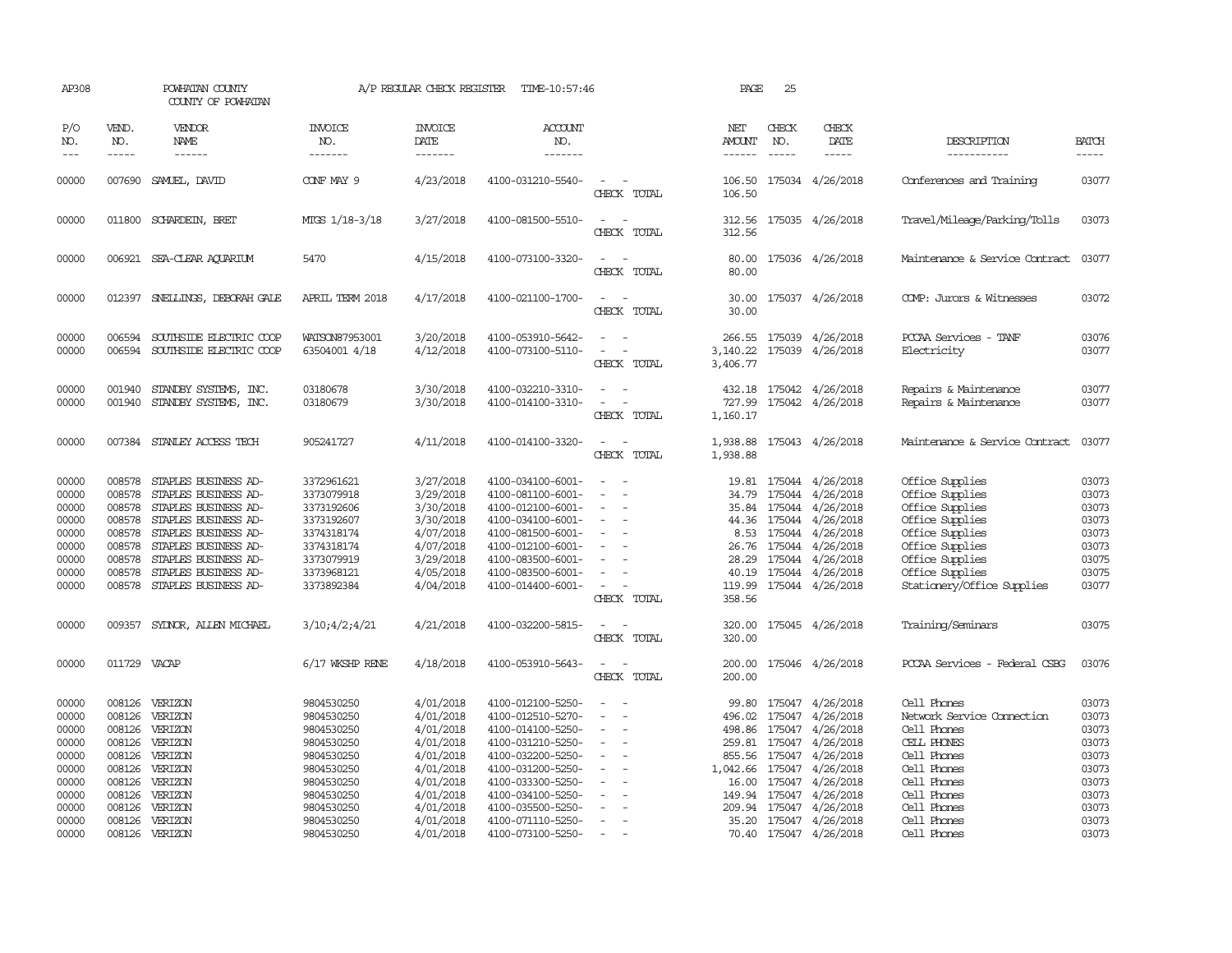| AP308                            |                                      | POWHATAN COUNTY<br>COUNTY OF POWHATAN                |                                                      | A/P REGULAR CHECK REGISTER                       | TIME-10:57:46                                                                   |                                                                                                                                     | PAGE                                         | 26                            |                                                                |                                                                             |                                  |
|----------------------------------|--------------------------------------|------------------------------------------------------|------------------------------------------------------|--------------------------------------------------|---------------------------------------------------------------------------------|-------------------------------------------------------------------------------------------------------------------------------------|----------------------------------------------|-------------------------------|----------------------------------------------------------------|-----------------------------------------------------------------------------|----------------------------------|
| P/O<br>NO.                       | VEND.<br>NO.<br>-----                | <b>VENDOR</b><br>NAME<br>------                      | INVOICE<br>NO.<br>-------                            | INVOICE<br>DATE<br>-------                       | ACCOUNT<br>NO.<br>-------                                                       |                                                                                                                                     | NET<br><b>AMOUNT</b><br>------               | CHECK<br>NO.<br>$\frac{1}{2}$ | CHECK<br>DATE<br>-----                                         | DESCRIPTION<br>-----------                                                  | <b>BATCH</b><br>-----            |
| 00000<br>00000<br>00000<br>00000 | 008126<br>008126<br>008126<br>008126 | VERIZON<br>VERIZON<br><b>VERTZON</b><br>VERIZON      | 9804530250<br>9804833341<br>9804833341<br>9804833341 | 4/01/2018<br>4/06/2018<br>4/06/2018<br>4/06/2018 | 4100-081100-5250-<br>100-000100-0006-<br>4100-012510-5260-<br>4100-035500-5260- | $\overline{\phantom{0}}$<br>$\sim$ $-$<br>$\overline{\phantom{a}}$<br>CHECK TOTAL                                                   | 40.01<br>68.54<br>40.01<br>40.01<br>3,922.76 | 175047<br>175047              | 4/26/2018<br>4/26/2018<br>175047 4/26/2018<br>175047 4/26/2018 | Cell Phones<br>Due from Other Agencies<br>Internet Usage<br><b>Internet</b> | 03073<br>03077<br>03077<br>03077 |
| 00000                            | 008710                               | VIRGINIA BUSINESS SYSTEMS                            | 22385775                                             | 3/27/2018                                        | 4100-012100-3320-                                                               | $\frac{1}{2} \left( \frac{1}{2} \right) \left( \frac{1}{2} \right) = \frac{1}{2} \left( \frac{1}{2} \right)$<br>CHECK TOTAL         | 155.25<br>155.25                             |                               | 175048 4/26/2018                                               | Maintenance & Service Contract                                              | 03073                            |
| 00000                            | 008795                               | VIRGINIA COMUNITY                                    | 1133 4THOTRDUES                                      | 4/18/2018                                        | 4100-053910-5643-                                                               | CHECK TOTAL                                                                                                                         | 668.00<br>668.00                             |                               | 175049 4/26/2018                                               | PCCAA Services - Federal CSBG                                               | 03076                            |
| 00000<br>00000                   | 007368<br>007368                     | WARNER, PHIL<br>WARNER, PHIL                         | PER DIEM 2/18<br>PER DIEM 4/18                       | 2/24/2018<br>4/25/2018                           | 4100-032200-5540-<br>4100-032200-5540-                                          | CHECK TOTAL                                                                                                                         | 69.00<br>243.00<br>312.00                    |                               | 175051 4/26/2018<br>175051 4/26/2018                           | Travel - Convention & Educatio<br>Travel - Convention & Educatio            | 03073<br>03073                   |
| 00000                            | 001680                               | WASTE MANAGEMENT OF                                  | 3266151-2424-4                                       | 4/03/2018                                        | 4100-014300-3175-                                                               | CHECK TOTAL                                                                                                                         | 296.06<br>296.06                             |                               | 175052 4/26/2018                                               | Waste Disposal                                                              | 03077                            |
| 00000<br>00000                   |                                      | 011774 WHITEHEAD, CALVIN<br>011774 WHITEHEAD, CALVIN | VEH DETAIL 4/18<br>VEH DETAIL 4/18                   | 4/12/2018<br>4/12/2018                           | 4100-034100-3320-<br>4100-081100-3320-                                          | $ -$<br>$\frac{1}{2} \left( \frac{1}{2} \right) \left( \frac{1}{2} \right) = \frac{1}{2} \left( \frac{1}{2} \right)$<br>CHECK TOTAL | 75.00<br>75.00<br>150.00                     | 175053<br>175053              | 4/26/2018<br>4/26/2018                                         | Maintenance & Service Contract<br>Maintenance & Service Contract            | 03073<br>03073                   |
| 00000                            | 012396                               | ZIRKEL, HOLLY SUZANNE                                | APRIL TERM 2018                                      | 4/17/2018                                        | 4100-021100-1700-                                                               | CHECK<br>TOTAL                                                                                                                      | 30.00<br>30.00                               |                               | 175055 4/26/2018                                               | COMP: Jurors & Witnesses                                                    | 03072                            |
|                                  |                                      |                                                      |                                                      |                                                  |                                                                                 |                                                                                                                                     |                                              |                               |                                                                |                                                                             |                                  |

CHECK TYPE TOTAL 524,810.86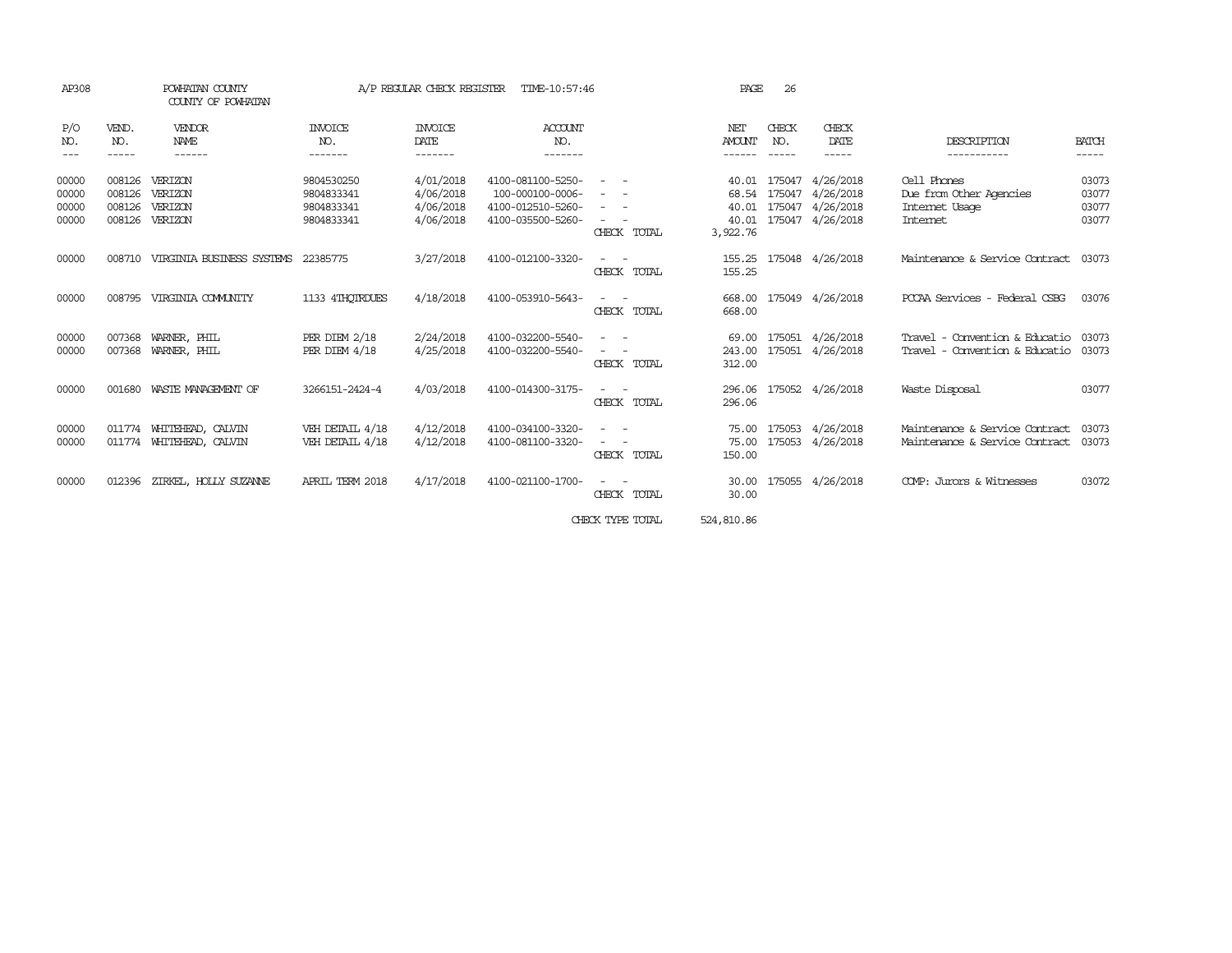| AP308                                                                    | POWHATAN COUNTY<br>COUNTY OF POWHATAN                                                                |                                            |                                                  | A/P VOID CHECK REGISTER TIME-10:57:46                                                                                                           | 27<br>PAGE                                                                                                         |                                                                                                  |                                  |
|--------------------------------------------------------------------------|------------------------------------------------------------------------------------------------------|--------------------------------------------|--------------------------------------------------|-------------------------------------------------------------------------------------------------------------------------------------------------|--------------------------------------------------------------------------------------------------------------------|--------------------------------------------------------------------------------------------------|----------------------------------|
| P/O<br>VEND.<br>NO.<br>NO.                                               | <b>VENDOR</b><br>NAME<br>------                                                                      | INVOICE<br>NO.<br>-------                  | <b>INVOICE</b><br>DATE<br>-------                | ACCOUNT<br>NO.<br>-------                                                                                                                       | CHECK<br>CHECK<br>NET<br>AMOUNT<br>DATE<br>NO.<br>-----                                                            | DESCRIPTION<br>----------                                                                        | BATCH<br>-----                   |
| 00000<br>005050<br>00000<br>005050<br>00000<br>005050<br>00000<br>005050 | POWHATAN LOCK SERVICES<br>POWHATAN LOCK SERVICES<br>POWHATAN LOCK SERVICES<br>POWHATAN LOCK SERVICES | 1458<br>4/18<br>1462<br>1462 4/18<br>1462A | 4/03/2018<br>4/06/2018<br>4/06/2018<br>4/06/2018 | 4100-014100-3310- - -<br>4100-014100-3310- - -<br>4100-014100-3310-<br>$\sim$ $\sim$<br>4100-014100-3310-<br>$\sim$ $ \sim$ $ -$<br>CHECK TOTAL | 49.05-174903 4/19/2018<br>134.00-174903 4/19/2018<br>134.00-174903 4/19/2018<br>134.00-174903 4/19/2018<br>451.05- | Repairs & Maintenance<br>Repairs & Maintenance<br>Repairs & Maintenance<br>Repairs & Maintenance | 00426<br>00426<br>00426<br>00426 |
|                                                                          |                                                                                                      |                                            |                                                  | CHECK TYPE TOTAL                                                                                                                                | 451.05-                                                                                                            |                                                                                                  |                                  |
|                                                                          |                                                                                                      |                                            |                                                  | FINAL TOTAL                                                                                                                                     | 524, 359.81                                                                                                        |                                                                                                  |                                  |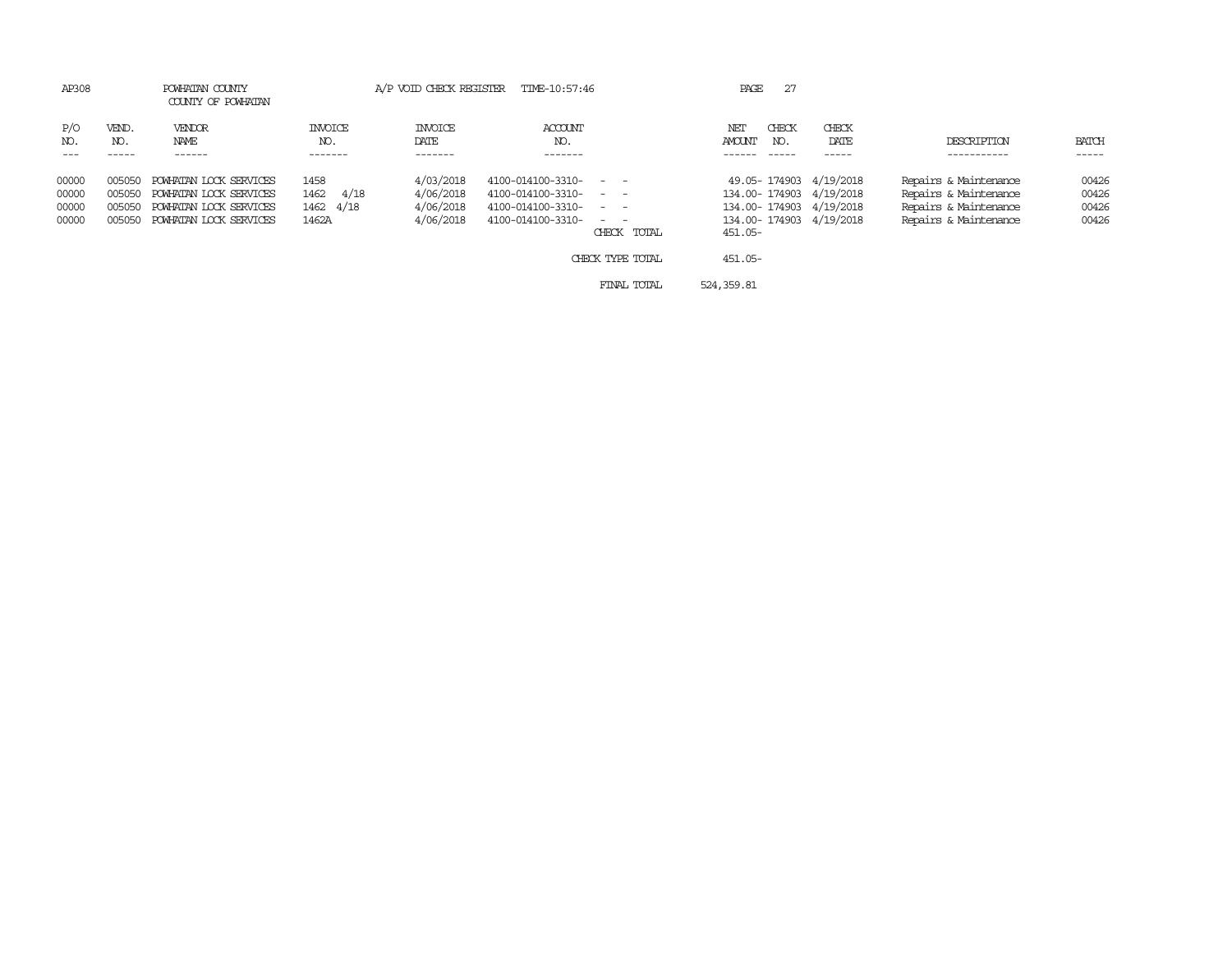| AP308                                                       |                                                                    | POWHATAN COUNTY<br>COUNTY OF POWHATAN                                                                                                                                                                                                                               |                                    | A/P REGULAR CHECK REGISTER                                                              | TIME-10:58:49                                                                                                                                   |                                                                                                                                          | PAGE                                                                    | 1                             |                                                                                                                                                                                        |                                                                                                                                                                                                                                     |                                                             |
|-------------------------------------------------------------|--------------------------------------------------------------------|---------------------------------------------------------------------------------------------------------------------------------------------------------------------------------------------------------------------------------------------------------------------|------------------------------------|-----------------------------------------------------------------------------------------|-------------------------------------------------------------------------------------------------------------------------------------------------|------------------------------------------------------------------------------------------------------------------------------------------|-------------------------------------------------------------------------|-------------------------------|----------------------------------------------------------------------------------------------------------------------------------------------------------------------------------------|-------------------------------------------------------------------------------------------------------------------------------------------------------------------------------------------------------------------------------------|-------------------------------------------------------------|
| P/O<br>NO.<br>$\frac{1}{2}$                                 | VEND.<br>NO.<br>$\frac{1}{2}$                                      | <b>VENDOR</b><br><b>NAME</b><br>$- - - - - -$                                                                                                                                                                                                                       | <b>INVOICE</b><br>NO.<br>-------   | <b>INVOICE</b><br>DATE<br>-------                                                       | <b>ACCOUNT</b><br>NO.<br>-------                                                                                                                |                                                                                                                                          | NET<br>AMOUNT<br>$- - - - - -$                                          | CHECK<br>NO.<br>$\frac{1}{2}$ | CHECK<br>DATE                                                                                                                                                                          | DESCRIPTION<br>-----------                                                                                                                                                                                                          | <b>BATCH</b><br>-----                                       |
| 00000                                                       |                                                                    | 008579 POWHATAN COMMERCIAL                                                                                                                                                                                                                                          | 0085201804                         | 4/02/2018                                                                               | 4501-043400-5420-                                                                                                                               | $\sim$ $ -$<br>CHECK TOTAL                                                                                                               | 2,509.70                                                                |                               | 2,509.70 174698 4/02/2018                                                                                                                                                              | Rent - Office Space                                                                                                                                                                                                                 | 03054                                                       |
| 00000<br>00000<br>00000<br>00000<br>00000<br>00000<br>00000 | 009183<br>009183<br>009183<br>009183<br>009183<br>009183<br>009183 | AIR, WATER & SOIL LABORA-<br>AIR, WATER & SOIL LABORA- V18001812<br>AIR, WATER & SOIL LABORA- V18001925<br>AIR, WATER & SOIL LABORA- V18001926<br>AIR, WATER & SOIL LABORA- V18001939<br>AIR, WATER & SOIL LABORA- V18001995<br>AIR, WATER & SOIL LABORA- V18001996 | V18001811                          | 3/20/2018<br>3/20/2018<br>3/23/2018<br>3/23/2018<br>3/23/2018<br>3/27/2018<br>3/27/2018 | 4501-043600-3142-<br>4501-043600-3142-<br>4501-043600-3142-<br>4501-043400-3142-<br>4501-043500-3140-<br>4501-043600-3142-<br>4501-043600-3142- | $\overline{\phantom{a}}$<br>$\equiv$<br>$\equiv$<br>$\overline{\phantom{a}}$<br>$\sim$<br>$\sim$<br>CHECK TOTAL                          | 610.80                                                                  |                               | 133.60 174706 4/12/2018<br>111.80 174706 4/12/2018<br>40.00 174706 4/12/2018<br>40.00 174706 4/12/2018<br>40.00 174706 4/12/2018<br>111.80 174706 4/12/2018<br>133.60 174706 4/12/2018 | Professional Services - Sewer<br>Professional Services - Sewer<br>Professional Services - Sewer<br>Professional Services - Sewer<br>Professional Services - Water<br>Professional Services - Sewer<br>Professional Services - Sewer | 03056<br>03056<br>03056<br>03056<br>03056<br>03056<br>03056 |
| 00000<br>00000                                              | 009183                                                             | AIR, WATER & SOIL LABORA- V18002077<br>009183 AIR, WATER & SOIL LABORA- V18002078                                                                                                                                                                                   |                                    | 3/29/2018<br>3/29/2018                                                                  | 4501-043600-3142-<br>4501-043600-3142-                                                                                                          | $\sim$ $-$<br>$\sim$ $-$<br>CHECK TOTAL                                                                                                  | 40.00<br>40.00<br>80.00                                                 |                               | 174707 4/12/2018<br>174707 4/12/2018                                                                                                                                                   | Professional Services - Sewer<br>Professional Services - Sewer                                                                                                                                                                      | 03056<br>03056                                              |
| 00000                                                       |                                                                    | 006826 AQUA-AEROBIC SYSTEMS, INC 1014608                                                                                                                                                                                                                            |                                    | 3/09/2018                                                                               | 4501-043600-3310-                                                                                                                               | $\sim$ $\sim$<br>CHECK TOTAL                                                                                                             | 3,499.79                                                                |                               | 3,499.79 174710 4/12/2018                                                                                                                                                              | Repairs and Maintenance                                                                                                                                                                                                             | 03056                                                       |
| 00000                                                       |                                                                    | 011063 BEAGLE, ANDREW D.                                                                                                                                                                                                                                            | FIRE/RES CONF                      | 2/21/2018                                                                               | 4120-032200-8215-                                                                                                                               | $\sim$ $\sim$<br>CHECK TOTAL                                                                                                             | 895.08                                                                  |                               | 895.08 174718 4/12/2018                                                                                                                                                                | State Dept of Fire Programs Fu 03056                                                                                                                                                                                                |                                                             |
| 00000                                                       |                                                                    | 009944 BELTON, SR., AVERY SHABAR 544001                                                                                                                                                                                                                             |                                    | 3/24/2018                                                                               | 4501-043600-3320-                                                                                                                               | $\sim$ $ -$<br>CHECK TOTAL                                                                                                               | 600.00                                                                  |                               | 600.00 174719 4/12/2018                                                                                                                                                                | Maintenance and Svc Contracts                                                                                                                                                                                                       | 03056                                                       |
| 00000<br>00000<br>00000                                     | 006655<br>006655                                                   | BLOSSMAN GAS COMPANIES,<br>BLOSSMAN GAS COMPANIES,<br>006655 BLOSSMAN GAS COMPANIES,                                                                                                                                                                                | 4688617<br>3539873<br>3590614      | 3/14/2018<br>3/20/2018<br>3/27/2018                                                     | 4301-042000-8301-<br>4501-043600-5120-<br>4501-043600-5120-                                                                                     | $\overline{\phantom{a}}$<br>$\overline{\phantom{a}}$<br>$\omega_{\rm{max}}$ and $\omega_{\rm{max}}$<br>CHECK TOTAL                       | 2,096.17                                                                |                               | 1,341.00 174720 4/12/2018<br>431.00 174720 4/12/2018<br>324.17 174720 4/12/2018                                                                                                        | Joint Maintenance Garage<br>Fuel (htg)<br>Fuel (htg)                                                                                                                                                                                | 03056<br>03056<br>03056                                     |
| 00000                                                       |                                                                    | 000540 CENTRAL VIRGINIA WASTE                                                                                                                                                                                                                                       | 22996                              | 2/07/2018                                                                               | 4501-043400-3185-                                                                                                                               | $\sim$ $\sim$<br>CHECK TOTAL                                                                                                             | 49.91                                                                   |                               | 49.91 174724 4/12/2018                                                                                                                                                                 | Trash Removal                                                                                                                                                                                                                       | 03056                                                       |
| 00000<br>00000                                              | 006965<br>006965                                                   | CINIAS CORPORATION<br>CINIAS CORPORATION                                                                                                                                                                                                                            | 143321252<br>143359841             | 1/17/2018<br>3/28/2018                                                                  | 4501-043400-6011-<br>4501-043400-6011-                                                                                                          | $\frac{1}{2} \left( \frac{1}{2} \right) \left( \frac{1}{2} \right) \left( \frac{1}{2} \right) \left( \frac{1}{2} \right)$<br>CHECK TOTAL | 196.58                                                                  |                               | 94.79 174726 4/12/2018<br>101.79 174726 4/12/2018                                                                                                                                      | Uniforms<br>Uniforms                                                                                                                                                                                                                | 03056<br>03056                                              |
| 00000<br>00000                                              | 011728                                                             | DANIEL & COMPANY, INC.<br>011728 DANIEL & COMPANY, INC.                                                                                                                                                                                                             | APPLICATION #15<br>APPLICATION #15 | 3/31/2018<br>3/31/2018                                                                  | 301-000200-0008-<br>4301-042000-8301-                                                                                                           | $\omega_{\rm{max}}$ and $\omega_{\rm{max}}$<br>CHECK TOTAL                                                                               | 161,768.00 174730 4/12/2018<br>153,679.00                               |                               | 8,089.00-174730 4/12/2018                                                                                                                                                              | Retainages Payable<br>Joint Maintenance Garage                                                                                                                                                                                      | 03056<br>03056                                              |
| 00000<br>00000                                              |                                                                    | 007147 DRAPER ADEN ASSOCIATES,<br>007147 DRAPER ADEN ASSOCIATES,                                                                                                                                                                                                    | 2017110561<br>2017110561           | 11/30/2017<br>11/30/2017                                                                | 4501-043500-3140-<br>4501-043600-3142-                                                                                                          | $\sim$<br>$\frac{1}{2} \left( \frac{1}{2} \right) \left( \frac{1}{2} \right) = \frac{1}{2} \left( \frac{1}{2} \right)$<br>CHECK TOTAL    | 2,600.00                                                                |                               | 1,300.00 174735 4/12/2018<br>1,300.00 174735 4/12/2018                                                                                                                                 | Professional Services - Water<br>Professional Services - Sewer                                                                                                                                                                      | 03056<br>03056                                              |
| 00000<br>00000<br>00000                                     | 000338<br>000338                                                   | FIRE PROTECTION EQUIP. CO<br>FIRE PROTECTION EQUIP. CO<br>000338 FIRE PROTECTION EQUIP. CO 00069616                                                                                                                                                                 | 00069614<br>00069615               | 3/09/2018<br>3/09/2018<br>3/09/2018                                                     | 4301-032200-0006-<br>4301-032200-0006-<br>4301-032200-0006-                                                                                     | $\sim$ $-$<br>$\sim$ $-$<br>$\overline{\phantom{a}}$<br>CHECK TOTAL                                                                      | 18,458.56 174739 4/12/2018<br>76, 141.56 174739 4/12/2018<br>101,522.08 |                               | 6,921.96 174739 4/12/2018                                                                                                                                                              | Self Contained Breathing Appar<br>Self Contained Breathing Appar<br>Self Contained Breathing Appar 03056                                                                                                                            | 03056<br>03056                                              |
| 00000                                                       |                                                                    | 007587 GRAINGER                                                                                                                                                                                                                                                     | 9705060961                         | 2/20/2018                                                                               | 4301-042000-8301-                                                                                                                               | $\sim$ 100 $\sim$<br>CHECK TOTAL                                                                                                         | 4,198.50                                                                |                               | 4, 198.50 174745 4/12/2018                                                                                                                                                             | Joint Maintenance Garage                                                                                                                                                                                                            | 03056                                                       |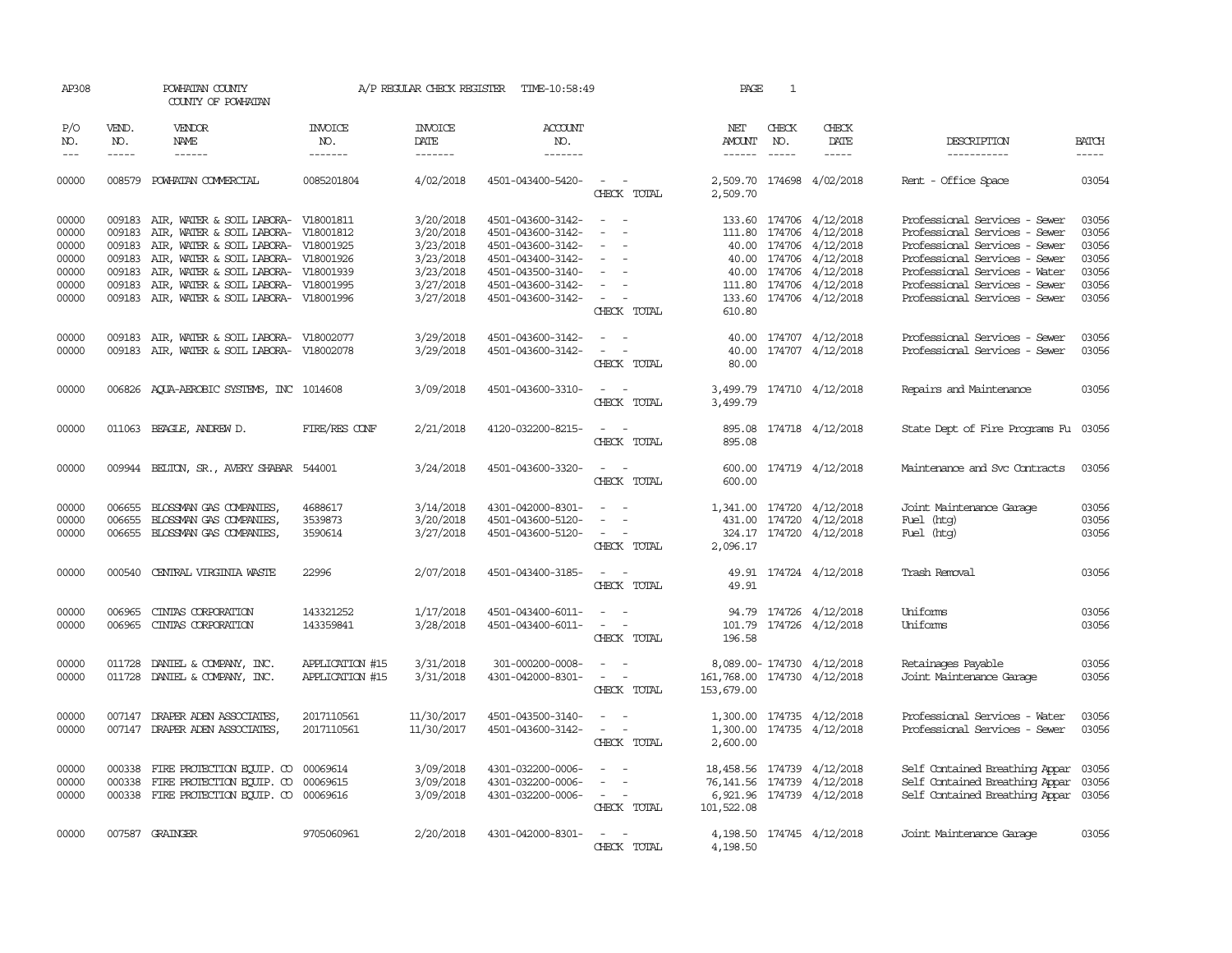| AP308                            |                                      | POWHATAN COUNTY<br>COUNTY OF POWHATAN                                    |                                                      | A/P REGULAR CHECK REGISTER                       | TIME-10:58:49                                                                    |                                                                                 | PAGE                    | 2                              |                                                                       |                                                                                                                          |                                  |
|----------------------------------|--------------------------------------|--------------------------------------------------------------------------|------------------------------------------------------|--------------------------------------------------|----------------------------------------------------------------------------------|---------------------------------------------------------------------------------|-------------------------|--------------------------------|-----------------------------------------------------------------------|--------------------------------------------------------------------------------------------------------------------------|----------------------------------|
| P/O<br>NO.<br>$- - -$            | VEND.<br>NO.<br>$- - - - -$          | <b>VENDOR</b><br>NAME<br>$- - - - - -$                                   | <b>INVOICE</b><br>NO.<br>-------                     | <b>INVOICE</b><br>DATE<br>-------                | ACCOUNT<br>NO.<br>$- - - - - - -$                                                |                                                                                 | NET<br>AMOUNT<br>------ | CHECK<br>NO.<br>$- - - - -$    | CHECK<br>DATE<br>$\frac{1}{2}$                                        | DESCRIPTION<br>-----------                                                                                               | <b>BATCH</b><br>$- - - - -$      |
| 00000<br>00000                   | 008381                               | JAMES RIVER PETROLEUM<br>008381 JAMES RIVER PETROLEUM                    | 108<br>109                                           | 1/31/2018<br>2/28/2018                           | 4501-043400-6008-<br>4501-043400-6008-                                           | $\overline{\phantom{a}}$<br>$\overline{\phantom{a}}$<br>CHECK TOTAL             | 22.09<br>399.93         |                                | 377.84 174750 4/12/2018<br>174750 4/12/2018                           | Gas/Grease/Oil/Vehicle Repairs 03060<br>Gas/Grease/Oil/Vehicle Repairs 03060                                             |                                  |
| 00000<br>00000                   |                                      | 000166 LUCK STONE CORP.<br>000166 LUCK STONE CORP.                       | IV-100839487<br>IV-100839487                         | 3/15/2018<br>3/15/2018                           | 4301-071120-0015-<br>4301-071120-0010-                                           | CHECK TOTAL                                                                     | 172.59<br>626.38        |                                | 174753 4/12/2018<br>453.79 174753 4/12/2018                           | Service Rd Repair and Enosion<br>Backstop Replacement                                                                    | 03057<br>03057                   |
| 00000                            |                                      | 010924 MITCHELL PEST                                                     | 109354                                               | 2/28/2018                                        | 4501-043600-3142-                                                                | CHECK TOTAL                                                                     | 95.00<br>95.00          |                                | 174760 4/12/2018                                                      | Professional Services - Sewer                                                                                            | 03057                            |
| 00000                            |                                      | 011987 NEWCOMBS RENOVATIONS LLC                                          | 1351                                                 | 3/27/2018                                        | 4301-071120-0010-                                                                | $\sim$<br>$\sim$<br>CHECK TOTAL                                                 | 325.00<br>325.00        |                                | 174763 4/12/2018                                                      | Backstop Replacement                                                                                                     | 03057                            |
| 00000<br>00000                   | 012003                               | PHOENIX FABRICATORS AND<br>012003 PHOENIX FABRICATORS AND                | <b>APPLICATION #6</b><br>APPLICATION #6              | 4/02/2018<br>4/02/2018                           | 301-000200-0008-<br>4301-046000-8301-                                            | $\omega_{\rm{max}}$ and $\omega_{\rm{max}}$<br>$\sim$ 100 $\sim$<br>CHECK TOTAL | 48,471.85               |                                | 2,551.15-174766 4/12/2018<br>51,023.00 174766 4/12/2018               | Retainages Payable<br>Water Tower - Village Area                                                                         | 03057<br>03057                   |
| 00000                            |                                      | 000620 R. C. GOODWYN & SONS, INC 0805196                                 |                                                      | 3/14/2018                                        | 4501-043600-3310-                                                                | $\overline{\phantom{a}}$<br>CHECK TOTAL                                         | 8.76<br>8.76            |                                | 174776 4/12/2018                                                      | Repairs and Maintenance                                                                                                  | 03058                            |
| 00000                            | 011222                               | RESPONSIBLE FAIHERS AND                                                  | 2ND QTR 2018                                         | 3/26/2018                                        | 4410-053910-5646-                                                                | $\sim$<br>$\sim$<br>CHECK TOTAL                                                 | 8,820.00<br>8,820.00    |                                | 174779 4/12/2018                                                      | Special Fund Payments                                                                                                    | 03058                            |
| 00000<br>00000                   | 006593<br>006593                     | SHEEHY FORD<br>SHEEHY FORD                                               | NOHB260379<br>NOHB288688                             | 3/16/2018<br>3/28/2018                           | 4301-012500-8301-<br>4301-012500-8301-                                           | CHECK TOTAL                                                                     | 17,470.22               |                                | 9,832.31 174786 4/12/2018<br>7,637.91 174786 4/12/2018                | Sheriff's Vehicles<br>Sheriff's Vehicles                                                                                 | 03058<br>03059                   |
| 00000                            |                                      | 012283 SMARTSITES                                                        | 0002328                                              | 4/01/2018                                        | 4116-032200-0010-                                                                | $\overline{\phantom{a}}$<br>CHECK TOTAL                                         | 1,250.00<br>1,250.00    |                                | 174787 4/12/2018                                                      | SAFER Expenses                                                                                                           | 03058                            |
| 00000<br>00000                   | 001940                               | STANDBY SYSTEMS, INC.<br>001940 STANDBY SYSTEMS, INC.                    | 03180533<br>03180533                                 | 3/11/2018<br>3/11/2018                           | 4501-043600-3320-<br>4501-043600-3310-                                           | $\overline{\phantom{a}}$<br>$\sim$<br>$\sim$ 100 $\sim$<br>CHECK TOTAL          | 895.00                  |                                | 160.00 174791 4/12/2018<br>735.00 174791 4/12/2018                    | Maintenance and Svc Contracts<br>Repairs and Maintenance                                                                 | 03058<br>03058                   |
| 00000                            | 011753                               | SURGICAL ASSOCIATES OF                                                   | DC0961803311803                                      | 3/30/2018                                        | 501-000200-0001-                                                                 | $\overline{\phantom{a}}$<br>$\sim$<br>CHECK TOTAL                               | 434.15<br>434.15        |                                | 174793 4/12/2018                                                      | Payroll Clearing Account                                                                                                 | 03055                            |
| 00000                            |                                      | 006267 TIMBERLAKE, II, JAMES B.                                          | JETS 3/24/18                                         | 3/24/2018                                        | 4116-032203-0001-                                                                | $\sim$<br>CHECK TOTAL                                                           | 149.33<br>149.33        |                                | 174796 4/12/2018                                                      | <b>JET</b> Program                                                                                                       | 03058                            |
| 00000<br>00000<br>00000<br>00000 | 008668<br>008668<br>008668<br>008668 | BANK OF AMERICA<br>BANK OF AMERICA<br>BANK OF AMERICA<br>BANK OF AMERICA | 04/02/2018<br>04/02/2018<br>04/02/2018               | 4/02/2018<br>4/02/2018<br>4/02/2018<br>4/02/2018 | 4116-032200-0010-<br>4116-083500-8215-<br>4120-032200-8215-                      | $\sim$<br>$\overline{\phantom{a}}$<br>$\overline{\phantom{a}}$                  |                         | 108.02 174846                  | 795.00 174846 4/19/2018<br>807.35 174846 4/19/2018<br>4/19/2018       | SAFER Expenses<br>DEO - Grant for Litter Control<br>State Dept of Fire Programs Fu                                       | 03066<br>03066<br>03066<br>03066 |
| 00000<br>00000<br>00000          | 008668<br>008668<br>008668           | BANK OF AMERICA<br>BANK OF AMERICA<br>BANK OF AMERICA                    | 04/02/2018<br>04/02/2018<br>04/02/2018<br>04/02/2018 | 4/02/2018<br>4/02/2018<br>4/02/2018              | 4120-032200-8215-<br>4120-032200-8215-<br>4120-032200-8215-<br>4301-012500-8301- |                                                                                 | 15.00                   | 395.00 174846<br>918.00 174846 | 108.02 174846 4/19/2018<br>4/19/2018<br>4/19/2018<br>174846 4/19/2018 | State Dept of Fire Programs Fu<br>State Dept of Fire Programs Fu<br>State Dept of Fire Programs Fu<br>Sheriff's Vehicles | 03066<br>03066<br>03066          |
| 00000<br>00000<br>00000          | 008668<br>008668                     | BANK OF AMERICA<br>BANK OF AMERICA<br>008668 BANK OF AMERICA             | 04/02/2018<br>04/02/2018<br>04/02/2018               | 4/02/2018<br>4/02/2018<br>4/02/2018              | 4301-012500-8301-<br>4501-043600-3310-<br>4501-043400-5130-                      | $\sim$                                                                          | 15.00                   |                                | 174846 4/19/2018<br>310.85 174846 4/19/2018<br>12.18 174846 4/19/2018 | Sheriff's Vehicles<br>Repairs and Maintenance<br>Water                                                                   | 03066<br>03066<br>03066          |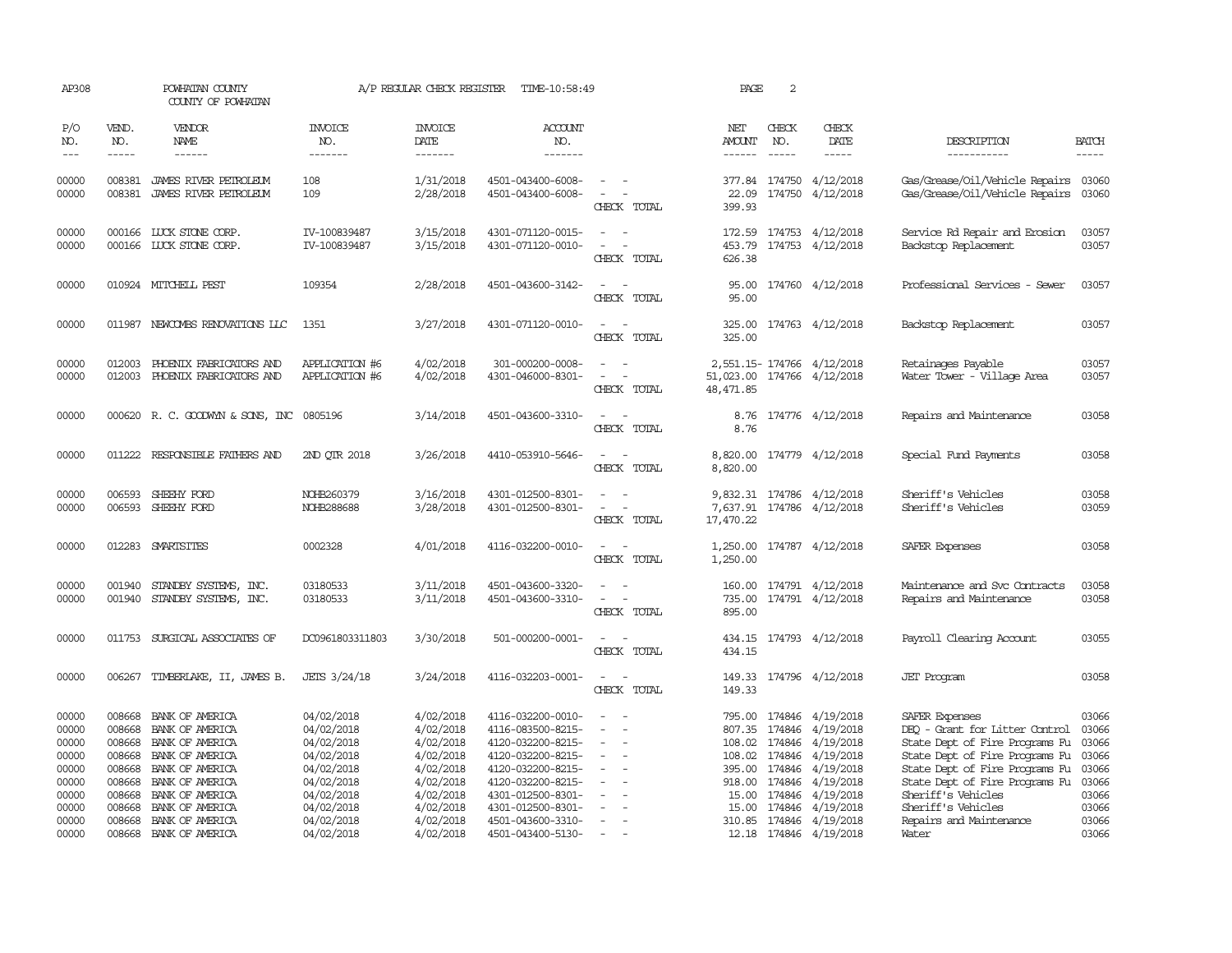| AP308               |                             | POWHATAN COUNTY<br>COUNTY OF POWHATAN    |                                  | A/P REGULAR CHECK REGISTER        | TIME-10:58:49                    |                          | PAGE                    | 3            |                           |                                      |              |
|---------------------|-----------------------------|------------------------------------------|----------------------------------|-----------------------------------|----------------------------------|--------------------------|-------------------------|--------------|---------------------------|--------------------------------------|--------------|
| P/O<br>NO.<br>$---$ | VEND.<br>NO.<br>$- - - - -$ | VENDOR<br>NAME<br>$- - - - - -$          | <b>INVOICE</b><br>NO.<br>------- | <b>INVOICE</b><br>DATE<br>------- | <b>ACCOUNT</b><br>NO.<br>------- |                          | NET<br>AMOUNT<br>------ | CHECK<br>NO. | CHECK<br>DATE<br>-----    | DESCRIPTION<br>-----------           | <b>BATCH</b> |
| 00000               | 008668                      | BANK OF AMERICA                          | 04/02/2018                       | 4/02/2018                         | 4501-043600-6015-                |                          | 49.46                   | 174846       | 4/19/2018                 | Lab Supplies                         | 03066        |
| 00000               | 008668                      | BANK OF AMERICA                          | 04/02/2018                       | 4/02/2018                         | 4501-043600-6015-                |                          | 56.99                   | 174846       | 4/19/2018                 | Lab Supplies                         | 03066        |
| 00000               | 008668                      | BANK OF AMERICA                          | 04/02/2018                       | 4/02/2018                         | 4501-043600-6015-                |                          | 6.14                    | 174846       | 4/19/2018                 | Lab Supplies                         | 03066        |
| 00000               | 008668                      | BANK OF AMERICA                          | 04/02/2018                       | 4/02/2018                         | 4501-043600-6015-                |                          | 129.90                  | 174846       | 4/19/2018                 | Lab Supplies                         | 03066        |
| 00000               | 008668                      | BANK OF AMERICA                          | 04/02/2018                       | 4/02/2018                         | 4501-043600-3310-                |                          | 80.78                   | 174846       | 4/19/2018                 | Repairs and Maintenance              | 03066        |
| 00000               | 008668                      | BANK OF AMERICA                          | 04/02/2018                       | 4/02/2018                         | 4501-043600-3310-                | $\equiv$                 | 60.00                   | 174846       | 4/19/2018                 | Repairs and Maintenance              | 03066        |
| 00000               | 008668                      | BANK OF AMERICA                          | 04/02/2018                       | 4/02/2018                         | 4501-043600-3310-                |                          | 352.89                  | 174846       | 4/19/2018                 | Repairs and Maintenance              | 03066        |
| 00000               | 008668                      | BANK OF AMERICA                          | 04/02/2018                       | 4/02/2018                         | 4501-043400-6008-                |                          | 41.60                   | 174846       | 4/19/2018                 | Gas/Grease/Oil/Vehicle Repairs       | 03066        |
| 00000               | 008668                      | BANK OF AMERICA                          | 04/02/2018                       | 4/02/2018                         | 4501-043400-6008-                | $\equiv$                 | 59.65                   | 174846       | 4/19/2018                 | Gas/Grease/Oil/Vehicle Repairs       | 03066        |
| 00000               | 008668                      | BANK OF AMERICA                          | 04/02/2018                       | 4/02/2018                         | 4501-043400-6008-                |                          | 59.78                   | 174846       | 4/19/2018                 | Gas/Grease/Oil/Vehicle Repairs       | 03066        |
| 00000               | 008668                      | BANK OF AMERICA                          | 04/02/2018                       | 4/02/2018                         | 4501-043400-6008-                |                          | 44.03                   | 174846       | 4/19/2018                 | Gas/Grease/Oil/Vehicle Repairs       | 03066        |
| 00000               | 008668                      | BANK OF AMERICA                          | 04/02/2018                       | 4/02/2018                         | 4501-043400-6008-                |                          | 58.45                   | 174846       | 4/19/2018                 | Gas/Grease/Oil/Vehicle Repairs       | 03066        |
| 00000               | 008668                      | BANK OF AMERICA                          | 04/02/2018                       | 4/02/2018                         | 4501-043400-6008-                |                          | 56.35                   | 174846       | 4/19/2018                 | Gas/Grease/Oil/Vehicle Repairs       | 03066        |
| 00000               | 008668                      | BANK OF AMERICA                          | 04/02/2018                       | 4/02/2018                         | 4501-043400-6008-                |                          | 50.55                   | 174846       | 4/19/2018                 | Gas/Grease/Oil/Vehicle Repairs       | 03066        |
| 00000               | 008668                      | BANK OF AMERICA                          | 04/02/2018                       | 4/02/2018                         | 4501-043600-6015-                |                          | 243.67                  | 174846       | 4/19/2018                 | Lab Supplies                         | 03066        |
| 00000               | 008668                      | BANK OF AMERICA                          | 04/02/2018                       | 4/02/2018                         | 4501-043400-5540-                |                          | 200.00                  | 174846       | 4/19/2018                 | Conferences & Training               | 03066        |
| 00000               | 008668                      | BANK OF AMERICA                          | 04/02/2018                       | 4/02/2018                         | 4501-043400-5540-                |                          | 198.00                  | 174846       | 4/19/2018                 | Conferences & Training               | 03066        |
| 00000               | 008668                      | BANK OF AMERICA                          | 04/02/2018                       | 4/02/2018                         | 4501-043400-5810-                |                          | 150.00                  | 174846       | 4/19/2018                 | Dues/Association Membership          | 03066        |
| 00000               | 008668                      | BANK OF AMERICA                          | 04/02/2018                       | 4/02/2018                         | 4501-043400-5810-                | $\sim$                   | 184.25                  | 174846       | 4/19/2018                 | Dues/Association Membership          | 03066        |
|                     |                             |                                          |                                  |                                   |                                  | CHECK TOTAL              | 5,566.91                |              |                           |                                      |              |
| 00000               |                             | 008713 BLUE RIDGE RESCUE                 | 43535                            | 3/26/2018                         | 4116-032200-0010-                |                          | 6,485.00                |              | 174848 4/19/2018          | SAFER Expenses                       | 03061        |
|                     |                             |                                          |                                  |                                   |                                  | CHECK<br>TOTAL           | 6,485.00                |              |                           |                                      |              |
|                     |                             |                                          |                                  |                                   |                                  |                          |                         |              |                           |                                      |              |
| 00000               |                             | 011439 BUSINESS CARD                     | 03/27/2018                       | 3/27/2018                         | 4116-031212-6015-                |                          | 83.11                   |              | 174850 4/19/2018          | Ancillary Expenses                   | 03069        |
|                     |                             |                                          |                                  |                                   |                                  | CHECK TOTAL              | 83.11                   |              |                           |                                      |              |
|                     |                             |                                          |                                  |                                   |                                  |                          |                         |              |                           |                                      |              |
| 00000               |                             | 006192 BUSINESS DATA OF VIRGINIA 46-2018 |                                  | 3/12/2018                         | 4501-043400-3146-                |                          | 505.00                  |              | 174853 4/19/2018          | Professional Services                | 03061        |
|                     |                             |                                          |                                  |                                   |                                  | CHECK TOTAL              | 505.00                  |              |                           |                                      |              |
| 00000               |                             | 011751 COMPASS MD                        | PATIENT#44951                    | 4/09/2018                         | 4116-032200-0010-                | $\sim$                   |                         |              | 1,975.50 174859 4/19/2018 | SAFER Expenses                       | 03061        |
|                     |                             |                                          |                                  |                                   |                                  | CHECK TOTAL              | 1,975.50                |              |                           |                                      |              |
|                     |                             |                                          |                                  |                                   |                                  |                          |                         |              |                           |                                      |              |
| 00000               | 011224                      | ELECTRONIC SYSTEMS, INC.                 | IN924667                         | 3/30/2018                         | 4501-043400-3320-                |                          | 39.83                   | 174869       | 4/19/2018                 | Maintenance and Service Contra       | 03061        |
| 00000               | 011224                      | ELECTRONIC SYSTEMS, INC.                 | IN924667                         | 3/30/2018                         | 4501-043400-3320-                |                          | 4.16                    | 174869       | 4/19/2018                 | Maintenance and Service Contra       | 03061        |
| 00000               |                             | 011224 ELECTRONIC SYSTEMS, INC.          | IN925767                         | 3/30/2018                         | 4501-043400-3320-                |                          | 121.75                  | 174869       | 4/19/2018                 | Maintenance and Service Contra       | 03061        |
|                     |                             |                                          |                                  |                                   |                                  | CHECK TOTAL              | 165.74                  |              |                           |                                      |              |
|                     |                             |                                          |                                  |                                   |                                  |                          |                         |              |                           |                                      |              |
| 00000               | 006510                      | EMERGENCY SERVICES                       | 275                              | 4/06/2018                         | 4120-032300-3110-                |                          | 21,710.70               |              | 174870 4/19/2018          | Contract Services-Daytime Cove       | 03061        |
|                     |                             |                                          |                                  |                                   |                                  | CHECK TOTAL              | 21,710.70               |              |                           |                                      |              |
| 00000               |                             | 006668 HUGUENOT VOL FIRE DEPT            | APPROVEDEXPFY18                  | 4/02/2018                         | 4120-032200-8215-                |                          | 1,685.57                |              | 174876 4/19/2018          | State Dept of Fire Programs Fu 03063 |              |
|                     |                             |                                          |                                  |                                   |                                  | CHECK TOTAL              | 1,685.57                |              |                           |                                      |              |
|                     |                             |                                          |                                  |                                   |                                  |                          |                         |              |                           |                                      |              |
| 00000               |                             | 000120 JAMES RIVER AIR                   | C189709                          | 4/01/2018                         | 4501-043600-3320-                |                          | 303.00                  |              | 174881 4/19/2018          | Maintenance and Svc Contracts        | 03063        |
|                     |                             |                                          |                                  |                                   |                                  | CHECK TOTAL              | 303.00                  |              |                           |                                      |              |
|                     |                             |                                          |                                  |                                   |                                  |                          |                         |              |                           |                                      |              |
| 00000               | 011701                      | KENBRIDGE CONSTRUCTION                   | APPLICATION #16                  | 3/31/2018                         | 301-000200-0008-                 |                          | 111,914.79- 174883      |              | 4/19/2018                 | Retainages Payable                   | 03071        |
| 00000               |                             | 011701 KENBRIDGE CONSTRUCTION            | <b>APPLICATION #16</b>           | 3/31/2018                         | 4301-062100-8302-                | $\overline{\phantom{a}}$ | 2,238,295.78            | 174883       | 4/19/2018                 | RJHS Replacement/Renovation De 03071 |              |
|                     |                             |                                          |                                  |                                   |                                  | CHECK TOTAL              | 2,126,380.99            |              |                           |                                      |              |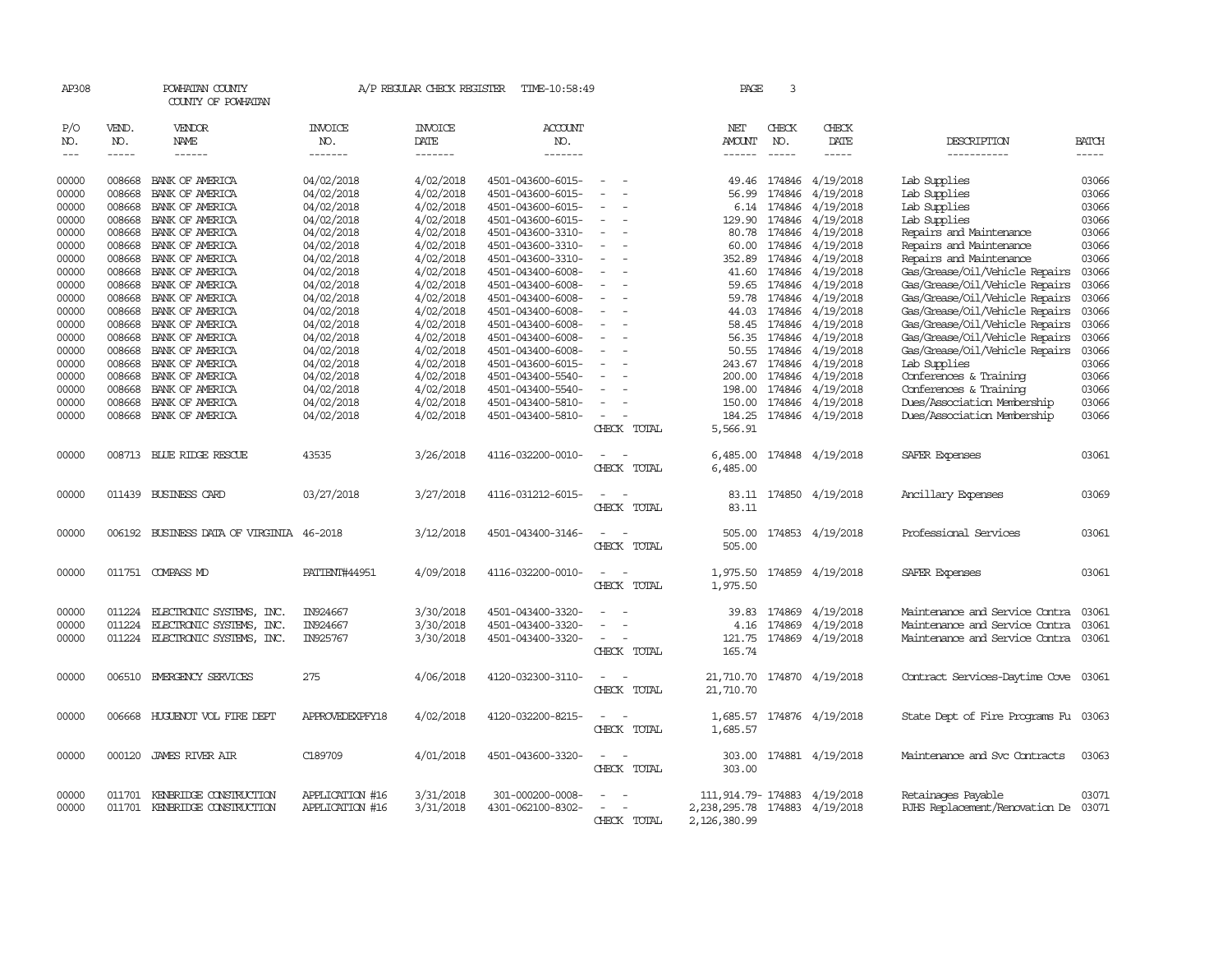| AP308                                              |                                      | POWHATAN COUNTY<br>COUNTY OF POWHATAN                                                                                                                |                                                          | A/P REGULAR CHECK REGISTER                                                 | TIME-10:58:49                                                                                                              |                                                                                                                             | PAGE                           | 4                             |                                                                                                                    |                                                                                                                      |                                                    |
|----------------------------------------------------|--------------------------------------|------------------------------------------------------------------------------------------------------------------------------------------------------|----------------------------------------------------------|----------------------------------------------------------------------------|----------------------------------------------------------------------------------------------------------------------------|-----------------------------------------------------------------------------------------------------------------------------|--------------------------------|-------------------------------|--------------------------------------------------------------------------------------------------------------------|----------------------------------------------------------------------------------------------------------------------|----------------------------------------------------|
| P/O<br>NO.<br>$---$                                | VEND.<br>NO.<br>$- - - - -$          | <b>VENDOR</b><br>NAME                                                                                                                                | <b>INVOICE</b><br>NO.<br>-------                         | <b>INVOICE</b><br>DATE<br>-------                                          | <b>ACCOUNT</b><br>NO.<br>-------                                                                                           |                                                                                                                             | NET<br><b>AMOUNT</b><br>------ | CHECK<br>NO.<br>$\frac{1}{2}$ | CHECK<br>DATE<br>$- - - - -$                                                                                       | DESCRIPTION<br>-----------                                                                                           | <b>BATCH</b><br>-----                              |
| 00000                                              |                                      | 000166 LUCK STONE CORP.                                                                                                                              | IV-100847359                                             | 3/31/2018                                                                  | 4301-071120-0015-                                                                                                          | $\sim$ $ \sim$<br>CHECK TOTAL                                                                                               | 194.57                         |                               | 194.57 174886 4/19/2018                                                                                            | Service Rd Repair and Erosion                                                                                        | 03063                                              |
| 00000                                              |                                      | 010924 MITCHELL PEST                                                                                                                                 | 109662                                                   | 3/26/2018                                                                  | 4501-043600-3142-                                                                                                          | $\frac{1}{2} \left( \frac{1}{2} \right) \left( \frac{1}{2} \right) = \frac{1}{2} \left( \frac{1}{2} \right)$<br>CHECK TOTAL | 95.00                          |                               | 95.00 174889 4/19/2018                                                                                             | Professional Services - Sewer                                                                                        | 03063                                              |
| 00000<br>00000                                     |                                      | 011110 MOSELEY ARCHITECTS<br>011110 MOSELEY ARCHITECTS                                                                                               | 550304-030<br>550304-030                                 | 3/31/2018<br>3/31/2018                                                     | 4301-046000-8301-<br>4301-062100-8302-                                                                                     | $\omega_{\rm{max}}$ and $\omega_{\rm{max}}$<br>$\sim$<br>$\sim$<br>CHECK TOTAL                                              | 19,424.92<br>25, 925.11        |                               | 6,500.19 174891 4/19/2018<br>174891 4/19/2018                                                                      | Water Tower - Village Area<br>RJHS Replacement/Renovation De                                                         | 03061<br>03061                                     |
| 00000                                              |                                      | 008967 PACIELLO, BRIGID                                                                                                                              | SHOW EARTH DAY                                           | 2/19/2018                                                                  | 4116-084000-8200-                                                                                                          | $\overline{\phantom{a}}$<br>CHECK TOTAL                                                                                     | 187.50<br>187.50               |                               | 174897 4/19/2018                                                                                                   | Earth Day Donations                                                                                                  | 03061                                              |
| 00000                                              |                                      | 012388 R.E.M. CONCRETE                                                                                                                               | 60                                                       | 4/12/2018                                                                  | 4301-014500-0018-                                                                                                          | $ -$<br>CHECK TOTAL                                                                                                         | 38,682.28                      |                               | 38,682.28 174908 4/19/2018                                                                                         | Parking Lot Improvements                                                                                             | 03064                                              |
| 00000<br>00000<br>00000<br>00000<br>00000<br>00000 | 007325<br>007325<br>007325<br>007325 | RICHMOND OXYGEN CO.<br>RICHMOND OXYGEN CO.<br>RICHMOND OXYGEN CO.<br>RICHMOND OXYGEN CO.<br>007325 RICHMOND OXYGEN CO.<br>007325 RICHMOND OXYGEN CO. | 277333<br>277334<br>277836<br>277837<br>278228<br>278229 | 3/07/2018<br>3/07/2018<br>3/21/2018<br>3/21/2018<br>3/30/2018<br>3/30/2018 | 4120-032301-6013-<br>4120-032301-6013-<br>4120-032301-6013-<br>4120-032301-6013-<br>4120-032301-6013-<br>4120-032301-6013- | $\sim$<br>$\equiv$<br>$\sim$<br>$\sim$<br>CHECK TOTAL                                                                       | 24.00<br>56.00<br>357.00       | 63.00 174910<br>56.00 174910  | 71.00 174910 4/19/2018<br>174910 4/19/2018<br>4/19/2018<br>4/19/2018<br>87.00 174910 4/19/2018<br>174910 4/19/2018 | Medical Supplies<br>Medical Supplies<br>Medical Supplies<br>Medical Supplies<br>Medical Supplies<br>Medical Supplies | 03064<br>03064<br>03064<br>03064<br>03064<br>03064 |
| 00000                                              |                                      | 006593 SHEEHY FORD                                                                                                                                   | NOHB297277                                               | 3/03/2018                                                                  | 4301-012500-8301-                                                                                                          | $\overline{\phantom{a}}$<br>CHECK TOTAL                                                                                     | 7,637.91                       |                               | 7,637.91 174918 4/19/2018                                                                                          | Sheriff's Vehicles                                                                                                   | 03064                                              |
| 00000                                              |                                      | 008581 SIGNATURE SIGN CO.                                                                                                                            | $18 - 04 - 09$                                           | 12/09/2018                                                                 | 4116-084000-8200-                                                                                                          | $\frac{1}{2} \left( \frac{1}{2} \right) \left( \frac{1}{2} \right) = \frac{1}{2} \left( \frac{1}{2} \right)$<br>CHECK TOTAL | 120.00                         |                               | 120.00 174919 4/19/2018                                                                                            | Earth Day Donations                                                                                                  | 03062                                              |
| 00000                                              |                                      | 007310 SOUTHEASTERN EMERGENCY                                                                                                                        | 811744                                                   | 4/09/2018                                                                  | 4120-032301-6013-                                                                                                          | $\frac{1}{2} \left( \frac{1}{2} \right) \left( \frac{1}{2} \right) = \frac{1}{2} \left( \frac{1}{2} \right)$<br>CHECK TOTAL | 59.20                          |                               | 59.20 174920 4/19/2018                                                                                             | Medical Supplies                                                                                                     | 03064                                              |
| 00000                                              |                                      | 001940 STANDBY SYSTEMS, INC.                                                                                                                         | 03180709                                                 | 3/30/2018                                                                  | 4501-043600-3320-                                                                                                          | $\frac{1}{2} \left( \frac{1}{2} \right) \left( \frac{1}{2} \right) = \frac{1}{2} \left( \frac{1}{2} \right)$<br>CHECK TOTAL | 160.00<br>160.00               |                               | 174922 4/19/2018                                                                                                   | Maintenance and Svc Contracts                                                                                        | 03064                                              |
| 00000<br>00000                                     | 011988                               | SUMMIT MEDIA LLC<br>011988 SUMMIT MEDIA LLC                                                                                                          | 848-8650<br>889-3272                                     | 3/31/2018<br>3/31/2018                                                     | 4116-032200-0010-<br>4116-032200-0010-                                                                                     | $\equiv$<br>$\sim$<br>$\omega_{\rm{max}}$ and $\omega_{\rm{max}}$<br>CHECK TOTAL                                            | 99.00<br>1,749.00              |                               | 1,650.00 174925 4/19/2018<br>174925 4/19/2018                                                                      | SAFER Expenses<br>SAFER Expenses                                                                                     | 03064<br>03064                                     |
| 00000                                              |                                      | 007182 SUPPLY ROOM COMPANIES INC PO27830 3220899                                                                                                     |                                                          | 3/30/2018                                                                  | 4301-042000-8301-                                                                                                          | $\frac{1}{2} \left( \frac{1}{2} \right) \left( \frac{1}{2} \right) = \frac{1}{2} \left( \frac{1}{2} \right)$<br>CHECK TOTAL | 6,586.18                       |                               | 6,586.18 174926 4/19/2018                                                                                          | Joint Maintenance Garage                                                                                             | 03071                                              |
| 00000                                              |                                      | 011662 TATE & HILL                                                                                                                                   | 55121                                                    | 3/31/2018                                                                  | 4301-042000-8301-                                                                                                          | $\frac{1}{2} \left( \frac{1}{2} \right) \left( \frac{1}{2} \right) = \frac{1}{2} \left( \frac{1}{2} \right)$<br>CHECK TOTAL | 1,500.00                       |                               | 1,500.00 174927 4/19/2018                                                                                          | Joint Maintenance Garage                                                                                             | 03062                                              |
| 00000                                              |                                      | 011188 TECH FIRE & SAFETY                                                                                                                            | 1401                                                     | 4/13/2018                                                                  | 4116-032200-0010-                                                                                                          | $\frac{1}{2} \left( \frac{1}{2} \right) \left( \frac{1}{2} \right) = \frac{1}{2} \left( \frac{1}{2} \right)$<br>CHECK TOTAL | 1,460.00                       |                               | 1,460.00 174928 4/19/2018                                                                                          | SAFER Expenses                                                                                                       | 03064                                              |
| 00000                                              |                                      | 007450 THOMSON REUTERS -                                                                                                                             | 837976129                                                | 4/01/2018                                                                  | 4116-021100-6012-                                                                                                          | CHECK TOTAL                                                                                                                 | 404.32                         |                               | 404.32 174929 4/19/2018                                                                                            | Law Library Expenses                                                                                                 | 03062                                              |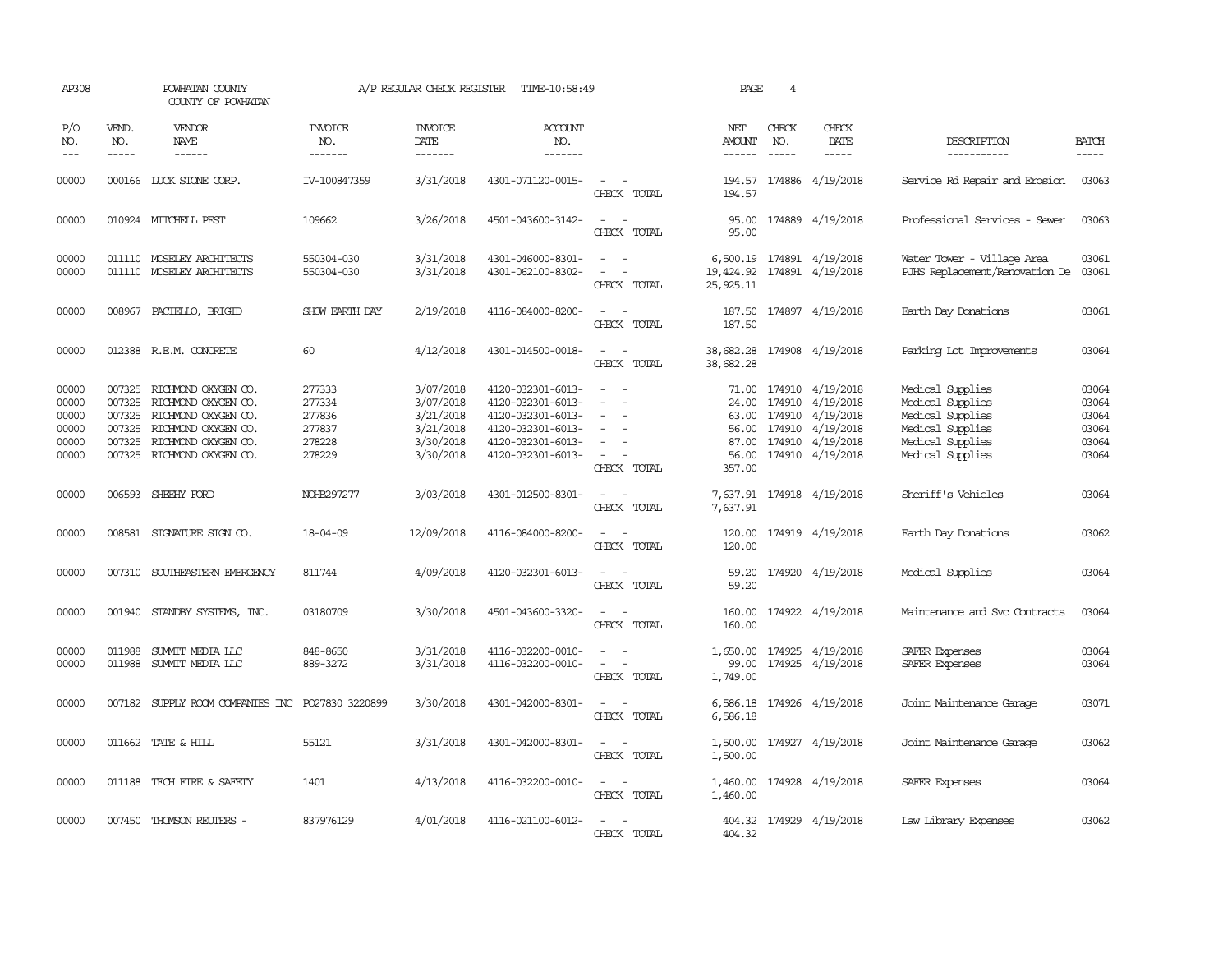| AP308                       |                             | POWHATAN COUNTY<br>COUNTY OF POWHATAN      |                                  | A/P REGULAR CHECK REGISTER        | TIME-10:58:49                    |                                                                                                                             | PAGE                    | 5                             |                              |                                      |                             |
|-----------------------------|-----------------------------|--------------------------------------------|----------------------------------|-----------------------------------|----------------------------------|-----------------------------------------------------------------------------------------------------------------------------|-------------------------|-------------------------------|------------------------------|--------------------------------------|-----------------------------|
| P/O<br>NO.<br>$\frac{1}{2}$ | VEND.<br>NO.<br>$- - - - -$ | VENDOR<br>NAME<br>$- - - - - -$            | <b>INVOICE</b><br>NO.<br>------- | <b>INVOICE</b><br>DATE<br>------- | <b>ACCOUNT</b><br>NO.<br>------- |                                                                                                                             | NET<br>AMOUNT<br>------ | CHECK<br>NO.<br>$\frac{1}{2}$ | CHECK<br>DATE<br>$- - - - -$ | DESCRIPTION<br>-----------           | <b>BATCH</b><br>$- - - - -$ |
|                             |                             |                                            |                                  |                                   |                                  |                                                                                                                             |                         |                               |                              |                                      |                             |
| 00000                       | 010088                      | TREASURER                                  | 04/16/2018                       | 4/16/2018                         | 4301-014500-0018-                | $\sim$ 100 $\mu$                                                                                                            |                         |                               | .00 174932 4/19/2018         | Parking Lot Improvements             | 03070                       |
| 00000                       | 010088                      | TREASURER                                  | 04/16/2018                       | 4/16/2018                         | 4301-014500-0018-                | $\sim$ $-$                                                                                                                  | 303.72                  |                               | 174932 4/19/2018             | Parking Lot Improvements             | 03070                       |
|                             |                             |                                            |                                  |                                   |                                  | CHECK TOTAL                                                                                                                 | 303.72                  |                               |                              |                                      |                             |
| 00000                       |                             | 011169 VERIZON                             | 1357471455Y3/18                  | 3/28/2018                         | 4501-043400-5230-                | $\sim$<br>CHECK TOTAL                                                                                                       | 45.79<br>45.79          |                               | 174937 4/19/2018             | Telephone System                     | 03062                       |
| 00000                       |                             | 011181 WELLS FARGO FINANCIAL               | 5004691668                       | 3/25/2018                         | 4501-043400-3320-                | $\overline{\phantom{a}}$<br>CHECK TOTAL                                                                                     | 234.65                  |                               | 234.65 174942 4/19/2018      | Maintenance and Service Contra 03062 |                             |
| 00000                       | 009183                      | AIR, WATER & SOIL LABORA- V18001496        |                                  | 3/06/2018                         | 4501-043600-3142-                |                                                                                                                             |                         | 111.80 174966                 | 4/26/2018                    | Professional Services - Sewer        | 03074                       |
| 00000                       | 009183                      | AIR, WATER & SOIL LABORA- V18002166        |                                  | 4/03/2018                         | 4501-043600-3142-                | $\overline{\phantom{a}}$                                                                                                    | 133.60 174966           |                               | 4/26/2018                    | Professional Services - Sewer        | 03074                       |
| 00000                       | 009183                      | AIR, WATER & SOIL LABORA- V18002249        |                                  | 4/05/2018                         | 4501-043500-3140-                | $\sim$                                                                                                                      |                         | 40.00 174966                  | 4/26/2018                    | Professional Services - Water        | 03074                       |
| 00000                       | 009183                      | AIR, WATER & SOIL LABORA- V18002255        |                                  | 4/06/2018                         | 4501-043600-3142-                | $\sim$                                                                                                                      |                         | 40.00 174966                  | 4/26/2018                    | Professional Services - Sewer        | 03074                       |
| 00000                       | 009183                      | AIR, WATER & SOIL LABORA- V18002256        |                                  | 4/06/2018                         | 4501-043600-3142-                |                                                                                                                             |                         | 40.00 174966                  | 4/26/2018                    | Professional Services - Sewer        | 03074                       |
| 00000                       | 009183                      | AIR, WATER & SOIL LABORA- V18002403        |                                  | 4/12/2018                         | 4501-043600-3142-                | $\overline{\phantom{a}}$                                                                                                    |                         | 40.00 174966                  | 4/26/2018                    | Professional Services - Sewer        | 03074                       |
| 00000                       | 009183                      | AIR, WATER & SOIL LABORA- V18002418        |                                  | 4/12/2018                         | 4501-043500-3140-                | $\equiv$                                                                                                                    |                         | 40.00 174966                  | 4/26/2018                    | Professional Services - Water        | 03074                       |
| 00000                       | 009183                      | AIR, WATER & SOIL LABORA- V18002451        |                                  | 4/16/2018                         | 4501-043600-3142-                | $\sim$                                                                                                                      |                         | 80.80 174966                  | 4/26/2018                    | Professional Services - Sewer        | 03074                       |
| 00000                       | 009183                      | AIR, WATER & SOIL LABORA- V18002488        |                                  | 4/17/2018                         | 4501-043600-3142-                |                                                                                                                             |                         |                               | 111.80 174966 4/26/2018      | Professional Services - Sewer        | 03074                       |
| 00000                       |                             | 009183 AIR, WATER & SOIL LABORA- V18002489 |                                  | 4/17/2018                         | 4501-043600-3142-                | $\sim$<br>CHECK TOTAL                                                                                                       | 1,000.40                |                               | 362.40 174966 4/26/2018      | Professional Services - Sewer        | 03074                       |
| 00000                       |                             | 009183 AIR, WATER & SOIL LABORA- V18002531 |                                  | 4/18/2018                         | 4501-043500-3140-                | $\frac{1}{2} \left( \frac{1}{2} \right) \left( \frac{1}{2} \right) = \frac{1}{2} \left( \frac{1}{2} \right)$<br>CHECK TOTAL | 40.00                   |                               | 40.00 174967 4/26/2018       | Professional Services - Water        | 03074                       |
| 00000                       |                             | 007436 AQUA VIRGINIA, INC.                 | 0574661 4/18                     | 4/09/2018                         | 4501-043400-5130-                | $\sim$ $\sim$<br>CHECK TOTAL                                                                                                | 27.68                   |                               | 27.68 174969 4/26/2018       | Water                                | 03074                       |
| 00000                       |                             | 007436 AQUA VIRGINIA, INC.                 | 1188328 4/18                     | 4/09/2018                         | 4501-043600-5130-                | $\sim$<br>CHECK TOTAL                                                                                                       | 17.92<br>17.92          |                               | 174970 4/26/2018             | Water - Sewer Facilities             | 03074                       |
| 00000                       |                             | 012402 ARCMATE MANUFACTURING               | INV105745                        | 4/09/2018                         | 4116-083500-8215-                | $\sim$ $ \sim$<br>CHECK TOTAL                                                                                               | 115.91                  |                               | 115.91 174971 4/26/2018      | DEO - Grant for Litter Control       | 03075                       |
| 00000                       |                             | 008412 BAIRD PETROLEUM                     | 40639                            | 4/12/2018                         | 4301-042000-8301-                | $\sim$ $ \sim$<br>CHECK TOTAL                                                                                               | 4,960.00                |                               | 4,960.00 174972 4/26/2018    | Joint Maintenance Garage             | 03072                       |
| 00000                       | 006655                      | BLOSSMAN GAS COMPANIES,                    | 3590704                          | 3/28/2018                         | 4501-043600-5120-                |                                                                                                                             |                         |                               | 508.44 174977 4/26/2018      | Fuel (htg)                           | 03074                       |
| 00000                       | 006655                      | BLOSSMAN GAS COMPANIES,                    | 3643860                          | 4/03/2018                         | 4501-043600-5120-                | $\sim$                                                                                                                      |                         |                               | 183.73 174977 4/26/2018      | Fuel (htg)                           | 03074                       |
| 00000                       | 006655                      | BLOSSMAN GAS COMPANIES,                    | 3643928                          | 4/03/2018                         | 4501-043600-5120-                | $\overline{\phantom{a}}$                                                                                                    |                         |                               | 71.55 174977 4/26/2018       | Fuel (htg)                           | 03074                       |
| 00000                       | 006655                      | BLOSSMAN GAS COMPANIES,                    | 3737829                          | 4/10/2018                         | 4501-043600-5120-                | $\sim$                                                                                                                      |                         |                               | 120.66 174977 4/26/2018      | Fuel (htg)                           | 03074                       |
| 00000                       |                             | 006655 BLOSSMAN GAS COMPANIES,             | 3744844                          | 4/11/2018                         | 4501-043600-5120-                | $\sim$ $\sim$                                                                                                               |                         |                               | 311.95 174977 4/26/2018      | Fuel (htg)                           | 03074                       |
|                             |                             |                                            |                                  |                                   |                                  | CHECK TOTAL                                                                                                                 | 1,196.33                |                               |                              |                                      |                             |
| 00000                       |                             | 009991 BMS DIRECT                          | 123646                           | 3/23/2018                         | 4501-043400-5210-                | $\sim$ $ \sim$<br>CHECK TOTAL                                                                                               | 115.36                  |                               | 115.36 174979 4/26/2018      | Postage                              | 03075                       |
| 00000                       |                             | 012149 BUCKLAND, JR., MARCUS R.            | $\overline{4}$                   | 4/17/2018                         | 4301-032200-0005-                | $\overline{\phantom{a}}$<br>CHECK TOTAL                                                                                     | 1,610.00<br>1,610.00    |                               | 174980 4/26/2018             | CAD System                           | 03072                       |
| 00000                       |                             | 011459 CARTER, RAMONA                      | PE LICENSE RENW                  | 4/01/2018                         | 4501-043400-5810-                | $ -$<br>CHECK TOTAL                                                                                                         | 80.00                   |                               | 80.00 174982 4/26/2018       | Dues/Association Membership          | 03072                       |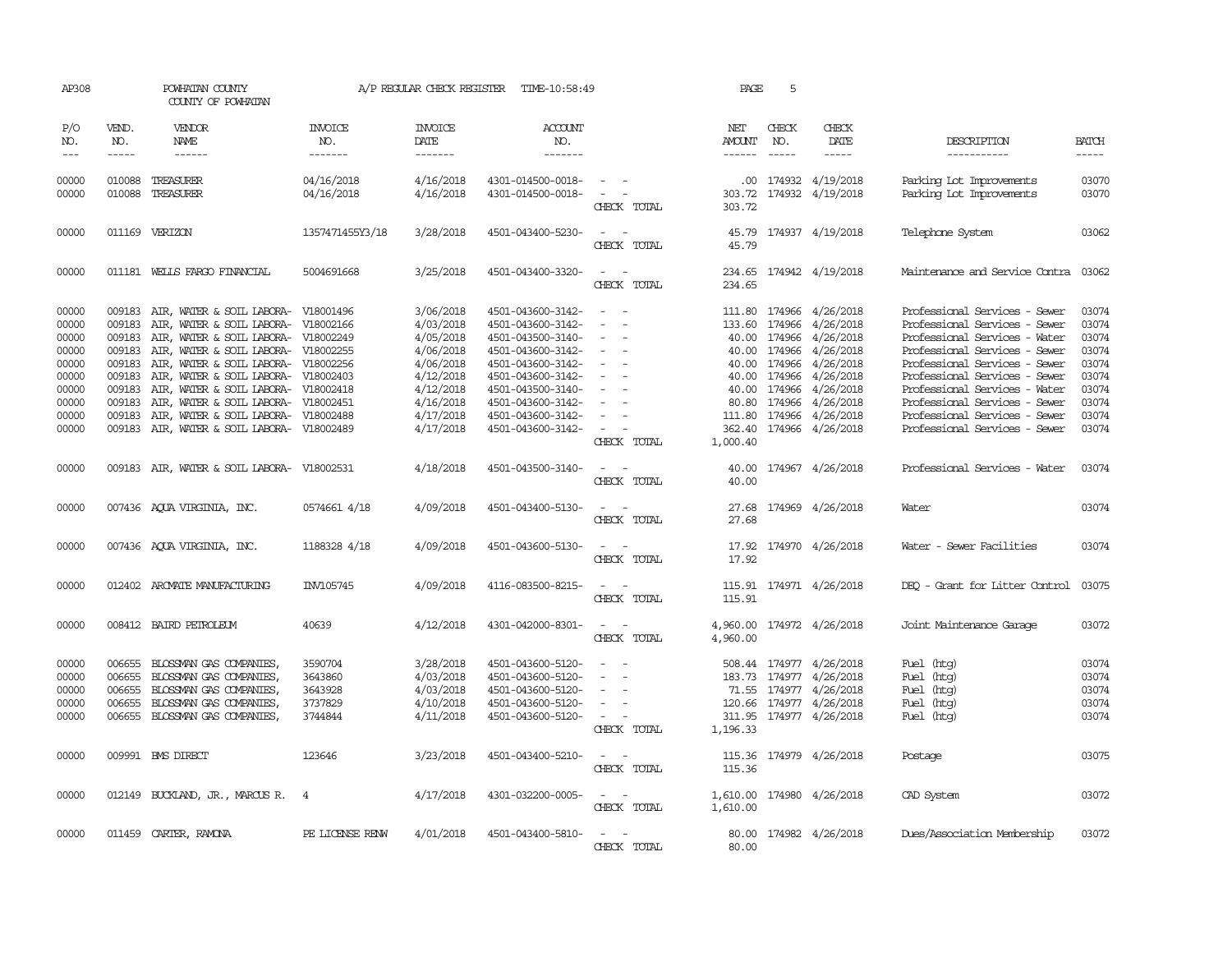| AP308                             |                             | POWHATAN COUNTY<br>COUNTY OF POWHATAN                                                                                    |                                    | A/P REGULAR CHECK REGISTER                       | TIME-10:58:49                                                                    |                                                                                                                             | PAGE                                                     | 6                     |                                                                  |                                                                                                                                            |                                                                                                                                                                                                                                                                                                                                                                                                                                                                         |
|-----------------------------------|-----------------------------|--------------------------------------------------------------------------------------------------------------------------|------------------------------------|--------------------------------------------------|----------------------------------------------------------------------------------|-----------------------------------------------------------------------------------------------------------------------------|----------------------------------------------------------|-----------------------|------------------------------------------------------------------|--------------------------------------------------------------------------------------------------------------------------------------------|-------------------------------------------------------------------------------------------------------------------------------------------------------------------------------------------------------------------------------------------------------------------------------------------------------------------------------------------------------------------------------------------------------------------------------------------------------------------------|
| P/O<br>NO.<br>$\qquad \qquad - -$ | VEND.<br>NO.<br>$- - - - -$ | VENDOR<br>NAME<br>------                                                                                                 | <b>INVOICE</b><br>NO.<br>--------  | <b>INVOICE</b><br>DATE<br>-------                | <b>ACCOUNT</b><br>NO.<br>-------                                                 |                                                                                                                             | NET<br>AMOUNT<br>$- - - - - -$                           | CHECK<br>NO.<br>----- | CHECK<br>DATE<br>-----                                           | DESCRIPTION<br>-----------                                                                                                                 | <b>BATCH</b><br>$\begin{tabular}{ccccc} \multicolumn{2}{c }{\multicolumn{2}{c }{\multicolumn{2}{c }{\multicolumn{2}{c}}{\hspace{-2.2cm}}}} \multicolumn{2}{c }{\multicolumn{2}{c }{\hspace{-2.2cm}}\hline} \multicolumn{2}{c }{\hspace{-2.2cm}}\hline \multicolumn{2}{c }{\hspace{-2.2cm}}\hline \multicolumn{2}{c }{\hspace{-2.2cm}}\hline \multicolumn{2}{c }{\hspace{-2.2cm}}\hline \multicolumn{2}{c }{\hspace{-2.2cm}}\hline \multicolumn{2}{c }{\hspace{-2.2cm}}$ |
| 00000                             | 000540                      | CENTRAL VIRGINIA WASTE                                                                                                   | 23176                              | 4/05/2018                                        | 4501-043400-3185-                                                                | $\sim$<br>$\sim$<br>CHECK TOTAL                                                                                             | 49.91                                                    |                       | 49.91 174983 4/26/2018                                           | Trash Removal                                                                                                                              | 03075                                                                                                                                                                                                                                                                                                                                                                                                                                                                   |
| 00000                             |                             | 006965 CINIAS CORPORATION                                                                                                | 143355953                          | 3/21/2018                                        | 4501-043400-6011-                                                                | $\frac{1}{2} \left( \frac{1}{2} \right) \left( \frac{1}{2} \right) = \frac{1}{2} \left( \frac{1}{2} \right)$<br>CHECK TOTAL | 94.79                                                    |                       | 94.79 174984 4/26/2018                                           | Uniforms                                                                                                                                   | 03075                                                                                                                                                                                                                                                                                                                                                                                                                                                                   |
| 00000                             |                             | 000860 DOMINION ENERGY VIRGINIA                                                                                          | 1875198911 4/18                    | 4/04/2018                                        | 4501-043500-5110-                                                                | $\sim$<br>$\sim$<br>CHECK TOTAL                                                                                             | 199.17                                                   |                       | 199.17 174991 4/26/2018                                          | Electricity                                                                                                                                | 03076                                                                                                                                                                                                                                                                                                                                                                                                                                                                   |
| 00000<br>00000                    | 000860<br>000860            | DOMINION ENERGY VIRGINIA<br>DOMINION ENERGY VIRGINIA                                                                     | 2907028530 4/18<br>3085476897 4/18 | 4/03/2018<br>4/03/2018                           | 4501-043400-5110-<br>4501-043600-5110-                                           | $\sim$<br>$\overline{\phantom{a}}$<br>CHECK TOTAL                                                                           | 144.69<br>201.06                                         |                       | 56.37 174992 4/26/2018<br>174992 4/26/2018                       | Electricity<br>Electricity                                                                                                                 | 03076<br>03076                                                                                                                                                                                                                                                                                                                                                                                                                                                          |
| 00000                             | 000860                      | DOMINION ENERGY VIRGINIA                                                                                                 | 6656300552 4/18                    | 4/03/2018                                        | 4501-043500-5110-                                                                | $\sim$ $ \sim$<br>CHECK TOTAL                                                                                               | 374.18<br>374.18                                         |                       | 174993 4/26/2018                                                 | Electricity                                                                                                                                | 03076                                                                                                                                                                                                                                                                                                                                                                                                                                                                   |
| 00000<br>00000                    | 000860                      | DOMINION ENERGY VIRGINIA<br>000860 DOMINION ENERGY VIRGINIA                                                              | 7897055856 4/18<br>9052426195 4/18 | 4/03/2018<br>4/03/2018                           | 4501-043600-5110-<br>4501-043600-5110-                                           | $\omega_{\rm{max}}$ and $\omega_{\rm{max}}$<br>CHECK TOTAL                                                                  | 2,647.84<br>2,702.64                                     |                       | 174994 4/26/2018<br>54.80 174994 4/26/2018                       | Electricity<br>Electricity                                                                                                                 | 03076<br>03076                                                                                                                                                                                                                                                                                                                                                                                                                                                          |
| 00000<br>00000                    | 007147                      | DRAPER ADEN ASSOCIATES<br>007147 DRAPER ADEN ASSOCIATES,                                                                 | 2018030287<br>2018030287           | 3/31/2018<br>3/31/2018                           | 4501-043500-3140-<br>4501-043600-3142-                                           | $\sim$<br>$\overline{\phantom{a}}$<br>$\overline{\phantom{a}}$<br>CHECK TOTAL                                               | 200.00<br>400.00                                         |                       | 200.00 174995 4/26/2018<br>174995 4/26/2018                      | Professional Services - Water<br>Professional Services - Sewer                                                                             | 03076<br>03076                                                                                                                                                                                                                                                                                                                                                                                                                                                          |
| 00000                             |                             | 011269 ECS MID ATLANTIC, LLC                                                                                             | 650931                             | 4/10/2018                                        | 4301-031200-6002-                                                                | CHECK TOTAL                                                                                                                 | 690.56                                                   |                       | 690.56 174998 4/26/2018                                          | Sally Port & Courthouse Expans                                                                                                             | 03072                                                                                                                                                                                                                                                                                                                                                                                                                                                                   |
| 00000                             |                             | 009639 EMS MANAGEMENT &                                                                                                  | 032882                             | 3/31/2018                                        | 4120-032300-5845-                                                                | $\frac{1}{2} \left( \frac{1}{2} \right) \left( \frac{1}{2} \right) = \frac{1}{2} \left( \frac{1}{2} \right)$<br>CHECK TOTAL | 1,720.74                                                 |                       | 1,720.74 174999 4/26/2018                                        | EMS Transport Third Party Bill 03072                                                                                                       |                                                                                                                                                                                                                                                                                                                                                                                                                                                                         |
| 00000                             | 006626                      | HUGUENOT VOLUNTEER FIRE                                                                                                  | <b>BEAGE/FISHEREMT</b>             | 4/18/2018                                        | 4120-032200-8215-                                                                | $\sim$<br>$\sim$<br>CHECK TOTAL                                                                                             | 814.49                                                   |                       | 814.49 175004 4/26/2018                                          | State Dept of Fire Programs Fu 03072                                                                                                       |                                                                                                                                                                                                                                                                                                                                                                                                                                                                         |
| 00000<br>00000<br>00000<br>00000  |                             | 010231 J & K HEAVY TRUCKS &<br>010231 J & K HEAVY TRUCKS &<br>010231 J & K HEAVY TRUCKS &<br>010231 J & K HEAVY TRUCKS & | 10885<br>10889<br>10892<br>10893   | 4/18/2018<br>4/18/2018<br>4/18/2018<br>4/18/2018 | 4120-032200-8215-<br>4120-032200-8215-<br>4120-032200-8215-<br>4120-032200-8215- | $\overline{\phantom{a}}$<br>CHECK TOTAL                                                                                     | 1,957.09 175006<br>1,823.58 175006<br>829.99<br>6,350.45 | 175006                | 1,739.79 175006 4/26/2018<br>4/26/2018<br>4/26/2018<br>4/26/2018 | State Dept of Fire Programs Fu 03072<br>State Dept of Fire Programs Fu<br>State Dept of Fire Programs Fu<br>State Dept of Fire Programs Fu | 03072<br>03072<br>03072                                                                                                                                                                                                                                                                                                                                                                                                                                                 |
| 00000<br>00000                    |                             | 011110 MOSELEY ARCHITECTS<br>011110 MOSELEY ARCHITECTS                                                                   | 550492-025<br>550492-027           | 1/31/2018<br>3/31/2018                           | 4301-031200-6002-<br>4301-031200-6002-                                           | $\overline{\phantom{a}}$<br>$\sim$<br>$\sim$<br>$\overline{\phantom{a}}$<br>CHECK TOTAL                                     | 8,840.00<br>8,000.00<br>16,840.00                        |                       | 175018 4/26/2018<br>175018 4/26/2018                             | Sally Port & Courthouse Expans<br>Sally Port & Courthouse Expans                                                                           | 03072<br>03072                                                                                                                                                                                                                                                                                                                                                                                                                                                          |
| 00000                             |                             | 006985 NUNNALLY, BRADFORD W.                                                                                             | SHERIFF'S DAY18                    | 4/16/2018                                        | 4116-031212-6015-                                                                | $\sim$<br>$\sim$<br>CHECK TOTAL                                                                                             | 900.00<br>900.00                                         |                       | 175023 4/26/2018                                                 | Ancillary Expenses                                                                                                                         | 03073                                                                                                                                                                                                                                                                                                                                                                                                                                                                   |
| 00000                             |                             | 007310 SOUTHEASTERN EMERGENCY                                                                                            | 812473                             | 4/12/2018                                        | 4120-032301-6013-                                                                | $\frac{1}{2} \left( \frac{1}{2} \right) \left( \frac{1}{2} \right) = \frac{1}{2} \left( \frac{1}{2} \right)$<br>CHECK TOTAL | 141.86<br>141.86                                         |                       | 175038 4/26/2018                                                 | Medical Supplies                                                                                                                           | 03073                                                                                                                                                                                                                                                                                                                                                                                                                                                                   |
| 00000                             |                             | 006594 SOUTHSIDE ELECTRIC COOP                                                                                           | 63504003 4/18                      | 4/12/2018                                        | 4501-043600-5110-                                                                | $\sim$ $ \sim$<br>CHECK TOTAL                                                                                               | 2,602.94                                                 |                       | 2,602.94 175039 4/26/2018                                        | Electricity                                                                                                                                | 03077                                                                                                                                                                                                                                                                                                                                                                                                                                                                   |